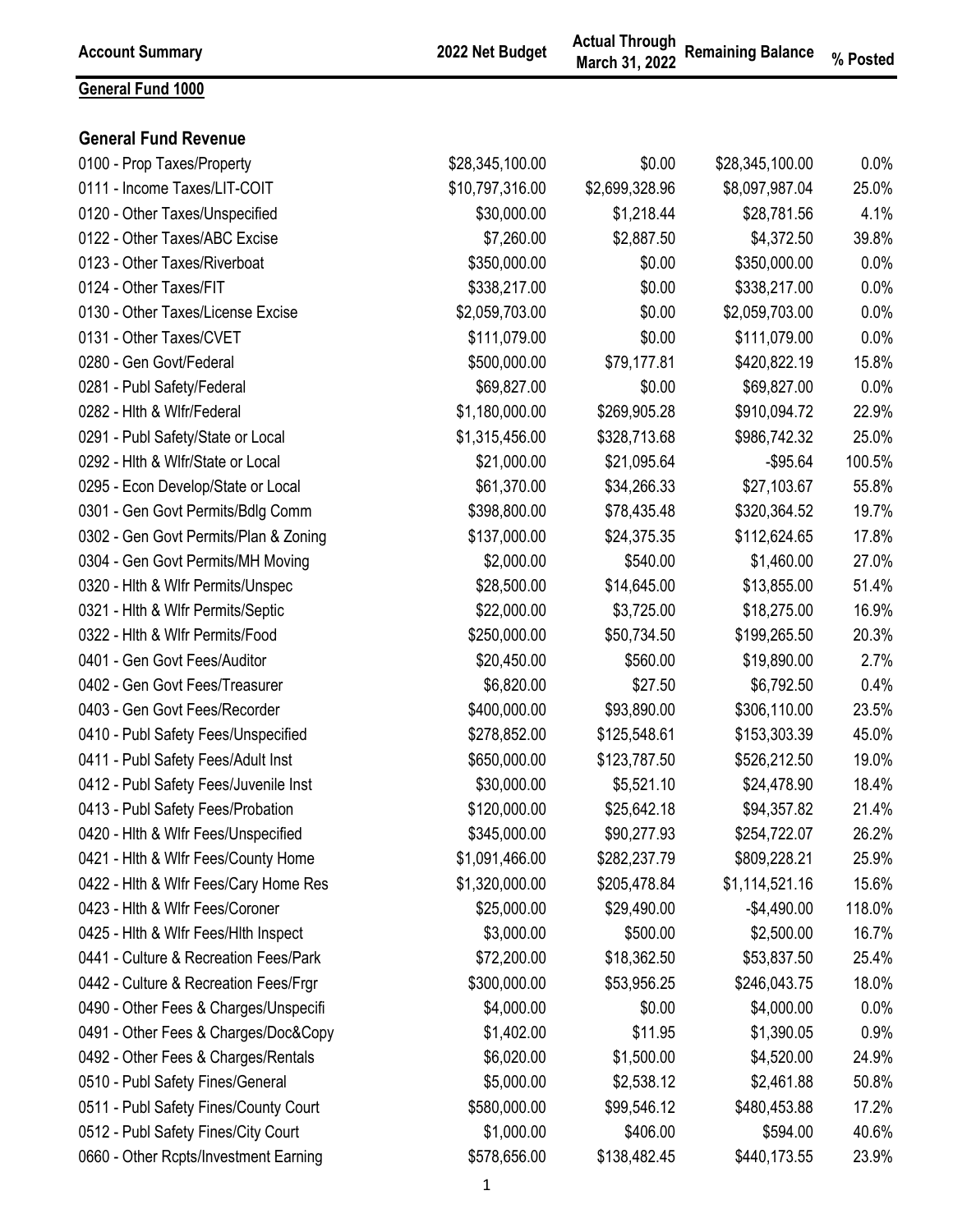| <b>Account Summary</b>                | 2022 Net Budget | <b>Actual Through</b><br>March 31, 2022 | <b>Remaining Balance</b> | % Posted |
|---------------------------------------|-----------------|-----------------------------------------|--------------------------|----------|
| 0670 - Other Rcpts/Misc Sources       | \$7,775.00      | \$4,520.21                              | \$3,254.79               | 58.1%    |
| 0730 - Refunds Reimb or Redeposits    | \$650.00        | \$3,448.84                              | $-$2,798.84$             | 530.6%   |
| 0740 - Other Srcs/Sale Surplus Assets | \$1,000.00      | \$612.65                                | \$387.35                 | 61.3%    |
| 0761 - Interfund Trnsfers/Transfer In | \$1,920,000.00  | \$506,474.22                            | \$1,413,525.78           | 26.4%    |
| Revenue Total:                        | \$53,792,919.00 | \$5,421,869.73                          | \$48,371,049.27          | 10.1%    |
| General Fund 1000-0110 Auditor        |                 |                                         |                          |          |
| Expenditure                           |                 |                                         |                          |          |
| 1110 - Sal & Wages/Full Time          | \$390,376.00    | \$88,479.78                             | \$301,896.22             | 22.7%    |
| 1111 - Sal & Wages/Elected Official   | \$80,389.00     | \$18,551.28                             | \$61,837.72              | 23.1%    |
| 1112 - Sal & Wages/Chief Dep & Appt   | \$64,311.00     | \$14,841.00                             | \$49,470.00              | 23.1%    |
| 1210 - EE Benefits/Social Security    | \$40,934.00     | \$8,848.97                              | \$32,085.03              | 21.6%    |
| 1220 - EE Benefits/PERF Retirement    | \$50,925.00     | \$11,571.93                             | \$39,353.07              | 22.7%    |
| 6100 - Interfund Transfers/Transfer O | \$0.00          | \$162.43                                | $-$162.43$               |          |
| Expenditure Total:                    | \$626,935.00    | \$142,455.39                            | \$484,479.61             | 22.7%    |
| General Fund 1000-0210 Treasurer      |                 |                                         |                          |          |
| Expenditure                           |                 |                                         |                          |          |
| 1110 - Sal & Wages/Full Time          | \$99,098.00     | \$22,868.76                             | \$76,229.24              | 23.1%    |
| 1111 - Sal & Wages/Elected Official   | \$76,149.00     | \$17,572.86                             | \$58,576.14              | 23.1%    |
| 1112 - Sal & Wages/Chief Dep & Appt   | \$60,919.00     | \$14,058.24                             | \$46,860.76              | 23.1%    |
| 1130 - Sal & Wages/Part Time          | \$23,000.00     | \$3,248.31                              | \$19,751.69              | 14.1%    |
| 1210 - EE Benefits/Social Security    | \$19,827.00     | \$4,150.21                              | \$15,676.79              | 20.9%    |
| 1220 - EE Benefits/PERF Retirement    | \$26,451.00     | \$6,103.98                              | \$20,347.02              | 23.1%    |
| 2110 - Office Supplies/General        | \$850.00        | \$114.10                                | \$735.90                 | 13.4%    |
| 2120 - Office Supplies/Forms          | \$3,650.00      | \$3,648.83                              | \$1.17                   | 100.0%   |
| 3210 - Comm & Transp/Travel/Training  | \$350.00        | \$0.00                                  | \$350.00                 | 0.0%     |
| 3910 - Other Disb/Dues & Subscription | \$400.00        | \$0.00                                  | \$400.00                 | 0.0%     |
| Expenditure Total:                    | \$310,694.00    | \$71,765.29                             | \$238,928.71             | 23.1%    |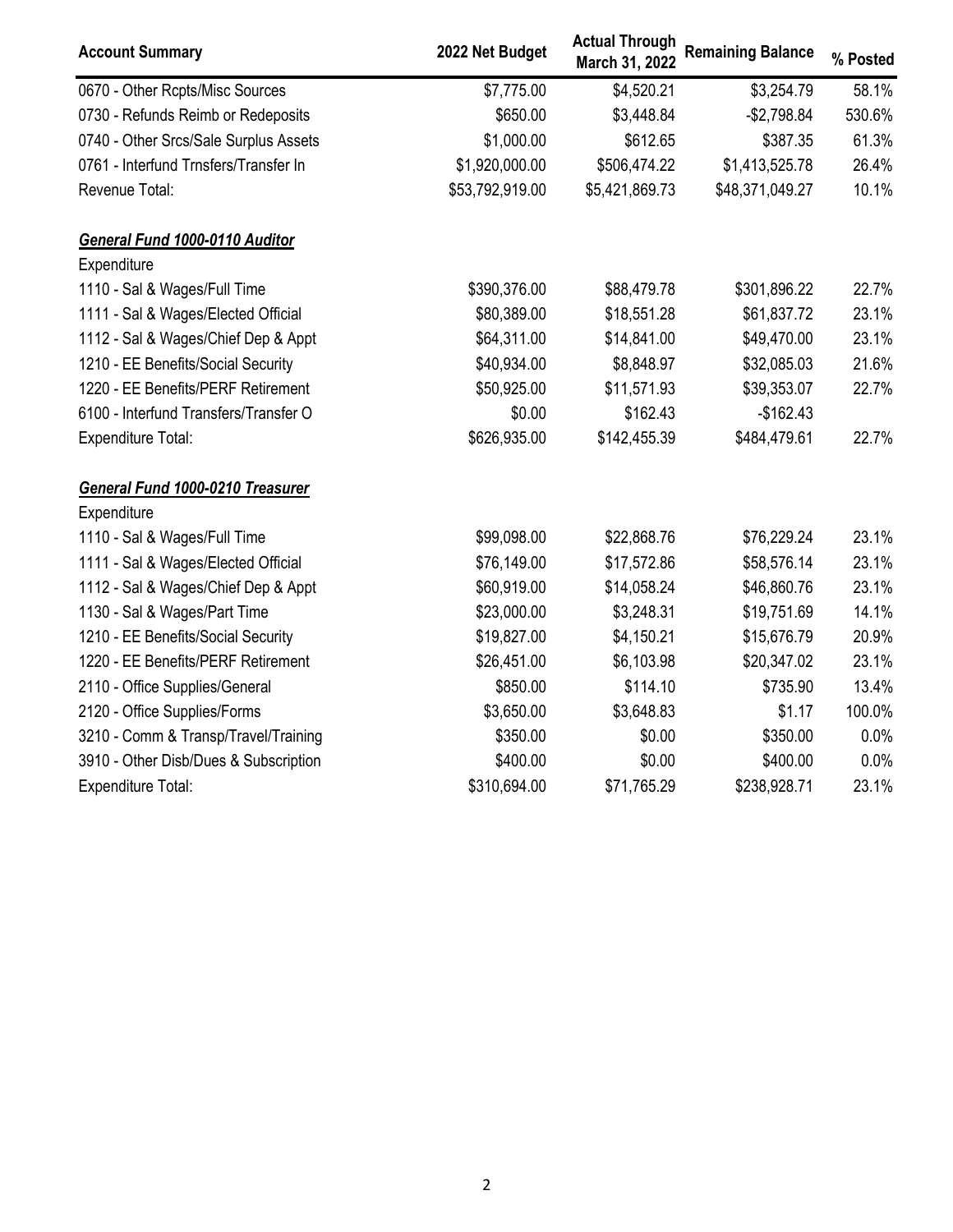| <b>Account Summary</b>                | 2022 Net Budget | <b>Actual Through</b><br>March 31, 2022 | <b>Remaining Balance</b> | % Posted |
|---------------------------------------|-----------------|-----------------------------------------|--------------------------|----------|
| General Fund 1000-0410 Surveyor       |                 |                                         |                          |          |
| Expenditure                           |                 |                                         |                          |          |
| 1110 - Sal & Wages/Full Time          | \$42,397.00     | \$9,797.15                              | \$32,599.85              | 23.1%    |
| 1130 - Sal & Wages/Part Time          | \$1,000.00      | \$0.00                                  | \$1,000.00               | 0.0%     |
| 1150 - Sal & Wages/Overtime           | \$1,500.00      | \$0.00                                  | \$1,500.00               | 0.0%     |
| 1210 - EE Benefits/Social Security    | \$3,435.00      | \$720.39                                | \$2,714.61               | 21.0%    |
| 1220 - EE Benefits/PERF Retirement    | \$4,917.00      | \$1,104.95                              | \$3,812.05               | 22.5%    |
| 2110 - Office Supplies/General        | \$2,000.00      | \$1,420.62                              | \$579.38                 | 71.0%    |
| 2210 - Oper Supplies/Gasoline & Oil   | \$1,500.00      | \$0.00                                  | \$1,500.00               | 0.0%     |
| 2290 - Oper Supplies/Other            | \$2,000.00      | \$0.00                                  | \$2,000.00               | 0.0%     |
| 2990 - Other Supplies/Non-specified   | \$750.00        | \$0.00                                  | \$750.00                 | 0.0%     |
| 3120 - Prof Svcs/Engineer & Architect | \$15,000.00     | \$0.00                                  | \$15,000.00              | 0.0%     |
| 3150 - Prof Svcs/Training             | \$1,000.00      | \$0.00                                  | \$1,000.00               | 0.0%     |
| 3210 - Comm & Transp/Travel/Training  | \$1,200.00      | \$0.00                                  | \$1,200.00               | 0.0%     |
| 3310 - Printing & Advertising/Legal   | \$500.00        | \$0.00                                  | \$500.00                 | 0.0%     |
| 3320 - Printing & Advertising/Duplica | \$200.00        | \$0.00                                  | \$200.00                 | 0.0%     |
| 3510 - Utility Service/Utilities      | \$1,800.00      | \$475.55                                | \$1,324.45               | 26.4%    |
| 3620 - Rep & Maint/Vehicle & Equip    | \$1,500.00      | \$0.00                                  | \$1,500.00               | 0.0%     |
| 3910 - Other Disb/Dues & Subscription | \$750.00        | \$100.00                                | \$650.00                 | 13.3%    |
| <b>Expenditure Total:</b>             | \$81,449.00     | \$13,618.66                             | \$67,830.34              | 16.7%    |
| General Fund 1000-0430 Drainage Board |                 |                                         |                          |          |
| Expenditure                           |                 |                                         |                          |          |
| 1110 - Sal & Wages/Full Time          | \$59,038.00     | \$13,646.69                             | \$45,391.31              | 23.1%    |
| 1130 - Sal & Wages/Part Time          | \$1,000.00      | \$0.00                                  | \$1,000.00               | 0.0%     |
| 1150 - Sal & Wages/Overtime           | \$1,500.00      | \$28.11                                 | \$1,471.89               | 1.9%     |
| 1210 - EE Benefits/Social Security    | \$4,708.00      | \$997.89                                | \$3,710.11               | 21.2%    |
| 1220 - EE Benefits/PERF Retirement    | \$6,781.00      | \$1,535.88                              | \$5,245.12               | 22.6%    |
| 2110 - Office Supplies/General        | \$1,500.00      | \$125.94                                | \$1,374.06               | 8.4%     |
| 2210 - Oper Supplies/Gasoline & Oil   | \$1,500.00      | \$1,055.00                              | \$445.00                 | 70.3%    |
| 3110 - Prof Svcs/Legal                | \$15,000.00     | \$1,710.00                              | \$13,290.00              | 11.4%    |
| 3120 - Prof Svcs/Engineer & Architect | \$15,000.00     | \$9,446.25                              | \$5,553.75               | 63.0%    |
| 3150 - Prof Svcs/Training             | \$1,000.00      | \$584.75                                | \$415.25                 | 58.5%    |
| 3190 - Prof Svcs/Other                | \$5,000.00      | \$0.00                                  | \$5,000.00               | 0.0%     |
| 3210 - Comm & Transp/Travel/Training  | \$1,200.00      | \$0.00                                  | \$1,200.00               | 0.0%     |
| 3310 - Printing & Advertising/Legal   | \$1,000.00      | \$0.00                                  | \$1,000.00               | 0.0%     |
| 3510 - Utility Service/Utilities      | \$500.00        | \$0.00                                  | \$500.00                 | 0.0%     |
| 3610 - Rep & Maint/Buildings & Proper | \$1,500.00      | \$0.00                                  | \$1,500.00               | 0.0%     |
| 3620 - Rep & Maint/Vehicle & Equip    | \$1,500.00      | \$0.00                                  | \$1,500.00               | 0.0%     |
| <b>Expenditure Total:</b>             | \$117,727.00    | \$29,130.51                             | \$88,596.49              | 24.7%    |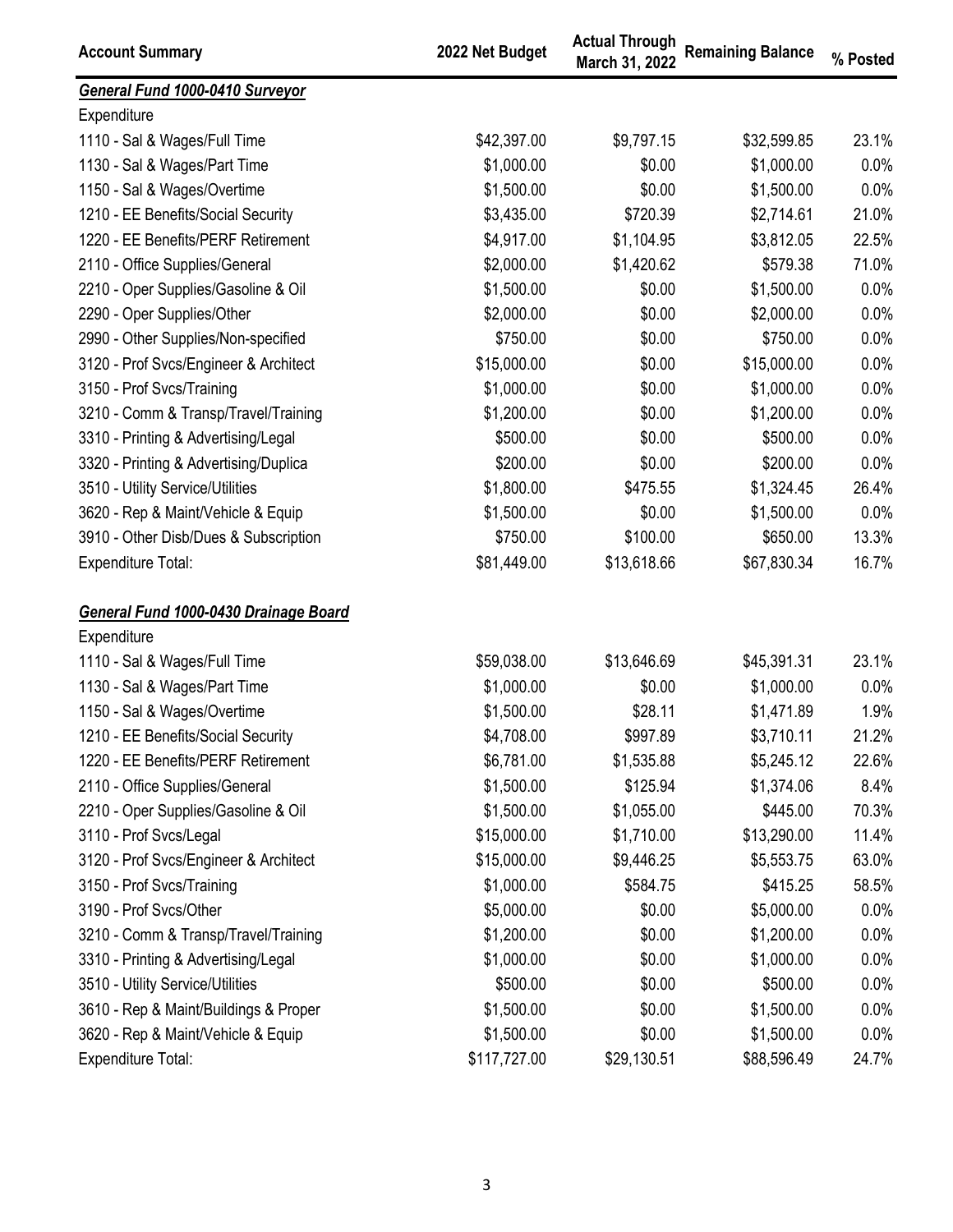| <b>Account Summary</b>                       | 2022 Net Budget | <b>Actual Through</b><br>March 31, 2022 | <b>Remaining Balance</b> | % Posted |
|----------------------------------------------|-----------------|-----------------------------------------|--------------------------|----------|
| General Fund 1000-0510 Assessor              |                 |                                         |                          |          |
| Expenditure                                  |                 |                                         |                          |          |
| 1110 - Sal & Wages/Full Time                 | \$699,432.00    | \$150,654.45                            | \$548,777.55             | 21.5%    |
| 1111 - Sal & Wages/Elected Official          | \$76,149.00     | \$17,572.86                             | \$58,576.14              | 23.1%    |
| 1112 - Sal & Wages/Chief Dep & Appt          | \$60,919.00     | \$14,058.24                             | \$46,860.76              | 23.1%    |
| 1132 - Sal & Wages/Board Members             | \$9,100.00      | \$1,462.50                              | \$7,637.50               | 16.1%    |
| 1210 - EE Benefits/Social Security           | \$64,689.00     | \$12,947.68                             | \$51,741.32              | 20.0%    |
| 1220 - EE Benefits/PERF Retirement           | \$93,688.00     | \$20,415.94                             | \$73,272.06              | 21.8%    |
| Expenditure Total:                           | \$1,003,977.00  | \$217,111.67                            | \$786,865.33             | 21.6%    |
| <b>General Fund 1000-1010 County Council</b> |                 |                                         |                          |          |
| Expenditure                                  |                 |                                         |                          |          |
| 1111 - Sal & Wages/Elected Official          | \$133,266.00    | \$30,753.66                             | \$102,512.34             | 23.1%    |
| 1210 - EE Benefits/Social Security           | \$10,195.00     | \$2,064.28                              | \$8,130.72               | 20.2%    |
| 3910 - Other Disb/Dues & Subscription        | \$140.00        | \$140.00                                | \$0.00                   | 100.0%   |
| Expenditure Total:                           | \$143,601.00    | \$32,957.94                             | \$110,643.06             | 23.0%    |
| <b>General Fund 1000-1110 Commissioners</b>  |                 |                                         |                          |          |
| Expenditure                                  |                 |                                         |                          |          |
| 1110 - Sal & Wages/Full Time                 | \$141,142.00    | \$32,571.18                             | \$108,570.82             | 23.1%    |
| 1111 - Sal & Wages/Elected Official          | \$207,102.00    | \$47,792.70                             | \$159,309.30             | 23.1%    |
| 1112 - Sal & Wages/Chief Dep & Appt          | \$71,137.00     | \$16,416.24                             | \$54,720.76              | 23.1%    |
| 1130 - Sal & Wages/Part Time                 | \$2,500.00      | \$0.00                                  | \$2,500.00               | 0.0%     |
| 1210 - EE Benefits/Social Security           | \$32,274.00     | \$7,114.51                              | \$25,159.49              | 22.0%    |
| 1220 - EE Benefits/PERF Retirement           | \$46,971.00     | \$10,839.48                             | \$36,131.52              | 23.1%    |
| 2110 - Office Supplies/General               | \$35,155.00     | \$11,267.77                             | \$23,887.23              | 32.1%    |
| 2120 - Office Supplies/Forms                 | \$1,500.00      | \$0.00                                  | \$1,500.00               | 0.0%     |
| 2990 - Other Supplies/Non-specified          | \$7,495.00      | \$7,495.00                              | \$0.00                   | 100.0%   |
| 3110 - Prof Svcs/Legal                       | \$250,000.00    | \$59,623.00                             | \$190,377.00             | 23.8%    |
| 3145 - Prof Svcs/Hlth & Med Prof             | \$4,000.00      | \$822.76                                | \$3,177.24               | 20.6%    |
| 3230 - Comm & Transp/Postage & Frght         | \$211,865.00    | \$60,827.42                             | \$151,037.58             | 28.7%    |
| 3310 - Printing & Advertising/Legal          | \$10,019.00     | \$1,508.00                              | \$8,511.00               | 15.1%    |
| 3410 - Insur/Building & Property             | \$225,000.00    | \$0.00                                  | \$225,000.00             | 0.0%     |
| 3420 - Insur/Vehicle & Equipment             | \$125,000.00    | \$14,217.00                             | \$110,783.00             | 11.4%    |
| 3430 - Insur/Liability                       | \$200,000.00    | \$15,537.08                             | \$184,462.92             | 7.8%     |
| 3440 - Insur/Public Official Bonds           | \$4,500.00      | \$0.00                                  | \$4,500.00               | 0.0%     |
| 3910 - Other Disb/Dues & Subscription        | \$16,025.00     | \$1,773.80                              | \$14,251.20              | 11.1%    |
| 3930 - Other Disb/Tax Levies                 | \$2,313,780.00  | \$36,315.25                             | \$2,277,464.75           | 1.6%     |
| 4590 - Machinery & Equipment/Other           | \$80,369.00     | \$80,370.36                             | $-$1.36$                 | 100.0%   |
| Expenditure Total:                           | \$3,985,834.00  | \$404,491.55                            | \$3,581,342.45           | 10.1%    |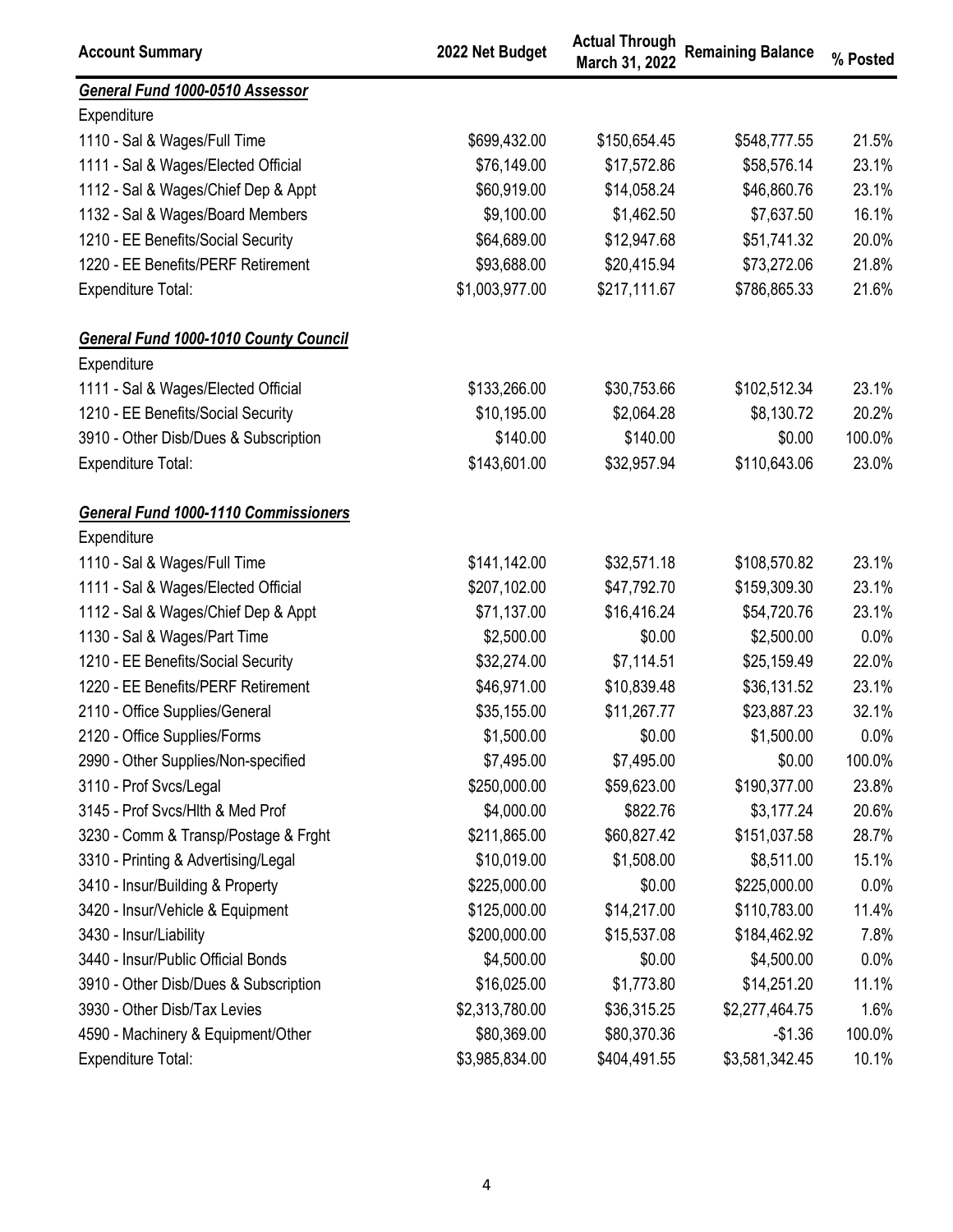| <b>Account Summary</b>                  | 2022 Net Budget | <b>Actual Through</b><br>March 31, 2022 | <b>Remaining Balance</b> | % Posted |
|-----------------------------------------|-----------------|-----------------------------------------|--------------------------|----------|
| General Fund 1000-1120 Human Resources  |                 |                                         |                          |          |
| Expenditure                             |                 |                                         |                          |          |
| 1110 - Sal & Wages/Full Time            | \$48,574.00     | \$11,033.34                             | \$37,540.66              | 22.7%    |
| 1112 - Sal & Wages/Chief Dep & Appt     | \$78,040.00     | \$18,009.24                             | \$60,030.76              | 23.1%    |
| 1210 - EE Benefits/Social Security      | \$9,686.00      | \$2,087.52                              | \$7,598.48               | 21.6%    |
| 1220 - EE Benefits/PERF Retirement      | \$14,181.00     | \$3,252.78                              | \$10,928.22              | 22.9%    |
| <b>Expenditure Total:</b>               | \$150,481.00    | \$34,382.88                             | \$116,098.12             | 22.8%    |
| General Fund 1000-1130 Maintenance      |                 |                                         |                          |          |
| Expenditure                             |                 |                                         |                          |          |
| 1110 - Sal & Wages/Full Time            | \$798,726.00    | \$163,311.05                            | \$635,414.95             | 20.4%    |
| 1112 - Sal & Wages/Chief Dep & Appt     | \$78,040.00     | \$18,009.24                             | \$60,030.76              | 23.1%    |
| 1130 - Sal & Wages/Part Time            | \$2,500.00      | \$0.00                                  | \$2,500.00               | 0.0%     |
| 1150 - Sal & Wages/Overtime             | \$2,500.00      | \$1,271.59                              | \$1,228.41               | 50.9%    |
| 1210 - EE Benefits/Social Security      | \$67,456.00     | \$13,028.31                             | \$54,427.69              | 19.3%    |
| 1220 - EE Benefits/PERF Retirement      | \$98,478.00     | \$20,310.43                             | \$78,167.57              | 20.6%    |
| 2220 - Oper Supplies/Inst'l or Med      | \$8,455.00      | \$3,068.52                              | \$5,386.48               | 36.3%    |
| 3210 - Comm & Transp/Travel/Training    | \$1,200.00      | \$0.00                                  | \$1,200.00               | 0.0%     |
| 3510 - Utility Service/Utilities        | \$600,000.00    | \$191,617.42                            | \$408,382.58             | 31.9%    |
| Expenditure Total:                      | \$1,657,355.00  | \$410,616.56                            | \$1,246,738.44           | 24.8%    |
| General Fund 1000-1140 Soil & Water     |                 |                                         |                          |          |
| Expenditure                             |                 |                                         |                          |          |
| 1110 - Sal & Wages/Full Time            | \$110,639.00    | \$23,175.99                             | \$87,463.01              | 20.9%    |
| 1210 - EE Benefits/Social Security      | \$8,464.00      | \$1,700.89                              | \$6,763.11               | 20.1%    |
| 1220 - EE Benefits/PERF Retirement      | \$12,392.00     | \$2,595.68                              | \$9,796.32               | 20.9%    |
| 3920 - Other Disb/Grants & Cmnty Supp   | \$30,000.00     | \$30,000.00                             | \$0.00                   | 100.0%   |
| Expenditure Total:                      | \$161,495.00    | \$57,472.56                             | \$104,022.44             | 35.6%    |
| <b>General Fund 1000-1410 DolT (IT)</b> |                 |                                         |                          |          |
| Expenditure                             |                 |                                         |                          |          |
| 1110 - Sal & Wages/Full Time            | \$430,923.00    | \$98,846.72                             | \$332,076.28             | 22.9%    |
| 1112 - Sal & Wages/Chief Dep & Appt     | \$43,656.00     | \$10,074.42                             | \$33,581.58              | 23.1%    |
| 1130 - Sal & Wages/Part Time            | \$25,000.00     | \$4,012.32                              | \$20,987.68              | 16.0%    |
| 1210 - EE Benefits/Social Security      | \$37,895.00     | \$8,216.93                              | \$29,678.07              | 21.7%    |
| 1220 - EE Benefits/PERF Retirement      | \$53,120.00     | \$12,243.50                             | \$40,876.50              | 23.0%    |
| 2110 - Office Supplies/General          | \$1,552.00      | \$345.92                                | \$1,206.08               | 22.3%    |
| 2130 - Office Supplies/Printing         | \$23,143.00     | \$359.22                                | \$22,783.78              | 1.6%     |
| 3150 - Prof Svcs/Training               | \$4,000.00      | \$0.00                                  | \$4,000.00               | 0.0%     |
| 3210 - Comm & Transp/Travel/Training    | \$1,900.00      | \$179.39                                | \$1,720.61               | 9.4%     |
| 3910 - Other Disb/Dues & Subscription   | \$375.00        | \$0.00                                  | \$375.00                 | 0.0%     |
| Expenditure Total:                      | \$621,564.00    | \$134,278.42                            | \$487,285.58             | 21.6%    |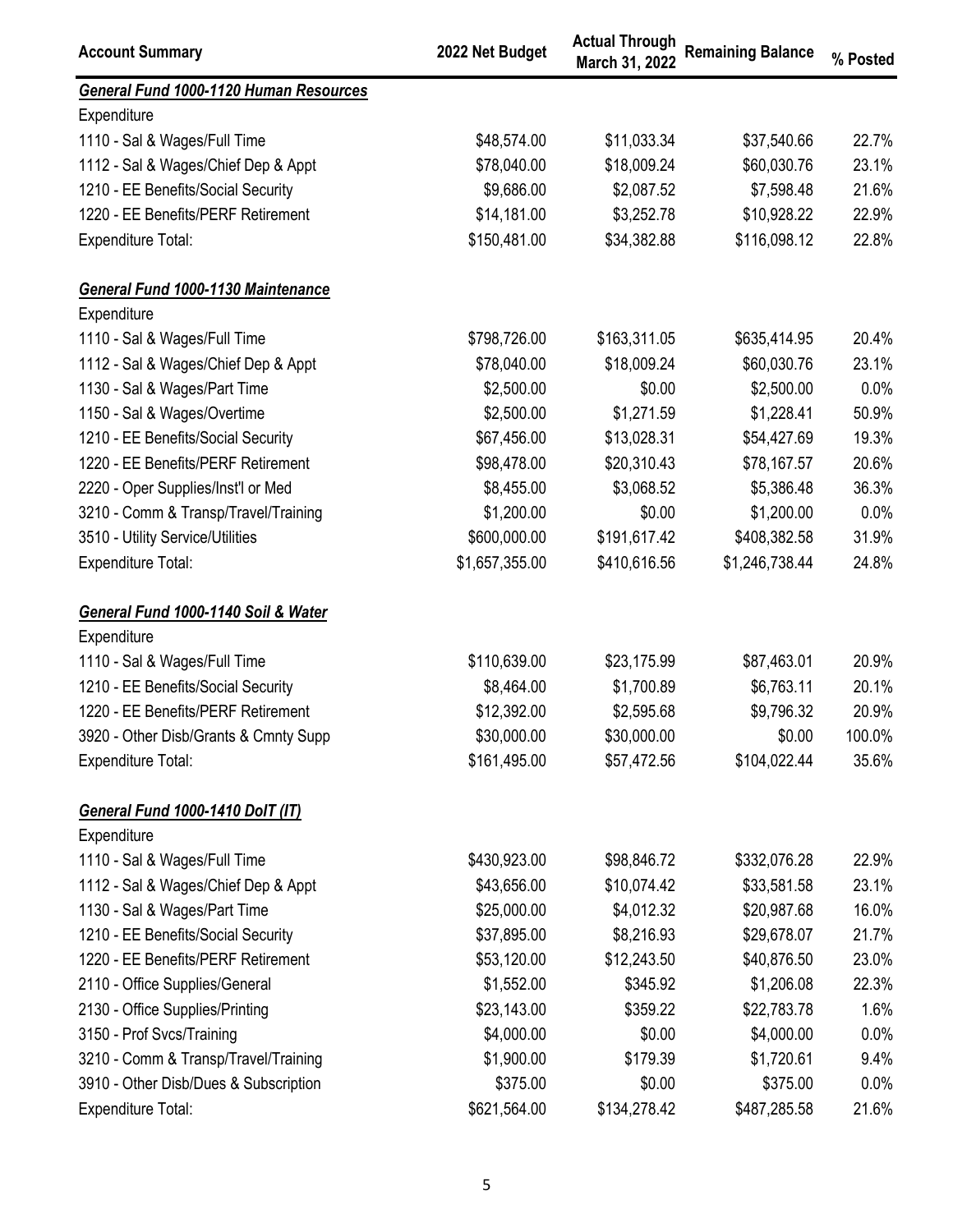| <b>Account Summary</b>                                    | 2022 Net Budget | <b>Actual Through</b><br>March 31, 2022 | <b>Remaining Balance</b> | % Posted |
|-----------------------------------------------------------|-----------------|-----------------------------------------|--------------------------|----------|
| <b>General Fund 1000-2010 Election/Voter Registration</b> |                 |                                         |                          |          |
| Expenditure                                               |                 |                                         |                          |          |
| 1112 - Sal & Wages/Chief Dep & Appt                       | \$89,546.00     | \$20,664.48                             | \$68,881.52              | 23.1%    |
| 1130 - Sal & Wages/Part Time                              | \$25,000.00     | \$4,046.25                              | \$20,953.75              | 16.2%    |
| 1131 - Sal & Wages/Election Workers                       | \$30,000.00     | \$0.00                                  | \$30,000.00              | 0.0%     |
| 1132 - Sal & Wages/Board Members                          | \$22,300.00     | \$0.00                                  | \$22,300.00              | 0.0%     |
| 1150 - Sal & Wages/Overtime                               | \$3,000.00      | \$0.00                                  | \$3,000.00               | 0.0%     |
| 1210 - EE Benefits/Social Security                        | \$12,994.00     | \$1,832.23                              | \$11,161.77              | 14.1%    |
| 1220 - EE Benefits/PERF Retirement                        | \$11,198.00     | \$2,314.44                              | \$8,883.56               | 20.7%    |
| 2110 - Office Supplies/General                            | \$3,000.00      | \$74.25                                 | \$2,925.75               | 2.5%     |
| 2120 - Office Supplies/Forms                              | \$5,000.00      | \$829.00                                | \$4,171.00               | 16.6%    |
| 2250 - Oper Supplies/Food                                 | \$1,000.00      | \$65.76                                 | \$934.24                 | 6.6%     |
| 2290 - Oper Supplies/Other                                | \$6,000.00      | \$310.49                                | \$5,689.51               | 5.2%     |
| 3190 - Prof Svcs/Other                                    | \$20,000.00     | \$157.99                                | \$19,842.01              | 0.8%     |
| 3210 - Comm & Transp/Travel/Training                      | \$2,500.00      | \$100.00                                | \$2,400.00               | 4.0%     |
| 3230 - Comm & Transp/Postage & Frght                      | \$2,000.00      | \$56.70                                 | \$1,943.30               | 2.8%     |
| 3240 - Comm & Transp/Software                             | \$14,000.00     | \$0.00                                  | \$14,000.00              | 0.0%     |
| 3310 - Printing & Advertising/Legal                       | \$1,289.00      | \$114.20                                | \$1,174.80               | 8.9%     |
| 3620 - Rep & Maint/Vehicle & Equip                        | \$4,000.00      | \$0.00                                  | \$4,000.00               | 0.0%     |
| 3730 - Rentals & Leases/Minor Equip                       | \$2,500.00      | \$0.00                                  | \$2,500.00               | 0.0%     |
| 3910 - Other Disb/Dues & Subscription                     | \$200.00        | \$30.00                                 | \$170.00                 | 15.0%    |
| 3955 - Other Disb/Poll Worker Expense                     | \$41,000.00     | \$0.00                                  | \$41,000.00              | 0.0%     |
| Expenditure Total:                                        | \$296,527.00    | \$30,595.79                             | \$265,931.21             | 10.3%    |
|                                                           |                 |                                         |                          |          |
| General Fund 1000-2510 Area Plan                          |                 |                                         |                          |          |
| Expenditure                                               |                 |                                         |                          |          |
| 1110 - Sal & Wages/Full Time                              | \$814,900.00    | \$182,870.14                            | \$632,029.86             | 22.4%    |
| 1112 - Sal & Wages/Chief Dep & Appt                       | \$92,517.00     | \$21,350.10                             | \$71,166.90              | 23.1%    |
| 1130 - Sal & Wages/Part Time                              | \$7,000.00      | \$0.00                                  | \$7,000.00               | 0.0%     |
| 1210 - EE Benefits/Social Security                        | \$69,953.00     | \$15,015.49                             | \$54,937.51              | 21.5%    |
| 1220 - EE Benefits/PERF Retirement                        | \$101,631.00    | \$22,872.71                             | \$78,758.29              | 22.5%    |
| 2110 - Office Supplies/General                            | \$2,507.00      | \$253.07                                | \$2,253.93               | 10.1%    |
| 2130 - Office Supplies/Printing                           | \$1,000.00      | \$0.00                                  | \$1,000.00               | $0.0\%$  |
| 2140 - Office Supplies/Minor Equip                        | \$1,091.00      | \$117.95                                | \$973.05                 | 10.8%    |
| 3110 - Prof Svcs/Legal                                    | \$27,600.00     | \$1,314.67                              | \$26,285.33              | 4.8%     |
| 3190 - Prof Svcs/Other                                    | \$500.00        | \$0.00                                  | \$500.00                 | 0.0%     |
| 3210 - Comm & Transp/Travel/Training                      | \$8,000.00      | \$11.70                                 | \$7,988.30               | 0.1%     |
| 3310 - Printing & Advertising/Legal                       | \$750.00        | \$53.33                                 | \$696.67                 | 7.1%     |
| 3620 - Rep & Maint/Vehicle & Equip                        | \$1,500.00      | \$0.00                                  | \$1,500.00               | 0.0%     |
| 3910 - Other Disb/Dues & Subscription                     | \$5,300.00      | \$346.00                                | \$4,954.00               | 6.5%     |
| <b>Expenditure Total:</b>                                 | \$1,134,249.00  | \$244,205.16                            | \$890,043.84             | 21.5%    |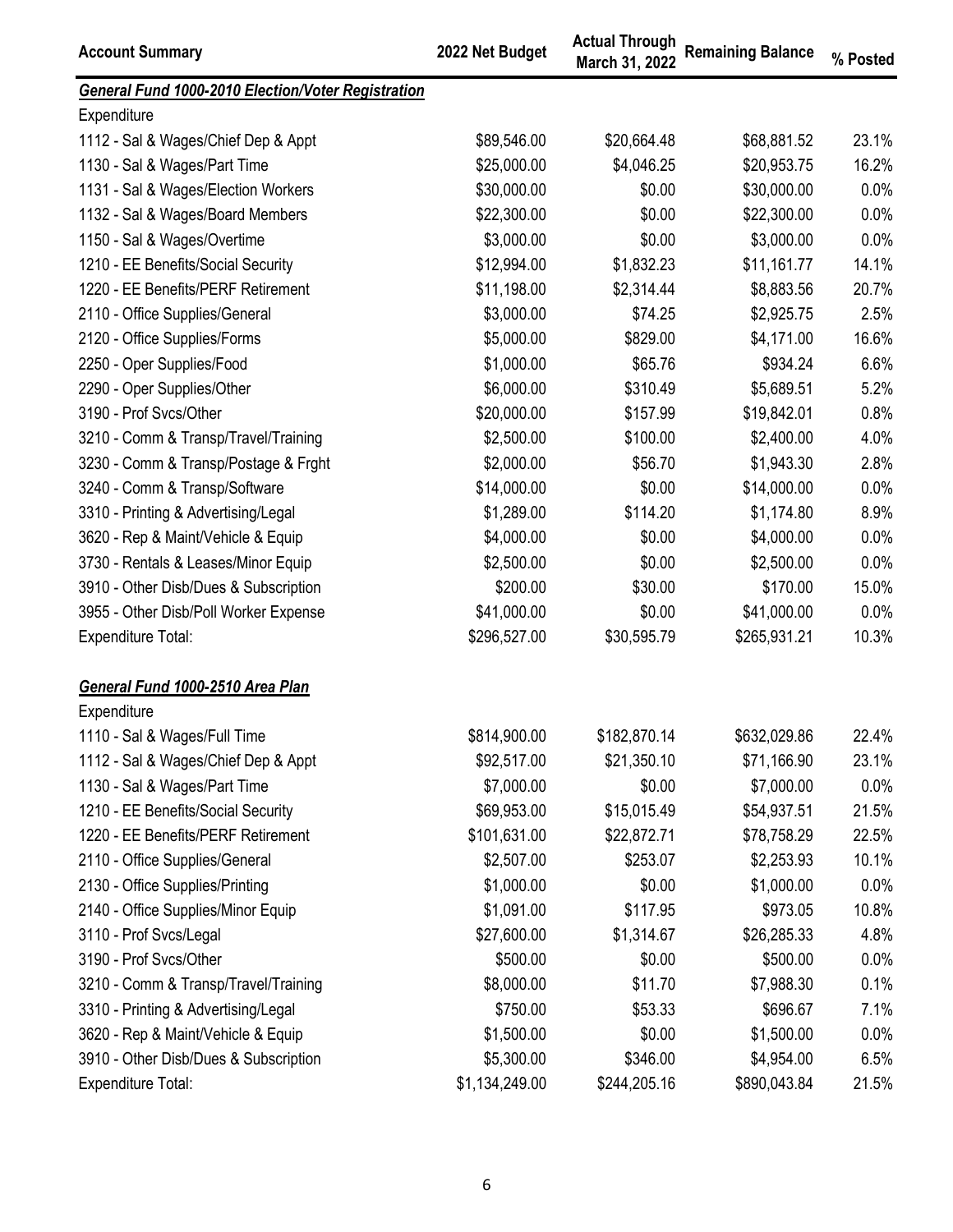| <b>Account Summary</b>                            | 2022 Net Budget | <b>Actual Through</b><br>March 31, 2022 | <b>Remaining Balance</b> | % Posted |
|---------------------------------------------------|-----------------|-----------------------------------------|--------------------------|----------|
| <b>General Fund 1000-2610 Building Commission</b> |                 |                                         |                          |          |
| Expenditure                                       |                 |                                         |                          |          |
| 1110 - Sal & Wages/Full Time                      | \$264,286.00    | \$61,540.65                             | \$202,745.35             | 23.3%    |
| 1112 - Sal & Wages/Chief Dep & Appt               | \$71,137.00     | \$16,416.24                             | \$54,720.76              | 23.1%    |
| 1210 - EE Benefits/Social Security                | \$25,660.00     | \$5,544.25                              | \$20,115.75              | 21.6%    |
| 1220 - EE Benefits/PERF Retirement                | \$37,568.00     | \$8,408.66                              | \$29,159.34              | 22.4%    |
| 2110 - Office Supplies/General                    | \$4,500.00      | \$773.35                                | \$3,726.65               | 17.2%    |
| 2210 - Oper Supplies/Gasoline & Oil               | \$6,000.00      | \$0.00                                  | \$6,000.00               | 0.0%     |
| 3210 - Comm & Transp/Travel/Training              | \$2,500.00      | \$0.00                                  | \$2,500.00               | 0.0%     |
| 3510 - Utility Service/Utilities                  | \$1,300.00      | \$312.75                                | \$987.25                 | 24.1%    |
| 3620 - Rep & Maint/Vehicle & Equip                | \$4,500.00      | \$1,253.46                              | \$3,246.54               | 27.9%    |
| 3910 - Other Disb/Dues & Subscription             | \$1,300.00      | \$0.00                                  | \$1,300.00               | 0.0%     |
| Expenditure Total:                                | \$418,751.00    | \$94,249.36                             | \$324,501.64             | 22.5%    |
| General Fund 1000-2810 Veteran Service            |                 |                                         |                          |          |
| Expenditure                                       |                 |                                         |                          |          |
| 1110 - Sal & Wages/Full Time                      | \$46,413.00     | \$10,710.72                             | \$35,702.28              | 23.1%    |
| 1112 - Sal & Wages/Chief Dep & Appt               | \$55,767.00     | \$12,780.72                             | \$42,986.28              | 22.9%    |
| 1210 - EE Benefits/Social Security                | \$7,817.00      | \$1,720.28                              | \$6,096.72               | 22.0%    |
| 1220 - EE Benefits/PERF Retirement                | \$11,445.00     | \$2,631.00                              | \$8,814.00               | 23.0%    |
| 2110 - Office Supplies/General                    | \$3,000.00      | \$0.00                                  | \$3,000.00               | 0.0%     |
| 3190 - Prof Svcs/Other                            | \$10,000.00     | \$350.00                                | \$9,650.00               | 3.5%     |
| 3210 - Comm & Transp/Travel/Training              | \$600.00        | \$0.00                                  | \$600.00                 | 0.0%     |
| 3925 - Other Disb/Burial Allowance                | \$20,000.00     | \$3,400.00                              | \$16,600.00              | 17.0%    |
| Expenditure Total:                                | \$155,042.00    | \$31,592.72                             | \$123,449.28             | 20.4%    |
| General Fund 1000-2910 Weights & Measures         |                 |                                         |                          |          |
| Expenditure                                       |                 |                                         |                          |          |
| 1112 - Sal & Wages/Chief Dep & Appt               | \$57,045.00     | \$13,164.24                             | \$43,880.76              | 23.1%    |
| 1210 - EE Benefits/Social Security                | \$4,364.00      | \$960.10                                | \$3,403.90               | 22.0%    |
| 1220 - EE Benefits/PERF Retirement                | \$6,390.00      | \$1,474.38                              | \$4,915.62               | 23.1%    |
| 2110 - Office Supplies/General                    | \$700.00        | \$0.00                                  | \$700.00                 | 0.0%     |
| 2210 - Oper Supplies/Gasoline & Oil               | \$2,000.00      | \$0.00                                  | \$2,000.00               | 0.0%     |
| 3210 - Comm & Transp/Travel/Training              | \$750.00        | \$0.00                                  | \$750.00                 | 0.0%     |
| 3620 - Rep & Maint/Vehicle & Equip                | \$750.00        | \$190.00                                | \$560.00                 | 25.3%    |
| 3910 - Other Disb/Dues & Subscription             | \$200.00        | \$0.00                                  | \$200.00                 | 0.0%     |
| Expenditure Total:                                | \$72,199.00     | \$15,788.72                             | \$56,410.28              | 21.9%    |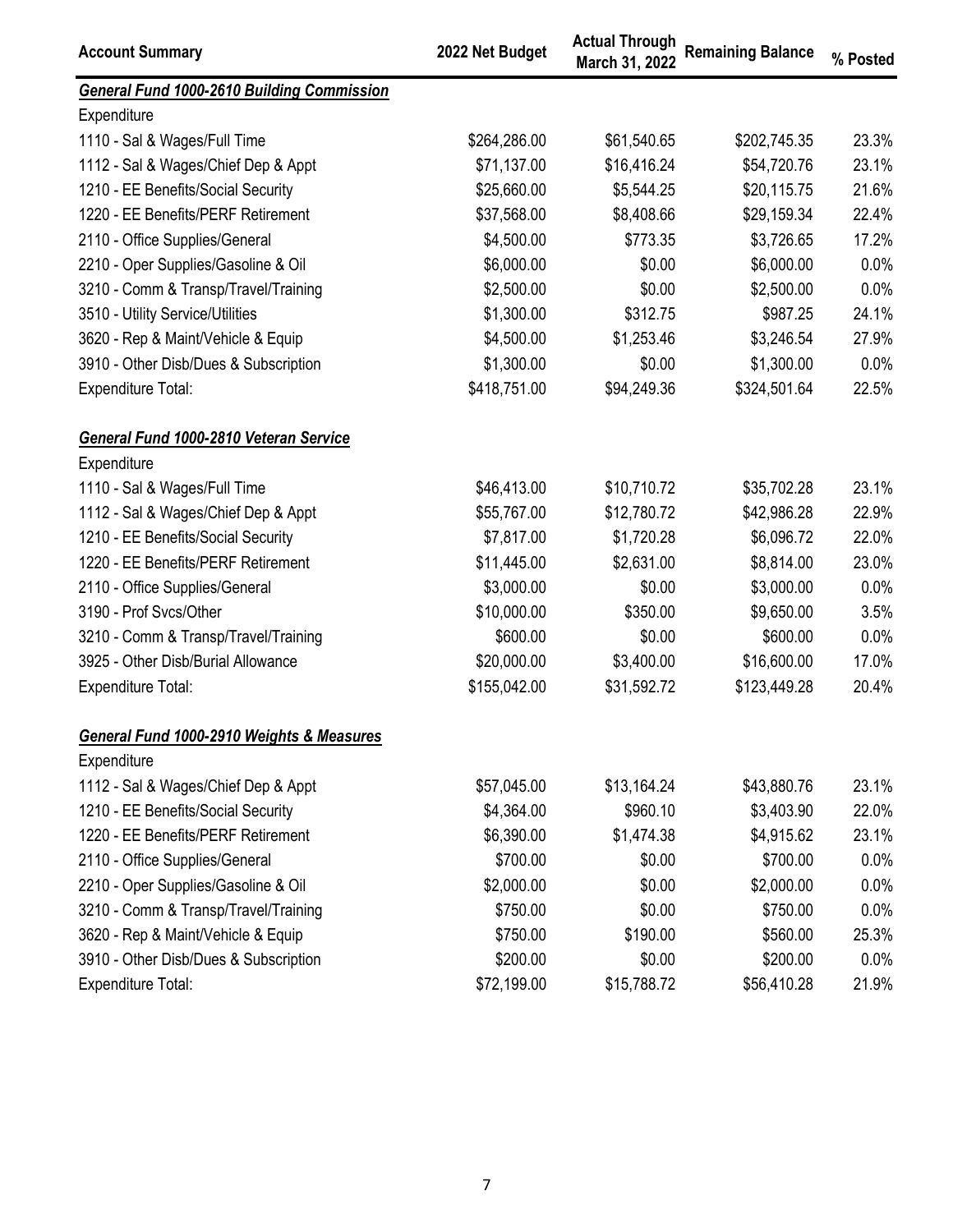| <b>Account Summary</b>                        | 2022 Net Budget | <b>Actual Through</b><br>March 31, 2022 | <b>Remaining Balance</b> | % Posted |
|-----------------------------------------------|-----------------|-----------------------------------------|--------------------------|----------|
| General Fund 1000-3510 Tippecanoe Villa       |                 |                                         |                          |          |
| Expenditure                                   |                 |                                         |                          |          |
| 1110 - Sal & Wages/Full Time                  | \$929,362.00    | \$200,164.57                            | \$729,197.43             | 21.5%    |
| 1112 - Sal & Wages/Chief Dep & Appt           | \$78,040.00     | \$18,009.24                             | \$60,030.76              | 23.1%    |
| 1130 - Sal & Wages/Part Time                  | \$29,000.00     | \$4,431.00                              | \$24,569.00              | 15.3%    |
| 1150 - Sal & Wages/Overtime                   | \$11,000.00     | \$9,920.72                              | \$1,079.28               | 90.2%    |
| 1210 - EE Benefits/Social Security            | \$80,127.00     | \$16,639.15                             | \$63,487.85              | 20.8%    |
| 1220 - EE Benefits/PERF Retirement            | \$113,950.00    | \$25,546.60                             | \$88,403.40              | 22.4%    |
| 2110 - Office Supplies/General                | \$500.00        | \$141.98                                | \$358.02                 | 28.4%    |
| 2220 - Oper Supplies/Inst'l or Med            | \$22,083.00     | \$5,180.98                              | \$16,902.02              | 23.5%    |
| 2250 - Oper Supplies/Food                     | \$115,000.00    | \$26,120.67                             | \$88,879.33              | 22.7%    |
| 2990 - Other Supplies/Non-specified           | \$66,267.00     | \$15,276.11                             | \$50,990.89              | 23.1%    |
| 3145 - Prof Svcs/Hlth & Med Prof              | \$31,000.00     | \$7,523.00                              | \$23,477.00              | 24.3%    |
| 3150 - Prof Svcs/Training                     | \$1,000.00      | \$0.00                                  | \$1,000.00               | 0.0%     |
| 3210 - Comm & Transp/Travel/Training          | \$300.00        | \$74.62                                 | \$225.38                 | 24.9%    |
| 3510 - Utility Service/Utilities              | \$110,680.00    | \$29,347.11                             | \$81,332.89              | 26.5%    |
| 3610 - Rep & Maint/Buildings & Proper         | \$10,000.00     | \$1,218.00                              | \$8,782.00               | 12.2%    |
| 3620 - Rep & Maint/Vehicle & Equip            | \$5,000.00      | \$0.00                                  | \$5,000.00               | 0.0%     |
| 3730 - Rentals & Leases/Minor Equip           | \$1,176.00      | \$310.92                                | \$865.08                 | 26.4%    |
| Expenditure Total:                            | \$1,604,485.00  | \$359,904.67                            | \$1,244,580.33           | 22.4%    |
| General Fund 1000-3610 Cary Home for Children |                 |                                         |                          |          |
| Expenditure                                   |                 |                                         |                          |          |
| 1110 - Sal & Wages/Full Time                  | \$1,289,162.00  | \$271,424.52                            | \$1,017,737.48           | 21.1%    |
| 1112 - Sal & Wages/Chief Dep & Appt           | \$99,110.00     | \$22,871.52                             | \$76,238.48              | 23.1%    |
| 1113 - Sal & Wages/Benefit Elig PT            | \$29,310.00     | \$6,763.92                              | \$22,546.08              | 23.1%    |
| 1130 - Sal & Wages/Part Time                  | \$100,000.00    | \$14,575.39                             | \$85,424.61              | 14.6%    |
| 1150 - Sal & Wages/Overtime                   | \$50,000.00     | \$10,140.56                             | \$39,859.44              | 20.3%    |
| 1210 - EE Benefits/Social Security            | \$119,921.00    | \$23,657.25                             | \$96,263.75              | 19.7%    |
| 1220 - EE Benefits/PERF Retirement            | \$161,087.00    | \$34,017.41                             | \$127,069.59             | 21.1%    |
| 2110 - Office Supplies/General                | \$7,286.00      | \$169.60                                | \$7,116.40               | 2.3%     |
| 2220 - Oper Supplies/Inst'l or Med            | \$8,132.00      | \$757.02                                | \$7,374.98               | 9.3%     |
| 2230 - Oper Supplies/Cleaning                 | \$7,710.00      | \$1,412.11                              | \$6,297.89               | 18.3%    |
| 2245 - Oper Supplies/Grounds                  | \$20,011.00     | \$1,239.38                              | \$18,771.62              | 6.2%     |
| 2250 - Oper Supplies/Food                     | \$47,291.00     | \$10,551.59                             | \$36,739.41              | 22.3%    |
| 2340 - Rep & Maint/Minor Equipment            | \$12,008.00     | \$4,255.61                              | \$7,752.39               | 35.4%    |
| 3140 - Prof Svcs/Counselng Consults           | \$40,154.00     | \$1,682.97                              | \$38,471.03              | 4.2%     |
| 3210 - Comm & Transp/Travel/Training          | \$10,276.00     | \$260.81                                | \$10,015.19              | 2.5%     |
| 3510 - Utility Service/Utilities              | \$42,000.00     | \$14,307.11                             | \$27,692.89              | 34.1%    |
| 3610 - Rep & Maint/Buildings & Proper         | \$35,485.00     | \$10,023.97                             | \$25,461.03              | 28.2%    |
| 3620 - Rep & Maint/Vehicle & Equip            | \$5,000.00      | \$2,249.29                              | \$2,750.71               | 45.0%    |
| 3910 - Other Disb/Dues & Subscription         | \$5,000.00      | \$3,755.00                              | \$1,245.00               | 75.1%    |
| Expenditure Total:                            | \$2,088,943.00  | \$434,115.03                            | \$1,654,827.97           | 20.8%    |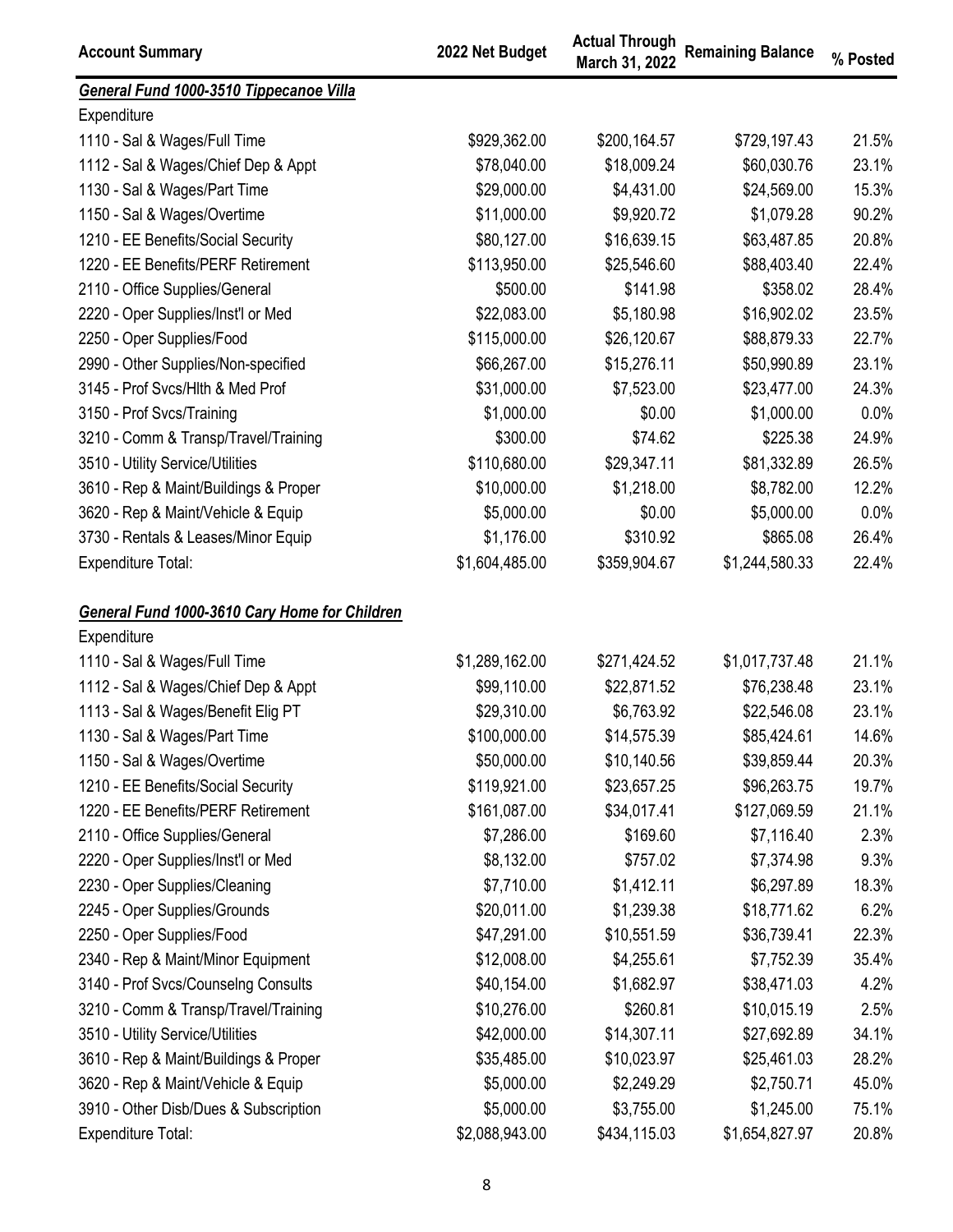| <b>Account Summary</b>                               | 2022 Net Budget | <b>Actual Through</b><br>March 31, 2022 | <b>Remaining Balance</b> | % Posted |
|------------------------------------------------------|-----------------|-----------------------------------------|--------------------------|----------|
| <b>General Fund 1000-3710 Juvenile Alternatives</b>  |                 |                                         |                          |          |
| Expenditure                                          |                 |                                         |                          |          |
| 1110 - Sal & Wages/Full Time                         | \$101,589.00    | \$14,033.88                             | \$87,555.12              | 13.8%    |
| 1113 - Sal & Wages/Benefit Elig PT                   | \$32,659.00     | \$7,400.52                              | \$25,258.48              | 22.7%    |
| 1130 - Sal & Wages/Part Time                         | \$15,000.00     | \$52.00                                 | \$14,948.00              | 0.3%     |
| 1210 - EE Benefits/Social Security                   | \$11,418.00     | \$1,517.59                              | \$9,900.41               | 13.3%    |
| 1220 - EE Benefits/PERF Retirement                   | \$11,378.00     | \$1,572.63                              | \$9,805.37               | 13.8%    |
| 2110 - Office Supplies/General                       | \$750.00        | \$190.00                                | \$560.00                 | 25.3%    |
| 3210 - Comm & Transp/Travel/Training                 | \$500.00        | \$0.00                                  | \$500.00                 | 0.0%     |
| Expenditure Total:                                   | \$173,294.00    | \$24,766.62                             | \$148,527.38             | 14.3%    |
| <b>General Fund 1000-4310 Parks &amp; Recreation</b> |                 |                                         |                          |          |
| Expenditure                                          |                 |                                         |                          |          |
| 1110 - Sal & Wages/Full Time                         | \$597,755.00    | \$137,234.16                            | \$460,520.84             | 23.0%    |
| 1112 - Sal & Wages/Chief Dep & Appt                  | \$78,040.00     | \$18,009.24                             | \$60,030.76              | 23.1%    |
| 1130 - Sal & Wages/Part Time                         | \$42,500.00     | \$405.00                                | \$42,095.00              | 1.0%     |
| 1210 - EE Benefits/Social Security                   | \$54,950.00     | \$11,089.12                             | \$43,860.88              | 20.2%    |
| 1220 - EE Benefits/PERF Retirement                   | \$75,690.00     | \$17,515.27                             | \$58,174.73              | 23.1%    |
| 2110 - Office Supplies/General                       | \$3,000.00      | \$504.71                                | \$2,495.29               | 16.8%    |
| 2210 - Oper Supplies/Gasoline & Oil                  | \$26,500.00     | \$0.00                                  | \$26,500.00              | 0.0%     |
| 2215 - Oper Supplies/Garage & Fleet                  | \$7,000.00      | \$2,195.80                              | \$4,804.20               | 31.4%    |
| 2220 - Oper Supplies/Inst'l or Med                   | \$500.00        | \$0.00                                  | \$500.00                 | 0.0%     |
| 2245 - Oper Supplies/Grounds                         | \$9,594.00      | \$2,290.35                              | \$7,303.65               | 23.9%    |
| 2310 - Rep & Maint/Building Mtls                     | \$38,701.00     | \$3,175.26                              | \$35,525.74              | 8.2%     |
| 2320 - Rep & Maint/Street Mtls                       | \$5,000.00      | \$0.00                                  | \$5,000.00               | 0.0%     |
| 2340 - Rep & Maint/Minor Equipment                   | \$6,800.00      | \$238.62                                | \$6,561.38               | 3.5%     |
| 3110 - Prof Svcs/Legal                               | \$6,500.00      | \$0.00                                  | \$6,500.00               | $0.0\%$  |
| 3190 - Prof Svcs/Other                               | \$4,500.00      | \$300.00                                | \$4,200.00               | 6.7%     |
| 3210 - Comm & Transp/Travel/Training                 | \$750.00        | \$170.55                                | \$579.45                 | 22.7%    |
| 3230 - Comm & Transp/Postage & Frght                 | \$150.00        | \$0.00                                  | \$150.00                 | 0.0%     |
| 3410 - Insur/Building & Property                     | \$35,000.00     | \$0.00                                  | \$35,000.00              | 0.0%     |
| 3510 - Utility Service/Utilities                     | \$122,000.00    | \$47,146.18                             | \$74,853.82              | 38.6%    |
| 3610 - Rep & Maint/Buildings & Proper                | \$109,442.00    | \$27,513.29                             | \$81,928.71              | 25.1%    |
| 3620 - Rep & Maint/Vehicle & Equip                   | \$10,000.00     | \$0.00                                  | \$10,000.00              | 0.0%     |
| 3910 - Other Disb/Dues & Subscription                | \$500.00        | \$0.00                                  | \$500.00                 | 0.0%     |
| 3970 - Other Disb/Costs of Business                  | \$250.00        | \$0.00                                  | \$250.00                 | 0.0%     |
| 4590 - Machinery & Equipment/Other                   | \$19,500.00     | \$15,292.38                             | \$4,207.62               | 78.4%    |
| Expenditure Total:                                   | \$1,254,622.00  | \$283,079.93                            | \$971,542.07             | 22.6%    |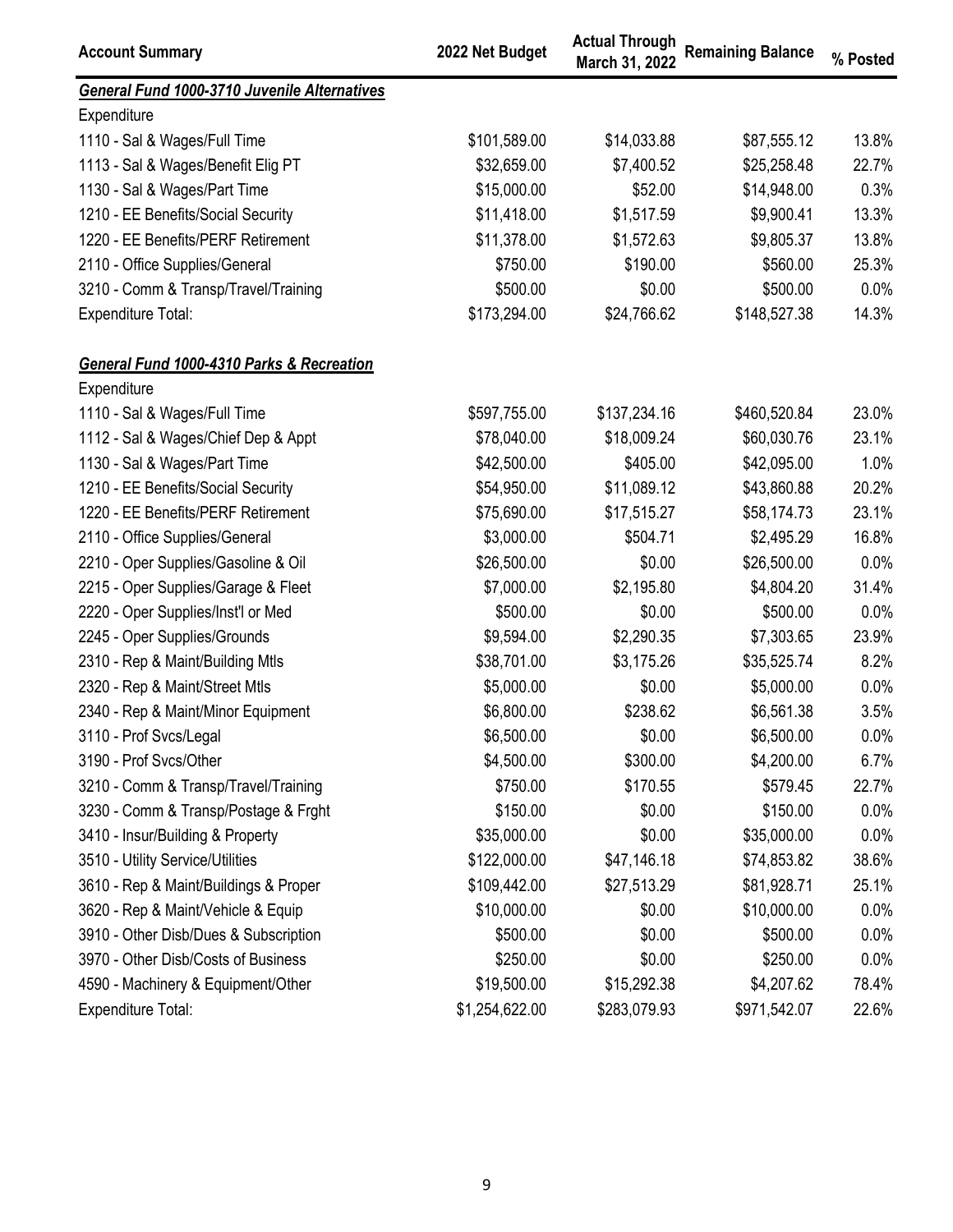| <b>Account Summary</b>                                        | 2022 Net Budget | <b>Actual Through</b> | <b>Remaining Balance</b> | % Posted |
|---------------------------------------------------------------|-----------------|-----------------------|--------------------------|----------|
|                                                               |                 | March 31, 2022        |                          |          |
| <b>General Fund 1000-4410 County Extension</b><br>Expenditure |                 |                       |                          |          |
| 1110 - Sal & Wages/Full Time                                  | \$85,159.00     | \$19,652.10           | \$65,506.90              | 23.1%    |
| 1130 - Sal & Wages/Part Time                                  | \$24,400.00     | \$0.00                | \$24,400.00              | 0.0%     |
| 1150 - Sal & Wages/Overtime                                   | \$6,000.00      | \$122.76              | \$5,877.24               | 2.0%     |
| 1210 - EE Benefits/Social Security                            | \$8,841.00      | \$1,382.97            | \$7,458.03               | 15.6%    |
| 1220 - EE Benefits/PERF Retirement                            | \$10,210.00     | \$2,214.79            | \$7,995.21               | 21.7%    |
|                                                               | \$11,000.00     | \$3,090.92            | \$7,909.08               | 28.1%    |
| 2110 - Office Supplies/General<br>3150 - Prof Svcs/Training   | \$5,000.00      | \$120.00              | \$4,880.00               | 2.4%     |
| 3190 - Prof Svcs/Other                                        |                 |                       | \$0.00                   |          |
|                                                               | \$232,945.00    | \$232,945.00          |                          | 100.0%   |
| 3210 - Comm & Transp/Travel/Training                          | \$8,000.00      | \$625.29              | \$7,374.71               | 7.8%     |
| 3230 - Comm & Transp/Postage & Frght                          | \$6,000.00      | \$0.00                | \$6,000.00               | 0.0%     |
| 3730 - Rentals & Leases/Minor Equip                           | \$6,800.00      | $-$10.00$             | \$6,810.00               | $-0.1%$  |
| 3910 - Other Disb/Dues & Subscription                         | \$1,000.00      | \$135.00              | \$865.00                 | 13.5%    |
| Expenditure Total:                                            | \$405,355.00    | \$260,278.83          | \$145,076.17             | 64.2%    |
| General Fund 1000-4510 Fairgrounds                            |                 |                       |                          |          |
| Expenditure                                                   |                 |                       |                          |          |
| 1110 - Sal & Wages/Full Time                                  | \$78,414.00     | \$9,047.76            | \$69,366.24              | 11.5%    |
| 1112 - Sal & Wages/Chief Dep & Appt                           | \$63,305.00     | \$14,360.34           | \$48,944.66              | 22.7%    |
| 1130 - Sal & Wages/Part Time                                  | \$25,000.00     | \$0.00                | \$25,000.00              | 0.0%     |
| 1210 - EE Benefits/Social Security                            | \$12,755.00     | \$1,612.26            | \$11,142.74              | 12.6%    |
| 1220 - EE Benefits/PERF Retirement                            | \$15,873.00     | \$2,621.70            | \$13,251.30              | 16.5%    |
| 2110 - Office Supplies/General                                | \$1,500.00      | \$0.00                | \$1,500.00               | 0.0%     |
| 2210 - Oper Supplies/Gasoline & Oil                           | \$6,000.00      | \$1,247.03            | \$4,752.97               | 20.8%    |
| 2215 - Oper Supplies/Garage & Fleet                           | \$6,000.00      | \$380.99              | \$5,619.01               | 6.3%     |
| 2230 - Oper Supplies/Cleaning                                 | \$6,000.00      | \$1,147.52            | \$4,852.48               | 19.1%    |
| 2240 - Oper Supplies/Snow Removal                             | \$3,000.00      | \$438.55              | \$2,561.45               | 14.6%    |
| 2245 - Oper Supplies/Grounds                                  | \$2,000.00      | \$0.00                | \$2,000.00               | 0.0%     |
| 2330 - Rep & Maint/Small Tools                                | \$1,000.00      | \$319.00              | \$681.00                 | 31.9%    |
| 2340 - Rep & Maint/Minor Equipment                            | \$1,000.00      | \$377.96              | \$622.04                 | 37.8%    |
| 2990 - Other Supplies/Non-specified                           | \$1,500.00      | \$909.90              | \$590.10                 | 60.7%    |
| 3190 - Prof Svcs/Other                                        | \$4,000.00      | \$450.00              | \$3,550.00               | 11.3%    |
| 3210 - Comm & Transp/Travel/Training                          | \$200.00        | \$0.00                | \$200.00                 | 0.0%     |
| 3310 - Printing & Advertising/Legal                           | \$2,000.00      | \$0.00                | \$2,000.00               | 0.0%     |
| 3510 - Utility Service/Utilities                              | \$120,000.00    | \$47,272.29           | \$72,727.71              | 39.4%    |
| 3610 - Rep & Maint/Buildings & Proper                         | \$20,000.00     | \$857.18              | \$19,142.82              | 4.3%     |
| 3620 - Rep & Maint/Vehicle & Equip                            | \$5,000.00      | \$45.73               | \$4,954.27               | 0.9%     |
| 3730 - Rentals & Leases/Minor Equip                           | \$1,000.00      | \$0.00                | \$1,000.00               | 0.0%     |
| 3910 - Other Disb/Dues & Subscription                         | \$1,000.00      | \$0.00                | \$1,000.00               | 0.0%     |
| Expenditure Total:                                            | \$376,547.00    | \$81,088.21           | \$295,458.79             | 21.5%    |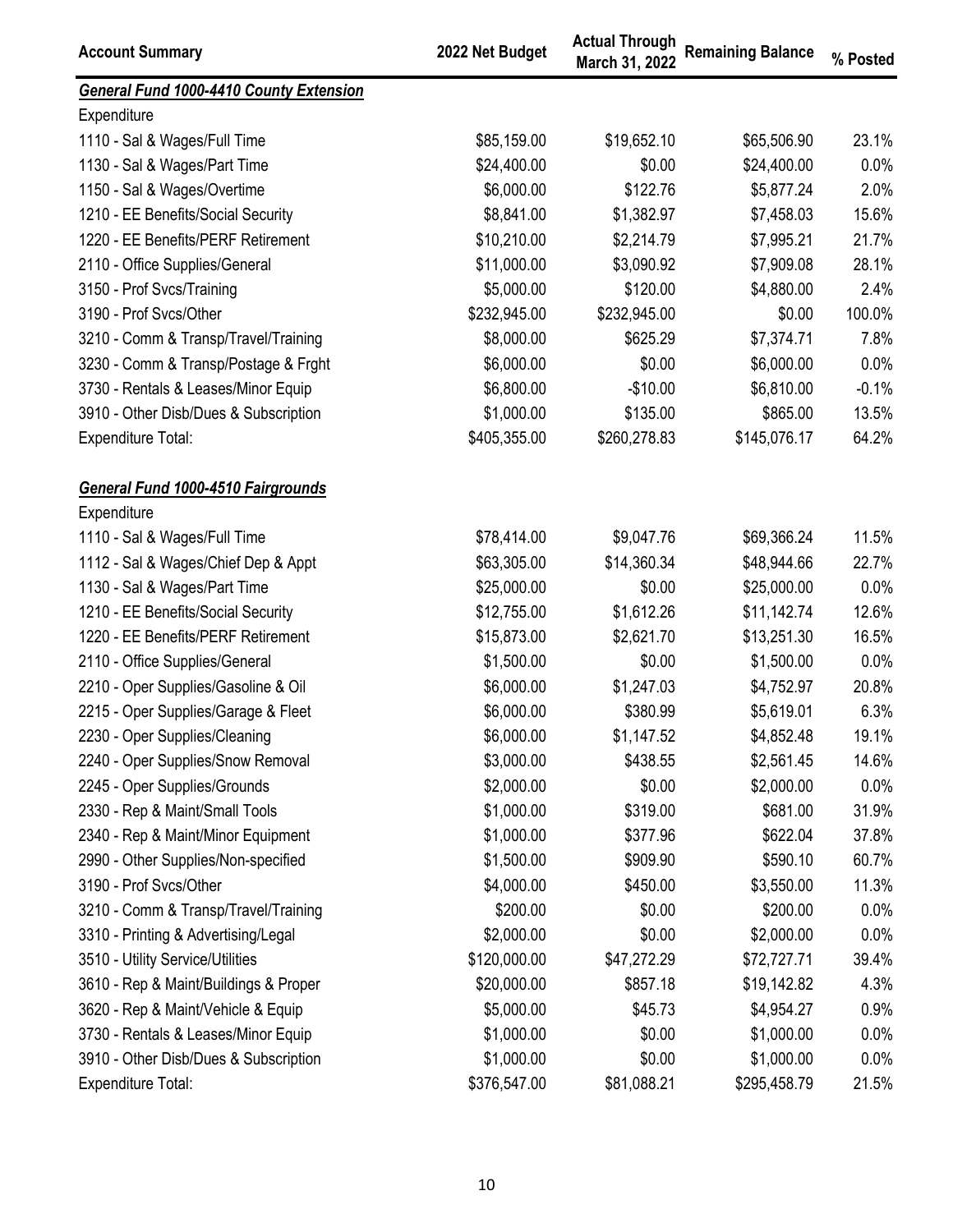| <b>Account Summary</b>                             | 2022 Net Budget | <b>Actual Through</b><br>March 31, 2022 | <b>Remaining Balance</b> | % Posted |
|----------------------------------------------------|-----------------|-----------------------------------------|--------------------------|----------|
| <b>County General 1000-5010 Coroner</b>            |                 |                                         |                          |          |
| Expenditure                                        |                 |                                         |                          |          |
| 1110 - Sal & Wages/Full Time                       | \$140,300.00    | \$28,122.27                             | \$112,177.73             | 20.0%    |
| 1111 - Sal & Wages/Elected Official                | \$50,766.00     | \$11,715.24                             | \$39,050.76              | 23.1%    |
| 1130 - Sal & Wages/Part Time                       | \$7,267.00      | \$4,700.33                              | \$2,566.67               | 64.7%    |
| 1190 - Sal & Wages/Other Wages                     | \$50,000.00     | \$18,637.50                             | \$31,362.50              | 37.3%    |
| 1210 - EE Benefits/Social Security                 | \$18,825.00     | \$4,727.82                              | \$14,097.18              | 25.1%    |
| 1220 - EE Benefits/PERF Retirement                 | \$21,400.00     | \$4,461.82                              | \$16,938.18              | 20.8%    |
| 2110 - Office Supplies/General                     | \$5,201.00      | \$541.84                                | \$4,659.16               | 10.4%    |
| 2220 - Oper Supplies/Inst'l or Med                 | \$35,375.00     | \$10,726.95                             | \$24,648.05              | 30.3%    |
| 3145 - Prof Svcs/Hlth & Med Prof                   | \$20,000.00     | \$1,338.00                              | \$18,662.00              | 6.7%     |
| 3146 - Prof Svcs/Autopsies                         | \$336,950.00    | \$112,450.00                            | \$224,500.00             | 33.4%    |
| 3147 - Prof Svcs/Body Transfer                     | \$88,320.00     | \$22,960.00                             | \$65,360.00              | 26.0%    |
| 3210 - Comm & Transp/Travel/Training               | \$25,214.00     | \$2,175.37                              | \$23,038.63              | 8.6%     |
| 3510 - Utility Service/Utilities                   | \$3,449.00      | \$999.68                                | \$2,449.32               | 29.0%    |
| 3910 - Other Disb/Dues & Subscription              | \$4,315.00      | \$1,512.88                              | \$2,802.12               | 35.1%    |
| <b>Expenditure Total:</b>                          | \$807,382.00    | \$225,069.70                            | \$582,312.30             | 27.9%    |
| <b>General Fund 1000-5210 Emergency Management</b> |                 |                                         |                          |          |
| Expenditure                                        |                 |                                         |                          |          |
| 1110 - Sal & Wages/Full Time                       | \$153,772.00    | \$34,471.44                             | \$119,300.56             | 22.4%    |
| 1112 - Sal & Wages/Chief Dep & Appt                | \$71,137.00     | \$16,416.24                             | \$54,720.76              | 23.1%    |
| 1150 - Sal & Wages/Overtime                        | \$2,000.00      | \$0.00                                  | \$2,000.00               | 0.0%     |
| 1210 - EE Benefits/Social Security                 | \$17,359.00     | \$3,654.35                              | \$13,704.65              | 21.1%    |
| 1220 - EE Benefits/PERF Retirement                 | \$25,414.00     | \$5,699.40                              | \$19,714.60              | 22.4%    |
| 2110 - Office Supplies/General                     | \$1,000.00      | \$0.00                                  | \$1,000.00               | 0.0%     |
| 2210 - Oper Supplies/Gasoline & Oil                | \$8,200.00      | \$3,031.22                              | \$5,168.78               | 37.0%    |
| 2220 - Oper Supplies/Inst'l or Med                 | \$800.00        | \$0.00                                  | \$800.00                 | $0.0\%$  |
| 2340 - Rep & Maint/Minor Equipment                 | \$12,400.00     | \$5,734.49                              | \$6,665.51               | 46.2%    |
| 3210 - Comm & Transp/Travel/Training               | \$1,200.00      | \$0.00                                  | \$1,200.00               | 0.0%     |
| 3510 - Utility Service/Utilities                   | \$11,301.00     | \$2,582.77                              | \$8,718.23               | 22.9%    |
| 3620 - Rep & Maint/Vehicle & Equip                 | \$14,144.00     | \$5,964.00                              | \$8,180.00               | 42.2%    |
| 3910 - Other Disb/Dues & Subscription              | \$5,500.00      | \$0.00                                  | \$5,500.00               | 0.0%     |
| <b>Expenditure Total:</b>                          | \$324,227.00    | \$77,553.91                             | \$246,673.09             | 23.9%    |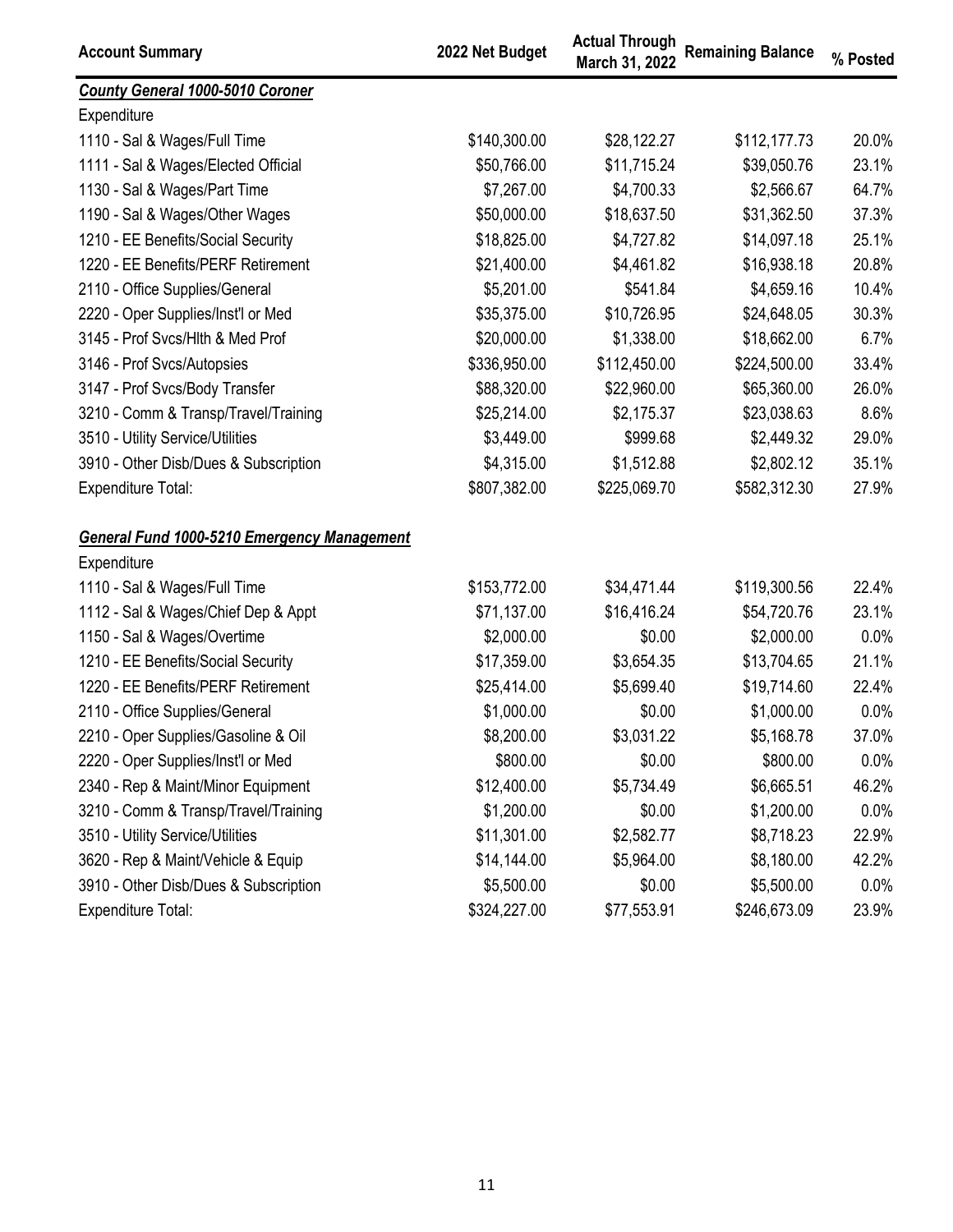| <b>Account Summary</b>                | 2022 Net Budget | <b>Actual Through</b><br>March 31, 2022 | <b>Remaining Balance</b> | % Posted |
|---------------------------------------|-----------------|-----------------------------------------|--------------------------|----------|
| General Fund 1000-5410 Sheriff        |                 |                                         |                          |          |
| Expenditure                           |                 |                                         |                          |          |
| 1110 - Sal & Wages/Full Time          | \$4,568,590.00  | \$1,037,070.78                          | \$3,531,519.22           | 22.7%    |
| 1111 - Sal & Wages/Elected Official   | \$143,955.00    | \$33,220.38                             | \$110,734.62             | 23.1%    |
| 1112 - Sal & Wages/Chief Dep & Appt   | \$83,619.00     | \$19,296.72                             | \$64,322.28              | 23.1%    |
| 1115 - Sal & Wages/Merit Deputies     | \$3,825,947.00  | \$841,134.74                            | \$2,984,812.26           | 22.0%    |
| 1130 - Sal & Wages/Part Time          | \$30,000.00     | \$0.00                                  | \$30,000.00              | 0.0%     |
| 1132 - Sal & Wages/Board Members      | \$3,000.00      | \$200.00                                | \$2,800.00               | 6.7%     |
| 1150 - Sal & Wages/Overtime           | \$200,000.00    | \$79,125.12                             | \$120,874.88             | 39.6%    |
| 1160 - Sal & Wages/Additional Pay     | \$50,000.00     | \$0.00                                  | \$50,000.00              | 0.0%     |
| 1210 - EE Benefits/Social Security    | \$681,241.00    | \$144,082.07                            | \$537,158.93             | 21.1%    |
| 1220 - EE Benefits/PERF Retirement    | \$526,228.00    | \$120,015.56                            | \$406,212.44             | 22.8%    |
| 1221 - EE Benefits/Sheriff Retirement | \$1,249,722.00  | \$0.00                                  | \$1,249,722.00           | 0.0%     |
| 2110 - Office Supplies/General        | \$33,600.00     | \$10,969.36                             | \$22,630.64              | 32.6%    |
| 2215 - Oper Supplies/Garage & Fleet   | \$315,000.00    | \$87,171.61                             | \$227,828.39             | 27.7%    |
| 2220 - Oper Supplies/Inst'l or Med    | \$125,625.00    | \$33,802.78                             | \$91,822.22              | 26.9%    |
| 2230 - Oper Supplies/Cleaning         | \$5,600.00      | \$1,404.94                              | \$4,195.06               | 25.1%    |
| 2250 - Oper Supplies/Food             | \$691,757.00    | \$205,322.24                            | \$486,434.76             | 29.7%    |
| 2990 - Other Supplies/Non-specified   | \$30,000.00     | \$1,587.96                              | \$28,412.04              | 5.3%     |
| 3145 - Prof Svcs/Hlth & Med Prof      | \$271,139.00    | \$66,334.08                             | \$204,804.92             | 24.5%    |
| 3150 - Prof Svcs/Training             | \$31,500.00     | \$15,811.40                             | \$15,688.60              | 50.2%    |
| 3190 - Prof Svcs/Other                | \$1,150,820.00  | \$360,215.54                            | \$790,604.46             | 31.3%    |
| 3210 - Comm & Transp/Travel/Training  | \$10,000.00     | \$0.00                                  | \$10,000.00              | 0.0%     |
| 3230 - Comm & Transp/Postage & Frght  | \$1,000.00      | \$0.00                                  | \$1,000.00               | 0.0%     |
| 3510 - Utility Service/Utilities      | \$40,518.00     | \$4,608.52                              | \$35,909.48              | 11.4%    |
| 3610 - Rep & Maint/Buildings & Proper | \$196,697.00    | \$32,383.86                             | \$164,313.14             | 16.5%    |
| 3620 - Rep & Maint/Vehicle & Equip    | \$31,500.00     | \$25,767.08                             | \$5,732.92               | 81.8%    |
| <b>Expenditure Total:</b>             | \$14,297,058.00 | \$3,119,524.74                          | \$11,177,533.26          | 21.8%    |
| General Fund 1000-5420 Jail           |                 |                                         |                          |          |
| Expenditure                           |                 |                                         |                          |          |
| 2110 - Office Supplies/General        | \$183,750.00    | \$99,200.13                             | \$84,549.87              | 54.0%    |
| 2220 - Oper Supplies/Inst'l or Med    | \$11,025.00     | \$0.00                                  | \$11,025.00              | 0.0%     |
| 3510 - Utility Service/Utilities      | \$463,050.00    | \$107,801.55                            | \$355,248.45             | 23.3%    |
| Expenditure Total:                    | \$657,825.00    | \$207,001.68                            | \$450,823.32             | 31.5%    |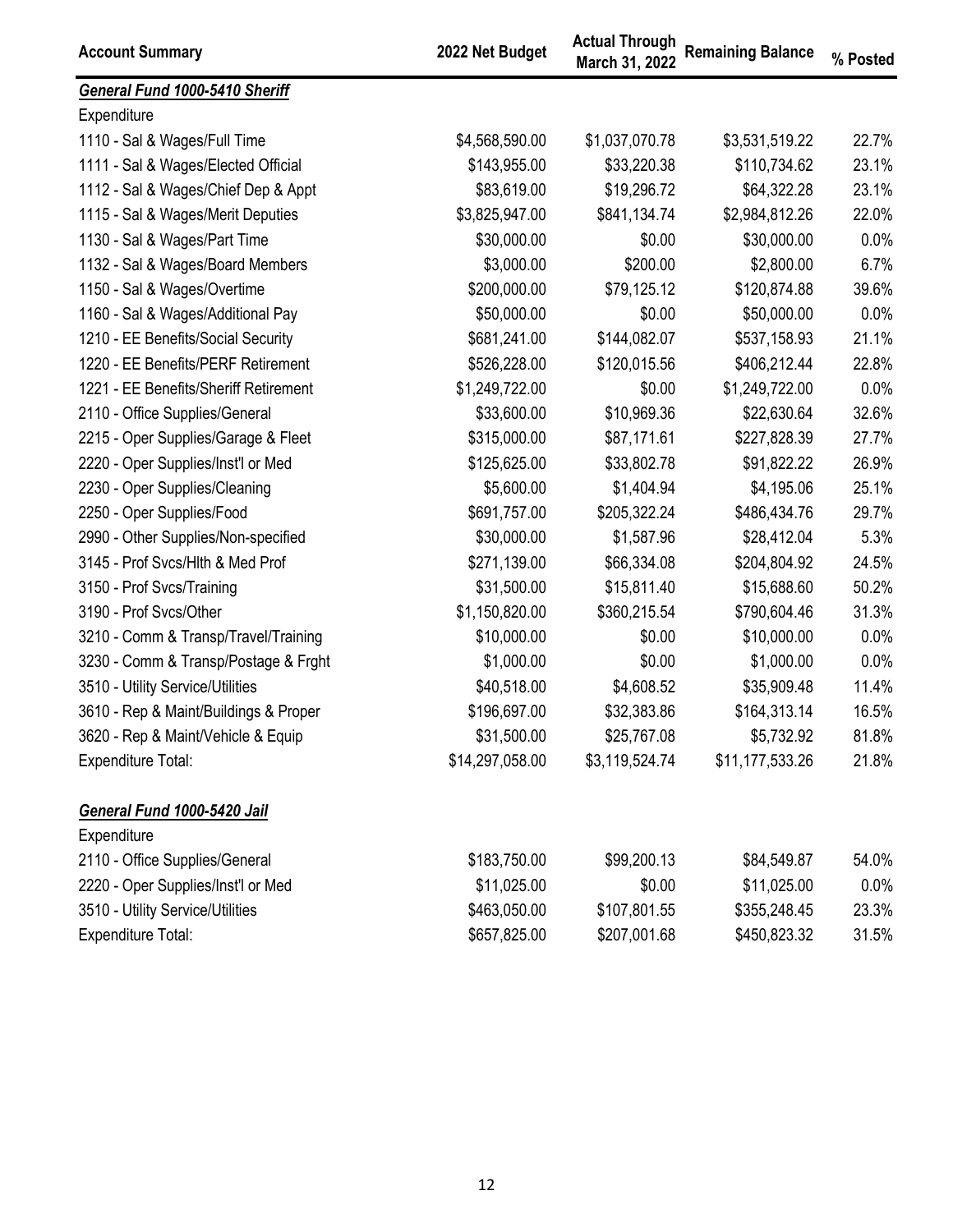| <b>Account Summary</b>                              | 2022 Net Budget | <b>Actual Through</b><br>March 31, 2022 | <b>Remaining Balance</b> | % Posted |
|-----------------------------------------------------|-----------------|-----------------------------------------|--------------------------|----------|
| <b>General Fund 1000-5510 Community Corrections</b> |                 |                                         |                          |          |
| Expenditure                                         |                 |                                         |                          |          |
| 1110 - Sal & Wages/Full Time                        | \$138,273.00    | \$31,586.76                             | \$106,686.24             | 22.8%    |
| 1130 - Sal & Wages/Part Time                        | \$31,970.00     | \$1,584.70                              | \$30,385.30              | 5.0%     |
| 1150 - Sal & Wages/Overtime                         | \$7,500.00      | \$2,633.96                              | \$4,866.04               | 35.1%    |
| 1210 - EE Benefits/Social Security                  | \$13,598.00     | \$2,495.90                              | \$11,102.10              | 18.4%    |
| 1220 - EE Benefits/PERF Retirement                  | \$16,327.00     | \$3,832.77                              | \$12,494.23              | 23.5%    |
| 2250 - Oper Supplies/Food                           | \$45,000.00     | \$750.00                                | \$44,250.00              | 1.7%     |
| 2990 - Other Supplies/Non-specified                 | \$18,000.00     | \$4,393.56                              | \$13,606.44              | 24.4%    |
| 3190 - Prof Svcs/Other                              | \$168,000.00    | \$12,534.45                             | \$155,465.55             | 7.5%     |
| 3210 - Comm & Transp/Travel/Training                | \$5,000.00      | \$4,410.00                              | \$590.00                 | 88.2%    |
| 3510 - Utility Service/Utilities                    | \$20,000.00     | \$7,126.45                              | \$12,873.55              | 35.6%    |
| 3610 - Rep & Maint/Buildings & Proper               | \$10,000.00     | \$1,419.92                              | \$8,580.08               | 14.2%    |
| 3620 - Rep & Maint/Vehicle & Equip                  | \$7,000.00      | \$1,174.87                              | \$5,825.13               | 16.8%    |
| Expenditure Total:                                  | \$480,668.00    | \$73,943.34                             | \$406,724.66             | 15.4%    |
| General Fund 1000-5810 Clerk                        |                 |                                         |                          |          |
| Expenditure                                         |                 |                                         |                          |          |
| 1110 - Sal & Wages/Full Time                        | \$1,078,705.00  | \$235,246.15                            | \$843,458.85             | 21.8%    |
| 1111 - Sal & Wages/Elected Official                 | \$76,149.00     | \$17,572.86                             | \$58,576.14              | 23.1%    |
| 1112 - Sal & Wages/Chief Dep & Appt                 | \$60,919.00     | \$14,058.24                             | \$46,860.76              | 23.1%    |
| 1130 - Sal & Wages/Part Time                        | \$25,000.00     | \$0.00                                  | \$25,000.00              | 0.0%     |
| 1210 - EE Benefits/Social Security                  | \$94,920.00     | \$19,135.65                             | \$75,784.35              | 20.2%    |
| 1220 - EE Benefits/PERF Retirement                  | \$136,167.00    | \$29,889.99                             | \$106,277.01             | 22.0%    |
| 2110 - Office Supplies/General                      | \$7,172.00      | \$238.41                                | \$6,933.59               | 3.3%     |
| 2120 - Office Supplies/Forms                        | \$8,000.00      | \$4,899.72                              | \$3,100.28               | 61.2%    |
| 3190 - Prof Svcs/Other                              | \$7,000.00      | \$561.30                                | \$6,438.70               | 8.0%     |
| 3210 - Comm & Transp/Travel/Training                | \$3,000.00      | \$200.00                                | \$2,800.00               | 6.7%     |
| 3230 - Comm & Transp/Postage & Frght                | \$250.00        | \$0.00                                  | \$250.00                 | 0.0%     |
| 3240 - Comm & Transp/Software                       | \$0.00          | \$707.00                                | $-$707.00$               |          |
| 3620 - Rep & Maint/Vehicle & Equip                  | \$1,000.00      | \$0.00                                  | \$1,000.00               | $0.0\%$  |
| 3910 - Other Disb/Dues & Subscription               | \$1,000.00      | \$570.00                                | \$430.00                 | 57.0%    |
| <b>Expenditure Total:</b>                           | \$1,499,282.00  | \$323,079.32                            | \$1,176,202.68           | 21.5%    |
| <b>General Fund 1000-5910 Prosecutor</b>            |                 |                                         |                          |          |
| Expenditure                                         |                 |                                         |                          |          |
| 1110 - Sal & Wages/Full Time                        | \$2,888,707.00  | \$614,864.62                            | \$2,273,842.38           | 21.3%    |
| 1130 - Sal & Wages/Part Time                        | \$20,000.00     | \$6,287.50                              | \$13,712.50              | 31.4%    |
| 1210 - EE Benefits/Social Security                  | \$222,517.00    | \$45,451.02                             | \$177,065.98             | 20.4%    |
| 1220 - EE Benefits/PERF Retirement                  | \$323,536.00    | \$68,719.35                             | \$254,816.65             | 21.2%    |
| Expenditure Total:                                  | \$3,454,760.00  | \$735,322.49                            | \$2,719,437.51           | 21.3%    |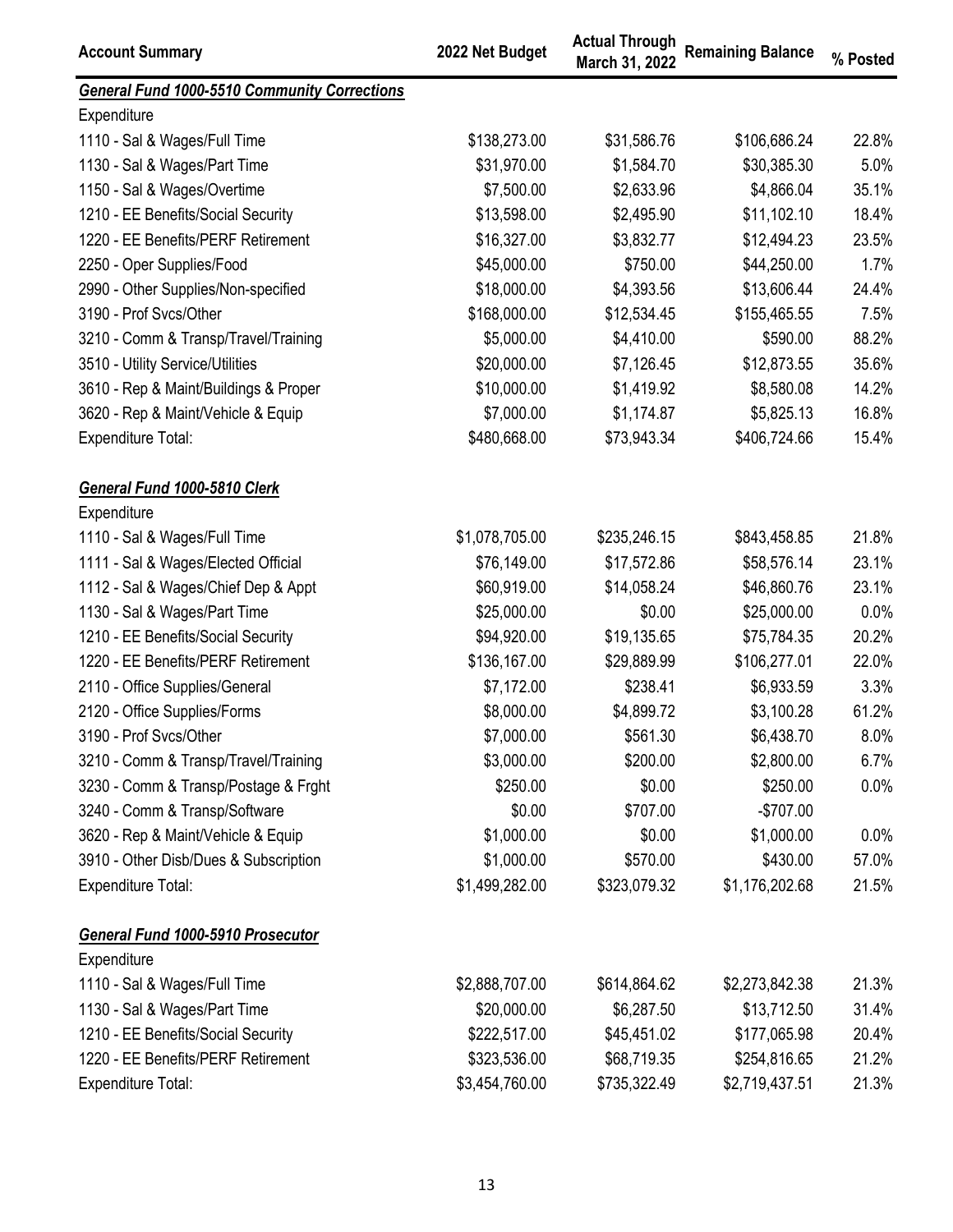| <b>Account Summary</b>                        | 2022 Net Budget | <b>Actual Through</b><br>March 31, 2022 | <b>Remaining Balance</b> | % Posted |
|-----------------------------------------------|-----------------|-----------------------------------------|--------------------------|----------|
| General Fund 1000-5920 Prosecutor IV-D        |                 |                                         |                          |          |
| Expenditure                                   |                 |                                         |                          |          |
| 1110 - Sal & Wages/Full Time                  | \$804,515.00    | \$156,245.51                            | \$648,269.49             | 19.4%    |
| 1210 - EE Benefits/Social Security            | \$61,546.00     | \$11,031.99                             | \$50,514.01              | 17.9%    |
| 1220 - EE Benefits/PERF Retirement            | \$90,106.00     | \$17,499.45                             | \$72,606.55              | 19.4%    |
| <b>Expenditure Total:</b>                     | \$956,167.00    | \$184,776.95                            | \$771,390.05             | 19.3%    |
| <b>General Fund 1000-6010 Ancillary Court</b> |                 |                                         |                          |          |
| Expenditure                                   |                 |                                         |                          |          |
| 1110 - Sal & Wages/Full Time                  | \$109,433.00    | \$25,253.76                             | \$84,179.24              | 23.1%    |
| 1210 - EE Benefits/Social Security            | \$8,372.00      | \$1,836.32                              | \$6,535.68               | 21.9%    |
| 1220 - EE Benefits/PERF Retirement            | \$12,257.00     | \$2,828.40                              | \$9,428.60               | 23.1%    |
| 2110 - Office Supplies/General                | \$500.00        | \$0.00                                  | \$500.00                 | 0.0%     |
| 3170 - Prof Svcs/Translator                   | \$1,000.00      | \$0.00                                  | \$1,000.00               | 0.0%     |
| <b>Expenditure Total:</b>                     | \$131,562.00    | \$29,918.48                             | \$101,643.52             | 22.7%    |
| General Fund 1000-6310 Public Defender        |                 |                                         |                          |          |
| Expenditure                                   |                 |                                         |                          |          |
| 1110 - Sal & Wages/Full Time                  | \$1,105,563.00  | \$251,278.64                            | \$854,284.36             | 22.7%    |
| 1112 - Sal & Wages/Chief Dep & Appt           | \$279,913.00    | \$64,595.16                             | \$215,317.84             | 23.1%    |
| 1113 - Sal & Wages/Benefit Elig PT            | \$1,335,316.00  | \$257,686.39                            | \$1,077,629.61           | 19.3%    |
| 1130 - Sal & Wages/Part Time                  | \$98,000.00     | \$11,734.58                             | \$86,265.42              | 12.0%    |
| 1210 - EE Benefits/Social Security            | \$215,638.00    | \$42,373.04                             | \$173,264.96             | 19.7%    |
| 1220 - EE Benefits/PERF Retirement            | \$155,174.00    | \$35,378.00                             | \$119,796.00             | 22.8%    |
| 2110 - Office Supplies/General                | \$12,500.00     | \$2,475.70                              | \$10,024.30              | 19.8%    |
| 3110 - Prof Svcs/Legal                        | \$30,000.00     | \$0.00                                  | \$30,000.00              | 0.0%     |
| 3150 - Prof Svcs/Training                     | \$3,000.00      | \$0.00                                  | \$3,000.00               | 0.0%     |
| 3190 - Prof Svcs/Other                        | \$354,914.00    | \$125,777.24                            | \$229,136.76             | 35.4%    |
| 3210 - Comm & Transp/Travel/Training          | \$10,000.00     | \$22.14                                 | \$9,977.86               | 0.2%     |
| 3510 - Utility Service/Utilities              | \$140.00        | \$30.72                                 | \$109.28                 | 21.9%    |
| 3910 - Other Disb/Dues & Subscription         | \$20,709.00     | \$3,356.81                              | \$17,352.19              | 16.2%    |
| <b>Expenditure Total:</b>                     | \$3,620,867.00  | \$794,708.42                            | \$2,826,158.58           | 21.9%    |
| General Fund 1000-6410 Probation              |                 |                                         |                          |          |
| Expenditure                                   |                 |                                         |                          |          |
| 1110 - Sal & Wages/Full Time                  | \$1,622,308.00  | \$370,707.80                            | \$1,251,600.20           | 22.9%    |
| 1112 - Sal & Wages/Chief Dep & Appt           | \$82,835.00     | \$19,115.76                             | \$63,719.24              | 23.1%    |
| 1130 - Sal & Wages/Part Time                  | \$61,000.00     | \$3,938.64                              | \$57,061.36              | 6.5%     |
| 1210 - EE Benefits/Social Security            | \$135,110.00    | \$27,873.00                             | \$107,237.00             | 20.6%    |
| 1220 - EE Benefits/PERF Retirement            | \$190,977.00    | \$43,660.15                             | \$147,316.85             | 22.9%    |
| <b>Expenditure Total:</b>                     | \$2,092,230.00  | \$465,295.35                            | \$1,626,934.65           | 22.2%    |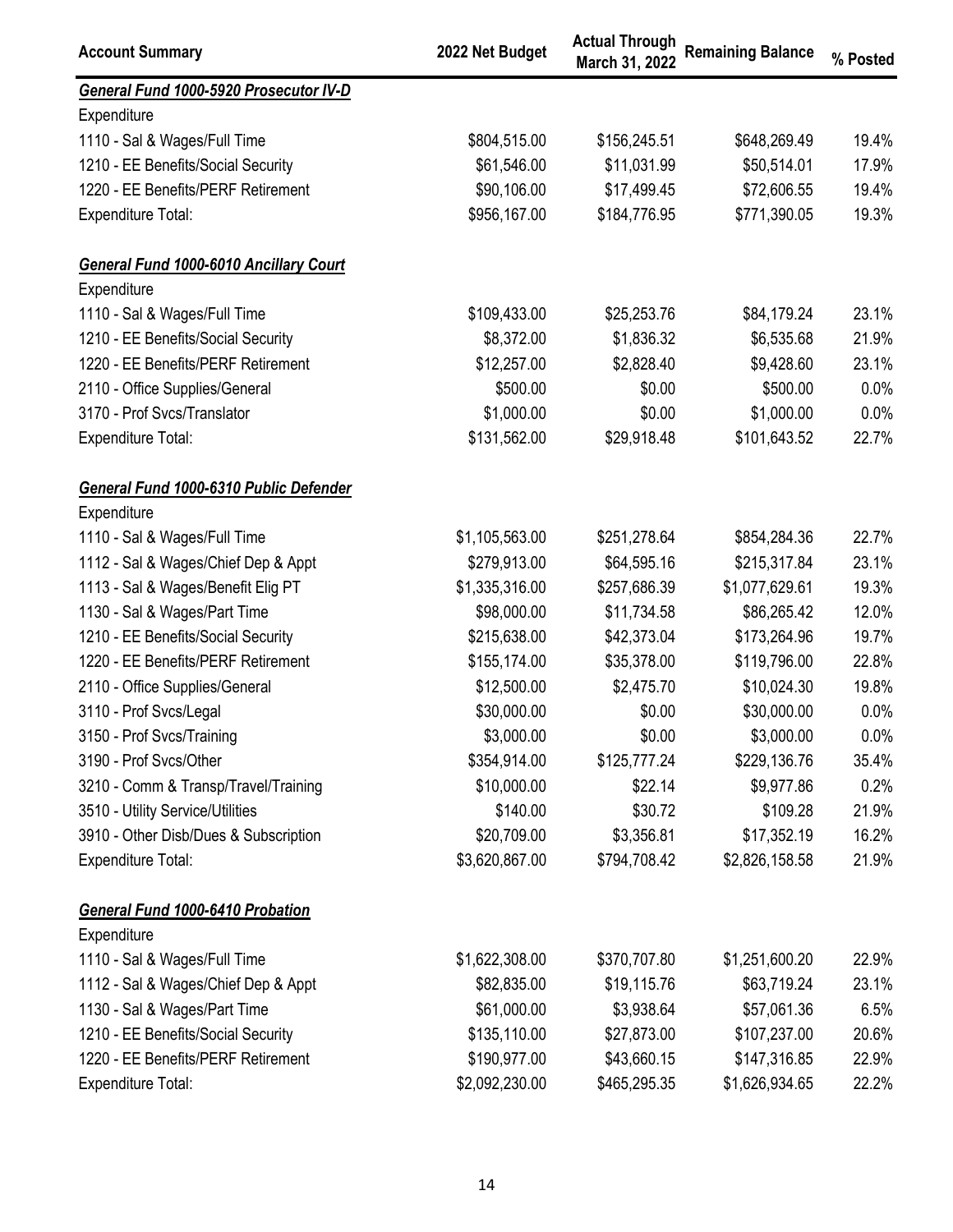| <b>Account Summary</b>                 | 2022 Net Budget | <b>Actual Through</b><br>March 31, 2022 | <b>Remaining Balance</b> | % Posted |
|----------------------------------------|-----------------|-----------------------------------------|--------------------------|----------|
| General Fund 1000-6510 Magistrate      |                 |                                         |                          |          |
| Expenditure                            |                 |                                         |                          |          |
| 1110 - Sal & Wages/Full Time           | \$104,776.00    | \$24,123.70                             | \$80,652.30              | 23.0%    |
| 1150 - Sal & Wages/Overtime            | \$2,000.00      | \$0.00                                  | \$2,000.00               | 0.0%     |
| 1210 - EE Benefits/Social Security     | \$8,115.00      | \$1,702.67                              | \$6,412.33               | 21.0%    |
| 1220 - EE Benefits/PERF Retirement     | \$11,959.00     | \$2,701.84                              | \$9,257.16               | 22.6%    |
| 2110 - Office Supplies/General         | \$800.00        | \$6.99                                  | \$793.01                 | 0.9%     |
| 3210 - Comm & Transp/Travel/Training   | \$800.00        | \$0.00                                  | \$800.00                 | 0.0%     |
| 3910 - Other Disb/Dues & Subscription  | \$800.00        | \$539.00                                | \$261.00                 | 67.4%    |
| Expenditure Total:                     | \$129,250.00    | \$29,074.20                             | \$100,175.80             | 22.5%    |
| General Fund 1000-6520 IV-D Magistrate |                 |                                         |                          |          |
| Expenditure                            |                 |                                         |                          |          |
| 1110 - Sal & Wages/Full Time           | \$52,388.00     | \$12,089.52                             | \$40,298.48              | 23.1%    |
| 1112 - Sal & Wages/Chief Dep & Appt    | \$66,780.00     | \$15,410.76                             | \$51,369.24              | 23.1%    |
| 1130 - Sal & Wages/Part Time           | \$23,000.00     | \$4,256.00                              | \$18,744.00              | 18.5%    |
| 1210 - EE Benefits/Social Security     | \$10,876.00     | \$2,277.57                              | \$8,598.43               | 20.9%    |
| 1220 - EE Benefits/PERF Retirement     | \$5,868.00      | \$1,354.02                              | \$4,513.98               | 23.1%    |
| 2110 - Office Supplies/General         | \$300.00        | \$0.00                                  | \$300.00                 | 0.0%     |
| 3160 - Prof Svcs/Judge Pro-Tem         | \$250.00        | \$25.00                                 | \$225.00                 | 10.0%    |
| 3210 - Comm & Transp/Travel/Training   | \$600.00        | \$0.00                                  | \$600.00                 | 0.0%     |
| 3910 - Other Disb/Dues & Subscription  | \$500.00        | \$0.00                                  | \$500.00                 | 0.0%     |
| Expenditure Total:                     | \$160,562.00    | \$35,412.87                             | \$125,149.13             | 22.1%    |
| General Fund 1000-7010 Circuit Court   |                 |                                         |                          |          |
| Expenditure                            |                 |                                         |                          |          |
| 1110 - Sal & Wages/Full Time           | \$160,857.00    | \$37,120.80                             | \$123,736.20             | 23.1%    |
| 1210 - EE Benefits/Social Security     | \$12,306.00     | \$2,603.93                              | \$9,702.07               | 21.2%    |
| 1220 - EE Benefits/PERF Retirement     | \$18,016.00     | \$4,157.52                              | \$13,858.48              | 23.1%    |
| 2110 - Office Supplies/General         | \$1,141.00      | \$233.78                                | \$907.22                 | 20.5%    |
| 3115 - Prof Svcs/Pauper Atty           | \$40,000.00     | \$576.00                                | \$39,424.00              | 1.4%     |
| 3160 - Prof Svcs/Judge Pro-Tem         | \$500.00        | \$25.00                                 | \$475.00                 | 5.0%     |
| 3190 - Prof Svcs/Other                 | \$4,000.00      | \$0.00                                  | \$4,000.00               | 0.0%     |
| 3210 - Comm & Transp/Travel/Training   | \$250.00        | \$0.00                                  | \$250.00                 | 0.0%     |
| 3910 - Other Disb/Dues & Subscription  | \$2,000.00      | \$629.78                                | \$1,370.22               | 31.5%    |
| 3950 - Other Disb/Jury Expense         | \$23,000.00     | \$2,785.12                              | \$20,214.88              | 12.1%    |
| Expenditure Total:                     | \$262,070.00    | \$48,131.93                             | \$213,938.07             | 18.4%    |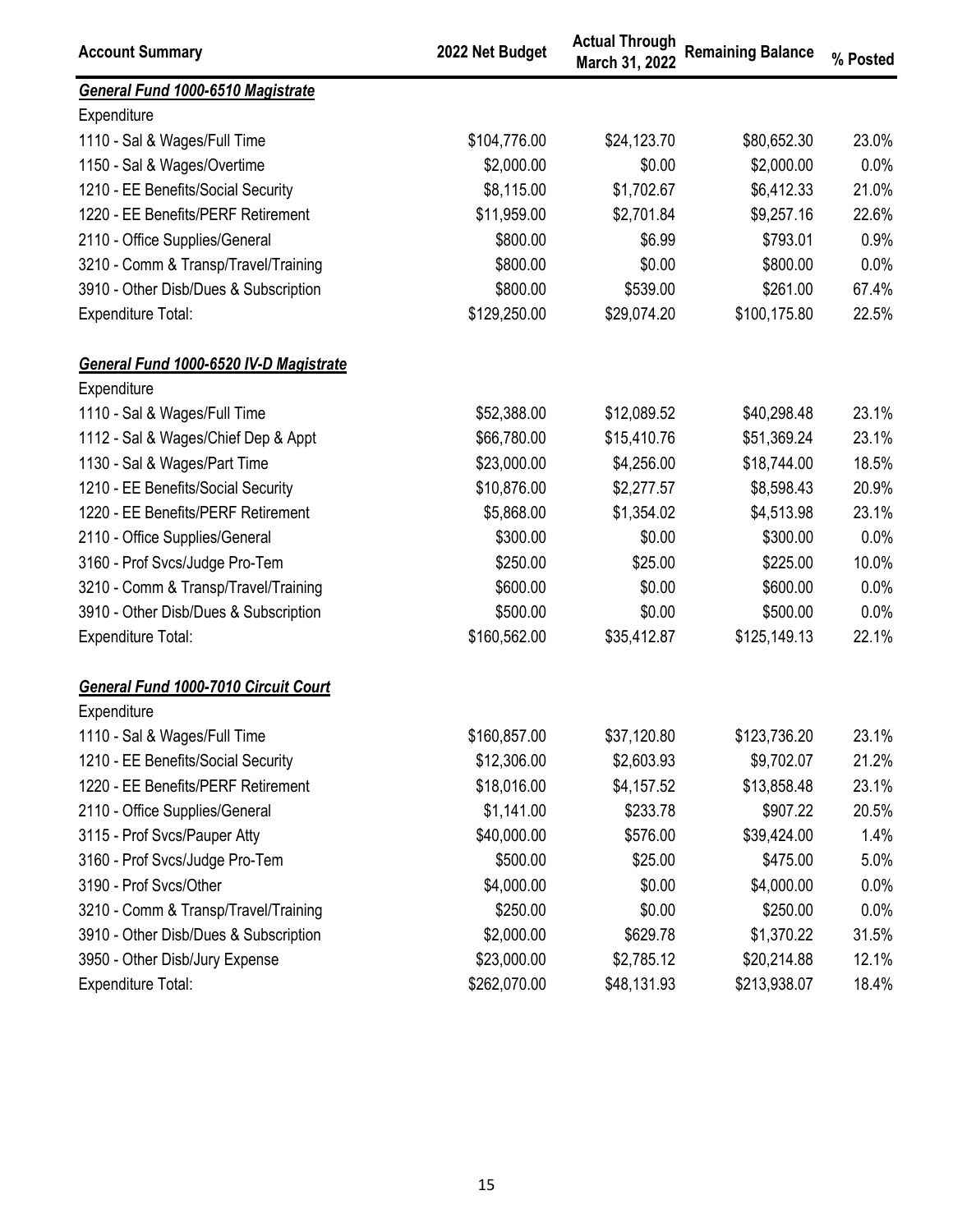| <b>Account Summary</b>                         | 2022 Net Budget | <b>Actual Through</b><br>March 31, 2022 | <b>Remaining Balance</b> | % Posted |
|------------------------------------------------|-----------------|-----------------------------------------|--------------------------|----------|
| General Fund 1000-7101 Superior Court 1        |                 |                                         |                          |          |
| Expenditure                                    |                 |                                         |                          |          |
| 1110 - Sal & Wages/Full Time                   | \$98,886.00     | \$22,819.86                             | \$76,066.14              | 23.1%    |
| 1113 - Sal & Wages/Benefit Elig PT             | \$37,330.00     | \$8,614.50                              | \$28,715.50              | 23.1%    |
| 1150 - Sal & Wages/Overtime                    | \$3,000.00      | \$638.41                                | \$2,361.59               | 21.3%    |
| 1210 - EE Benefits/Social Security             | \$10,651.00     | \$2,147.89                              | \$8,503.11               | 20.2%    |
| 1220 - EE Benefits/PERF Retirement             | \$11,412.00     | \$2,627.32                              | \$8,784.68               | 23.0%    |
| 2110 - Office Supplies/General                 | \$1,369.00      | \$369.53                                | \$999.47                 | 27.0%    |
| 2130 - Office Supplies/Printing                | \$300.00        | \$0.00                                  | \$300.00                 | 0.0%     |
| 3115 - Prof Svcs/Pauper Atty                   | \$50,293.00     | \$1,917.00                              | \$48,376.00              | 3.8%     |
| 3140 - Prof Svcs/Counselng Consults            | \$10,000.00     | \$5,877.50                              | \$4,122.50               | 58.8%    |
| 3160 - Prof Svcs/Judge Pro-Tem                 | \$300.00        | \$0.00                                  | \$300.00                 | 0.0%     |
| 3190 - Prof Svcs/Other                         | \$1,787.00      | \$0.00                                  | \$1,787.00               | 0.0%     |
| 3210 - Comm & Transp/Travel/Training           | \$500.00        | \$0.00                                  | \$500.00                 | 0.0%     |
| 3910 - Other Disb/Dues & Subscription          | \$1,637.00      | \$1,636.71                              | \$0.29                   | 100.0%   |
| 3950 - Other Disb/Jury Expense                 | \$15,180.00     | \$1,099.72                              | \$14,080.28              | 7.2%     |
| Expenditure Total:                             | \$242,645.00    | \$47,748.44                             | \$194,896.56             | 19.7%    |
| <b>General Fund 1000-7102 Superior Court 2</b> |                 |                                         |                          |          |
| Expenditure                                    |                 |                                         |                          |          |
| 1110 - Sal & Wages/Full Time                   | \$101,937.00    | \$23,523.90                             | \$78,413.10              | 23.1%    |
| 1113 - Sal & Wages/Benefit Elig PT             | \$38,440.00     | \$8,836.50                              | \$29,603.50              | 23.0%    |
| 1150 - Sal & Wages/Overtime                    | \$3,500.00      | \$410.37                                | \$3,089.63               | 11.7%    |
| 1210 - EE Benefits/Social Security             | \$11,007.00     | \$2,384.51                              | \$8,622.49               | 21.7%    |
| 1220 - EE Benefits/PERF Retirement             | \$11,809.00     | \$2,648.18                              | \$9,160.82               | 22.4%    |
| 2110 - Office Supplies/General                 | \$1,000.00      | \$333.49                                | \$666.51                 | 33.3%    |
| 3115 - Prof Svcs/Pauper Atty                   | \$50,000.00     | \$16,553.80                             | \$33,446.20              | 33.1%    |
| 3145 - Prof Svcs/Hlth & Med Prof               | \$15,931.00     | \$5,521.00                              | \$10,410.00              | 34.7%    |
| 3160 - Prof Svcs/Judge Pro-Tem                 | \$500.00        | \$100.00                                | \$400.00                 | 20.0%    |
| 3165 - Prof Svcs/Transcriptionist              | \$75,000.00     | \$32,588.00                             | \$42,412.00              | 43.5%    |
| 3190 - Prof Svcs/Other                         | \$250.00        | \$0.00                                  | \$250.00                 | 0.0%     |
| 3210 - Comm & Transp/Travel/Training           | \$500.00        | \$0.00                                  | \$500.00                 | 0.0%     |
| 3910 - Other Disb/Dues & Subscription          | \$2,500.00      | \$1,692.92                              | \$807.08                 | 67.7%    |
| 3950 - Other Disb/Jury Expense                 | \$13,092.00     | \$3,950.71                              | \$9,141.29               | 30.2%    |
| Expenditure Total:                             | \$325,466.00    | \$98,543.38                             | \$226,922.62             | 30.3%    |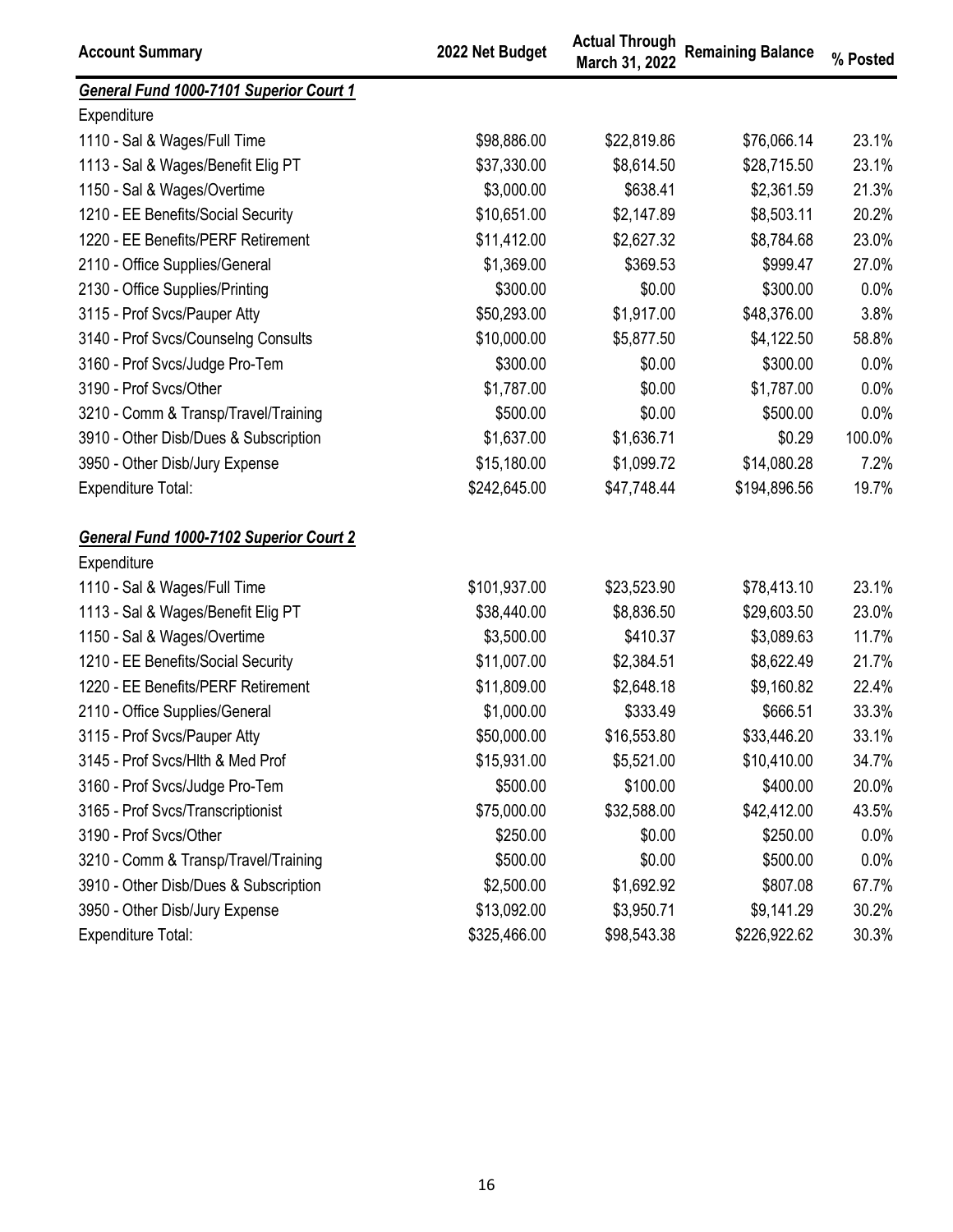| <b>Account Summary</b>                  | 2022 Net Budget | <b>Actual Through</b><br>March 31, 2022 | <b>Remaining Balance</b> | % Posted |
|-----------------------------------------|-----------------|-----------------------------------------|--------------------------|----------|
| General Fund 1000-7104 Superior Court 4 |                 |                                         |                          |          |
| Expenditure                             |                 |                                         |                          |          |
| 1110 - Sal & Wages/Full Time            | \$194,683.00    | \$44,836.48                             | \$149,846.52             | 23.0%    |
| 1130 - Sal & Wages/Part Time            | \$8,000.00      | \$1,595.00                              | \$6,405.00               | 19.9%    |
| 1150 - Sal & Wages/Overtime             | \$1,200.00      | \$0.00                                  | \$1,200.00               | 0.0%     |
| 1210 - EE Benefits/Social Security      | \$15,598.00     | \$3,317.37                              | \$12,280.63              | 21.3%    |
| 1220 - EE Benefits/PERF Retirement      | \$21,939.00     | \$5,021.70                              | \$16,917.30              | 22.9%    |
| 2110 - Office Supplies/General          | \$1,408.00      | \$307.25                                | \$1,100.75               | 21.8%    |
| 3115 - Prof Svcs/Pauper Atty            | \$5,000.00      | \$873.53                                | \$4,126.47               | 17.5%    |
| 3145 - Prof Svcs/Hlth & Med Prof        | \$15,000.00     | \$4,987.50                              | \$10,012.50              | 33.3%    |
| 3160 - Prof Svcs/Judge Pro-Tem          | \$300.00        | \$50.00                                 | \$250.00                 | 16.7%    |
| 3210 - Comm & Transp/Travel/Training    | \$1,500.00      | \$0.00                                  | \$1,500.00               | 0.0%     |
| 3910 - Other Disb/Dues & Subscription   | \$300.00        | \$0.00                                  | \$300.00                 | 0.0%     |
| 3950 - Other Disb/Jury Expense          | \$4,000.00      | \$1,526.17                              | \$2,473.83               | 38.2%    |
| Expenditure Total:                      | \$268,928.00    | \$62,515.00                             | \$206,413.00             | 23.2%    |
| General Fund 1000-7105 Superior Court 5 |                 |                                         |                          |          |
| Expenditure                             |                 |                                         |                          |          |
| 1110 - Sal & Wages/Full Time            | \$202,430.00    | \$46,714.56                             | \$155,715.44             | 23.1%    |
| 1210 - EE Benefits/Social Security      | \$15,486.00     | \$3,199.60                              | \$12,286.40              | 20.7%    |
| 1220 - EE Benefits/PERF Retirement      | \$22,673.00     | \$5,232.00                              | \$17,441.00              | 23.1%    |
| 2110 - Office Supplies/General          | \$1,000.00      | \$0.00                                  | \$1,000.00               | 0.0%     |
| 3115 - Prof Svcs/Pauper Atty            | \$15,000.00     | \$76.50                                 | \$14,923.50              | 0.5%     |
| 3140 - Prof Svcs/Counselng Consults     | \$30,000.00     | \$4,943.75                              | \$25,056.25              | 16.5%    |
| 3160 - Prof Svcs/Judge Pro-Tem          | \$400.00        | \$75.00                                 | \$325.00                 | 18.8%    |
| 3190 - Prof Svcs/Other                  | \$250.00        | \$0.00                                  | \$250.00                 | 0.0%     |
| 3210 - Comm & Transp/Travel/Training    | \$250.00        | \$0.00                                  | \$250.00                 | 0.0%     |
| 3910 - Other Disb/Dues & Subscription   | \$600.00        | \$0.00                                  | \$600.00                 | 0.0%     |
| 3950 - Other Disb/Jury Expense          | \$2,000.00      | \$165.04                                | \$1,834.96               | 8.3%     |
| Expenditure Total:                      | \$290,089.00    | \$60,406.45                             | \$229,682.55             | 20.8%    |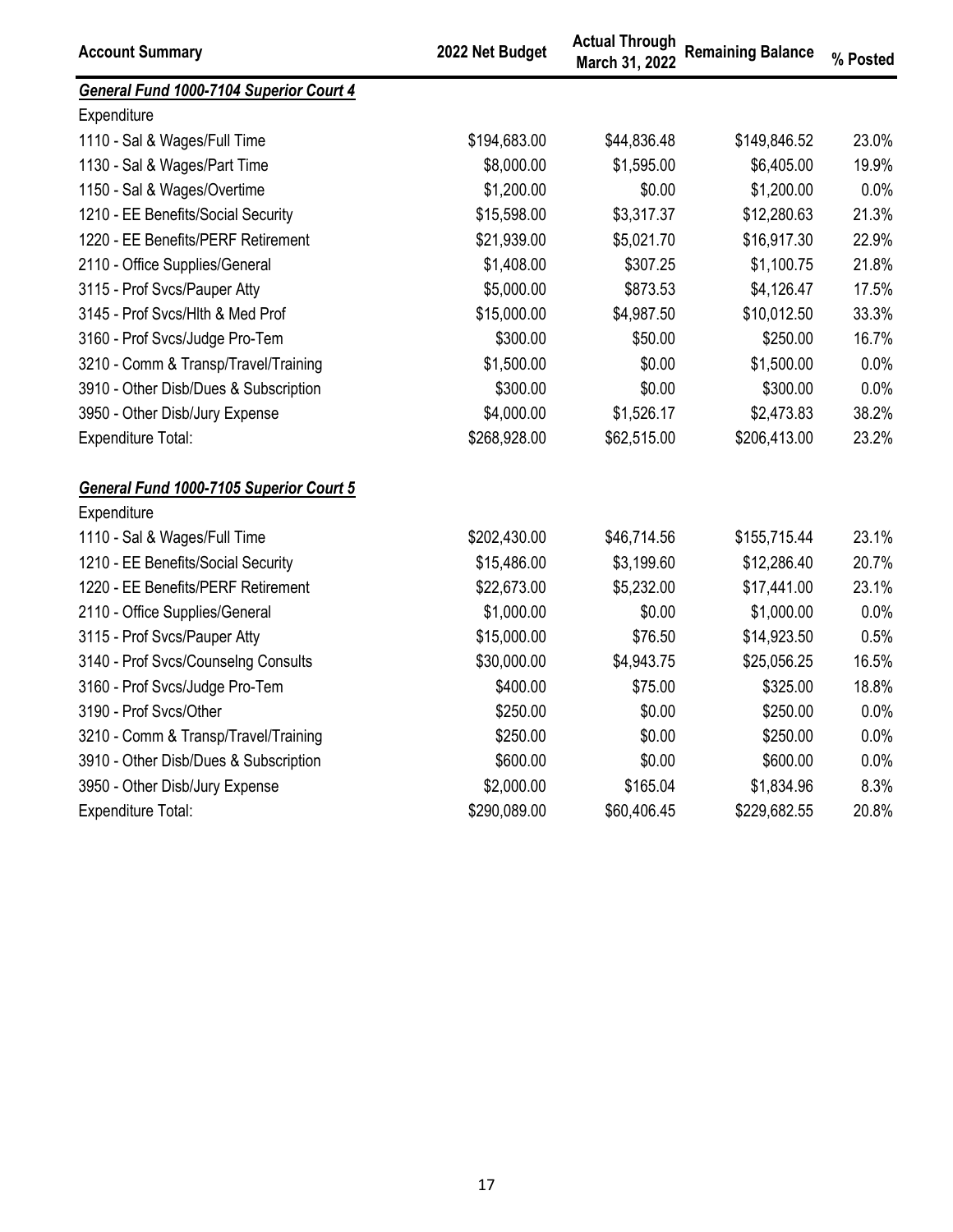| <b>Account Summary</b>                  | 2022 Net Budget | <b>Actual Through</b><br>March 31, 2022 | <b>Remaining Balance</b> | % Posted |
|-----------------------------------------|-----------------|-----------------------------------------|--------------------------|----------|
| General Fund 1000-7106 Superior Court 6 |                 |                                         |                          |          |
| Expenditure                             |                 |                                         |                          |          |
| 1110 - Sal & Wages/Full Time            | \$250,075.00    | \$57,709.62                             | \$192,365.38             | 23.1%    |
| 1130 - Sal & Wages/Part Time            | \$500.00        | \$0.00                                  | \$500.00                 | 0.0%     |
| 1150 - Sal & Wages/Overtime             | \$500.00        | \$0.00                                  | \$500.00                 | 0.0%     |
| 1210 - EE Benefits/Social Security      | \$19,208.00     | \$4,196.35                              | \$15,011.65              | 21.8%    |
| 1220 - EE Benefits/PERF Retirement      | \$28,065.00     | \$6,463.44                              | \$21,601.56              | 23.0%    |
| 2110 - Office Supplies/General          | \$2,041.00      | \$554.18                                | \$1,486.82               | 27.2%    |
| 3115 - Prof Svcs/Pauper Atty            | \$2,500.00      | \$0.00                                  | \$2,500.00               | 0.0%     |
| 3145 - Prof Svcs/Hlth & Med Prof        | \$2,025.00      | \$2,025.00                              | \$0.00                   | 100.0%   |
| 3160 - Prof Svcs/Judge Pro-Tem          | \$500.00        | \$0.00                                  | \$500.00                 | 0.0%     |
| 3210 - Comm & Transp/Travel/Training    | \$500.00        | \$0.00                                  | \$500.00                 | 0.0%     |
| 3910 - Other Disb/Dues & Subscription   | \$2,000.00      | \$753.00                                | \$1,247.00               | 37.7%    |
| 3950 - Other Disb/Jury Expense          | \$1,000.00      | \$120.42                                | \$879.58                 | 12.0%    |
| Expenditure Total:                      | \$308,914.00    | \$71,822.01                             | \$237,091.99             | 23.2%    |
| General Fund 1000-7107 Superior Court 7 |                 |                                         |                          |          |
| Expenditure                             |                 |                                         |                          |          |
| 1110 - Sal & Wages/Full Time            | \$193,220.00    | \$44,413.48                             | \$148,806.52             | 23.0%    |
| 1150 - Sal & Wages/Overtime             | \$500.00        | \$0.00                                  | \$500.00                 | 0.0%     |
| 1210 - EE Benefits/Social Security      | \$14,820.00     | \$3,111.30                              | \$11,708.70              | 21.0%    |
| 1220 - EE Benefits/PERF Retirement      | \$21,697.00     | \$4,974.34                              | \$16,722.66              | 22.9%    |
| 2110 - Office Supplies/General          | \$1,686.00      | \$215.96                                | \$1,470.04               | 12.8%    |
| 3115 - Prof Svcs/Pauper Atty            | \$8,000.00      | \$0.00                                  | \$8,000.00               | 0.0%     |
| 3145 - Prof Svcs/Hlth & Med Prof        | \$16,625.00     | \$5,595.00                              | \$11,030.00              | 33.7%    |
| 3160 - Prof Svcs/Judge Pro-Tem          | \$300.00        | \$0.00                                  | \$300.00                 | 0.0%     |
| 3210 - Comm & Transp/Travel/Training    | \$500.00        | \$0.00                                  | \$500.00                 | 0.0%     |
| 3910 - Other Disb/Dues & Subscription   | \$500.00        | \$200.00                                | \$300.00                 | 40.0%    |
| 3950 - Other Disb/Jury Expense          | \$4,500.00      | \$0.00                                  | \$4,500.00               | 0.0%     |
| Expenditure Total:                      | \$262,348.00    | \$58,510.08                             | \$203,837.92             | 22.3%    |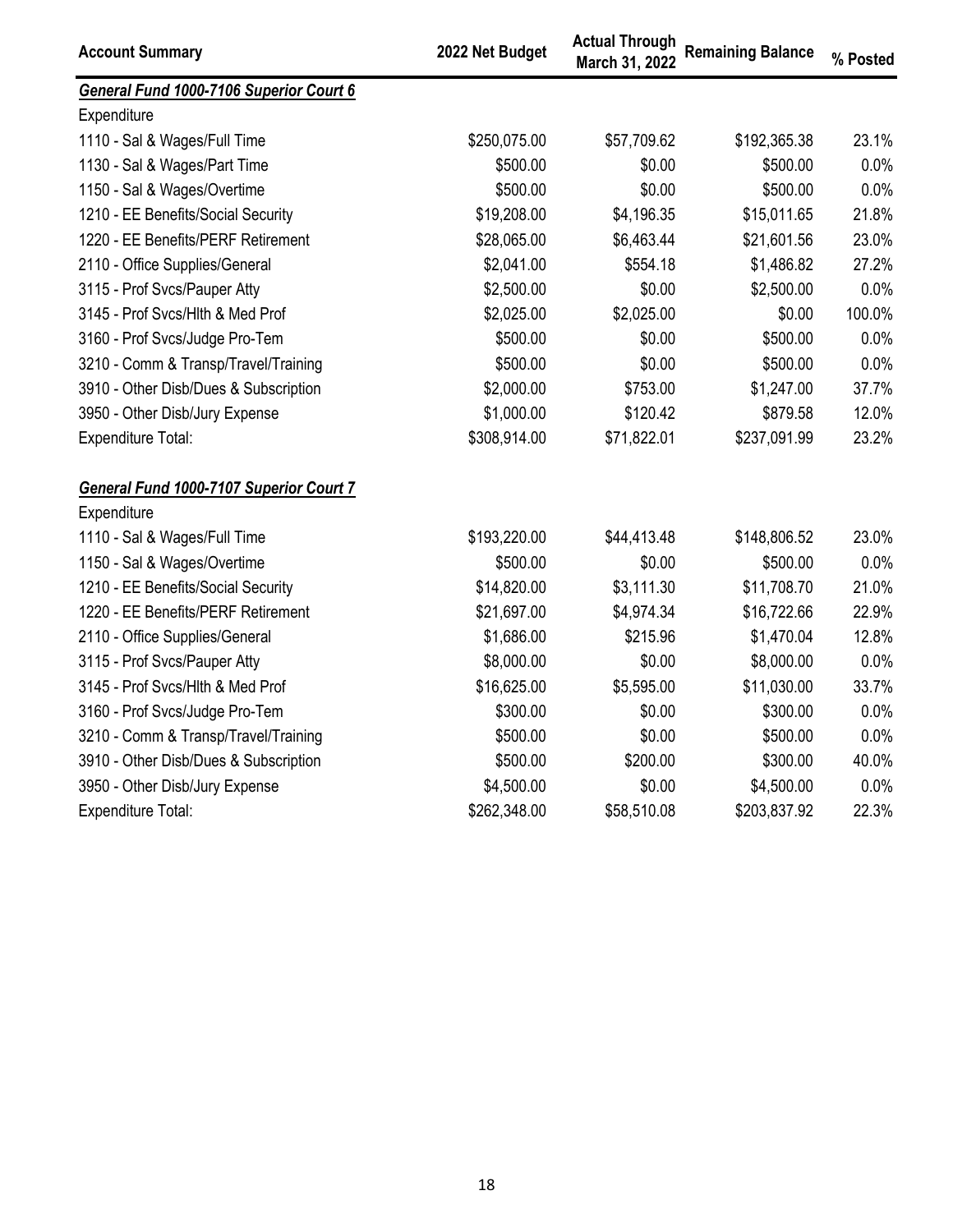| <b>Account Summary</b>                             | 2022 Net Budget | <b>Actual Through</b><br>March 31, 2022 | <b>Remaining Balance</b> | % Posted |
|----------------------------------------------------|-----------------|-----------------------------------------|--------------------------|----------|
| General Fund 1000-7203 Superior Court 3 (Juvenile) |                 |                                         |                          |          |
| Expenditure                                        |                 |                                         |                          |          |
| 1110 - Sal & Wages/Full Time                       | \$256,916.00    | \$59,058.06                             | \$197,857.94             | 23.0%    |
| 1112 - Sal & Wages/Chief Dep & Appt                | \$41,393.00     | \$9,552.24                              | \$31,840.76              | 23.1%    |
| 1130 - Sal & Wages/Part Time                       | \$30,000.00     | \$4,425.00                              | \$25,575.00              | 14.8%    |
| 1210 - EE Benefits/Social Security                 | \$25,116.00     | \$5,111.29                              | \$20,004.71              | 20.4%    |
| 1220 - EE Benefits/PERF Retirement                 | \$28,775.00     | \$6,614.52                              | \$22,160.48              | 23.0%    |
| 2110 - Office Supplies/General                     | \$3,000.00      | \$125.69                                | \$2,874.31               | 4.2%     |
| 2220 - Oper Supplies/Inst'l or Med                 | \$9,000.00      | \$3,529.50                              | \$5,470.50               | 39.2%    |
| 3115 - Prof Svcs/Pauper Atty                       | \$35,000.00     | \$6,408.00                              | \$28,592.00              | 18.3%    |
| 3145 - Prof Svcs/Hlth & Med Prof                   | \$300,500.00    | \$51,037.00                             | \$249,463.00             | 17.0%    |
| 3160 - Prof Svcs/Judge Pro-Tem                     | \$600.00        | \$0.00                                  | \$600.00                 | 0.0%     |
| 3190 - Prof Svcs/Other                             | \$48,000.00     | \$0.00                                  | \$48,000.00              | 0.0%     |
| 3210 - Comm & Transp/Travel/Training               | \$2,000.00      | \$0.00                                  | \$2,000.00               | 0.0%     |
| 3730 - Rentals & Leases/Minor Equip                | \$30,000.00     | \$4,924.10                              | \$25,075.90              | 16.4%    |
| 3910 - Other Disb/Dues & Subscription              | \$1,750.00      | \$380.00                                | \$1,370.00               | 21.7%    |
| Expenditure Total:                                 | \$812,050.00    | \$151,165.40                            | \$660,884.60             | 18.6%    |
| General Fund 1000-7310 CASA                        |                 |                                         |                          |          |
| Expenditure                                        |                 |                                         |                          |          |
| 1110 - Sal & Wages/Full Time                       | \$381,649.00    | \$83,491.01                             | \$298,157.99             | 21.9%    |
| 1113 - Sal & Wages/Benefit Elig PT                 | \$134,163.00    | \$30,696.54                             | \$103,466.46             | 22.9%    |
| 1210 - EE Benefits/Social Security                 | \$39,460.00     | \$8,160.44                              | \$31,299.56              | 20.7%    |
| 1220 - EE Benefits/PERF Retirement                 | \$42,745.00     | \$9,350.90                              | \$33,394.10              | 21.9%    |
| Expenditure Total:                                 | \$598,017.00    | \$131,698.89                            | \$466,318.11             | 22.0%    |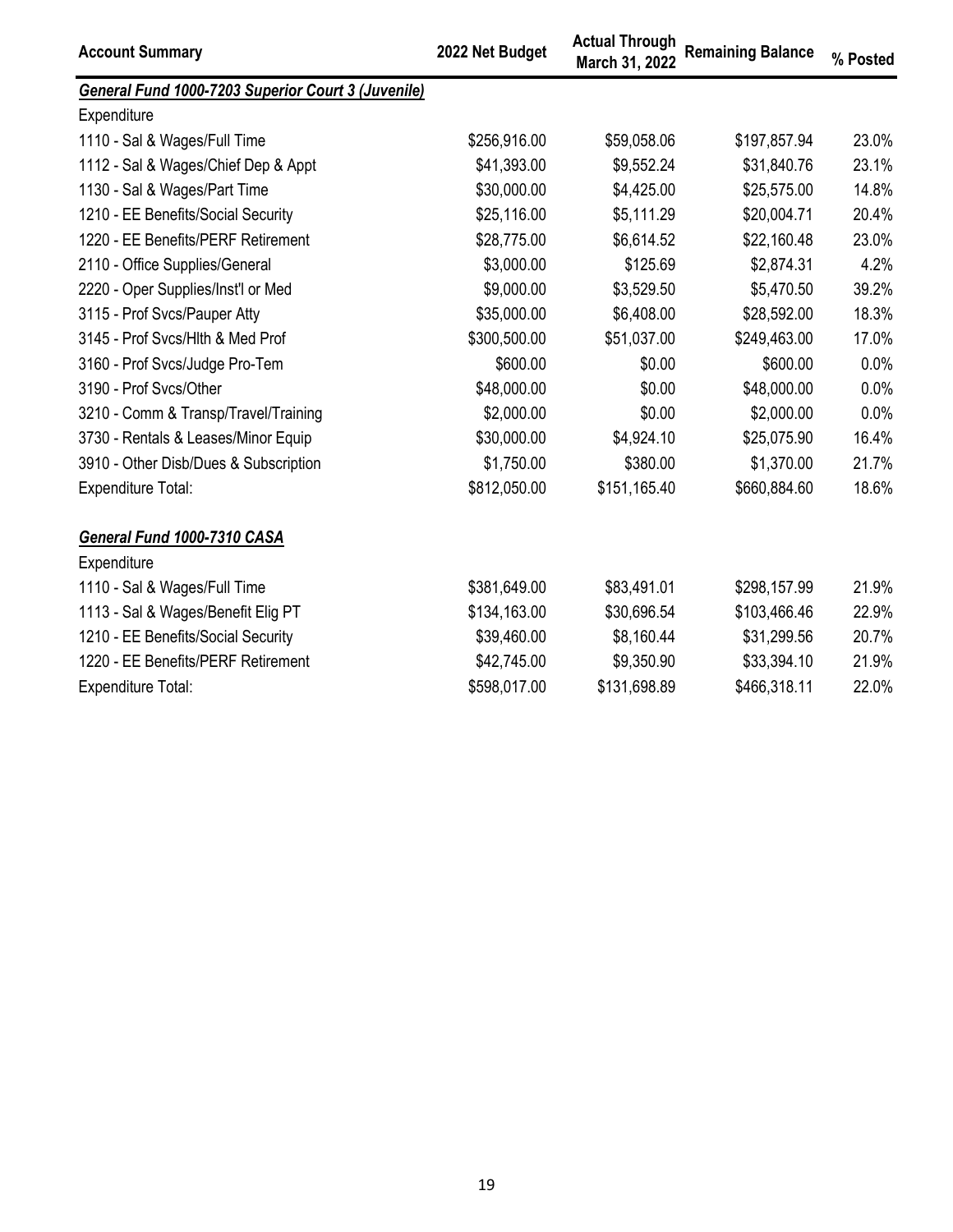| <b>Account Summary</b>                       | 2022 Net Budget | <b>Actual Through</b><br>March 31, 2022 | <b>Remaining Balance</b> | % Posted |
|----------------------------------------------|-----------------|-----------------------------------------|--------------------------|----------|
| General Fund 1000-9010 Health Department     |                 |                                         |                          |          |
| Expenditure                                  |                 |                                         |                          |          |
| 1110 - Sal & Wages/Full Time                 | \$1,019,967.00  | \$223,617.74                            | \$796,349.26             | 21.9%    |
| 1112 - Sal & Wages/Chief Dep & Appt          | \$58,649.00     | \$13,534.38                             | \$45,114.62              | 23.1%    |
| 1210 - EE Benefits/Social Security           | \$82,515.00     | \$17,327.42                             | \$65,187.58              | 21.0%    |
| 1220 - EE Benefits/PERF Retirement           | \$114,237.00    | \$23,206.58                             | \$91,030.42              | 20.3%    |
| 2110 - Office Supplies/General               | \$5,000.00      | \$408.70                                | \$4,591.30               | 8.2%     |
| 2120 - Office Supplies/Forms                 | \$5,724.00      | \$2,471.92                              | \$3,252.08               | 43.2%    |
| 2210 - Oper Supplies/Gasoline & Oil          | \$2,500.00      | \$0.00                                  | \$2,500.00               | 0.0%     |
| 2220 - Oper Supplies/Inst'l or Med           | \$111,131.00    | \$3,755.94                              | \$107,375.06             | 3.4%     |
| 2340 - Rep & Maint/Minor Equipment           | \$1,000.00      | \$0.00                                  | \$1,000.00               | 0.0%     |
| 2990 - Other Supplies/Non-specified          | \$2,851.00      | \$772.13                                | \$2,078.87               | 27.1%    |
| 3110 - Prof Svcs/Legal                       | \$10,000.00     | \$1,325.00                              | \$8,675.00               | 13.3%    |
| 3150 - Prof Svcs/Training                    | \$3,500.00      | \$800.00                                | \$2,700.00               | 22.9%    |
| 3170 - Prof Svcs/Translator                  | \$2,000.00      | \$146.00                                | \$1,854.00               | 7.3%     |
| 3190 - Prof Svcs/Other                       | \$2,100.00      | \$0.00                                  | \$2,100.00               | 0.0%     |
| 3210 - Comm & Transp/Travel/Training         | \$8,328.00      | \$971.74                                | \$7,356.26               | 11.7%    |
| 3240 - Comm & Transp/Software                | \$4,675.00      | \$1,025.00                              | \$3,650.00               | 21.9%    |
| 3310 - Printing & Advertising/Legal          | \$100.00        | \$0.00                                  | \$100.00                 | 0.0%     |
| 3510 - Utility Service/Utilities             | \$3,100.00      | \$836.85                                | \$2,263.15               | 27.0%    |
| 3620 - Rep & Maint/Vehicle & Equip           | \$100.00        | \$0.00                                  | \$100.00                 | 0.0%     |
| 3720 - Rentals & Leases/Heavy Mach           | \$6,000.00      | \$1,444.44                              | \$4,555.56               | 24.1%    |
| 3910 - Other Disb/Dues & Subscription        | \$1,800.00      | \$70.00                                 | \$1,730.00               | 3.9%     |
| Expenditure Total:                           | \$1,445,277.00  | \$291,713.84                            | \$1,153,563.16           | 20.2%    |
| General Fund 1000-9410 Employee Insurance    |                 |                                         |                          |          |
| Expenditure                                  |                 |                                         |                          |          |
| 1222 - EE Benefits/Hoosier Start 401a        | \$12,000.00     | \$2,157.84                              | \$9,842.16               | 18.0%    |
| 1230 - EE Benefits/Health                    | \$7,452,800.00  | \$1,824,028.03                          | \$5,628,771.97           | 24.5%    |
| 1231 - EE Benefits/LTD                       | \$106,000.00    | \$26,683.72                             | \$79,316.28              | 25.2%    |
| 1232 - EE Benefits/Life                      | \$66,000.00     | \$14,074.68                             | \$51,925.32              | 21.3%    |
| 1910 - Other Personal Services/WC            | \$450,000.00    | \$90,334.74                             | \$359,665.26             | 20.1%    |
| 1920 - Other Personal Services/Unempl        | \$30,000.00     | \$0.00                                  | \$30,000.00              | 0.0%     |
| <b>Expenditure Total:</b>                    | \$8,116,800.00  | \$1,957,279.01                          | \$6,159,520.99           | 24.1%    |
| <b>General Fund Grand Total Budgets</b>      | \$58,385,570.00 | \$12,688,162.35                         | \$45,697,407.65          | 21.7%    |
| General Fund 1000-9600 Miscellaneous Refunds |                 |                                         |                          |          |
| Expenditure                                  |                 |                                         |                          |          |
| 3945 - Other Disb/Refund of Prop Tax         | \$0.00          | \$1,615.10                              | $-$1,615.10$             |          |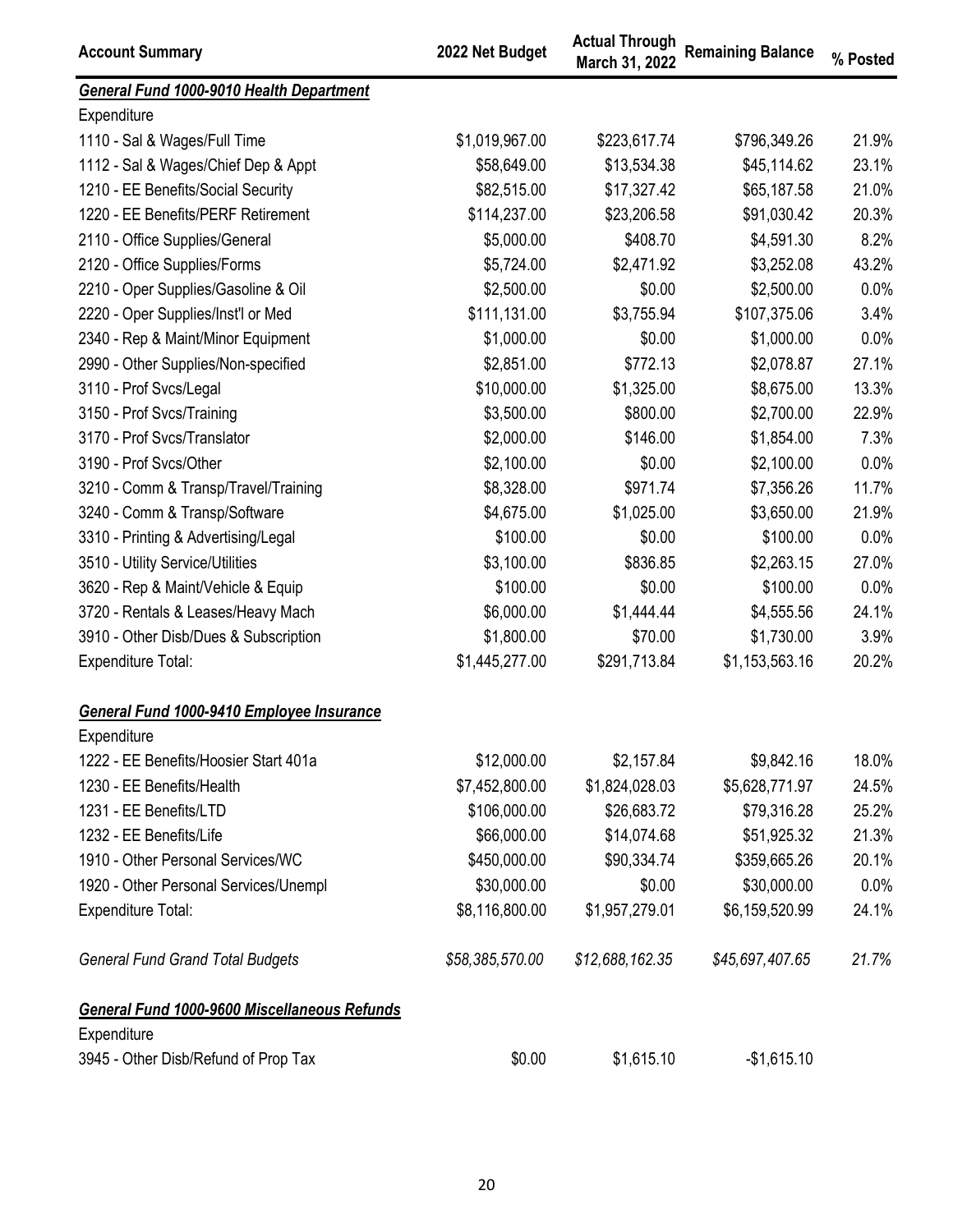| <b>Account Summary</b>                                 | 2022 Net Budget | <b>Actual Through</b><br>March 31, 2022 | <b>Remaining Balance</b> | % Posted |
|--------------------------------------------------------|-----------------|-----------------------------------------|--------------------------|----------|
| General Fund 1000-9604 Property Tax Refunds Tax Set 04 |                 |                                         |                          |          |
| Expenditure                                            |                 |                                         |                          |          |
| 3945 - Other Disb/Refund of Prop Tax                   | \$0.00          | \$559,408.53                            | -\$559,408.53            |          |
| General Fund 1000-9607 Property Tax Refunds Tax Set 07 |                 |                                         |                          |          |
| Expenditure                                            |                 |                                         |                          |          |
| 3945 - Other Disb/Refund of Prop Tax                   | \$0.00          | \$3,330.28                              | $-$3,330.28$             |          |
| General Fund 1000-9609 Property Tax Refunds Tax Set 09 |                 |                                         |                          |          |
| Expenditure                                            |                 |                                         |                          |          |
| 3945 - Other Disb/Refund of Prop Tax                   | \$0.00          | \$1,322.26                              | $-$1,322.26$             |          |
| General Fund 1000-9617 Property Tax Refunds Tax Set 17 |                 |                                         |                          |          |
| Expenditure                                            |                 |                                         |                          |          |
| 3945 - Other Disb/Refund of Prop Tax                   | \$0.00          | \$7,177.68                              | $-$7,177.68$             |          |
| General Fund 1000-9622 Property Tax Refunds Tax Set 22 |                 |                                         |                          |          |
| Expenditure                                            |                 |                                         |                          |          |
| 3945 - Other Disb/Refund of Prop Tax                   | \$0.00          | \$443.84                                | $-$443.84$               |          |
| General Fund 1000-9623 Property Tax Refunds Tax Set 23 |                 |                                         |                          |          |
| Expenditure                                            |                 |                                         |                          |          |
| 3945 - Other Disb/Refund of Prop Tax                   | \$0.00          | \$1,972.94                              | $-$1,972.94$             |          |
| General Fund 1000-9626 Property Tax Refunds Tax Set 26 |                 |                                         |                          |          |
| Expenditure                                            |                 |                                         |                          |          |
| 3945 - Other Disb/Refund of Prop Tax                   | \$0.00          | \$57,125.97                             | $-$57,125.97$            |          |
| General Fund 1000-9629 Property Tax Refunds Tax Set 29 |                 |                                         |                          |          |
| Expenditure                                            |                 |                                         |                          |          |
| 3945 - Other Disb/Refund of Prop Tax                   | \$0.00          | \$45,922.14                             | $-$45,922.14$            |          |
| General Fund 1000-9632 Property Tax Refunds Tax Set 32 |                 |                                         |                          |          |
| Expenditure                                            |                 |                                         |                          |          |
| 3945 - Other Disb/Refund of Prop Tax                   | \$0.00          | \$2,595.22                              | $-$2,595.22$             |          |
| General Fund 1000-9633 Property Tax Refunds Tax Set 33 |                 |                                         |                          |          |
| Expenditure                                            |                 |                                         |                          |          |
| 3945 - Other Disb/Refund of Prop Tax                   | \$0.00          | \$15,573.19                             | $-$15,573.19$            |          |
| General Fund 1000-9635 Property Tax Refunds Tax Set 35 |                 |                                         |                          |          |
| Expenditure                                            |                 |                                         |                          |          |
| 3945 - Other Disb/Refund of Prop Tax                   | \$0.00          | \$14,509.29                             | $-$14,509.29$            |          |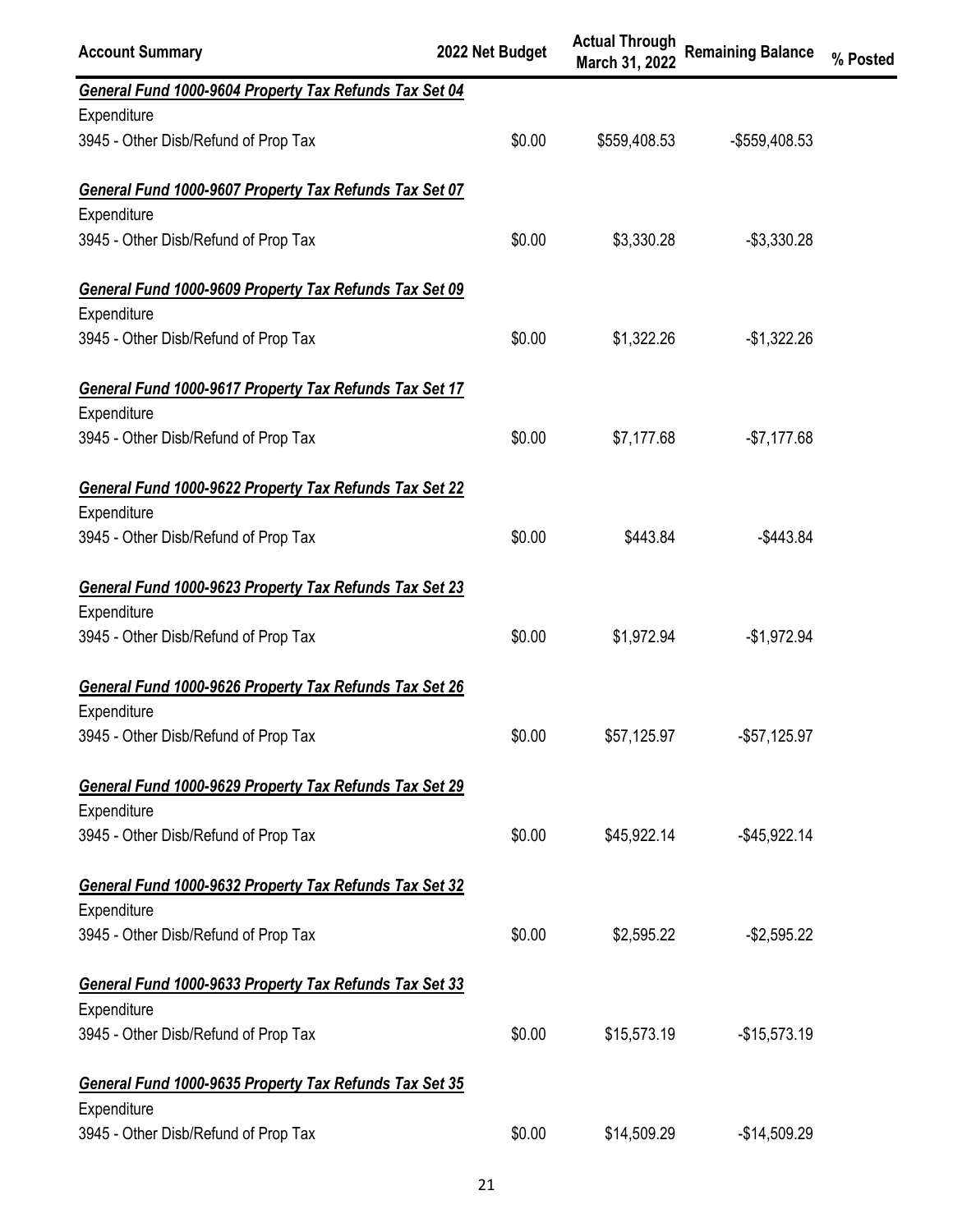| <b>Account Summary</b>                                     | 2022 Net Budget | <b>Actual Through</b><br>March 31, 2022 | <b>Remaining Balance</b> | % Posted |
|------------------------------------------------------------|-----------------|-----------------------------------------|--------------------------|----------|
| General Fund 1000-9639 Property Tax Refunds Tax Set 39     |                 |                                         |                          |          |
| Expenditure                                                |                 |                                         |                          |          |
| 3945 - Other Disb/Refund of Prop Tax                       | \$0.00          | \$2,115.00                              | $-$2,115.00$             |          |
| <b>General Fund 1000-9800 Unappropriated Miscellaneous</b> |                 |                                         |                          |          |
| Expenditure                                                |                 |                                         |                          |          |
| 3190 - Prof Svcs/Other                                     | \$0.00          | \$23,614.91                             | $-$23,614.91$            |          |
| 3940 - Other Disb/General Refunds                          | \$0.00          | \$912.75                                | $-$ \$912.75             |          |
| Expenditure Total:                                         | \$0.00          | \$24,527.66                             | $-$24,527.66$            |          |
| <b>Grand Total Unappropriated</b>                          | \$0.00          | \$737,639.10                            | $-$737,639.10$           |          |
| <b>Grand Total General Fund Expenditires</b>               | \$58,385,570.00 | \$13,425,801.45                         | \$44,959,768.55          | 23.0%    |
| <b>Accident Report 1101</b>                                |                 |                                         |                          |          |
| Revenue                                                    |                 |                                         |                          |          |
| 0491 - Other Fees & Charges/Doc&Copy                       | \$0.00          | \$1,460.00                              | $-$1,460.00$             |          |
| <b>Accident Report 1101-5410 Sheriff</b>                   |                 |                                         |                          |          |
| Expenditure                                                |                 |                                         |                          |          |
| 2140 - Office Supplies/Minor Equip                         | \$38,528.00     | \$24.88                                 | \$38,503.12              | 0.1%     |
| 3210 - Comm & Transp/Travel/Training                       | \$6,000.00      | \$0.00                                  | \$6,000.00               | 0.0%     |
| <b>Expenditure Total:</b>                                  | \$44,528.00     | \$24.88                                 | \$44,503.12              | 0.1%     |
| <b>Bid Deposits &amp; Bond Holding 1108</b>                |                 |                                         |                          |          |
| Revenue                                                    |                 |                                         |                          |          |
| 0990 - Funds Held on Behalf of Others                      | \$0.00          | \$22,329.86                             | $-$22,329.86$            |          |
| <b>Bid Deposits &amp; Bond Holding 1108-0110 Auditor</b>   |                 |                                         |                          |          |
| Expenditure                                                |                 |                                         |                          |          |
| 3190 - Prof Svcs/Other                                     | \$0.00          | \$12,959.63                             | $-$12,959.63$            |          |
| 3940 - Other Disb/General Refunds                          | \$0.00          | \$25,365.00                             | $-$25,365.00$            |          |
| <b>Expenditure Total:</b>                                  | \$0.00          | \$38,324.63                             | $-$38,324.63$            |          |
| <b>Economic Development Income Tax (EDIT) 1112</b>         |                 |                                         |                          |          |
| Revenue                                                    |                 |                                         |                          |          |
| 0112 - Income Taxes/LIT-CEDIT                              | \$8,514,049.00  | \$2,128,512.27                          | \$6,385,536.73           | 25.0%    |
| 0291 - Publ Safety/State or Local                          | \$0.00          | \$4,152.17                              | $-$4,152.17$             |          |
| 0660 - Other Rcpts/Investment Earning                      | \$105,173.00    | \$23,141.22                             | \$82,031.78              | 22.0%    |
| 0670 - Other Rcpts/Misc Sources                            | \$0.00          | \$1,085.00                              | $-$1,085.00$             |          |
| 0730 - Refunds Reimb or Redeposits                         | \$0.00          | \$270.00                                | $-$270.00$               |          |
| Revenue Total:                                             | \$8,619,222.00  | \$2,157,160.66                          | \$6,462,061.34           | 25.0%    |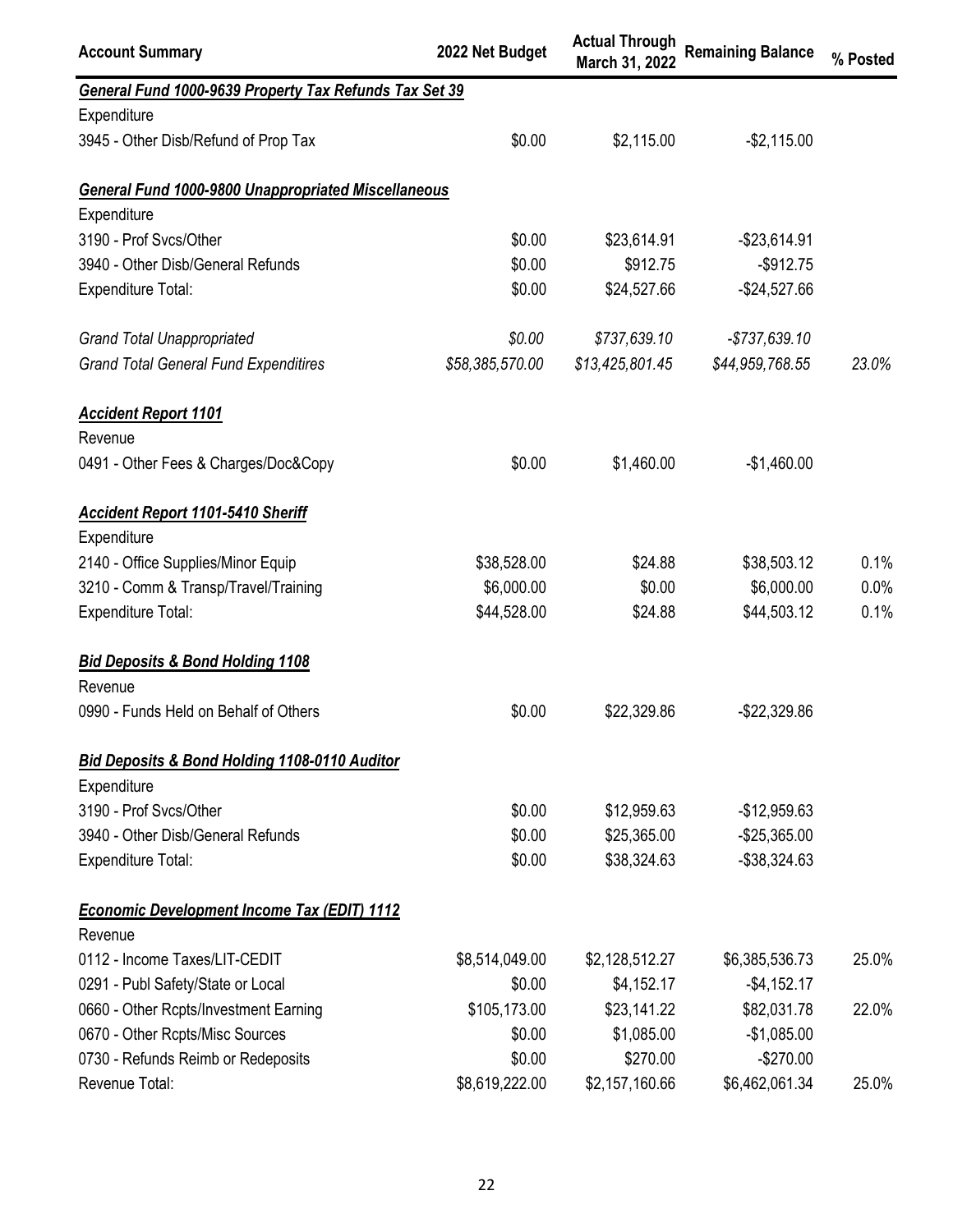| <b>Account Summary</b>                | 2022 Net Budget | <b>Actual Through</b><br>March 31, 2022 | <b>Remaining Balance</b> | % Posted |
|---------------------------------------|-----------------|-----------------------------------------|--------------------------|----------|
| EDIT 1112-0420 Surveyor               |                 |                                         |                          |          |
| Expenditure                           |                 |                                         |                          |          |
| 1110 - Sal & Wages/Full Time          | \$180,382.00    | \$41,411.28                             | \$138,970.72             | 23.0%    |
| 1111 - Sal & Wages/Elected Official   | \$21,061.00     | \$4,860.12                              | \$16,200.88              | 23.1%    |
| 1130 - Sal & Wages/Part Time          | \$8,000.00      | \$0.00                                  | \$8,000.00               | 0.0%     |
| 1150 - Sal & Wages/Overtime           | \$4,000.00      | \$0.00                                  | \$4,000.00               | 0.0%     |
| 1210 - EE Benefits/Social Security    | \$16,329.00     | \$3,323.67                              | \$13,005.33              | 20.4%    |
| 1220 - EE Benefits/PERF Retirement    | \$23,010.00     | \$5,182.38                              | \$17,827.62              | 22.5%    |
| Expenditure Total:                    | \$252,782.00    | \$54,777.45                             | \$198,004.55             | 21.7%    |
| <b>EDIT 1112-0430 Drainage Board</b>  |                 |                                         |                          |          |
| Expenditure                           |                 |                                         |                          |          |
| 4240 - Infrastructure/Culverts & Drai | \$2,827,896.00  | \$13,556.65                             | \$2,814,339.35           | 0.5%     |
| <b>EDIT 1112-1110 Commissioners</b>   |                 |                                         |                          |          |
| Expenditure                           |                 |                                         |                          |          |
| 1110 - Sal & Wages/Full Time          | \$56,789.00     | \$12,908.56                             | \$43,880.44              | 22.7%    |
| 1210 - EE Benefits/Social Security    | \$4,345.00      | \$875.34                                | \$3,469.66               | 20.1%    |
| 1220 - EE Benefits/PERF Retirement    | \$6,361.00      | \$1,445.74                              | \$4,915.26               | 22.7%    |
| 2990 - Other Supplies/Non-specified   | \$2,500.00      | \$1,525.31                              | \$974.69                 | 61.0%    |
| 3150 - Prof Svcs/Training             | \$15,000.00     | \$60.00                                 | \$14,940.00              | 0.4%     |
| 3190 - Prof Svcs/Other                | \$1,735,367.00  | \$185,582.74                            | \$1,549,784.26           | 10.7%    |
| 3210 - Comm & Transp/Travel/Training  | \$10,000.00     | \$3,228.35                              | \$6,771.65               | 32.3%    |
| 3920 - Other Disb/Grants & Cmnty Supp | \$1,235,231.00  | \$589,980.12                            | \$645,250.88             | 47.8%    |
| 4210 - Infrastructure/Roads & Streets | \$2,838,255.00  | \$0.00                                  | \$2,838,255.00           | 0.0%     |
| 4310 - Buildings/Municipal            | \$1,399,465.00  | \$365,054.83                            | \$1,034,410.17           | 26.1%    |
| 4330 - Buildings/Housing              | \$84,410.00     | \$63,026.08                             | \$21,383.92              | 74.7%    |
| 4410 - Impr Other Than Bldgs/Parking  | \$185,000.00    | \$0.00                                  | \$185,000.00             | $0.0\%$  |
| 4590 - Machinery & Equipment/Other    | \$341,250.00    | \$0.00                                  | \$341,250.00             | 0.0%     |
| 5300 - Bond & Loan/Principal          | \$1,640,638.00  | \$1,403,943.75                          | \$236,694.25             | 85.6%    |
| Expenditure Total:                    | \$9,554,611.00  | \$2,627,630.82                          | \$6,926,980.18           | 27.5%    |
| <u>EDIT 1112-1150 ADA</u>             |                 |                                         |                          |          |
| Expenditure                           |                 |                                         |                          |          |
| 2110 - Office Supplies/General        | \$5,000.00      | \$0.00                                  | \$5,000.00               | $0.0\%$  |
| 2140 - Office Supplies/Minor Equip    | \$2,500.00      | \$1,549.65                              | \$950.35                 | 62.0%    |
| 3140 - Prof Svcs/Counselng Consults   | \$5,750.00      | \$3,250.00                              | \$2,500.00               | 56.5%    |
| 3190 - Prof Svcs/Other                | \$5,000.00      | \$0.00                                  | \$5,000.00               | 0.0%     |
| 3210 - Comm & Transp/Travel/Training  | \$5,000.00      | \$25.00                                 | \$4,975.00               | 0.5%     |
| 4310 - Buildings/Municipal            | \$145,000.00    | \$252.99                                | \$144,747.01             | 0.2%     |
| 4330 - Buildings/Housing              | \$25,000.00     | \$285.28                                | \$24,714.72              | 1.1%     |
| 4510 - Machinery & Equipment/General  | \$60,000.00     | \$0.00                                  | \$60,000.00              | $0.0\%$  |
| Expenditure Total:                    | \$253,250.00    | \$5,362.92                              | \$247,887.08             | 2.1%     |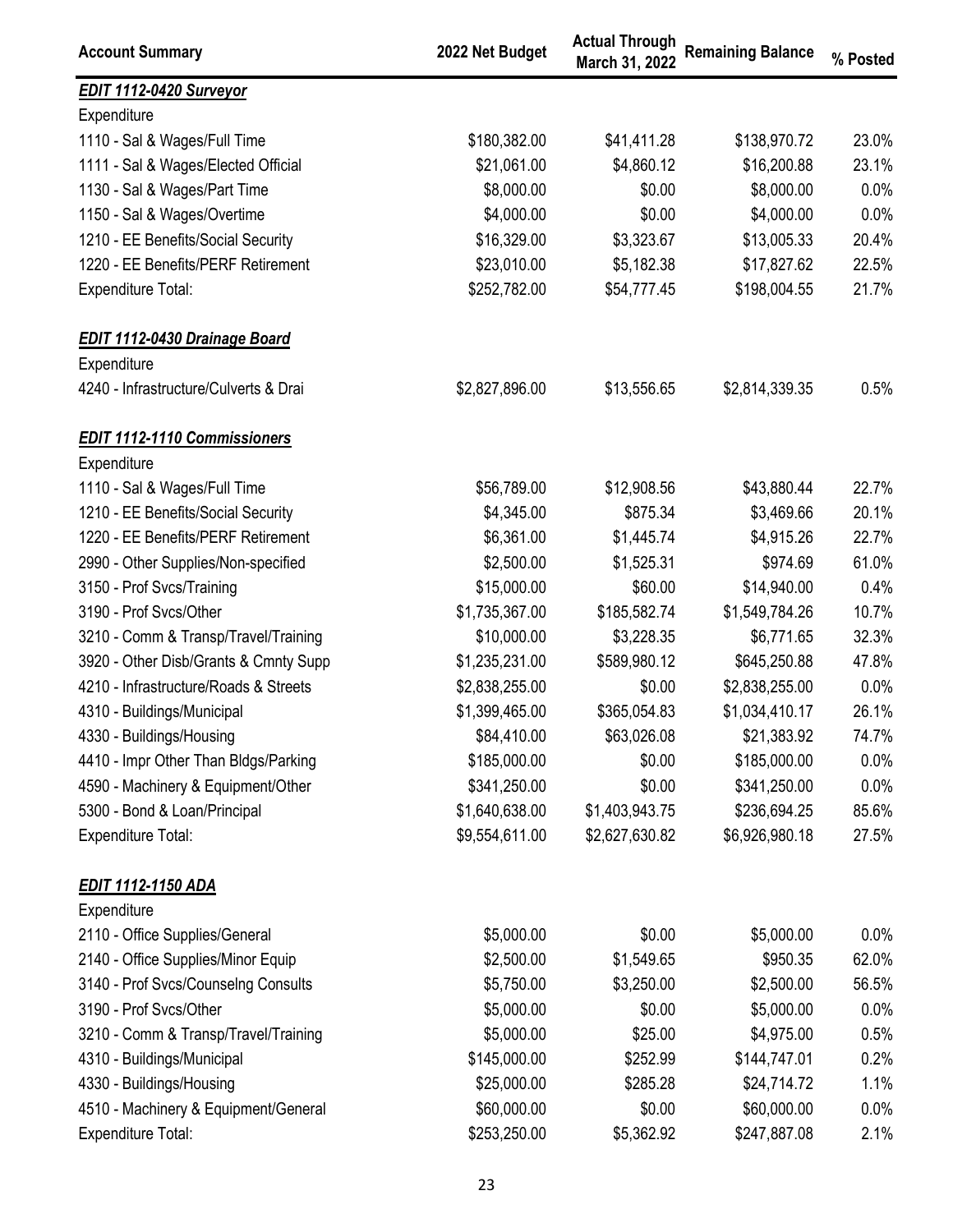| <b>Account Summary</b>                | 2022 Net Budget | <b>Actual Through</b><br>March 31, 2022 | <b>Remaining Balance</b> | % Posted |
|---------------------------------------|-----------------|-----------------------------------------|--------------------------|----------|
| <b>EDIT 1112-1410 DoIT</b>            |                 |                                         |                          |          |
| Expenditure                           |                 |                                         |                          |          |
| 3190 - Prof Svcs/Other                | \$90,000.00     | \$2,490.99                              | \$87,509.01              | 2.8%     |
| 3240 - Comm & Transp/Software         | \$886,834.00    | \$444,477.11                            | \$442,356.89             | 50.1%    |
| 4510 - Machinery & Equipment/General  | \$318,111.00    | \$130,170.33                            | \$187,940.67             | 40.9%    |
| Expenditure Total:                    | \$1,294,945.00  | \$577,138.43                            | \$717,806.57             | 44.6%    |
| <b>EDIT 1112-1420 GIS</b>             |                 |                                         |                          |          |
| Expenditure                           |                 |                                         |                          |          |
| 1110 - Sal & Wages/Full Time          | \$139,117.00    | \$32,103.96                             | \$107,013.04             | 23.1%    |
| 1112 - Sal & Wages/Chief Dep & Appt   | \$43,656.00     | \$10,074.48                             | \$33,581.52              | 23.1%    |
| 1210 - EE Benefits/Social Security    | \$13,983.00     | \$3,125.23                              | \$10,857.77              | 22.4%    |
| 1220 - EE Benefits/PERF Retirement    | \$20,471.00     | \$4,727.67                              | \$15,743.33              | 23.1%    |
| 2110 - Office Supplies/General        | \$2,000.00      | \$394.02                                | \$1,605.98               | 19.7%    |
| 3150 - Prof Svcs/Training             | \$3,120.00      | \$310.00                                | \$2,810.00               | 9.9%     |
| 3190 - Prof Svcs/Other                | \$138,000.00    | \$132,750.00                            | \$5,250.00               | 96.2%    |
| 3210 - Comm & Transp/Travel/Training  | \$4,152.00      | \$396.95                                | \$3,755.05               | 9.6%     |
| 3240 - Comm & Transp/Software         | \$84,000.00     | \$2,250.00                              | \$81,750.00              | 2.7%     |
| <b>Expenditure Total:</b>             | \$448,499.00    | \$186,132.31                            | \$262,366.69             | 41.5%    |
| <b>EDIT 1112-4510 Fairgrounds</b>     |                 |                                         |                          |          |
| Expenditure                           |                 |                                         |                          |          |
| 1110 - Sal & Wages/Full Time          | \$53,403.00     | \$8,043.85                              | \$45,359.15              | 15.1%    |
| 1210 - EE Benefits/Social Security    | \$4,086.00      | \$606.75                                | \$3,479.25               | 14.8%    |
| 1220 - EE Benefits/PERF Retirement    | \$5,982.00      | \$900.90                                | \$5,081.10               | 15.1%    |
| Expenditure Total:                    | \$63,471.00     | \$9,551.50                              | \$53,919.50              | 15.0%    |
| EDIT 1112-9410 Employee Insurance     |                 |                                         |                          |          |
| Expenditure                           |                 |                                         |                          |          |
| 1230 - EE Benefits/Health             | \$100,000.00    | \$19,642.72                             | \$80,357.28              | 19.6%    |
| 1231 - EE Benefits/LTD                | \$1,800.00      | \$406.78                                | \$1,393.22               | 22.6%    |
| 1232 - EE Benefits/Life               | \$1,000.00      | \$185.98                                | \$814.02                 | 18.6%    |
| 1910 - Other Personal Services/WC     | \$3,400.00      | \$932.13                                | \$2,467.87               | 27.4%    |
| <b>Expenditure Total:</b>             | \$106,200.00    | \$21,167.61                             | \$85,032.39              | 19.9%    |
| <b>Court Costs 1116</b>               |                 |                                         |                          |          |
| Revenue                               |                 |                                         |                          |          |
| 0490 - Other Fees & Charges/Unspecifi | \$0.00          | \$3.60                                  | $-$3.60$                 |          |
| 0807 - Settlement/Local Certified Col | \$0.00          | \$7,167.50                              | $-$7,167.50$             |          |
| Revenue Total:                        | \$0.00          | \$7,171.10                              | $-$7,171.10$             |          |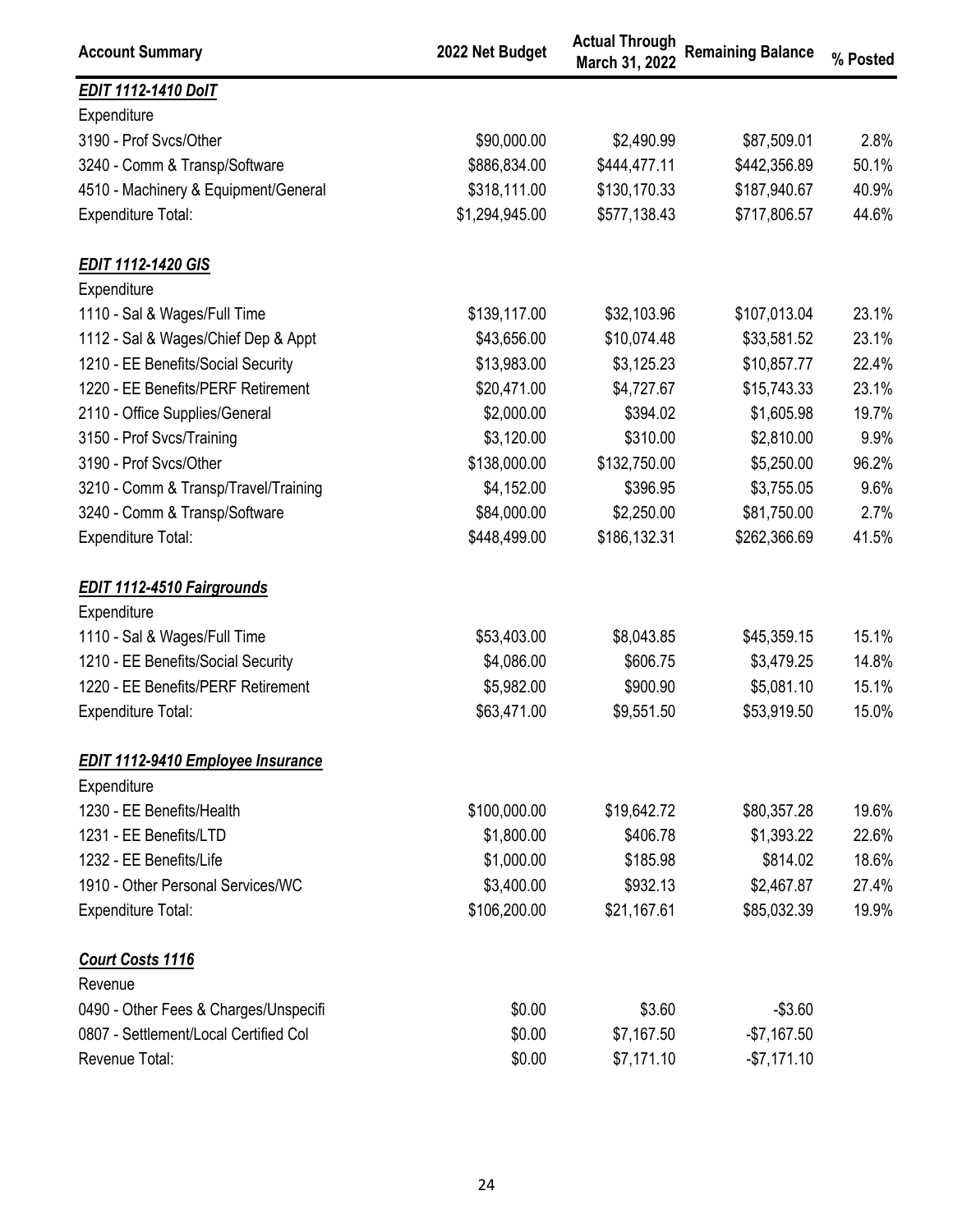| <b>Account Summary</b>                                        | 2022 Net Budget | <b>Actual Through</b><br>March 31, 2022 | <b>Remaining Balance</b> | % Posted |
|---------------------------------------------------------------|-----------------|-----------------------------------------|--------------------------|----------|
| <b>Clerk Record Perpetuation 1119</b>                         |                 |                                         |                          |          |
| Revenue                                                       |                 |                                         |                          |          |
| 0282 - Hith & Wifr/Federal                                    | \$11,000.00     | \$234.60                                | \$10,765.40              | 2.1%     |
| 0408 - Gen Govt Fees/Clerk                                    | \$125,000.00    | \$22,528.49                             | \$102,471.51             | 18.0%    |
| Revenue Total:                                                | \$136,000.00    | \$22,763.09                             | \$113,236.91             | 16.7%    |
| <b>Clerk Record Perpetuation 1119-5810</b>                    |                 |                                         |                          |          |
| Expenditure                                                   |                 |                                         |                          |          |
| 1110 - Sal & Wages/Full Time                                  | \$46,413.00     | \$10,710.72                             | \$35,702.28              | 23.1%    |
| 1130 - Sal & Wages/Part Time                                  | \$50,000.00     | \$0.00                                  | \$50,000.00              | 0.0%     |
| 1210 - EE Benefits/Social Security                            | \$7,376.00      | \$767.45                                | \$6,608.55               | 10.4%    |
| 1220 - EE Benefits/PERF Retirement                            | \$5,199.00      | \$1,199.58                              | \$3,999.42               | 23.1%    |
| 2110 - Office Supplies/General                                | \$1,000.00      | \$0.00                                  | \$1,000.00               | 0.0%     |
| 2340 - Rep & Maint/Minor Equipment                            | \$2,000.00      | \$0.00                                  | \$2,000.00               | 0.0%     |
| 3190 - Prof Svcs/Other                                        | \$7,000.00      | \$1,500.00                              | \$5,500.00               | 21.4%    |
| 3240 - Comm & Transp/Software                                 | \$8,000.00      | \$0.00                                  | \$8,000.00               | 0.0%     |
| 4590 - Machinery & Equipment/Other                            | \$2,000.00      | \$0.00                                  | \$2,000.00               | 0.0%     |
| Expenditure Total:                                            | \$128,988.00    | \$14,177.75                             | \$114,810.25             | 11.0%    |
| <b>Clerk Record Perpetuation 1119-9410 Employee Insurance</b> |                 |                                         |                          |          |
| Expenditure                                                   |                 |                                         |                          |          |
| 1230 - EE Benefits/Health                                     | \$8,710.00      | \$4,168.68                              | \$4,541.32               | 47.9%    |
| 1231 - EE Benefits/LTD                                        | \$175.00        | \$43.50                                 | \$131.50                 | 24.9%    |
| 1232 - EE Benefits/Life                                       | \$75.00         | \$17.76                                 | \$57.24                  | 23.7%    |
| 1910 - Other Personal Services/WC                             | \$80.00         | \$18.18                                 | \$61.82                  | 22.7%    |
| Expenditure Total:                                            | \$9,040.00      | \$4,248.12                              | \$4,791.88               | 47.0%    |
| <b>Community Corrections 1122</b>                             |                 |                                         |                          |          |
| Revenue                                                       |                 |                                         |                          |          |
| 0410 - Publ Safety Fees/Unspecified                           | \$0.00          | \$666,240.29                            | -\$666,240.29            |          |
| 0670 - Other Rcpts/Misc Sources                               | \$0.00          | \$292.00                                | $-$292.00$               |          |
| 0730 - Refunds Reimb or Redeposits                            | \$0.00          | \$214.33                                | $-$214.33$               |          |
| Revenue Total:                                                | \$0.00          | \$666,746.62                            | -\$666,746.62            |          |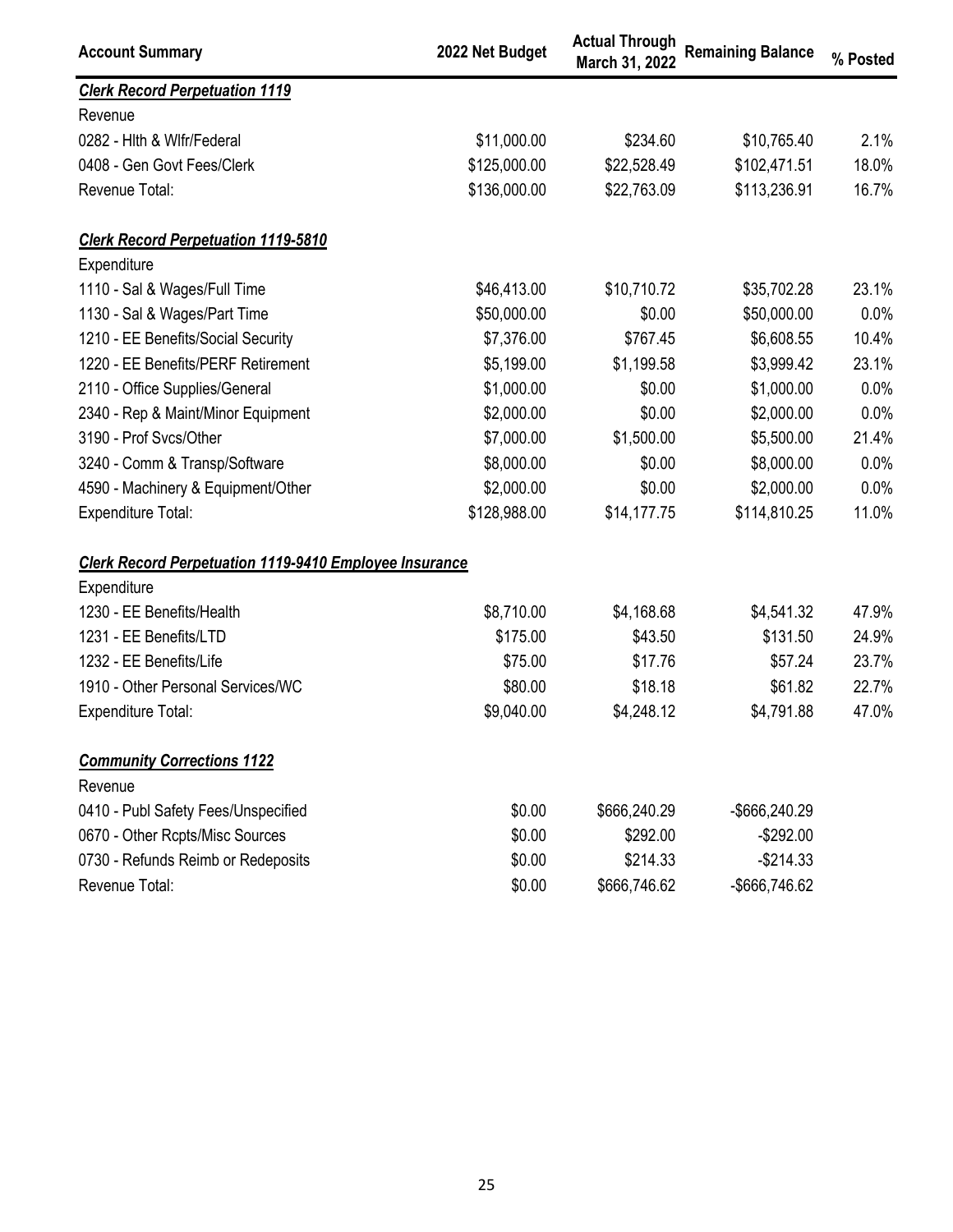| <b>Account Summary</b>                                       | 2022 Net Budget | <b>Actual Through</b><br>March 31, 2022 | <b>Remaining Balance</b> | % Posted |
|--------------------------------------------------------------|-----------------|-----------------------------------------|--------------------------|----------|
| <b>Community Corrections 1122-5510</b>                       |                 |                                         |                          |          |
| Expenditure                                                  |                 |                                         |                          |          |
| 1110 - Sal & Wages/Full Time                                 | \$1,344,295.00  | \$249,064.71                            | \$1,095,230.29           | 18.5%    |
| 1112 - Sal & Wages/Chief Dep & Appt                          | \$79,491.00     | \$16,416.24                             | \$63,074.76              | 20.7%    |
| 1130 - Sal & Wages/Part Time                                 | \$85,000.00     | \$14,862.93                             | \$70,137.07              | 17.5%    |
| 1210 - EE Benefits/Social Security                           | \$115,423.00    | \$20,025.40                             | \$95,397.60              | 17.3%    |
| 1220 - EE Benefits/PERF Retirement                           | \$159,465.00    | \$29,733.98                             | \$129,731.02             | 18.6%    |
| 2990 - Other Supplies/Non-specified                          | \$300,000.00    | \$15,756.90                             | \$284,243.10             | 5.3%     |
| 3190 - Prof Svcs/Other                                       | \$213,000.00    | \$177,855.18                            | \$35,144.82              | 83.5%    |
| 3510 - Utility Service/Utilities                             | \$50,000.00     | \$19,008.36                             | \$30,991.64              | 38.0%    |
| 3940 - Other Disb/General Refunds                            | \$5,000.00      | \$690.00                                | \$4,310.00               | 13.8%    |
| <b>Expenditure Total:</b>                                    | \$2,351,674.00  | \$543,413.70                            | \$1,808,260.30           | 23.1%    |
| <b>Community Corrections 1122-9410 Employee Insurance</b>    |                 |                                         |                          |          |
| Expenditure                                                  |                 |                                         |                          |          |
| 1230 - EE Benefits/Health                                    | \$412,906.00    | \$81,023.58                             | \$331,882.42             | 19.6%    |
| 1231 - EE Benefits/LTD                                       | \$5,041.00      | \$1,082.96                              | \$3,958.04               | 21.5%    |
| 1232 - EE Benefits/Life                                      | \$4,102.00      | \$645.48                                | \$3,456.52               | 15.7%    |
| 1910 - Other Personal Services/WC                            | \$37,000.00     | \$5,287.14                              | \$31,712.86              | 14.3%    |
| Expenditure Total:                                           | \$459,049.00    | \$88,039.16                             | \$371,009.84             | 19.2%    |
| <b>Community Corrections Community Transitions 1123</b>      |                 |                                         |                          |          |
| Revenue                                                      |                 |                                         |                          |          |
| 0411 - Publ Safety Fees/Adult Inst                           | \$0.00          | \$15,400.00                             | $-$15,400.00$            |          |
| <b>Community Corrections Community Transitions 1123-5510</b> |                 |                                         |                          |          |
| Expenditure                                                  |                 |                                         |                          |          |
| 2990 - Other Supplies/Non-specified                          | \$12,257.88     | \$1,639.00                              | \$10,618.88              | 13.4%    |
| 3190 - Prof Svcs/Other                                       | \$35,972.83     | \$0.00                                  | \$35,972.83              | 0.0%     |
| 4520 - Machinery & Equipment/Vehicle                         | \$58,708.00     | \$60,348.00                             | $-$1,640.00$             | 102.8%   |
| Expenditure Total:                                           | \$106,938.71    | \$61,987.00                             | \$44,951.71              | 58.0%    |
| <b>Sales Disclosure 1131</b>                                 |                 |                                         |                          |          |
| Revenue                                                      |                 |                                         |                          |          |
| 0490 - Other Fees & Charges/Unspecifi                        | \$80,000.00     | \$14,980.00                             | \$65,020.00              | 18.7%    |
| <b>Sales Disclosure 1131-0120 Auditor Settlement</b>         |                 |                                         |                          |          |
| Expenditure                                                  |                 |                                         |                          |          |
| 8007 - Settlement/Local Disbursements                        | \$40,000.00     | \$0.00                                  | \$40,000.00              | $0.0\%$  |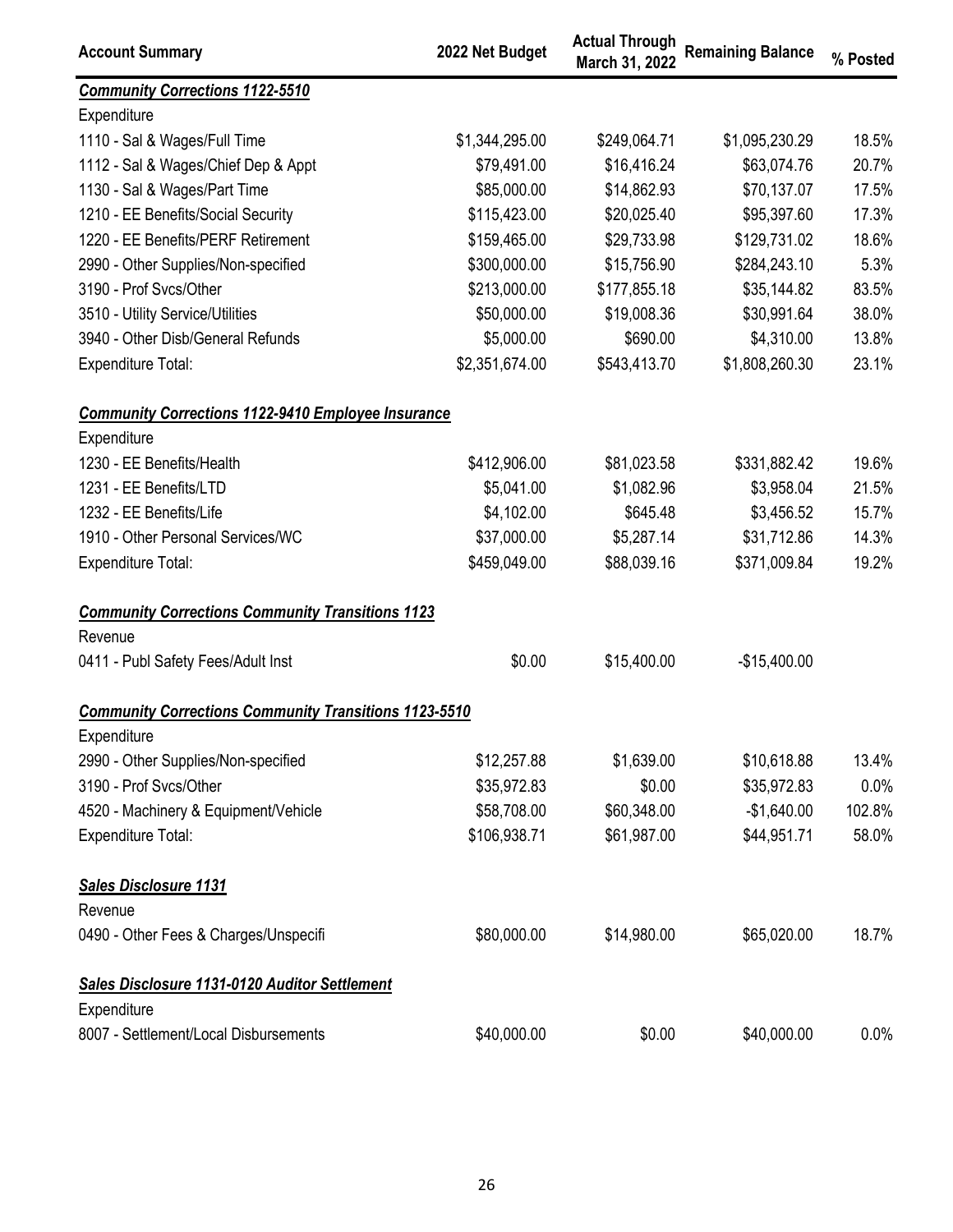| <b>Account Summary</b>                                          | 2022 Net Budget | <b>Actual Through</b><br>March 31, 2022 | <b>Remaining Balance</b> | % Posted |
|-----------------------------------------------------------------|-----------------|-----------------------------------------|--------------------------|----------|
| Sales Disclosure 1131-0510 Assessor                             |                 |                                         |                          |          |
| Expenditure                                                     |                 |                                         |                          |          |
| 1110 - Sal & Wages/Full Time                                    | \$9,500.00      | \$2,040.00                              | \$7,460.00               | 21.5%    |
| 1111 - Sal & Wages/Elected Official                             | \$2,500.00      | \$600.00                                | \$1,900.00               | 24.0%    |
| 1112 - Sal & Wages/Chief Dep & Appt                             | \$1,000.00      | \$240.00                                | \$760.00                 | 24.0%    |
| 1113 - Sal & Wages/Benefit Elig PT                              | \$500.00        | \$120.00                                | \$380.00                 | 24.0%    |
| 1210 - EE Benefits/Social Security                              | \$1,033.00      | \$214.07                                | \$818.93                 | 20.7%    |
| 1220 - EE Benefits/PERF Retirement                              | \$1,456.00      | \$322.56                                | \$1,133.44               | 22.2%    |
| 3210 - Comm & Transp/Travel/Training                            | \$17,000.00     | \$390.00                                | \$16,610.00              | 2.3%     |
| 3240 - Comm & Transp/Software                                   | \$8,500.00      | \$8,500.00                              | \$0.00                   | 100.0%   |
| Expenditure Total:                                              | \$41,489.00     | \$12,426.63                             | \$29,062.37              | 30.0%    |
| <b>Cumulative Bridge 1135</b>                                   |                 |                                         |                          |          |
| Revenue                                                         |                 |                                         |                          |          |
| 0100 - Prop Taxes/Property                                      | \$2,891,250.00  | \$0.00                                  | \$2,891,250.00           | $0.0\%$  |
| 0124 - Other Taxes/FIT                                          | \$20,400.00     | \$0.00                                  | \$20,400.00              | 0.0%     |
| 0130 - Other Taxes/License Excise                               | \$246,000.00    | \$0.00                                  | \$246,000.00             | 0.0%     |
| 0131 - Other Taxes/CVET                                         | \$11,200.00     | \$0.00                                  | \$11,200.00              | 0.0%     |
| 0289 - Unrestricted Grants & Cntr/Fed                           | \$0.00          | \$40,719.36                             | -\$40,719.36             |          |
| 0430 - Hwys & Strts Fees/Unspecified                            | \$0.00          | \$7,911.84                              | $-$7,911.84$             |          |
| 0660 - Other Rcpts/Investment Earning                           | \$10,407.00     | \$3,389.12                              | \$7,017.88               | 32.6%    |
| Revenue Total:                                                  | \$3,179,257.00  | \$52,020.32                             | \$3,127,236.68           | 1.6%     |
| <b>Cumulative Bridge 1135-8010 Highway</b>                      |                 |                                         |                          |          |
| Expenditure                                                     |                 |                                         |                          |          |
| 3120 - Prof Svcs/Engineer & Architect                           | \$240,000.00    | \$0.00                                  | \$240,000.00             | 0.0%     |
| 3190 - Prof Svcs/Other                                          | \$100,000.00    | \$200.00                                | \$99,800.00              | 0.2%     |
| 3910 - Other Disb/Dues & Subscription                           | \$42,000.00     | \$0.00                                  | \$42,000.00              | $0.0\%$  |
| Expenditure Total:                                              | \$382,000.00    | \$200.00                                | \$381,800.00             | 0.1%     |
| <b>Cumulative Bridge 1135-8058 Highway Maintenance / Garage</b> |                 |                                         |                          |          |
| Expenditure                                                     |                 |                                         |                          |          |
| 1110 - Sal & Wages/Full Time                                    | \$287,244.00    | \$54,601.59                             | \$232,642.41             | 19.0%    |
| 1112 - Sal & Wages/Chief Dep & Appt                             | \$112,366.00    | \$25,930.56                             | \$86,435.44              | 23.1%    |
| 1150 - Sal & Wages/Overtime                                     | \$15,000.00     | \$4,375.44                              | \$10,624.56              | 29.2%    |
| 1210 - EE Benefits/Social Security                              | \$31,718.00     | \$6,210.61                              | \$25,507.39              | 19.6%    |
| 1220 - EE Benefits/PERF Retirement                              | \$46,437.00     | \$9,563.50                              | \$36,873.50              | 20.6%    |
| Expenditure Total:                                              | \$492,765.00    | \$100,681.70                            | \$392,083.30             | 20.4%    |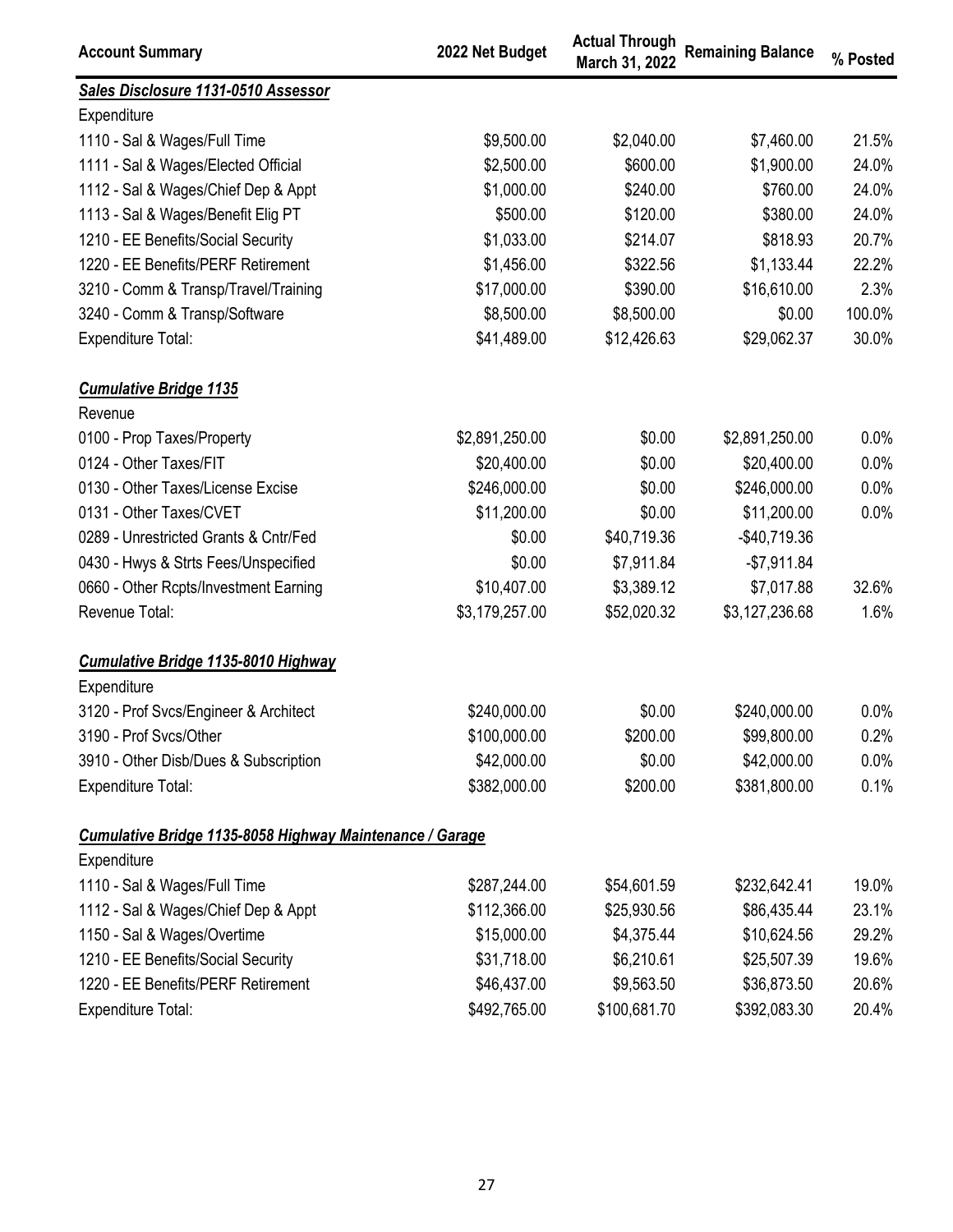| <b>Account Summary</b>                                | 2022 Net Budget | <b>Actual Through</b><br>March 31, 2022 | <b>Remaining Balance</b> | % Posted |
|-------------------------------------------------------|-----------------|-----------------------------------------|--------------------------|----------|
| <b>Cumulative Bridge 1135-8161 CCB/Repair</b>         |                 |                                         |                          |          |
| Expenditure                                           |                 |                                         |                          |          |
| 1110 - Sal & Wages/Full Time                          | \$765,916.00    | \$185,688.48                            | \$580,227.52             | 24.2%    |
| 1130 - Sal & Wages/Part Time                          | \$3,690.00      | \$0.00                                  | \$3,690.00               | 0.0%     |
| 1150 - Sal & Wages/Overtime                           | \$25,000.00     | \$18,444.04                             | \$6,555.96               | 73.8%    |
| 1210 - EE Benefits/Social Security                    | \$60,788.00     | \$14,673.19                             | \$46,114.81              | 24.1%    |
| 1220 - EE Benefits/PERF Retirement                    | \$88,583.00     | \$22,907.32                             | \$65,675.68              | 25.9%    |
| 2320 - Rep & Maint/Street Mtls                        | \$15,000.00     | \$0.00                                  | \$15,000.00              | 0.0%     |
| 3630 - Rep & Maint/Roads & Streets                    | \$100,000.00    | \$13,656.21                             | \$86,343.79              | 13.7%    |
| 4220 - Infrastructure/Bridges                         | \$0.00          | \$18,267.01                             | $-$18,267.01$            |          |
| Expenditure Total:                                    | \$1,058,977.00  | \$273,636.25                            | \$785,340.75             | 25.8%    |
| <b>Cumulative Bridge 1135-8162 Construction</b>       |                 |                                         |                          |          |
| Expenditure                                           |                 |                                         |                          |          |
| 4110 - Land/Right-of-Way                              | \$150,000.00    | \$128,450.00                            | \$21,550.00              | 85.6%    |
| 4220 - Infrastructure/Bridges                         | \$900,000.00    | \$53,265.00                             | \$846,735.00             | 5.9%     |
| 4240 - Infrastructure/Culverts & Drai                 | \$50,000.00     | \$0.00                                  | \$50,000.00              | 0.0%     |
| Expenditure Total:                                    | \$1,100,000.00  | \$181,715.00                            | \$918,285.00             | 16.5%    |
| <b>Cumulative Bridge 1135-9410 Employee Insurance</b> |                 |                                         |                          |          |
| Expenditure                                           |                 |                                         |                          |          |
| 1230 - EE Benefits/Health                             | \$202,000.00    | \$78,704.82                             | \$123,295.18             | 39.0%    |
| 1231 - EE Benefits/LTD                                | \$2,500.00      | \$1,068.54                              | \$1,431.46               | 42.7%    |
| 1232 - EE Benefits/Life                               | \$1,800.00      | \$591.88                                | \$1,208.12               | 32.9%    |
| 1910 - Other Personal Services/WC                     | \$44,000.00     | \$8,854.08                              | \$35,145.92              | 20.1%    |
| 1920 - Other Personal Services/Unempl                 | \$500.00        | \$0.00                                  | \$500.00                 | 0.0%     |
| Expenditure Total:                                    | \$250,800.00    | \$89,219.32                             | \$161,580.68             | 35.6%    |
| <b>Cumulative Capital Development 1138</b>            |                 |                                         |                          |          |
| Revenue                                               |                 |                                         |                          |          |
| 0100 - Prop Taxes/Property                            | \$2,021,000.00  | \$0.00                                  | \$2,021,000.00           | 0.0%     |
| 0124 - Other Taxes/FIT                                | \$14,500.00     | \$0.00                                  | \$14,500.00              | 0.0%     |
| 0130 - Other Taxes/License Excise                     | \$176,700.00    | \$0.00                                  | \$176,700.00             | 0.0%     |
| 0131 - Other Taxes/CVET                               | \$8,000.00      | \$0.00                                  | \$8,000.00               | 0.0%     |
| 0291 - Publ Safety/State or Local                     | \$0.00          | \$13,148.55                             | $-$13,148.55$            |          |
| 0660 - Other Rcpts/Investment Earning                 | \$1,308.00      | \$1,341.50                              | $-$33.50$                | 102.6%   |
| 0730 - Refunds Reimb or Redeposits                    | \$0.00          | \$138.10                                | $-$138.10$               |          |
| Revenue Total:                                        | \$2,221,508.00  | \$14,628.15                             | \$2,206,879.85           | 0.7%     |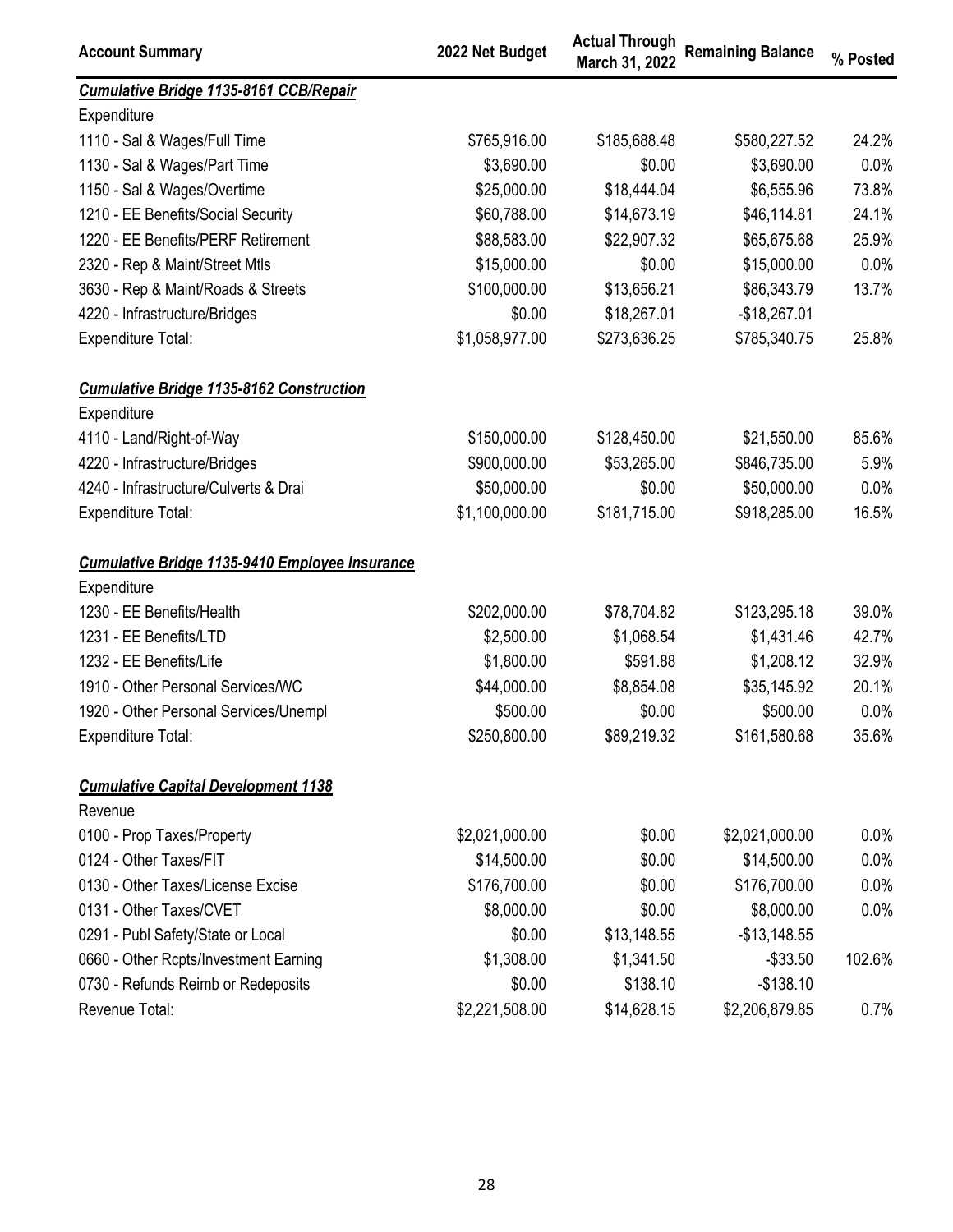| <b>Account Summary</b>                                        | 2022 Net Budget | <b>Actual Through</b><br>March 31, 2022 | <b>Remaining Balance</b> | % Posted |
|---------------------------------------------------------------|-----------------|-----------------------------------------|--------------------------|----------|
| <b>Cumulative Capital Development 1138-1110 Commissioners</b> |                 |                                         |                          |          |
| Expenditure                                                   |                 |                                         |                          |          |
| 2140 - Office Supplies/Minor Equip                            | \$2,000.00      | \$1,777.26                              | \$222.74                 | 88.9%    |
| 3190 - Prof Svcs/Other                                        | \$62,500.00     | \$0.00                                  | \$62,500.00              | 0.0%     |
| 3620 - Rep & Maint/Vehicle & Equip                            | \$21,015.00     | \$2,819.92                              | \$18,195.08              | 13.4%    |
| 3730 - Rentals & Leases/Minor Equip                           | \$24,000.00     | \$23,662.80                             | \$337.20                 | 98.6%    |
| 4330 - Buildings/Housing                                      | \$27,714.00     | \$0.00                                  | \$27,714.00              | 0.0%     |
| 4510 - Machinery & Equipment/General                          | \$20,222.00     | \$1,446.70                              | \$18,775.30              | 7.2%     |
| 4520 - Machinery & Equipment/Vehicle                          | \$287,692.00    | \$148,650.00                            | \$139,042.00             | 51.7%    |
| 4530 - Machinery & Equipment/Safety                           | \$674,101.00    | \$299,318.40                            | \$374,782.60             | 44.4%    |
| 6100 - Interfund Transfers/Transfer O                         | \$300,000.00    | \$300,000.00                            | \$0.00                   | 100.0%   |
| <b>Expenditure Total:</b>                                     | \$1,419,244.00  | \$777,675.08                            | \$641,568.92             | 54.8%    |
| <b>Cumulative Capital Development 1138-1130 Maintenance</b>   |                 |                                         |                          |          |
| Expenditure                                                   |                 |                                         |                          |          |
| 1150 - Sal & Wages/Overtime                                   | \$6,000.00      | \$0.00                                  | \$6,000.00               | $0.0\%$  |
| 1210 - EE Benefits/Social Security                            | \$459.00        | \$19.43                                 | \$439.57                 | 4.2%     |
| 1220 - EE Benefits/PERF Retirement                            | \$672.00        | \$31.75                                 | \$640.25                 | 4.7%     |
| 2140 - Office Supplies/Minor Equip                            | \$10,000.00     | \$0.00                                  | \$10,000.00              | 0.0%     |
| 2230 - Oper Supplies/Cleaning                                 | \$60,597.00     | \$9,381.13                              | \$51,215.87              | 15.5%    |
| 2310 - Rep & Maint/Building Mtls                              | \$72,502.00     | \$29,014.66                             | \$43,487.34              | 40.0%    |
| 2330 - Rep & Maint/Small Tools                                | \$8,023.00      | \$4,715.41                              | \$3,307.59               | 58.8%    |
| 3190 - Prof Svcs/Other                                        | \$103,852.00    | \$30,098.72                             | \$73,753.28              | 29.0%    |
| 3610 - Rep & Maint/Buildings & Proper                         | \$125,173.00    | \$19,810.14                             | \$105,362.86             | 15.8%    |
| 4310 - Buildings/Municipal                                    | \$20,000.00     | \$0.00                                  | \$20,000.00              | 0.0%     |
| 4410 - Impr Other Than Bldgs/Parking                          | \$5,000.00      | \$0.00                                  | \$5,000.00               | 0.0%     |
| 4510 - Machinery & Equipment/General                          | \$11,100.00     | \$8.92                                  | \$11,091.08              | 0.1%     |
| <b>Expenditure Total:</b>                                     | \$423,378.00    | \$93,080.16                             | \$330,297.84             | 22.0%    |
| <b>Cumulative Capital Development 1138-1410 DolT</b>          |                 |                                         |                          |          |
| Expenditure                                                   |                 |                                         |                          |          |
| 1110 - Sal & Wages/Full Time                                  | \$207,980.00    | \$47,372.82                             | \$160,607.18             | 22.8%    |
| 1210 - EE Benefits/Social Security                            | \$15,911.00     | \$3,465.27                              | \$12,445.73              | 21.8%    |
| 1220 - EE Benefits/PERF Retirement                            | \$23,294.00     | \$5,331.66                              | \$17,962.34              | 22.9%    |
| 3240 - Comm & Transp/Software                                 | \$5,760.00      | \$1,257.19                              | \$4,502.81               | 21.8%    |
| 3510 - Utility Service/Utilities                              | \$26,600.00     | \$3,908.15                              | \$22,691.85              | 14.7%    |
| 3620 - Rep & Maint/Vehicle & Equip                            | \$122,789.00    | \$94,206.70                             | \$28,582.30              | 76.7%    |
| 3730 - Rentals & Leases/Minor Equip                           | \$172,411.00    | \$41,279.66                             | \$131,131.34             | 23.9%    |
| <b>Expenditure Total:</b>                                     | \$574,745.00    | \$196,821.45                            | \$377,923.55             | 34.2%    |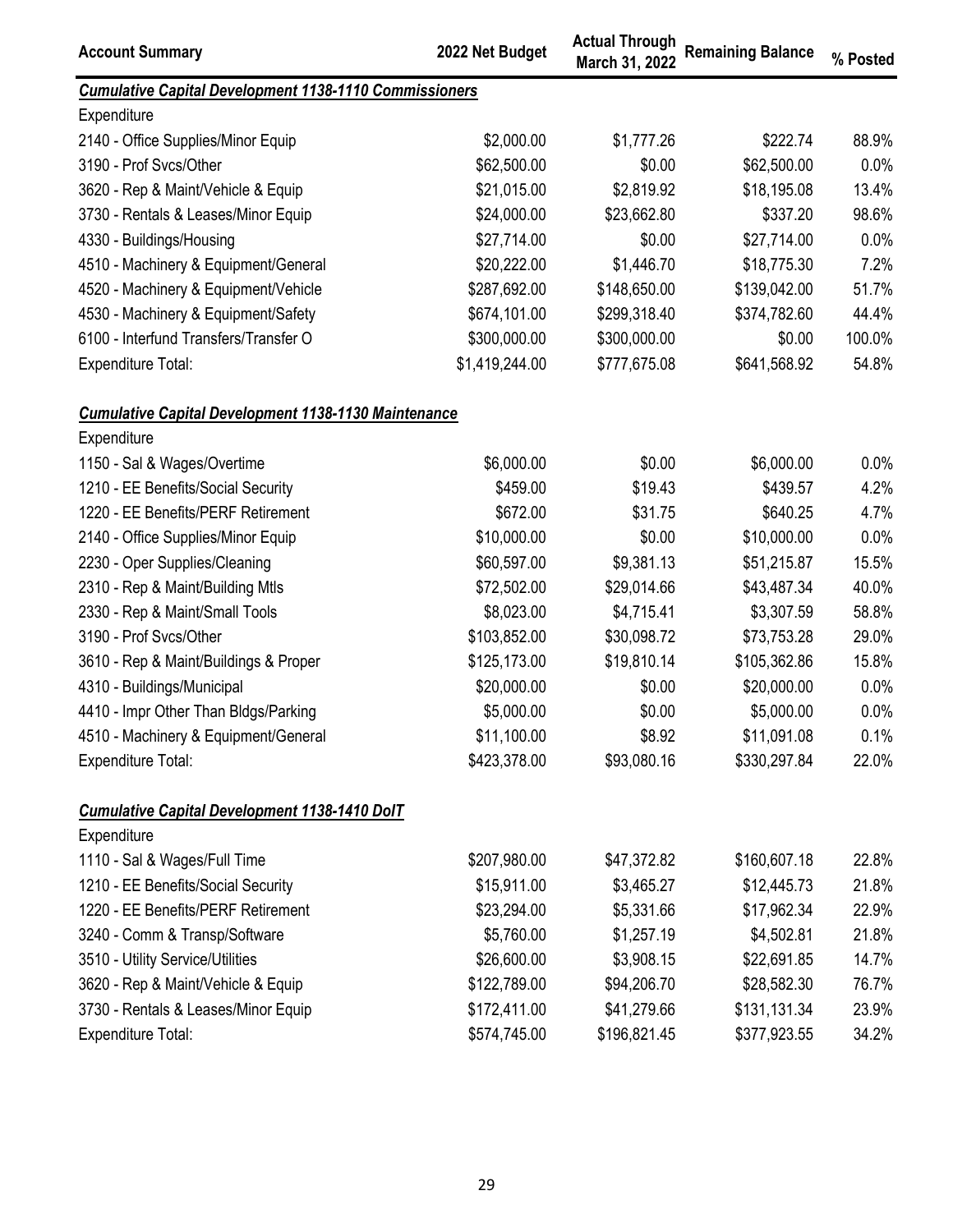| <b>Account Summary</b>                                                 | 2022 Net Budget | <b>Actual Through</b><br>March 31, 2022 | <b>Remaining Balance</b> | % Posted |
|------------------------------------------------------------------------|-----------------|-----------------------------------------|--------------------------|----------|
| <b>Cumulative Capital Development 1138-9410 Employee Insurance</b>     |                 |                                         |                          |          |
| Expenditure                                                            |                 |                                         |                          |          |
| 1230 - EE Benefits/Health                                              | \$55,125.00     | \$9,189.18                              | \$45,935.82              | 16.7%    |
| 1231 - EE Benefits/LTD                                                 | \$835.00        | \$192.18                                | \$642.82                 | 23.0%    |
| 1232 - EE Benefits/Life                                                | \$499.00        | \$95.76                                 | \$403.24                 | 19.2%    |
| 1910 - Other Personal Services/WC                                      | \$2,400.00      | \$782.12                                | \$1,617.88               | 32.6%    |
| <b>Expenditure Total:</b>                                              | \$58,859.00     | \$10,259.24                             | \$48,599.76              | 17.4%    |
| <b>Cumulative Voting Fund 1143</b>                                     |                 |                                         |                          |          |
| Revenue                                                                |                 |                                         |                          |          |
| 0761 - Interfund Trnsfers/Transfer In                                  | \$0.00          | \$100,000.00                            | $-$100,000.00$           |          |
| <b>Drug Free Community 1148</b>                                        |                 |                                         |                          |          |
| Revenue                                                                |                 |                                         |                          |          |
| 0511 - Publ Safety Fines/County Court                                  | \$0.00          | \$37,171.63                             | $-$ \$37,171.63          |          |
| <b>Electronic Map Generation 1150</b>                                  |                 |                                         |                          |          |
| Revenue                                                                |                 |                                         |                          |          |
| 0490 - Other Fees & Charges/Unspecifi                                  | \$0.00          | \$2,416.00                              | $-$2,416.00$             |          |
| <b>Emergency Planning Right to Know 1152</b>                           |                 |                                         |                          |          |
| Revenue                                                                |                 |                                         |                          |          |
| 0660 - Other Rcpts/Investment Earning                                  | \$0.00          | \$36.44                                 | $-$36.44$                |          |
| <b>Emergency Planning Right to Know 1152-5210 Emergency Management</b> |                 |                                         |                          |          |
| Expenditure                                                            |                 |                                         |                          |          |
| 3190 - Prof Svcs/Other                                                 | \$8,000.00      | \$384.98                                | \$7,615.02               | 4.8%     |
| 3210 - Comm & Transp/Travel/Training                                   | \$8,000.00      | \$3,000.00                              | \$5,000.00               | 37.5%    |
| 3310 - Printing & Advertising/Legal                                    | \$59.00         | \$18.96                                 | \$40.04                  | 32.1%    |
| 4530 - Machinery & Equipment/Safety                                    | \$7,360.00      | \$0.00                                  | \$7,360.00               | $0.0\%$  |
| <b>Expenditure Total:</b>                                              | \$23,419.00     | \$3,403.94                              | \$20,015.06              | 14.5%    |
| <b>Firearms Training 1156</b>                                          |                 |                                         |                          |          |
| Revenue                                                                |                 |                                         |                          |          |
| 0291 - Publ Safety/State or Local                                      | \$0.00          | \$53,890.00                             | $-$53,890.00$            |          |
| 0670 - Other Rcpts/Misc Sources                                        | \$0.00          | \$198.90                                | $-$198.90$               |          |
| Revenue Total:                                                         | \$0.00          | \$54,088.90                             | -\$54,088.90             |          |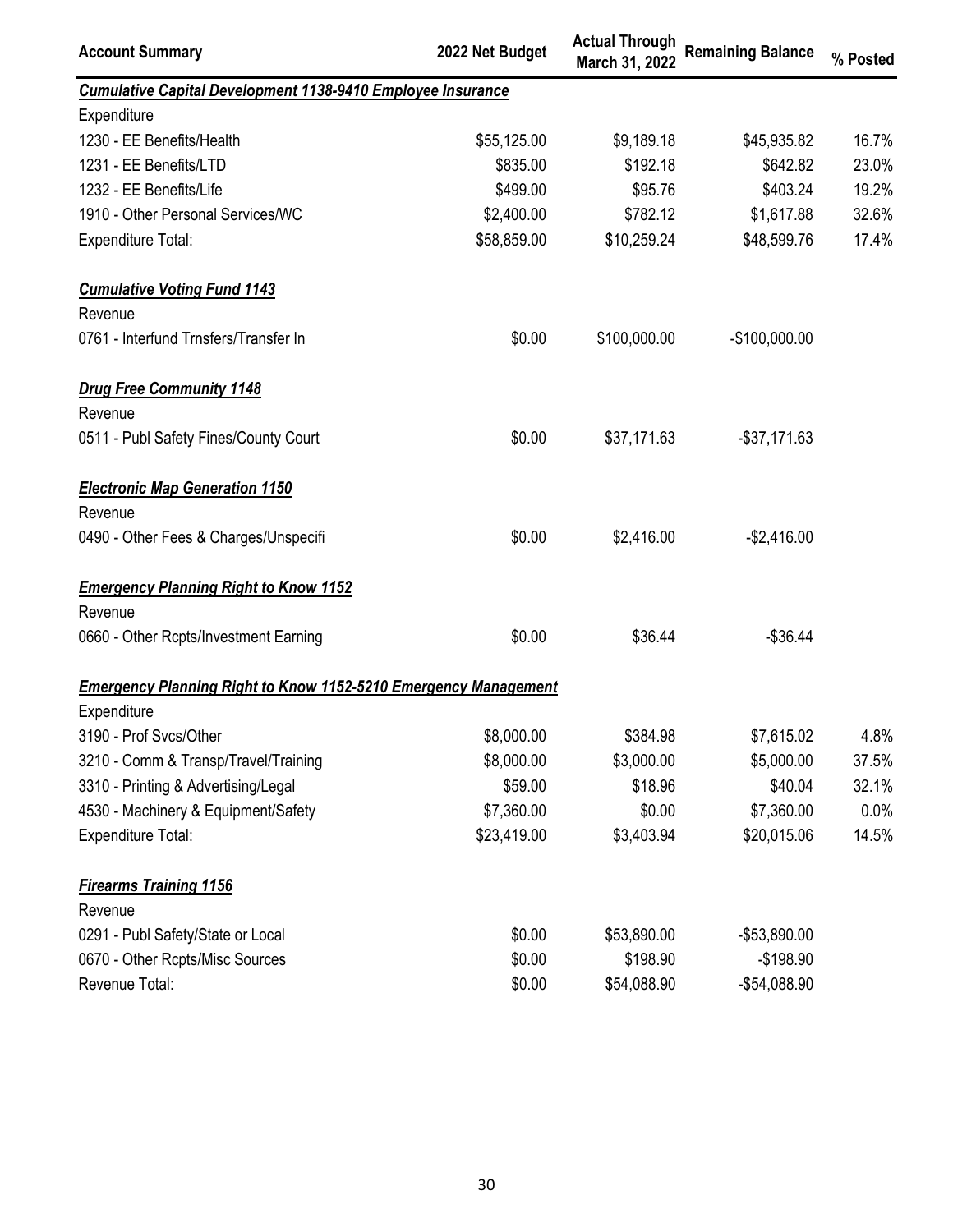| <b>Account Summary</b>                           | 2022 Net Budget | <b>Actual Through</b><br>March 31, 2022 | <b>Remaining Balance</b> | % Posted |
|--------------------------------------------------|-----------------|-----------------------------------------|--------------------------|----------|
| <b>Firearms Training 1156-5410 Sheriff</b>       |                 |                                         |                          |          |
| Expenditure                                      |                 |                                         |                          |          |
| 2290 - Oper Supplies/Other                       | \$1,696.00      | \$1,695.95                              | \$0.05                   | 100.0%   |
| 2990 - Other Supplies/Non-specified              | \$38,524.00     | \$1,760.22                              | \$36,763.78              | 4.6%     |
| 3190 - Prof Svcs/Other                           | \$1,000.00      | \$0.00                                  | \$1,000.00               | 0.0%     |
| 3940 - Other Disb/General Refunds                | \$1,000.00      | \$0.00                                  | \$1,000.00               | 0.0%     |
| Expenditure Total:                               | \$42,220.00     | \$3,456.17                              | \$38,763.83              | 8.2%     |
| <b>General Drain Improvement 1158</b>            |                 |                                         |                          |          |
| Revenue                                          |                 |                                         |                          |          |
| 0100 - Prop Taxes/Property                       | \$500,000.00    | \$0.00                                  | \$500,000.00             | 0.0%     |
| 0404 - Gen Govt Fees/Surveyor                    | \$0.00          | \$600.00                                | $-$600.00$               |          |
| 0660 - Other Rcpts/Investment Earning            | \$8,621.00      | \$1,231.25                              | \$7,389.75               | 14.3%    |
| 0670 - Other Rcpts/Misc Sources                  | \$800.00        | \$0.00                                  | \$800.00                 | 0.0%     |
| Revenue Total:                                   | \$509,421.00    | \$1,831.25                              | \$507,589.75             | 0.4%     |
| General Drain Improvement 1158-0410 Surveyor     |                 |                                         |                          |          |
| Expenditure                                      |                 |                                         |                          |          |
| 3190 - Prof Svcs/Other                           | \$500,000.00    | \$15,093.59                             | \$484,906.41             | 3.0%     |
| <b>ID Security Protection 1160</b>               |                 |                                         |                          |          |
| Revenue                                          |                 |                                         |                          |          |
| 0403 - Gen Govt Fees/Recorder                    | \$22,500.00     | \$6,023.00                              | \$16,477.00              | 26.8%    |
| <b>ID Security Protection 1160-0310 Recorder</b> |                 |                                         |                          |          |
| Expenditure                                      |                 |                                         |                          |          |
| 3190 - Prof Svcs/Other                           | \$30,000.00     | \$17,931.28                             | \$12,068.72              | 59.8%    |
| <b>Landfill Closure 1166</b>                     |                 |                                         |                          |          |
| Revenue                                          |                 |                                         |                          |          |
| 0660 - Other Rcpts/Investment Earning            | \$0.00          | \$1,889.83                              | $-$1,889.83$             |          |
| <b>Landfill Closure 1166-9510 Outside Agency</b> |                 |                                         |                          |          |
| Expenditure                                      |                 |                                         |                          |          |
| 3190 - Prof Svcs/Other                           | \$0.00          | \$64,511.98                             | $-$ \$64,511.98          |          |
| Local Health Maintenance 1168                    |                 |                                         |                          |          |
| Revenue                                          |                 |                                         |                          |          |
| 0292 - Hith & Wifr/State or Local                | \$0.00          | \$36,336.00                             | $-$36,336.00$            |          |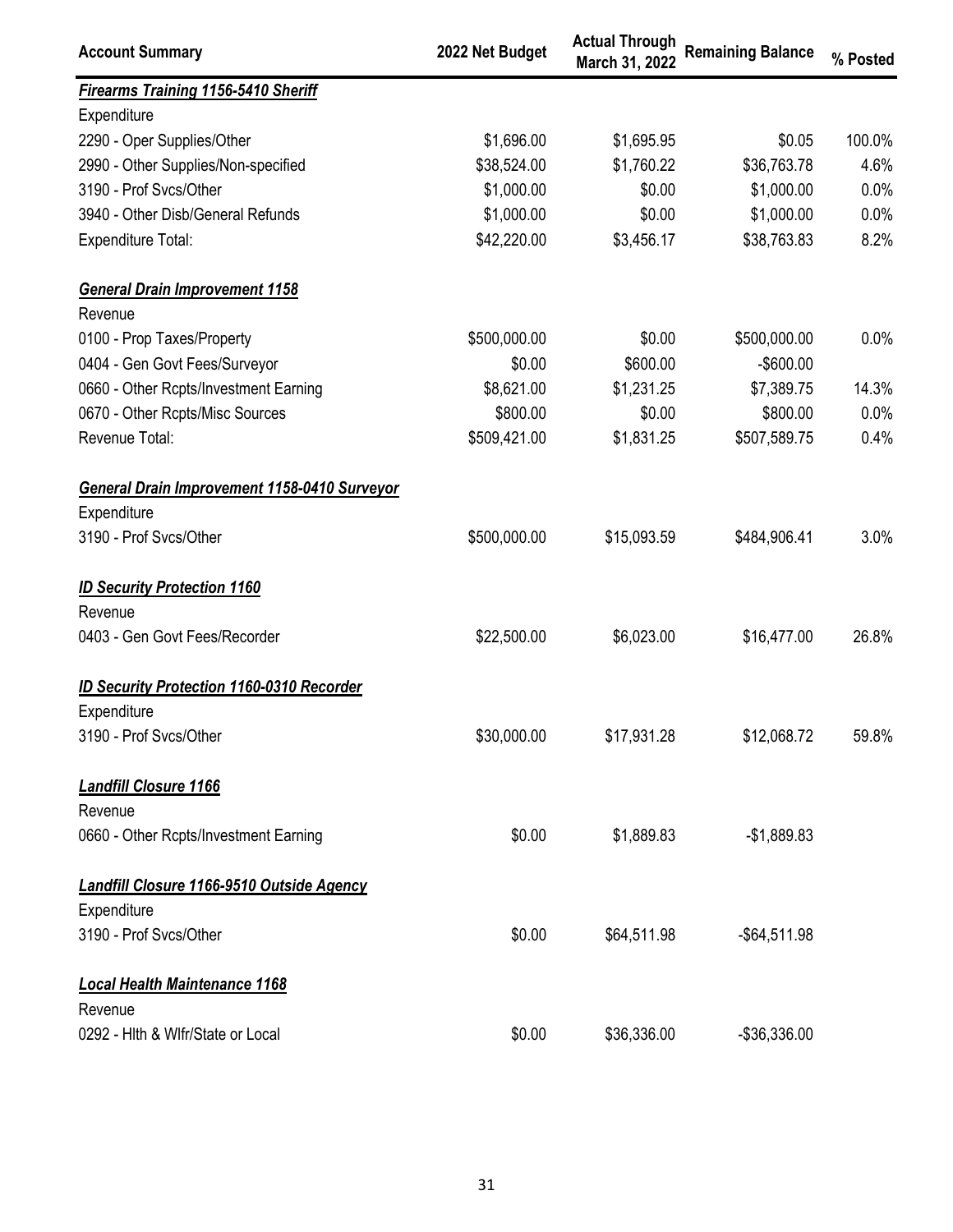| <b>Account Summary</b>                                       | 2022 Net Budget | <b>Actual Through</b><br>March 31, 2022 | <b>Remaining Balance</b> | % Posted |
|--------------------------------------------------------------|-----------------|-----------------------------------------|--------------------------|----------|
| Local Health Maintenance 1168-9010 Health Dept               |                 |                                         |                          |          |
| Expenditure                                                  |                 |                                         |                          |          |
| 1130 - Sal & Wages/Part Time                                 | \$65,549.00     | \$6,727.50                              | \$58,821.50              | 10.3%    |
| 1210 - EE Benefits/Social Security                           | \$5,023.00      | \$514.65                                | \$4,508.35               | 10.2%    |
| Expenditure Total:                                           | \$70,572.00     | \$7,242.15                              | \$63,329.85              | 10.3%    |
| Local Health Maintenance 1168-9410 Employee Insurance        |                 |                                         |                          |          |
| Expenditure                                                  |                 |                                         |                          |          |
| 1910 - Other Personal Services/WC                            | \$100.00        | \$17.20                                 | \$82.80                  | 17.2%    |
| <b>Local Road &amp; Street 1169</b>                          |                 |                                         |                          |          |
| Revenue                                                      |                 |                                         |                          |          |
| 0132 - Other Taxes/LRS                                       | \$1,479,828.00  | \$417,096.61                            | \$1,062,731.39           | 28.2%    |
| 0430 - Hwys & Strts Fees/Unspecified                         | \$0.00          | \$273.32                                | $-$273.32$               |          |
| 0660 - Other Rcpts/Investment Earning                        | \$7,658.00      | \$2,060.62                              | \$5,597.38               | 26.9%    |
| 0730 - Refunds Reimb or Redeposits                           | \$0.00          | \$1,314.65                              | $-$1,314.65$             |          |
| Revenue Total:                                               | \$1,487,486.00  | \$420,745.20                            | \$1,066,740.80           | 28.3%    |
| Local Road & Street 1169-8260 Supplies                       |                 |                                         |                          |          |
| Expenditure                                                  |                 |                                         |                          |          |
| 2140 - Office Supplies/Minor Equip                           | \$1,500.00      | \$162.00                                | \$1,338.00               | 10.8%    |
| <b>Local Road &amp; Street 1169-8261 Highway Maintenance</b> |                 |                                         |                          |          |
| Expenditure                                                  |                 |                                         |                          |          |
| 2215 - Oper Supplies/Garage & Fleet                          | \$181,299.00    | \$65,932.35                             | \$115,366.65             | 36.4%    |
| 2230 - Oper Supplies/Cleaning                                | \$4,000.00      | \$3,228.72                              | \$771.28                 | 80.7%    |
| 2240 - Oper Supplies/Snow Removal                            | \$250,000.00    | \$159,544.81                            | \$90,455.19              | 63.8%    |
| 2260 - Oper Supplies/Signage                                 | \$30,000.00     | \$10,695.55                             | \$19,304.45              | 35.7%    |
| 2310 - Rep & Maint/Building Mtls                             | \$10,000.00     | \$813.44                                | \$9,186.56               | 8.1%     |
| 2320 - Rep & Maint/Street Mtls                               | \$96,034.00     | \$47,333.64                             | \$48,700.36              | 49.3%    |
| 2990 - Other Supplies/Non-specified                          | \$7,000.00      | \$1,710.49                              | \$5,289.51               | 24.4%    |
| 3190 - Prof Svcs/Other                                       | \$17,038.00     | \$7,173.00                              | \$9,865.00               | 42.1%    |
| 3210 - Comm & Transp/Travel/Training                         | \$1,000.00      | \$0.00                                  | \$1,000.00               | 0.0%     |
| 3610 - Rep & Maint/Buildings & Proper                        | \$41,453.00     | \$7,826.60                              | \$33,626.40              | 18.9%    |
| 3620 - Rep & Maint/Vehicle & Equip                           | \$50,000.00     | \$16,643.69                             | \$33,356.31              | 33.3%    |
| 3630 - Rep & Maint/Roads & Streets                           | \$500,000.00    | \$186,906.68                            | \$313,093.32             | 37.4%    |
| <b>Expenditure Total:</b>                                    | \$1,187,824.00  | \$507,808.97                            | \$680,015.03             | 42.8%    |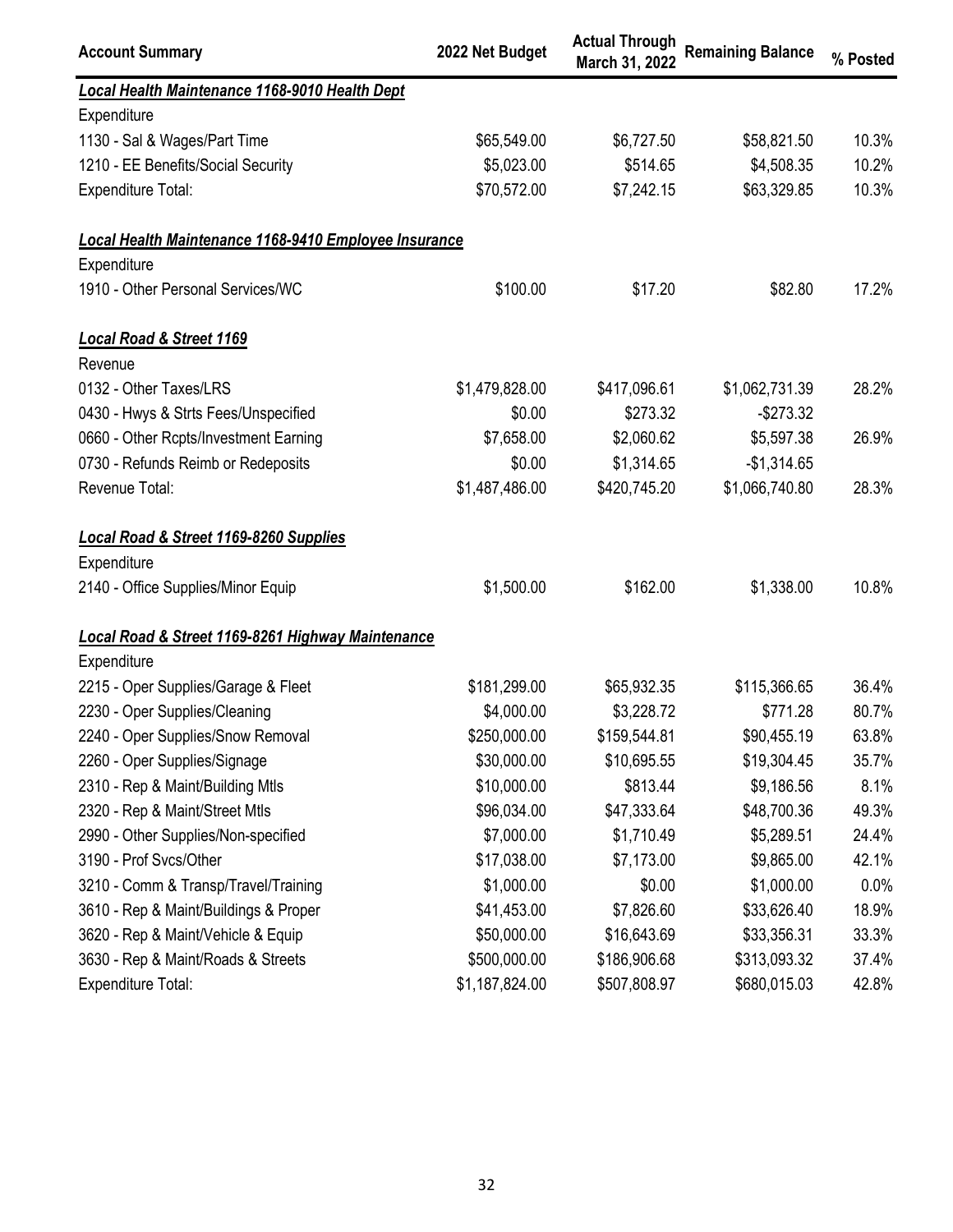| <b>Account Summary</b>                                  | 2022 Net Budget | <b>Actual Through</b><br>March 31, 2022 | <b>Remaining Balance</b> | % Posted |
|---------------------------------------------------------|-----------------|-----------------------------------------|--------------------------|----------|
| Local Road & Street 1169-8263 LRS General               |                 |                                         |                          |          |
| Expenditure                                             |                 |                                         |                          |          |
| 3240 - Comm & Transp/Software                           | \$46,000.00     | \$0.00                                  | \$46,000.00              | 0.0%     |
| 3910 - Other Disb/Dues & Subscription                   | \$7,000.00      | \$4,554.19                              | \$2,445.81               | 65.1%    |
| 4510 - Machinery & Equipment/General                    | \$250,000.00    | \$0.00                                  | \$250,000.00             | 0.0%     |
| Expenditure Total:                                      | \$303,000.00    | \$4,554.19                              | \$298,445.81             | 1.5%     |
| <b>LIT Public Safety 1170</b>                           |                 |                                         |                          |          |
| Revenue                                                 |                 |                                         |                          |          |
| 0113 - Income Taxes/LIT Pub Safety                      | \$3,883,681.00  | -\$970,920.27                           | \$4,854,601.27           | $-25.0%$ |
| <b>LIT Public Safety 1170-5210 Emergency Management</b> |                 |                                         |                          |          |
| Expenditure                                             |                 |                                         |                          |          |
| 4530 - Machinery & Equipment/Safety                     | \$106,901.00    | \$62,548.30                             | \$44,352.70              | 58.5%    |
| LIT Public Safety 1170-5410 Sheriff                     |                 |                                         |                          |          |
| Expenditure                                             |                 |                                         |                          |          |
| 1110 - Sal & Wages/Full Time                            | \$867,646.00    | \$146,897.55                            | \$720,748.45             | 16.9%    |
| 1115 - Sal & Wages/Merit Deputies                       | \$327,926.00    | \$69,751.80                             | \$258,174.20             | 21.3%    |
| 1210 - EE Benefits/Social Security                      | \$91,462.00     | \$15,604.45                             | \$75,857.55              | 17.1%    |
| 1220 - EE Benefits/PERF Retirement                      | \$97,177.00     | \$16,388.28                             | \$80,788.72              | 16.9%    |
| 1221 - EE Benefits/Sheriff Retirement                   | \$114,000.00    | \$0.00                                  | \$114,000.00             | 0.0%     |
| 4520 - Machinery & Equipment/Vehicle                    | \$397,955.00    | \$0.00                                  | \$397,955.00             | 0.0%     |
| 4590 - Machinery & Equipment/Other                      | \$42,697.00     | \$42,697.00                             | \$0.00                   | 100.0%   |
| <b>Expenditure Total:</b>                               | \$1,938,863.00  | \$291,339.08                            | \$1,647,523.92           | 15.0%    |
| LIT Public Safety 1170-5510 Community Corrections       |                 |                                         |                          |          |
| Expenditure                                             |                 |                                         |                          |          |
| 1110 - Sal & Wages/Full Time                            | \$321,724.00    | \$68,312.60                             | \$253,411.40             | 21.2%    |
| 1210 - EE Benefits/Social Security                      | \$24,612.00     | \$4,754.58                              | \$19,857.42              | 19.3%    |
| 1220 - EE Benefits/PERF Retirement                      | \$36,034.00     | \$7,651.00                              | \$28,383.00              | 21.2%    |
| 2340 - Rep & Maint/Minor Equipment                      | \$10,000.00     | \$0.00                                  | \$10,000.00              | 0.0%     |
| 3145 - Prof Svcs/Hlth & Med Prof                        | \$118,340.00    | \$42,637.50                             | \$75,702.50              | 36.0%    |
| 3190 - Prof Svcs/Other                                  | \$6,800.00      | \$3,685.50                              | \$3,114.50               | 54.2%    |
| Expenditure Total:                                      | \$517,510.00    | \$127,041.18                            | \$390,468.82             | 24.5%    |
| LIT Public Safety 1170-5910 Prosecutor                  |                 |                                         |                          |          |
| Expenditure                                             |                 |                                         |                          |          |
| 1110 - Sal & Wages/Full Time                            | \$412,339.00    | \$73,612.95                             | \$338,726.05             | 17.9%    |
| 1210 - EE Benefits/Social Security                      | \$31,544.00     | \$5,429.70                              | \$26,114.30              | 17.2%    |
| 1220 - EE Benefits/PERF Retirement                      | \$46,182.00     | \$8,244.66                              | \$37,937.34              | 17.9%    |
| 4510 - Machinery & Equipment/General                    | \$10,000.00     | \$0.00                                  | \$10,000.00              | 0.0%     |
| Expenditure Total:                                      | \$500,065.00    | \$87,287.31                             | \$412,777.69             | 17.5%    |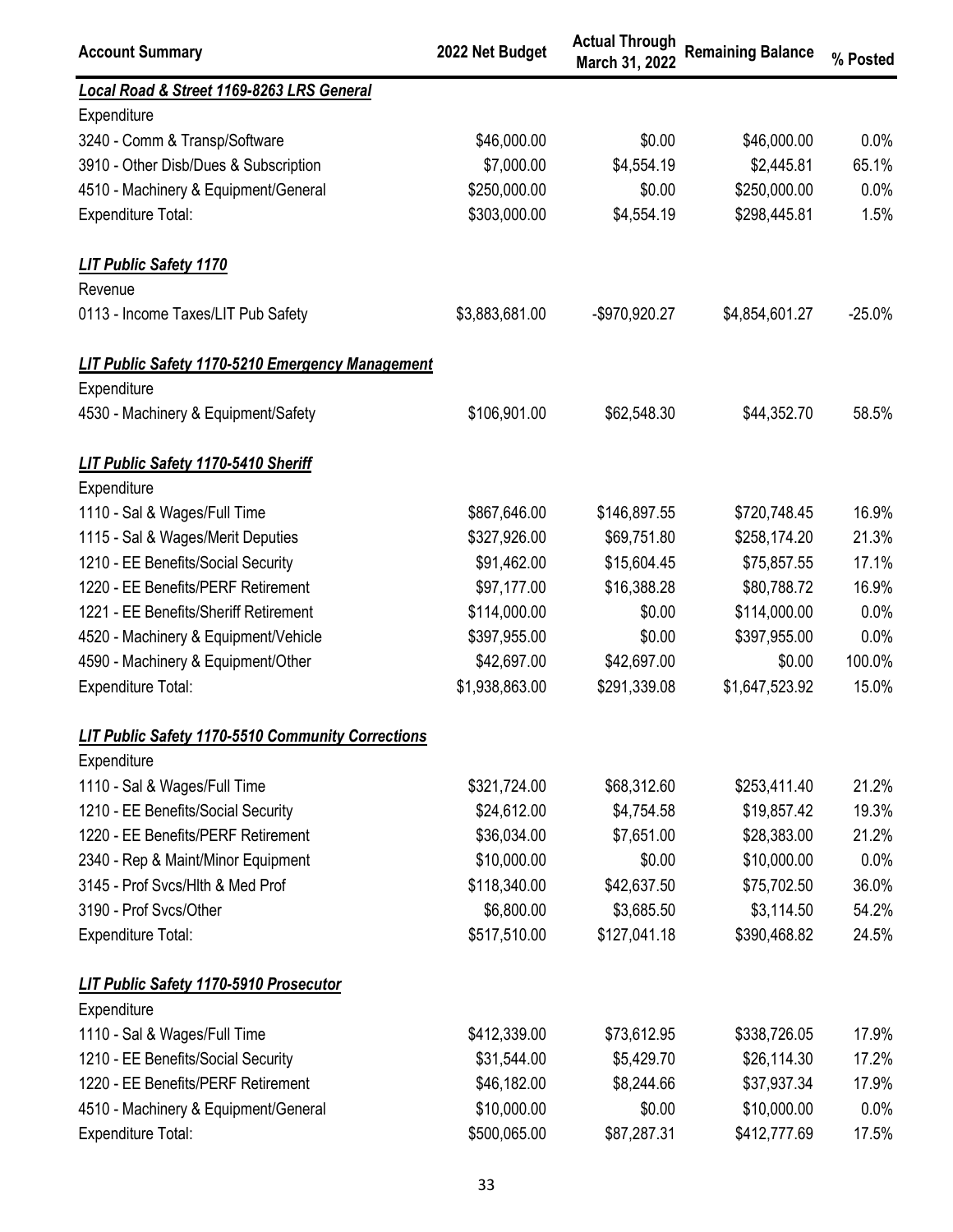| <b>Account Summary</b>                           | 2022 Net Budget | <b>Actual Through</b><br>March 31, 2022 | <b>Remaining Balance</b> | % Posted |
|--------------------------------------------------|-----------------|-----------------------------------------|--------------------------|----------|
| LIT Public Safety 1170-6410 Probation            |                 |                                         |                          |          |
| Expenditure                                      |                 |                                         |                          |          |
| 1110 - Sal & Wages/Full Time                     | \$92,987.00     | \$21,124.82                             | \$71,862.18              | 22.7%    |
| 1210 - EE Benefits/Social Security               | \$7,114.00      | \$1,559.54                              | \$5,554.46               | 21.9%    |
| 1220 - EE Benefits/PERF Retirement               | \$10,415.00     | \$2,365.98                              | \$8,049.02               | 22.7%    |
| Expenditure Total:                               | \$110,516.00    | \$25,050.34                             | \$85,465.66              | 22.7%    |
| LIT Public Safety 1170-9410 Employee Insurance   |                 |                                         |                          |          |
| Expenditure                                      |                 |                                         |                          |          |
| 1230 - EE Benefits/Health                        | \$583,625.00    | \$101,812.02                            | \$481,812.98             | 17.4%    |
| 1231 - EE Benefits/LTD                           | \$8,900.00      | \$1,464.00                              | \$7,436.00               | 16.4%    |
| 1232 - EE Benefits/Life                          | \$4,440.00      | \$797.52                                | \$3,642.48               | 18.0%    |
| 1910 - Other Personal Services/WC                | \$35,000.00     | \$6,941.91                              | \$28,058.09              | 19.8%    |
| Expenditure Total:                               | \$631,965.00    | \$111,015.45                            | \$520,949.55             | 17.6%    |
| <b>LIT Public Safety Expenditure Total</b>       | \$3,805,820.00  | \$704,281.66                            | \$3,101,538.34           | 18.5%    |
| <b>Major Bridge Fund 1171</b>                    |                 |                                         |                          |          |
| Revenue                                          |                 |                                         |                          |          |
| 0100 - Prop Taxes/Property                       | \$826,640.00    | \$0.00                                  | \$826,640.00             | 0.0%     |
| 0124 - Other Taxes/FIT                           | \$9,812.00      | \$0.00                                  | \$9,812.00               | 0.0%     |
| 0130 - Other Taxes/License Excise                | \$59,754.00     | \$0.00                                  | \$59,754.00              | 0.0%     |
| 0131 - Other Taxes/CVET                          | \$3,222.00      | \$0.00                                  | \$3,222.00               | 0.0%     |
| Revenue Total:                                   | \$899,428.00    | \$0.00                                  | \$899,428.00             | 0.0%     |
| Major Bridge Fund 1171-8161 Repair & Maintenance |                 |                                         |                          |          |
| Expenditure                                      |                 |                                         |                          |          |
| 3190 - Prof Svcs/Other                           | \$200,000.00    | \$0.00                                  | \$200,000.00             | 0.0%     |
| <b>Motor Vehicle Highway Restricted 1173</b>     |                 |                                         |                          |          |
| Revenue                                          |                 |                                         |                          |          |
| 0133 - Other Taxes/MVH                           | \$2,648,487.00  | \$780,081.31                            | \$1,868,405.69           | 29.5%    |
| 0283 - Hwys & Strts/Federal                      | \$0.00          | \$30,329.61                             | $-$30,329.61$            |          |
| Revenue Total:                                   | \$2,648,487.00  | \$810,410.92                            | \$1,838,076.08           | 30.6%    |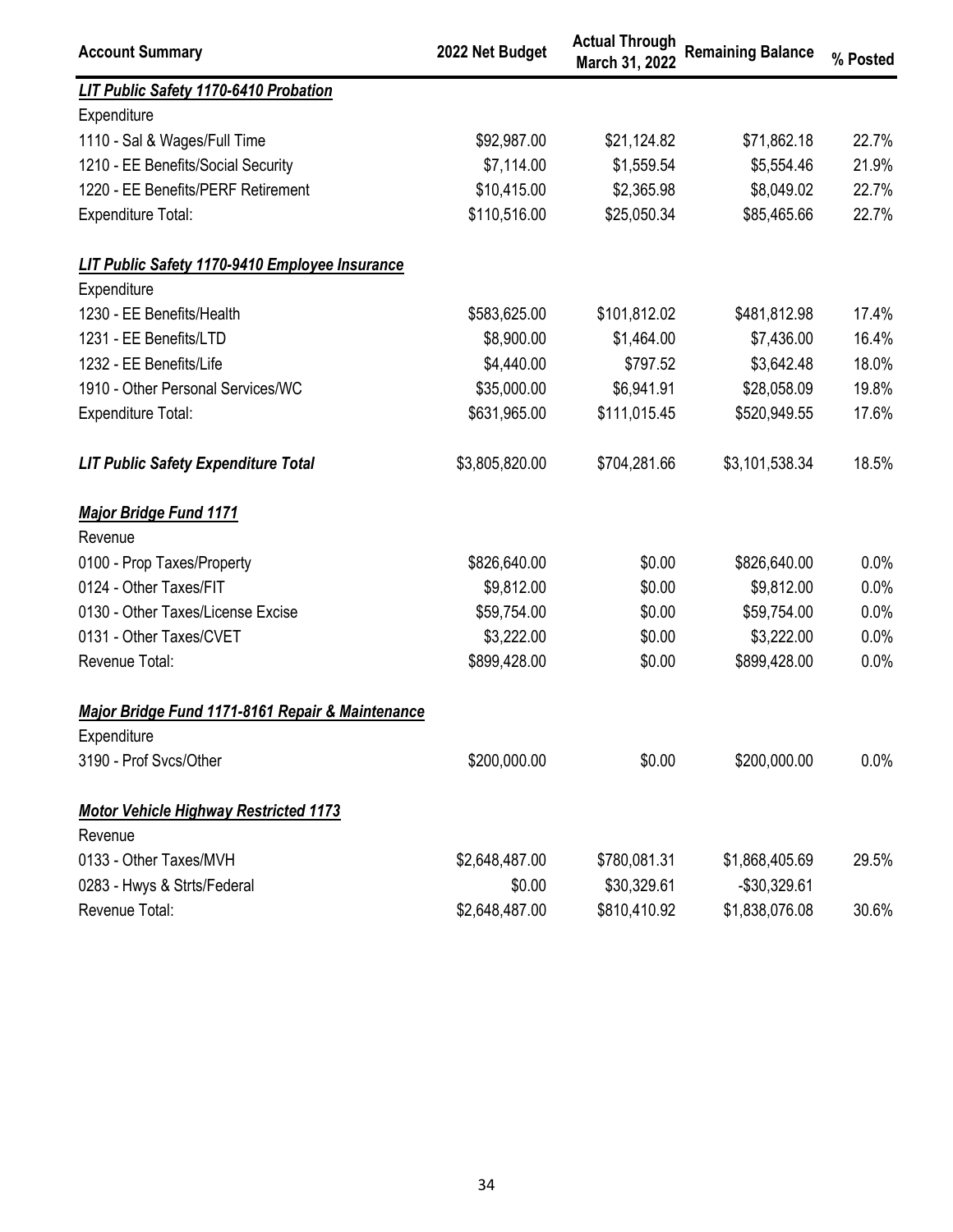| <b>Account Summary</b>                                                  | 2022 Net Budget | <b>Actual Through</b><br>March 31, 2022 | <b>Remaining Balance</b> | % Posted |
|-------------------------------------------------------------------------|-----------------|-----------------------------------------|--------------------------|----------|
| Motor Vehicle Highway Restricted 1173-8062 Highway Repair & Maintenance |                 |                                         |                          |          |
| Expenditure                                                             |                 |                                         |                          |          |
| 2320 - Rep & Maint/Street Mtls                                          | \$1,000,000.00  | \$18,210.63                             | \$981,789.37             | 1.8%     |
| 3120 - Prof Svcs/Engineer & Architect                                   | \$50,000.00     | \$0.00                                  | \$50,000.00              | 0.0%     |
| 3190 - Prof Svcs/Other                                                  | \$50,000.00     | \$0.00                                  | \$50,000.00              | 0.0%     |
| 3630 - Rep & Maint/Roads & Streets                                      | \$150,000.00    | \$0.00                                  | \$150,000.00             | 0.0%     |
| 4210 - Infrastructure/Roads & Streets                                   | \$615,216.00    | \$337,528.69                            | \$277,687.31             | 54.9%    |
| 4240 - Infrastructure/Culverts & Drai                                   | \$400,000.00    | \$100,345.06                            | \$299,654.94             | 25.1%    |
| Expenditure Total:                                                      | \$2,265,216.00  | \$456,084.38                            | \$1,809,131.62           | 20.1%    |
| Misdemeanant 1175-5410 Sheriff                                          |                 |                                         |                          |          |
| Expenditure                                                             |                 |                                         |                          |          |
| 2990 - Other Supplies/Non-specified                                     | \$43,794.00     | \$0.00                                  | \$43,794.00              | $0.0\%$  |
| 3145 - Prof Svcs/Hlth & Med Prof                                        | \$23,041.00     | \$0.00                                  | \$23,041.00              | 0.0%     |
| Expenditure Total:                                                      | \$66,835.00     | \$0.00                                  | \$66,835.00              | 0.0%     |
| <b>Misdemeanant 1175-5510 Community Corrections</b><br>Expenditure      |                 |                                         |                          |          |
| 3190 - Prof Svcs/Other                                                  | \$33,267.00     | \$0.00                                  | \$33,267.00              | $0.0\%$  |
| Expenditure Total:                                                      | \$33,267.00     | \$0.00                                  | \$33,267.00              | 0.0%     |
| <b>Motor Vehicle Highway 1176</b>                                       |                 |                                         |                          |          |
| Revenue                                                                 |                 |                                         |                          |          |
| 0133 - Other Taxes/MVH                                                  | \$2,648,487.00  | \$780,081.31                            | \$1,868,405.69           | 29.5%    |
| 0293 - Hwys & Strts/State or Local                                      | \$40,000.00     | \$0.00                                  | \$40,000.00              | 0.0%     |
| 0303 - Gen Govt Permits/Lot & Drvwy                                     | \$0.00          | \$6,116.50                              | $-$ \$6,116.50           |          |
| 0430 - Hwys & Strts Fees/Unspecified                                    | \$0.00          | \$562.42                                | $-$562.42$               |          |
| 0660 - Other Rcpts/Investment Earning                                   | \$14,048.00     | \$4,663.71                              | \$9,384.29               | 33.2%    |
| Revenue Total:                                                          | \$2,702,535.00  | \$791,423.94                            | \$1,911,111.06           | 29.3%    |
| <b>Motor Vehicle Highway 1176-8059 Administration</b>                   |                 |                                         |                          |          |
| Expenditure                                                             |                 |                                         |                          |          |
| 1130 - Sal & Wages/Part Time                                            | \$5,310.00      | \$0.00                                  | \$5,310.00               | 0.0%     |
| Motor Vehicle Highway 1176-8060 Highway Administration                  |                 |                                         |                          |          |
| Expenditure                                                             |                 |                                         |                          |          |
| 1110 - Sal & Wages/Full Time                                            | \$415,149.00    | \$80,849.82                             | \$334,299.18             | 19.5%    |
| 1112 - Sal & Wages/Chief Dep & Appt                                     | \$161,697.00    | \$37,314.78                             | \$124,382.22             | 23.1%    |
| 1150 - Sal & Wages/Overtime                                             | \$20,000.00     | \$6,296.31                              | \$13,703.69              | 31.5%    |
| 1210 - EE Benefits/Social Security                                      | \$46,065.00     | \$9,053.35                              | \$37,011.65              | 19.7%    |
| 1220 - EE Benefits/PERF Retirement                                      | \$66,847.00     | \$14,017.16                             | \$52,829.84              | 21.0%    |
| Expenditure Total:                                                      | \$709,758.00    | \$147,531.42                            | \$562,226.58             | 20.8%    |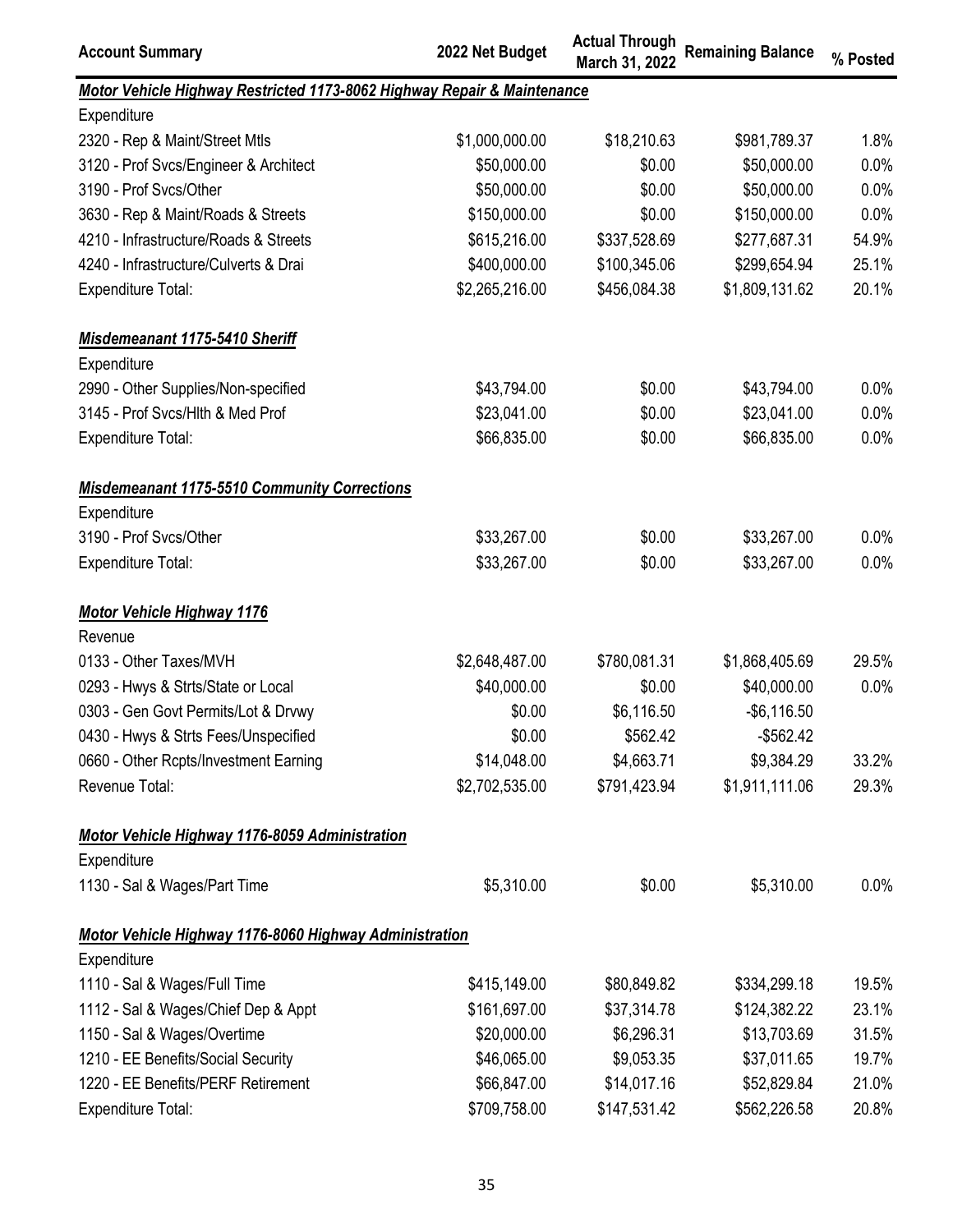| <b>Account Summary</b>                                          | 2022 Net Budget | <b>Actual Through</b><br>March 31, 2022 | <b>Remaining Balance</b> | % Posted |
|-----------------------------------------------------------------|-----------------|-----------------------------------------|--------------------------|----------|
| Motor Vehicle Highway 1176-8061 Highway Repair & Maintenance    |                 |                                         |                          |          |
| Expenditure                                                     |                 |                                         |                          |          |
| 1110 - Sal & Wages/Full Time                                    | \$1,102,172.00  | \$250,593.81                            | \$851,578.19             | 22.7%    |
| 1150 - Sal & Wages/Overtime                                     | \$80,000.00     | \$25,387.56                             | \$54,612.44              | 31.7%    |
| 1210 - EE Benefits/Social Security                              | \$90,437.00     | \$20,003.01                             | \$70,433.99              | 22.1%    |
| 1220 - EE Benefits/PERF Retirement                              | \$132,404.00    | \$30,973.57                             | \$101,430.43             | 23.4%    |
| Expenditure Total:                                              | \$1,405,013.00  | \$326,957.95                            | \$1,078,055.05           | 23.3%    |
| Motor Vehicle Highway 1176-8063 Highway General & Undistributed |                 |                                         |                          |          |
| Expenditure                                                     |                 |                                         |                          |          |
| 2110 - Office Supplies/General                                  | \$10,000.00     | \$797.87                                | \$9,202.13               | 8.0%     |
| 3110 - Prof Svcs/Legal                                          | \$1,500.00      | \$28.28                                 | \$1,471.72               | 1.9%     |
| 3145 - Prof Svcs/Hlth & Med Prof                                | \$2,000.00      | \$1,571.00                              | \$429.00                 | 78.6%    |
| 3210 - Comm & Transp/Travel/Training                            | \$2,000.00      | \$1,962.25                              | \$37.75                  | 98.1%    |
| 3230 - Comm & Transp/Postage & Frght                            | \$500.00        | \$89.62                                 | \$410.38                 | 17.9%    |
| 3410 - Insur/Building & Property                                | \$3,500.00      | \$0.00                                  | \$3,500.00               | 0.0%     |
| 3420 - Insur/Vehicle & Equipment                                | \$35,000.00     | \$1,283.00                              | \$33,717.00              | 3.7%     |
| 3430 - Insur/Liability                                          | \$80,000.00     | \$0.00                                  | \$80,000.00              | 0.0%     |
| 3910 - Other Disb/Dues & Subscription                           | \$72,000.00     | \$6,158.20                              | \$65,841.80              | 8.6%     |
| <b>Expenditure Total:</b>                                       | \$206,500.00    | \$11,890.22                             | \$194,609.78             | 5.8%     |
| Motor Vehicle Highway 1176-9410 Employee Insurance              |                 |                                         |                          |          |
| Expenditure                                                     |                 |                                         |                          |          |
| 1230 - EE Benefits/Health                                       | \$611,353.00    | \$105,070.44                            | \$506,282.56             | 17.2%    |
| 1231 - EE Benefits/LTD                                          | \$5,845.00      | \$1,480.36                              | \$4,364.64               | 25.3%    |
| 1232 - EE Benefits/Life                                         | \$3,643.00      | \$812.12                                | \$2,830.88               | 22.3%    |
| 1910 - Other Personal Services/WC                               | \$83,448.00     | \$16,799.98                             | \$66,648.02              | 20.1%    |
| 1920 - Other Personal Services/Unempl                           | \$1,500.00      | \$0.00                                  | \$1,500.00               | 0.0%     |
| <b>Expenditure Total:</b>                                       | \$705,789.00    | \$124,162.90                            | \$581,626.10             | 17.6%    |
| <b>Park Non-Reverting 1178</b><br>Revenue                       |                 |                                         |                          |          |
| 0660 - Other Rcpts/Investment Earning                           | \$0.00          | \$51.28                                 | $-$51.28$                |          |
| Plat Book Fund 1181                                             |                 |                                         |                          |          |
| Revenue                                                         |                 |                                         |                          |          |
| 0401 - Gen Govt Fees/Auditor                                    | \$60,000.00     | \$14,030.00                             | \$45,970.00              | 23.4%    |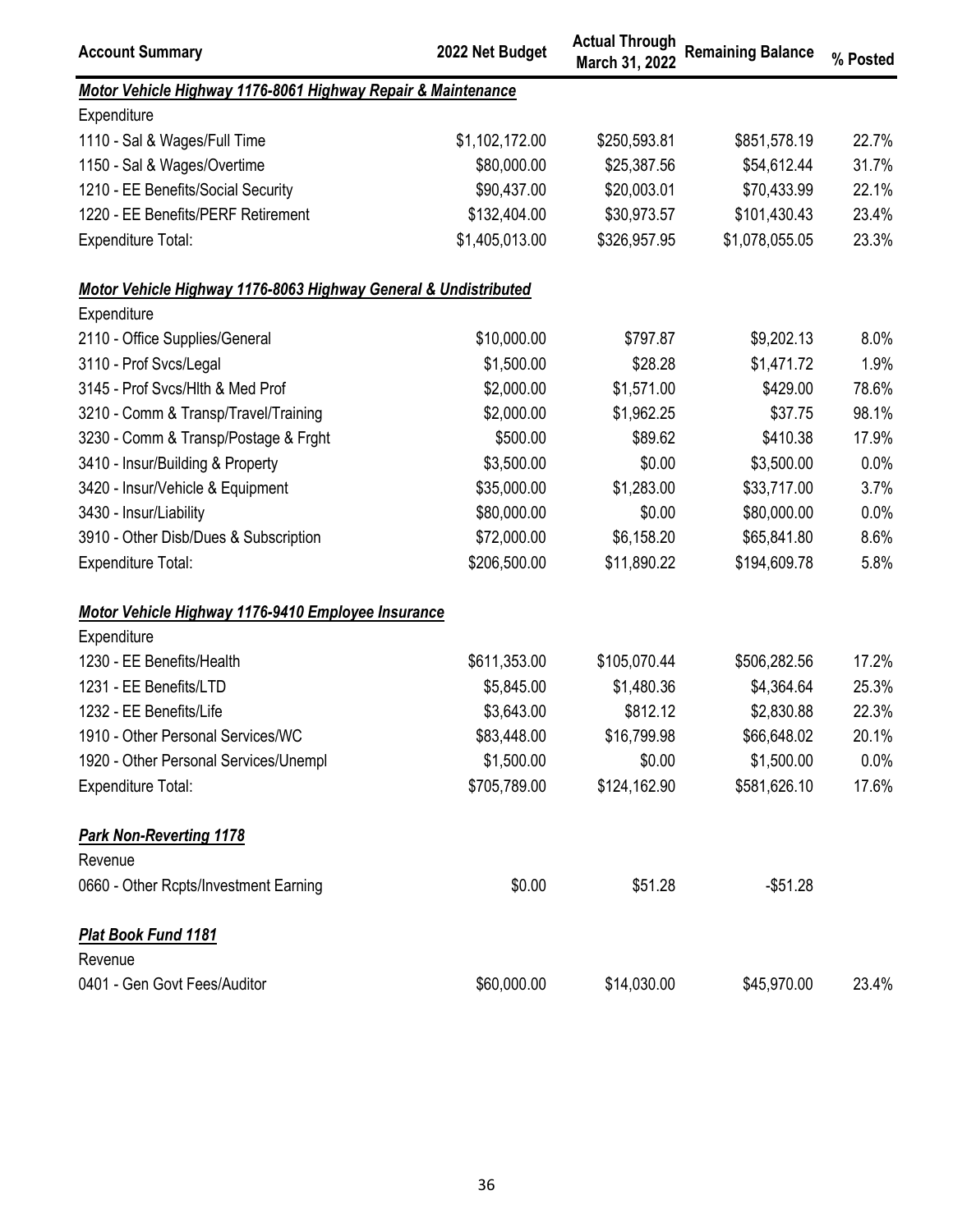| <b>Account Summary</b>                                            | 2022 Net Budget | <b>Actual Through</b><br>March 31, 2022 | <b>Remaining Balance</b> | % Posted |
|-------------------------------------------------------------------|-----------------|-----------------------------------------|--------------------------|----------|
| Plat Book Fund 1181-0110 Auditor                                  |                 |                                         |                          |          |
| Expenditure                                                       |                 |                                         |                          |          |
| 1113 - Sal & Wages/Benefit Elig PT                                | \$37,130.00     | \$8,568.54                              | \$28,561.46              | 23.1%    |
| 1210 - EE Benefits/Social Security                                | \$2,841.00      | \$653.20                                | \$2,187.80               | 23.0%    |
| 2110 - Office Supplies/General                                    | \$3,250.00      | \$0.00                                  | \$3,250.00               | 0.0%     |
| 2120 - Office Supplies/Forms                                      | \$1,000.00      | \$0.00                                  | \$1,000.00               | 0.0%     |
| 3210 - Comm & Transp/Travel/Training                              | \$750.00        | \$0.00                                  | \$750.00                 | 0.0%     |
| 4590 - Machinery & Equipment/Other                                | \$1,000.00      | \$0.00                                  | \$1,000.00               | 0.0%     |
| 6100 - Interfund Transfers/Transfer O                             | \$20,000.00     | \$0.00                                  | \$20,000.00              | 0.0%     |
| <b>Expenditure Total:</b>                                         | \$65,971.00     | \$9,221.74                              | \$56,749.26              | 14.0%    |
| Plat Book Fund 1181-9410 Employee Insurance                       |                 |                                         |                          |          |
| Expenditure                                                       |                 |                                         |                          |          |
| 1910 - Other Personal Services/WC                                 | \$65.00         | \$14.58                                 | \$50.42                  | 22.4%    |
| <b>Recorder Records Perpetuation 1189</b>                         |                 |                                         |                          |          |
| Revenue                                                           |                 |                                         |                          |          |
| 0403 - Gen Govt Fees/Recorder                                     | \$375,000.00    | \$124,327.84                            | \$250,672.16             | 33.2%    |
| <b>Recorder Records Perpetuation 1189-0310</b>                    |                 |                                         |                          |          |
| Expenditure                                                       |                 |                                         |                          |          |
| 1110 - Sal & Wages/Full Time                                      | \$92,895.00     | \$21,187.56                             | \$71,707.44              | 22.8%    |
| 1111 - Sal & Wages/Elected Official                               | \$71,838.00     | \$16,578.00                             | \$55,260.00              | 23.1%    |
| 1112 - Sal & Wages/Chief Dep & Appt                               | \$57,470.00     | \$14,058.24                             | \$43,411.76              | 24.5%    |
| 1130 - Sal & Wages/Part Time                                      | \$11,500.00     | \$0.00                                  | \$11,500.00              | 0.0%     |
| 1210 - EE Benefits/Social Security                                | \$17,879.00     | \$3,869.26                              | \$14,009.74              | 21.6%    |
| 1220 - EE Benefits/PERF Retirement                                | \$24,887.00     | \$5,804.25                              | \$19,082.75              | 23.3%    |
| 3190 - Prof Svcs/Other                                            | \$200,000.00    | \$9,034.21                              | \$190,965.79             | 4.5%     |
| <b>Expenditure Total:</b>                                         | \$476,469.00    | \$70,531.52                             | \$405,937.48             | 14.8%    |
| <b>Recorder Records Perpetuation 1189-9410 Employee Insurance</b> |                 |                                         |                          |          |
| Expenditure                                                       |                 |                                         |                          |          |
| 1230 - EE Benefits/Health                                         | \$34,348.00     | \$6,024.60                              | \$28,323.40              | 17.5%    |
| 1231 - EE Benefits/LTD                                            | \$896.00        | \$210.60                                | \$685.40                 | 23.5%    |
| 1232 - EE Benefits/Life                                           | \$483.00        | \$109.44                                | \$373.56                 | 22.7%    |
| 1910 - Other Personal Services/WC                                 | \$500.00        | \$88.10                                 | \$411.90                 | 17.6%    |
| <b>Expenditure Total:</b>                                         | \$36,227.00     | \$6,432.74                              | \$29,794.26              | 17.8%    |
| <b>Sheriff's Pension Trust 1193</b>                               |                 |                                         |                          |          |
| Revenue                                                           |                 |                                         |                          |          |
| 0511 - Publ Safety Fines/County Court                             | \$95,000.00     | \$21,658.86                             | \$73,341.14              | 22.8%    |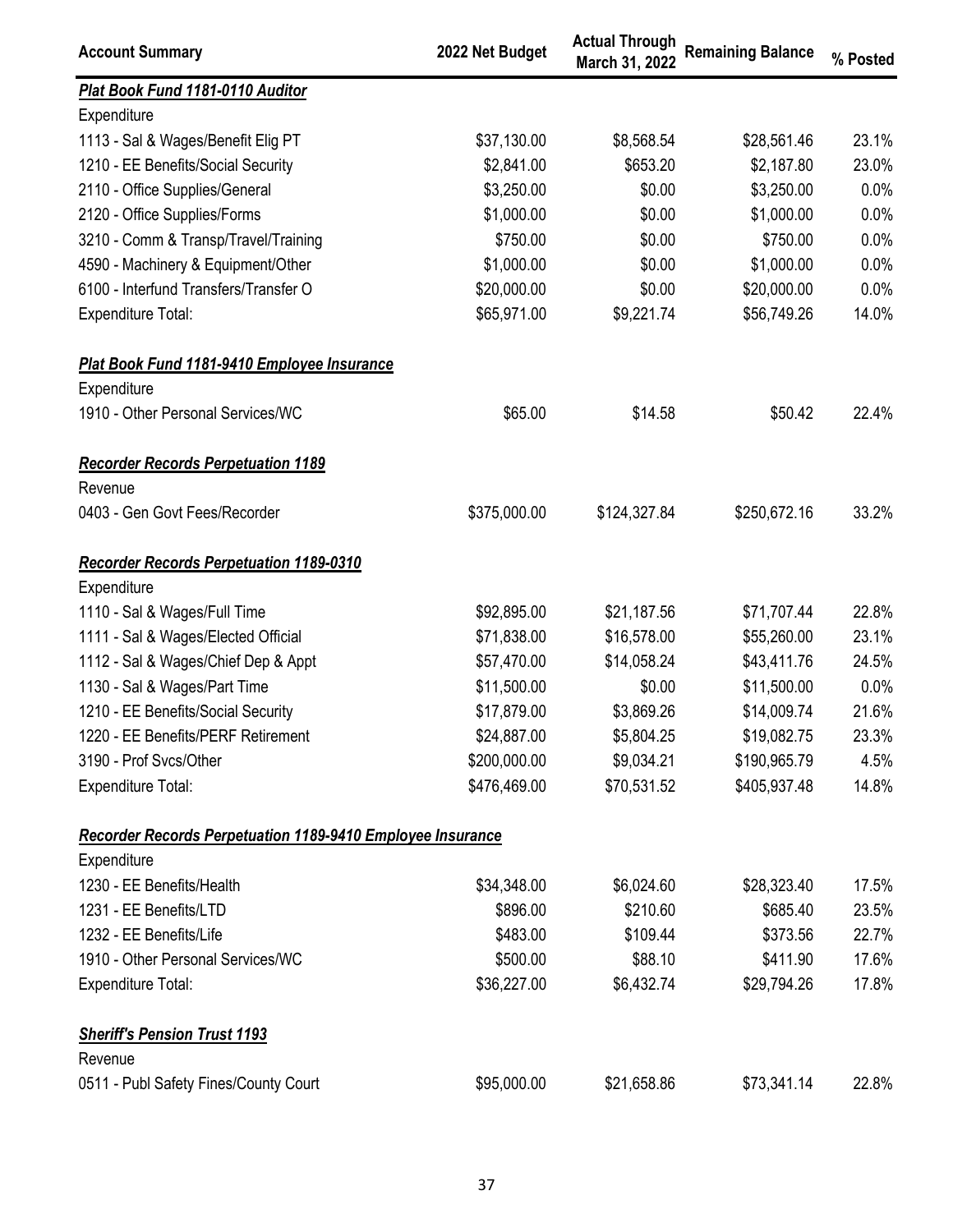| <b>Account Summary</b>                              | 2022 Net Budget | <b>Actual Through</b><br>March 31, 2022 | <b>Remaining Balance</b> | % Posted |
|-----------------------------------------------------|-----------------|-----------------------------------------|--------------------------|----------|
| Sheriff's Pension Trust 1193-5410 Sheriff           |                 |                                         |                          |          |
| Expenditure                                         |                 |                                         |                          |          |
| 1221 - EE Benefits/Sheriff Retirement               | \$113,274.00    | \$0.00                                  | \$113,274.00             | 0.0%     |
| <b>Public Defender User Fees 1200</b>               |                 |                                         |                          |          |
| Revenue                                             |                 |                                         |                          |          |
| 0414 - Publ Safety Fees/Public Defend               | \$70,000.00     | \$16,215.96                             | \$53,784.04              | 23.2%    |
| Public Defender User Fees 1200-6310 Public Defender |                 |                                         |                          |          |
| Expenditure                                         |                 |                                         |                          |          |
| 3190 - Prof Svcs/Other                              | \$20,000.00     | \$0.00                                  | \$20,000.00              | 0.0%     |
| <b>Surplus Tax 1201-0120 Auditor Settlement</b>     |                 |                                         |                          |          |
| Expenditure                                         |                 |                                         |                          |          |
| 6100 - Interfund Transfers/Transfer O               | \$0.00          | \$22,500.05                             | $-$22,500.05$            |          |
| <b>Surplus Tax 1201-0210 Treasurer</b>              |                 |                                         |                          |          |
| Expenditure                                         |                 |                                         |                          |          |
| 3990 - Other Disb/Non-Specified                     | \$0.00          | \$607,866.74                            | -\$607,866.74            |          |
| <b>Surveyor's Cornerstone Perpetuation 1202</b>     |                 |                                         |                          |          |
| Revenue                                             |                 |                                         |                          |          |
| 0403 - Gen Govt Fees/Recorder                       | \$80,000.00     | \$30,115.00                             | \$49,885.00              | 37.6%    |
| <b>Surveyor's Corner Perpetuation 1202-0410</b>     |                 |                                         |                          |          |
| Expenditure                                         |                 |                                         |                          |          |
| 1110 - Sal & Wages/Full Time                        | \$44,442.00     | \$10,040.52                             | \$34,401.48              | 22.6%    |
| 1111 - Sal & Wages/Elected Official                 | \$57,917.00     | \$13,365.42                             | \$44,551.58              | 23.1%    |
| 1130 - Sal & Wages/Part Time                        | \$5,000.00      | \$0.00                                  | \$5,000.00               | 0.0%     |
| 1210 - EE Benefits/Social Security                  | \$8,213.00      | \$1,755.84                              | \$6,457.16               | 21.4%    |
| 1220 - EE Benefits/PERF Retirement                  | \$11,465.00     | \$2,625.45                              | \$8,839.55               | 22.9%    |
| 2110 - Office Supplies/General                      | \$4,000.00      | \$1,178.10                              | \$2,821.90               | 29.5%    |
| 2210 - Oper Supplies/Gasoline & Oil                 | \$4,000.00      | \$4,000.00                              | \$0.00                   | 100.0%   |
| 3140 - Prof Svcs/Counselng Consults                 | \$90,000.00     | \$0.00                                  | \$90,000.00              | 0.0%     |
| 3210 - Comm & Transp/Travel/Training                | \$4,000.00      | \$0.00                                  | \$4,000.00               | 0.0%     |
| 3240 - Comm & Transp/Software                       | \$5,000.00      | \$0.00                                  | \$5,000.00               | 0.0%     |
| 3310 - Printing & Advertising/Legal                 | \$1,000.00      | \$0.00                                  | \$1,000.00               | 0.0%     |
| 3510 - Utility Service/Utilities                    | \$2,500.00      | \$0.00                                  | \$2,500.00               | 0.0%     |
| 3610 - Rep & Maint/Buildings & Proper               | \$3,000.00      | \$786.80                                | \$2,213.20               | 26.2%    |
| 3620 - Rep & Maint/Vehicle & Equip                  | \$5,000.00      | \$1,350.00                              | \$3,650.00               | 27.0%    |
| 3910 - Other Disb/Dues & Subscription               | \$1,800.00      | \$0.00                                  | \$1,800.00               | 0.0%     |
| 4590 - Machinery & Equipment/Other                  | \$50,000.00     | \$0.00                                  | \$50,000.00              | 0.0%     |
| <b>Expenditure Total:</b>                           | \$297,337.00    | \$35,102.13                             | \$262,234.87             | 11.8%    |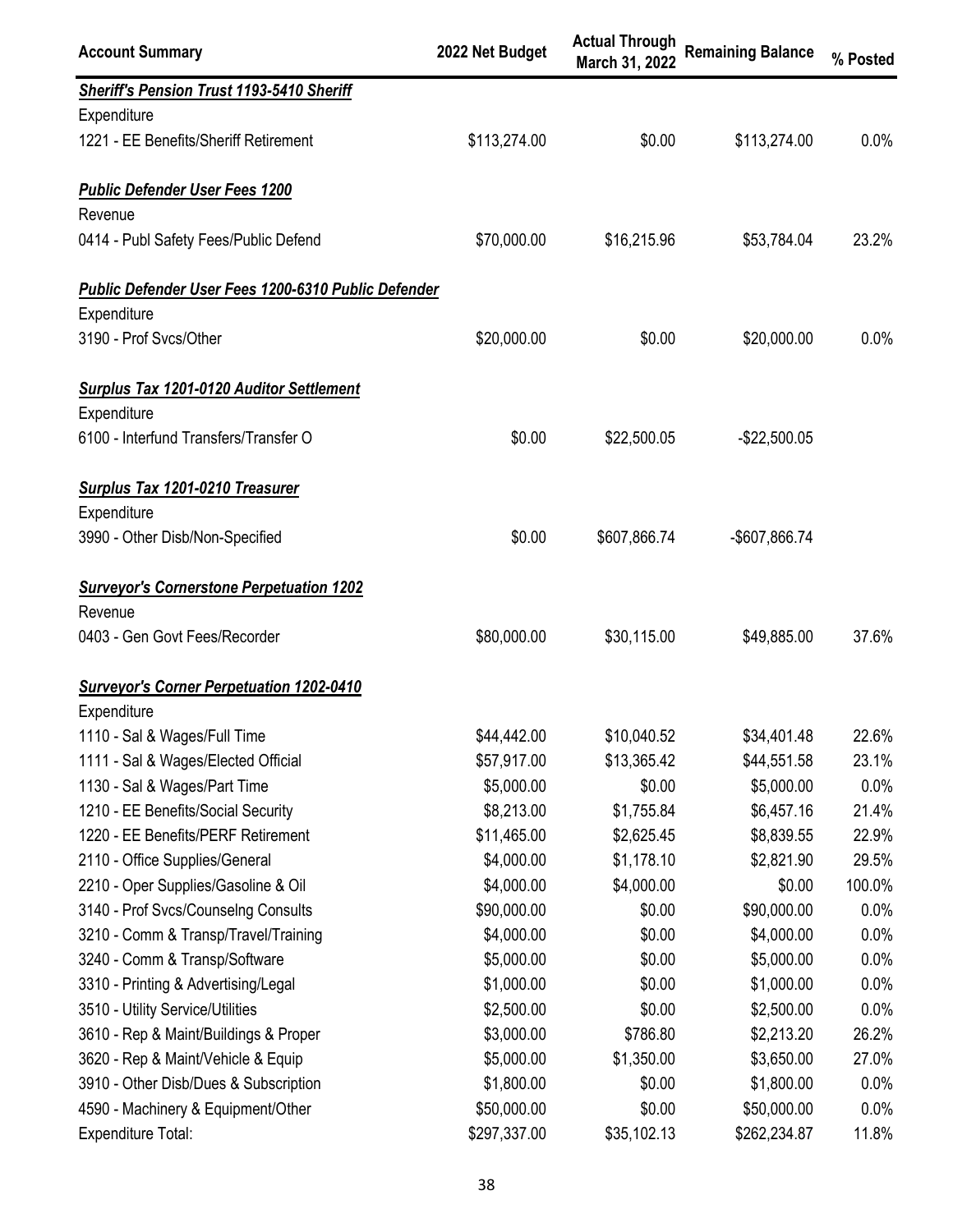| <b>Account Summary</b>                                      | 2022 Net Budget | <b>Actual Through</b><br>March 31, 2022 | <b>Remaining Balance</b> | % Posted |
|-------------------------------------------------------------|-----------------|-----------------------------------------|--------------------------|----------|
| Surveyor's Corner Perpetuation 1202-9410 Employee Insurance |                 |                                         |                          |          |
| Expenditure                                                 |                 |                                         |                          |          |
| 1230 - EE Benefits/Health                                   | \$4,631.00      | \$1,947.04                              | \$2,683.96               | 42.0%    |
| 1231 - EE Benefits/LTD                                      | \$284.00        | \$78.54                                 | \$205.46                 | 27.7%    |
| 1232 - EE Benefits/Life                                     | \$234.00        | \$35.58                                 | \$198.42                 | 15.2%    |
| 1910 - Other Personal Services/WC                           | \$1,290.00      | \$461.44                                | \$828.56                 | 35.8%    |
| <b>Expenditure Total:</b>                                   | \$6,439.00      | \$2,522.60                              | \$3,916.40               | 39.2%    |
| <b>Tax Sale Redemption 1204</b>                             |                 |                                         |                          |          |
| Revenue                                                     |                 |                                         |                          |          |
| 0670 - Other Rcpts/Misc Sources                             | \$0.00          | \$33,341.98                             | $-$ \$33,341.98          |          |
| Tax Sale Redemption 1204-0210 Treasurer                     |                 |                                         |                          |          |
| Expenditure                                                 |                 |                                         |                          |          |
| 3190 - Prof Svcs/Other                                      | \$0.00          | \$30,706.79                             | -\$30,706.79             |          |
| Tax Sale Surplus 1205-0110 Auditor                          |                 |                                         |                          |          |
| Expenditure                                                 |                 |                                         |                          |          |
| 3190 - Prof Svcs/Other                                      | \$0.00          | \$531,202.30                            | -\$531,202.30            |          |
| <b>Local Health Dept Trust 1206</b>                         |                 |                                         |                          |          |
| Revenue                                                     |                 |                                         |                          |          |
| 0292 - Hlth & Wlfr/State or Local                           | \$65,568.00     | \$33,546.20                             | \$32,021.80              | 51.2%    |
| <b>Local Health Dept Trust 1206-9010 Health Dept</b>        |                 |                                         |                          |          |
| Expenditure                                                 |                 |                                         |                          |          |
| 1113 - Sal & Wages/Benefit Elig PT                          | \$48,290.00     | \$11,143.74                             | \$37,146.26              | 23.1%    |
| 1210 - EE Benefits/Social Security                          | \$3,695.00      | \$804.33                                | \$2,890.67               | 21.8%    |
| 3145 - Prof Svcs/Hlth & Med Prof                            | \$4,800.00      | \$0.00                                  | \$4,800.00               | 0.0%     |
| 3190 - Prof Svcs/Other                                      | \$4,643.00      | \$1,372.00                              | \$3,271.00               | 29.5%    |
| 3510 - Utility Service/Utilities                            | \$4,000.00      | \$900.30                                | \$3,099.70               | 22.5%    |
| Expenditure Total:                                          | \$65,428.00     | \$14,220.37                             | \$51,207.63              | 21.7%    |
| <b>Local Health Dept Trust 1206-9410 Employee Insurance</b> |                 |                                         |                          |          |
| Expenditure                                                 |                 |                                         |                          |          |
| 1910 - Other Personal Services/WC                           | \$140.00        | \$28.75                                 | \$111.25                 | 20.5%    |
| <b>Unsafe Building 1207-2610 Building Commission</b>        |                 |                                         |                          |          |
| Expenditure                                                 |                 |                                         |                          |          |
| 3190 - Prof Svcs/Other                                      | \$46,200.00     | \$0.00                                  | \$46,200.00              | $0.0\%$  |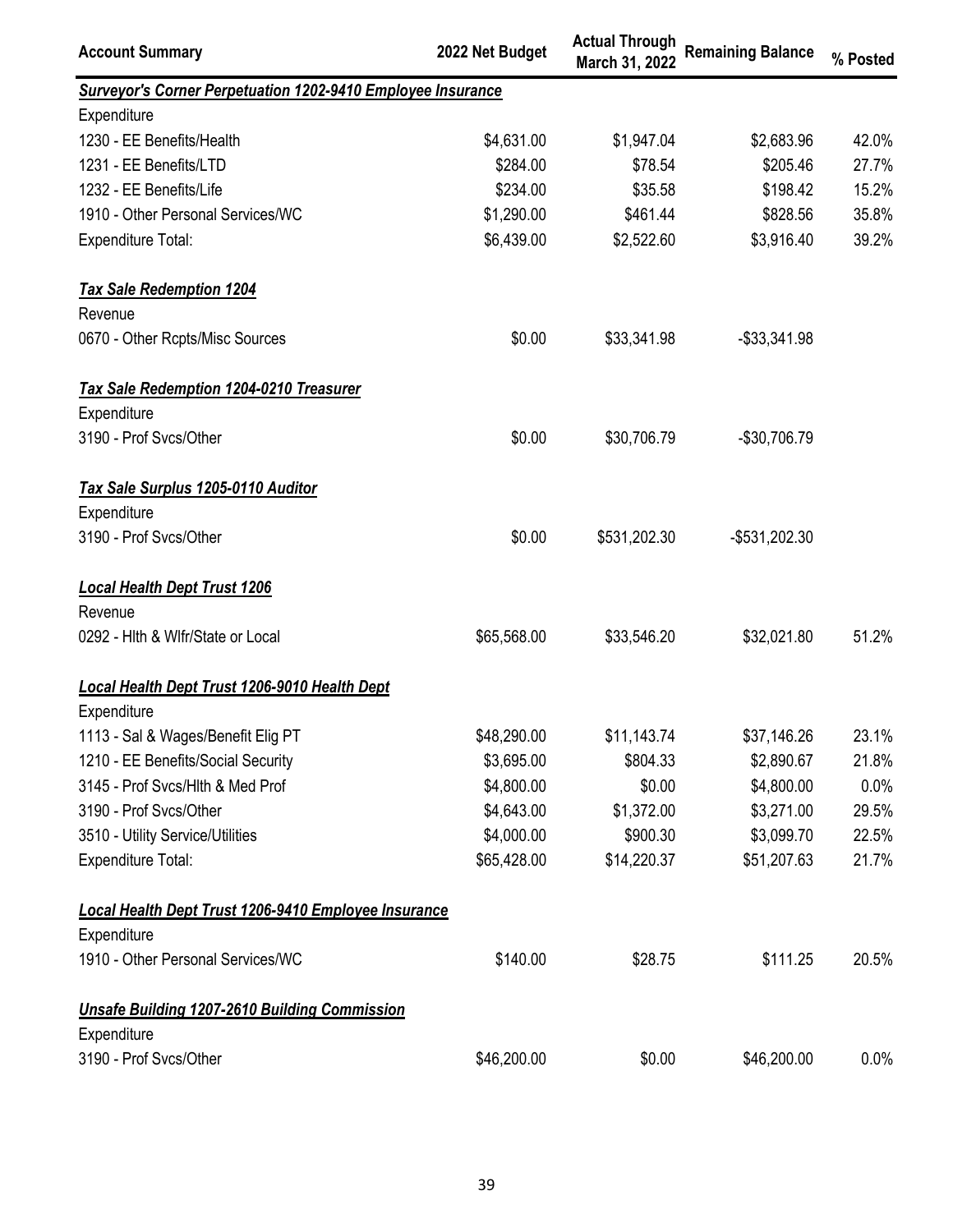| <b>Account Summary</b>                 | 2022 Net Budget | <b>Actual Through</b><br>March 31, 2022 | <b>Remaining Balance</b> | % Posted |
|----------------------------------------|-----------------|-----------------------------------------|--------------------------|----------|
| GAL Grant 1213                         |                 |                                         |                          |          |
| Revenue                                |                 |                                         |                          |          |
| 0292 - Hith & Wifr/State or Local      | \$73,926.00     | \$36,963.00                             | \$36,963.00              | 50.0%    |
| <b>GAL Grant 1213-7310 CASA</b>        |                 |                                         |                          |          |
| Expenditure                            |                 |                                         |                          |          |
| 1110 - Sal & Wages/Full Time           | \$37,605.00     | \$8,409.84                              | \$29,195.16              | 22.4%    |
| 1130 - Sal & Wages/Part Time           | \$3,000.00      | \$0.00                                  | \$3,000.00               | 0.0%     |
| 1210 - EE Benefits/Social Security     | \$3,107.00      | \$605.37                                | \$2,501.63               | 19.5%    |
| 1220 - EE Benefits/PERF Retirement     | \$4,212.00      | \$941.88                                | \$3,270.12               | 22.4%    |
| 2110 - Office Supplies/General         | \$2,027.00      | \$193.07                                | \$1,833.93               | 9.5%     |
| 2130 - Office Supplies/Printing        | \$1,000.00      | \$0.00                                  | \$1,000.00               | 0.0%     |
| 2140 - Office Supplies/Minor Equip     | \$1,430.00      | \$0.00                                  | \$1,430.00               | 0.0%     |
| 2260 - Oper Supplies/Signage           | \$8,000.00      | \$0.00                                  | \$8,000.00               | 0.0%     |
| 2270 - Oper Supplies/Educational Mtls  | \$2,000.00      | \$0.00                                  | \$2,000.00               | 0.0%     |
| 2990 - Other Supplies/Non-specified    | \$8,000.00      | \$0.00                                  | \$8,000.00               | 0.0%     |
| 3110 - Prof Svcs/Legal                 | \$2,000.00      | \$0.00                                  | \$2,000.00               | 0.0%     |
| 3115 - Prof Svcs/Pauper Atty           | \$1,000.00      | \$0.00                                  | \$1,000.00               | 0.0%     |
| 3190 - Prof Svcs/Other                 | \$1,000.00      | \$0.00                                  | \$1,000.00               | 0.0%     |
| 3210 - Comm & Transp/Travel/Training   | \$3,500.00      | \$0.00                                  | \$3,500.00               | 0.0%     |
| 3240 - Comm & Transp/Software          | \$500.00        | \$0.00                                  | \$500.00                 | 0.0%     |
| 3620 - Rep & Maint/Vehicle & Equip     | \$1,000.00      | \$15.00                                 | \$985.00                 | 1.5%     |
| 3910 - Other Disb/Dues & Subscription  | \$1,775.00      | \$0.00                                  | \$1,775.00               | 0.0%     |
| <b>Expenditure Total:</b>              | \$81,156.00     | \$10,165.16                             | \$70,990.84              | 12.5%    |
| GAL Grant 1213-9410 Employee Insurance |                 |                                         |                          |          |
| Expenditure                            |                 |                                         |                          |          |
| 1910 - Other Personal Services/WC      | \$70.00         | \$14.28                                 | \$55.72                  | 20.4%    |
| <b>Ineligible Homestead 1216</b>       |                 |                                         |                          |          |
| Revenue                                |                 |                                         |                          |          |
| 0104 - Prop Taxes/Ineligible Hmstd     | \$14,000.00     | \$7,551.46                              | \$6,448.54               | 53.9%    |
| 0665 - Other Rcpts/Tax Pnlts & Intr    | \$1,000.00      | \$747.59                                | \$252.41                 | 74.8%    |
| 0808 - Settlement/Treasurer Other Col  | \$0.00          | \$7.55                                  | $-$7.55$                 |          |
| Revenue Total:                         | \$15,000.00     | \$8,306.60                              | \$6,693.40               | 55.4%    |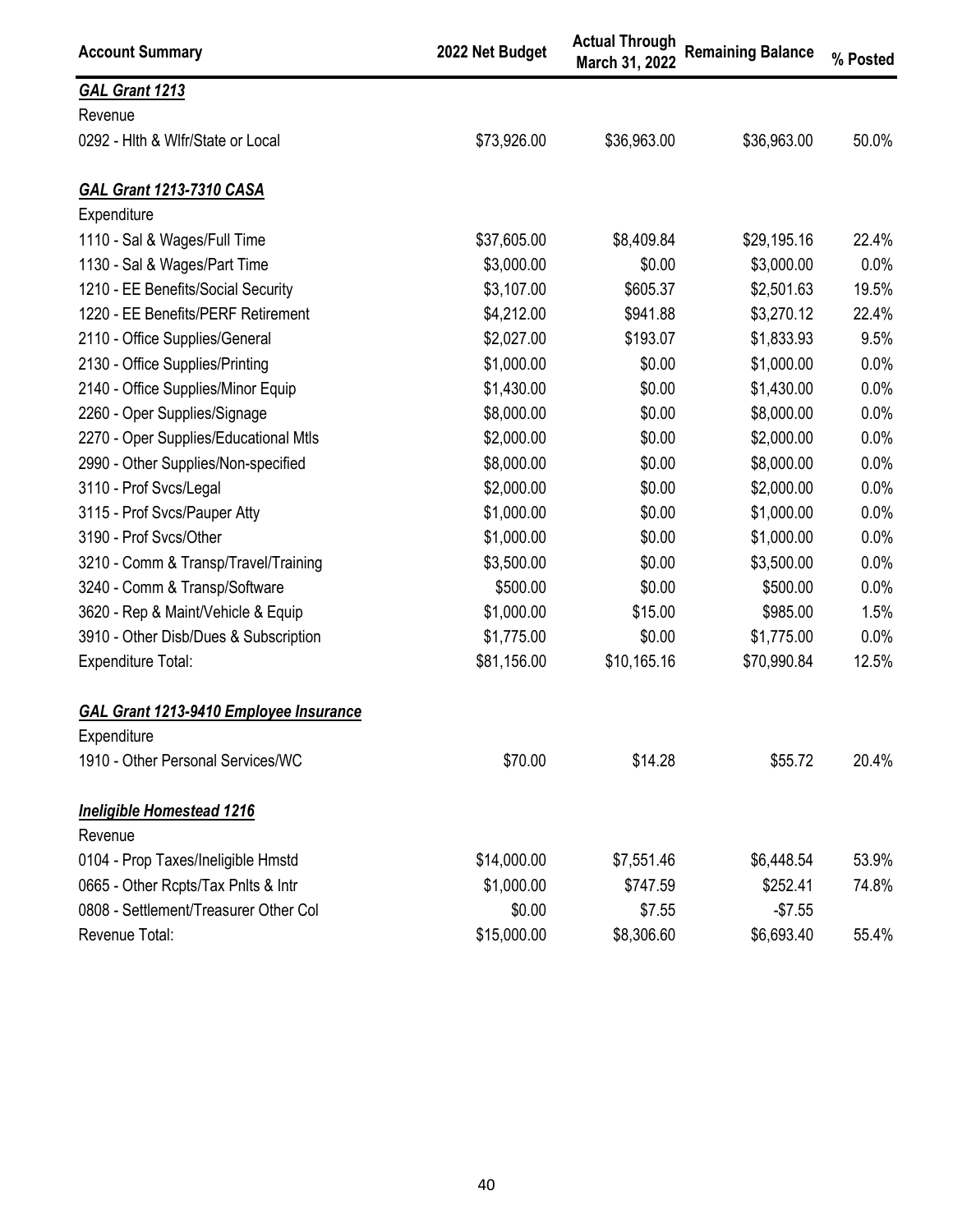| <b>Account Summary</b>                                                  | 2022 Net Budget | <b>Actual Through</b><br>March 31, 2022 | <b>Remaining Balance</b> | % Posted |
|-------------------------------------------------------------------------|-----------------|-----------------------------------------|--------------------------|----------|
| Ineligible Homestead 1216-0110 Auditor                                  |                 |                                         |                          |          |
| Expenditure                                                             |                 |                                         |                          |          |
| 1110 - Sal & Wages/Full Time                                            | \$11,666.00     | \$2,692.02                              | \$8,973.98               | 23.1%    |
| 1130 - Sal & Wages/Part Time                                            | \$13,000.00     | \$0.00                                  | \$13,000.00              | 0.0%     |
| 1150 - Sal & Wages/Overtime                                             | \$1,000.00      | \$0.00                                  | \$1,000.00               | 0.0%     |
| 1210 - EE Benefits/Social Security                                      | \$1,964.00      | \$182.04                                | \$1,781.96               | 9.3%     |
| 1220 - EE Benefits/PERF Retirement                                      | \$1,419.00      | \$301.50                                | \$1,117.50               | 21.2%    |
| 2110 - Office Supplies/General                                          | \$1,500.00      | \$0.00                                  | \$1,500.00               | 0.0%     |
| 2130 - Office Supplies/Printing                                         | \$2,500.00      | \$0.00                                  | \$2,500.00               | 0.0%     |
| 3190 - Prof Svcs/Other                                                  | \$50,000.00     | \$3,450.00                              | \$46,550.00              | 6.9%     |
| 3210 - Comm & Transp/Travel/Training                                    | \$1,000.00      | \$0.00                                  | \$1,000.00               | 0.0%     |
| 3910 - Other Disb/Dues & Subscription                                   | \$1,240.00      | \$1,220.84                              | \$19.16                  | 98.5%    |
| 4590 - Machinery & Equipment/Other                                      | \$1,500.00      | \$0.00                                  | \$1,500.00               | 0.0%     |
| Expenditure Total:                                                      | \$86,789.00     | \$7,846.40                              | \$78,942.60              | 9.0%     |
| <b>Ineligible Homestead 1216-0120 Auditor Settlement</b>                |                 |                                         |                          |          |
| Expenditure                                                             |                 |                                         |                          |          |
| 8008 - Settlement/Treasurer Other Dis                                   | \$100.00        | \$0.00                                  | \$100.00                 | 0.0%     |
| Ineligible Homestead 1216-9410 Employee Benefits                        |                 |                                         |                          |          |
| Expenditure                                                             |                 |                                         |                          |          |
| 1910 - Other Personal Services/WC                                       | \$20.00         | \$4.56                                  | \$15.44                  | 22.8%    |
| <b>Elected Official Training Fund 1217</b>                              |                 |                                         |                          |          |
| Revenue                                                                 |                 |                                         |                          |          |
| 0403 - Gen Govt Fees/Recorder                                           | \$22,500.00     | \$6,023.00                              | \$16,477.00              | 26.8%    |
| <b>Elected Official Training Fund 1217-0110 Auditor</b>                 |                 |                                         |                          |          |
| Expenditure                                                             |                 |                                         |                          |          |
| 3210 - Comm & Transp/Travel/Training                                    | \$3,200.00      | \$400.00                                | \$2,800.00               | 12.5%    |
| <b>Elected Official Training Fund 1217-0210 Treasurer</b>               |                 |                                         |                          |          |
| Expenditure                                                             |                 |                                         |                          |          |
| 3210 - Comm & Transp/Travel/Training                                    | \$2,000.00      | \$84.28                                 | \$1,915.72               | 4.2%     |
| <b>Elected Official Training Fund 1217-0310 Recorder</b>                |                 |                                         |                          |          |
| Expenditure                                                             |                 |                                         |                          |          |
| 3210 - Comm & Transp/Travel/Training                                    | \$1,500.00      | \$600.00                                | \$900.00                 | 40.0%    |
| <b>Elected Official Training Fund 1217-0410 Surveyor</b><br>Expenditure |                 |                                         |                          |          |
| 3210 - Comm & Transp/Travel/Training                                    | \$5,000.00      | \$917.23                                | \$4,082.77               | 18.3%    |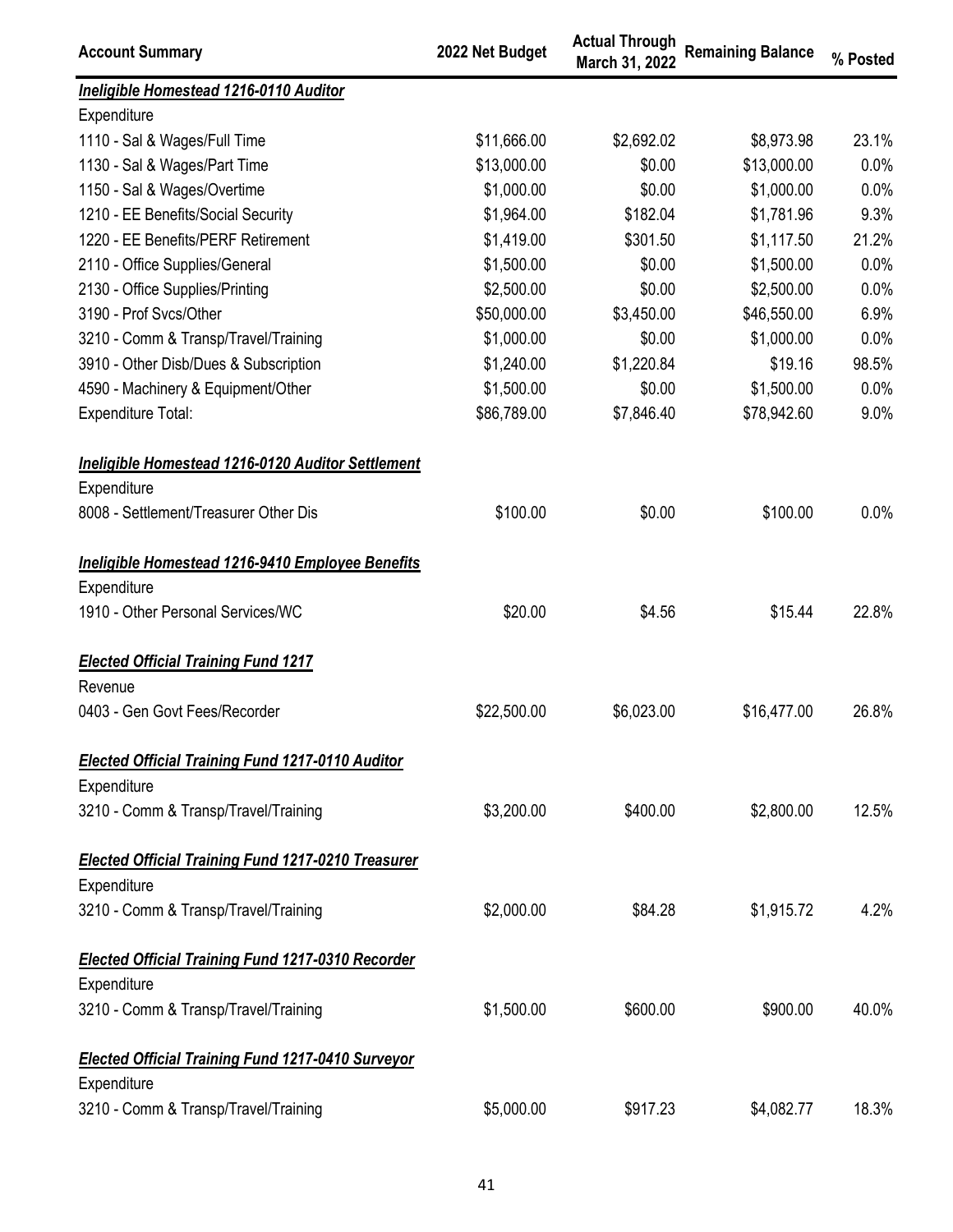| <b>Account Summary</b>                                | 2022 Net Budget | <b>Actual Through</b><br>March 31, 2022 | <b>Remaining Balance</b> | % Posted |
|-------------------------------------------------------|-----------------|-----------------------------------------|--------------------------|----------|
| <b>Elected Official Training Fund 1217-5810 Clerk</b> |                 |                                         |                          |          |
| Expenditure                                           |                 |                                         |                          |          |
| 3210 - Comm & Transp/Travel/Training                  | \$6,288.00      | \$990.00                                | \$5,298.00               | 15.7%    |
| <b>Emergency 911 1222</b>                             |                 |                                         |                          |          |
| Revenue                                               |                 |                                         |                          |          |
| 0416 - Publ Safety Fees/911 Service                   | \$1,400,000.00  | \$366,213.00                            | \$1,033,787.00           | 26.2%    |
| 0660 - Other Rcpts/Investment Earning                 | \$12,694.00     | \$7,434.44                              | \$5,259.56               | 58.6%    |
| Revenue Total:                                        | \$1,412,694.00  | \$373,647.44                            | \$1,039,046.56           | 26.4%    |
| Emergency 911 1222-5410 Sheriff                       |                 |                                         |                          |          |
| Expenditure                                           |                 |                                         |                          |          |
| 1110 - Sal & Wages/Full Time                          | \$56,438.00     | \$12,780.72                             | \$43,657.28              | 22.6%    |
| 1150 - Sal & Wages/Overtime                           | \$3,500.00      | \$149.10                                | \$3,350.90               | 4.3%     |
| 1210 - EE Benefits/Social Security                    | \$4,586.00      | \$966.24                                | \$3,619.76               | 21.1%    |
| 1220 - EE Benefits/PERF Retirement                    | \$6,714.00      | \$1,448.18                              | \$5,265.82               | 21.6%    |
| 2110 - Office Supplies/General                        | \$5,000.00      | \$0.00                                  | \$5,000.00               | 0.0%     |
| 3140 - Prof Svcs/Counselng Consults                   | \$105,000.00    | \$0.00                                  | \$105,000.00             | 0.0%     |
| 3190 - Prof Svcs/Other                                | \$1,030,839.00  | \$522,953.00                            | \$507,886.00             | 50.7%    |
| 3210 - Comm & Transp/Travel/Training                  | \$27,562.00     | \$376.22                                | \$27,185.78              | 1.4%     |
| 3220 - Comm & Transp/Communications                   | \$392,700.00    | \$58,698.67                             | \$334,001.33             | 14.9%    |
| 3240 - Comm & Transp/Software                         | \$294,019.00    | \$118,932.70                            | \$175,086.30             | 40.5%    |
| 4590 - Machinery & Equipment/Other                    | \$273,786.00    | \$8,065.38                              | \$265,720.62             | 2.9%     |
| <b>Expenditure Total:</b>                             | \$2,200,144.00  | \$724,370.21                            | \$1,475,773.79           | 32.9%    |
| <b>Emergency 911 1222-9410 Employee Benefits</b>      |                 |                                         |                          |          |
| Expenditure                                           |                 |                                         |                          |          |
| 1230 - EE Benefits/Health                             | \$17,152.00     | \$2,008.20                              | \$15,143.80              | 11.7%    |
| 1231 - EE Benefits/LTD                                | \$206.00        | \$51.96                                 | \$154.04                 | 25.2%    |
| 1232 - EE Benefits/Life                               | \$121.00        | \$27.36                                 | \$93.64                  | 22.6%    |
| 1910 - Other Personal Services/WC                     | \$1,400.00      | \$253.50                                | \$1,146.50               | 18.1%    |
| 1920 - Other Personal Services/Unempl                 | \$2,000.00      | \$0.00                                  | \$2,000.00               | 0.0%     |
| Expenditure Total:                                    | \$20,879.00     | \$2,341.02                              | \$18,537.98              | 11.2%    |
| <b>Reassessment 1224</b>                              |                 |                                         |                          |          |
| Revenue                                               |                 |                                         |                          |          |
| 0100 - Prop Taxes/Property                            | \$363,367.00    | \$0.00                                  | \$363,367.00             | 0.0%     |
| 0124 - Other Taxes/FIT                                | \$4,317.00      | \$0.00                                  | \$4,317.00               | 0.0%     |
| 0130 - Other Taxes/License Excise                     | \$26,292.00     | \$0.00                                  | \$26,292.00              | 0.0%     |
| 0131 - Other Taxes/CVET                               | \$1,418.00      | \$0.00                                  | \$1,418.00               | 0.0%     |
| 0660 - Other Rcpts/Investment Earning                 | \$636.00        | \$226.70                                | \$409.30                 | 35.6%    |
| Revenue Total:                                        | \$396,030.00    | \$226.70                                | \$395,803.30             | 0.1%     |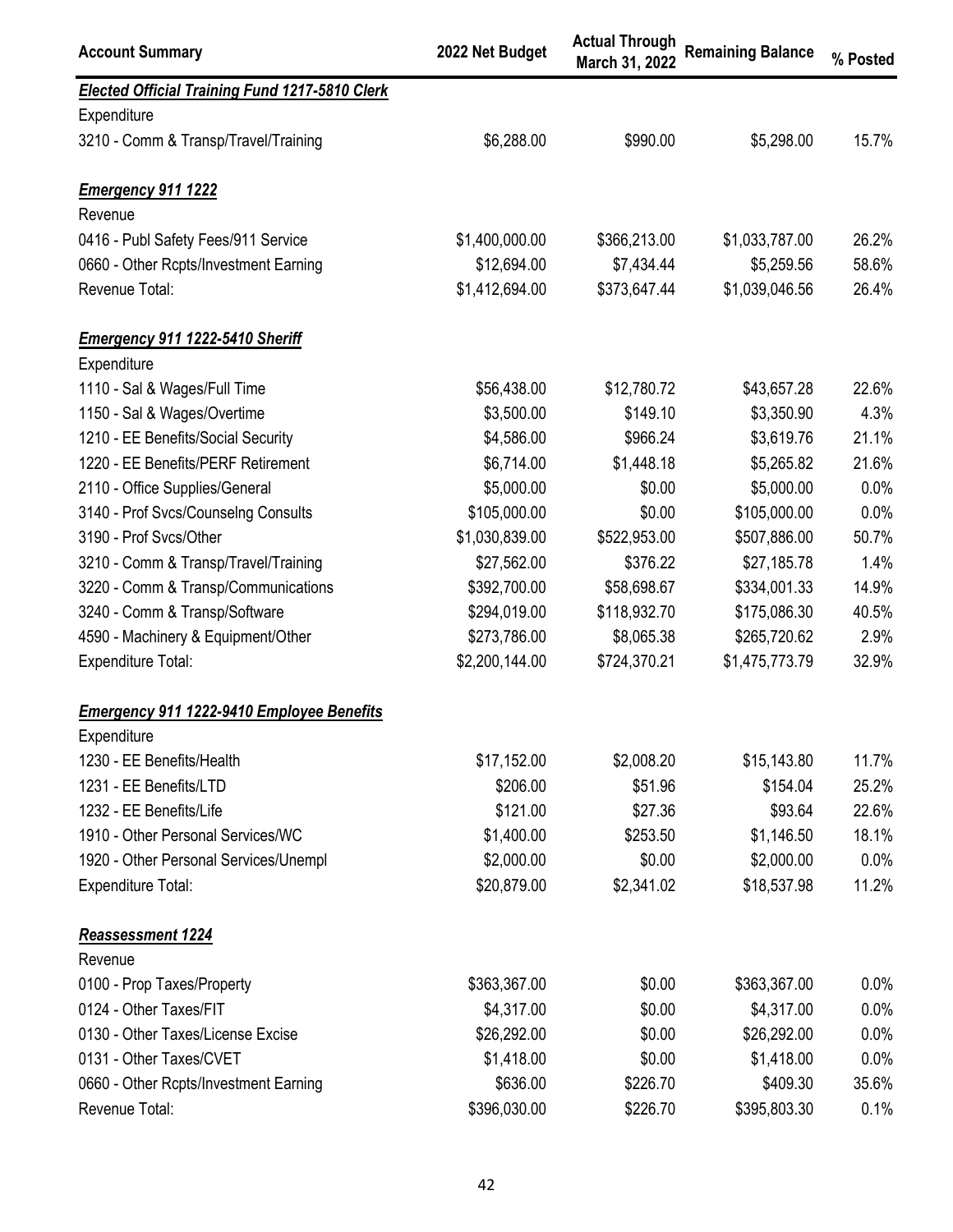| <b>Account Summary</b>                           | 2022 Net Budget | <b>Actual Through</b><br>March 31, 2022 | <b>Remaining Balance</b> | % Posted |
|--------------------------------------------------|-----------------|-----------------------------------------|--------------------------|----------|
| Reassessment 1224-0510 Assessor                  |                 |                                         |                          |          |
| Expenditure                                      |                 |                                         |                          |          |
| 1113 - Sal & Wages/Benefit Elig PT               | \$37,130.00     | \$8,568.54                              | \$28,561.46              | 23.1%    |
| 1130 - Sal & Wages/Part Time                     | \$76,000.00     | \$8,655.00                              | \$67,345.00              | 11.4%    |
| 1210 - EE Benefits/Social Security               | \$8,655.00      | \$1,319.89                              | \$7,335.11               | 15.3%    |
| 2110 - Office Supplies/General                   | \$6,100.00      | \$92.59                                 | \$6,007.41               | 1.5%     |
| 2120 - Office Supplies/Forms                     | \$11,000.00     | \$0.00                                  | \$11,000.00              | 0.0%     |
| 2210 - Oper Supplies/Gasoline & Oil              | \$3,000.00      | \$970.76                                | \$2,029.24               | 32.4%    |
| 3140 - Prof Svcs/Counselng Consults              | \$6,000.00      | \$0.00                                  | \$6,000.00               | 0.0%     |
| 3190 - Prof Svcs/Other                           | \$58,000.00     | \$2,243.52                              | \$55,756.48              | 3.9%     |
| 3230 - Comm & Transp/Postage & Frght             | \$22,000.00     | \$2,839.50                              | \$19,160.50              | 12.9%    |
| 3240 - Comm & Transp/Software                    | \$40,162.00     | \$5,129.00                              | \$35,033.00              | 12.8%    |
| 3310 - Printing & Advertising/Legal              | \$450.00        | \$0.00                                  | \$450.00                 | 0.0%     |
| 3420 - Insur/Vehicle & Equipment                 | \$1,600.00      | \$0.00                                  | \$1,600.00               | 0.0%     |
| 3510 - Utility Service/Utilities                 | \$1,005.00      | \$111.58                                | \$893.42                 | 11.1%    |
| 3620 - Rep & Maint/Vehicle & Equip               | \$1,800.00      | \$0.00                                  | \$1,800.00               | 0.0%     |
| 3910 - Other Disb/Dues & Subscription            | \$24,880.00     | \$5,392.65                              | \$19,487.35              | 21.7%    |
| Expenditure Total:                               | \$297,782.00    | \$35,323.03                             | \$262,458.97             | 11.9%    |
| <b>Reassessment 1224-9410 Employee Benefits</b>  |                 |                                         |                          |          |
| Expenditure                                      |                 |                                         |                          |          |
| 1230 - EE Benefits/Health                        | \$16,675.00     | \$4,168.68                              | \$12,506.32              | 25.0%    |
| 1231 - EE Benefits/LTD                           | \$50.00         | \$34.80                                 | \$15.20                  | 69.6%    |
| 1232 - EE Benefits/Life                          | \$135.00        | \$12.30                                 | \$122.70                 | 9.1%     |
| 1910 - Other Personal Services/WC                | \$65.00         | \$26.08                                 | \$38.92                  | 40.1%    |
| Expenditure Total:                               | \$16,925.00     | \$4,241.86                              | \$12,683.14              | 25.1%    |
| <b>Probation User Fees 2000</b><br>Revenue       |                 |                                         |                          |          |
| 0413 - Publ Safety Fees/Probation                | \$275,000.00    | \$48,666.60                             | \$226,333.40             | 17.7%    |
| 0490 - Other Fees & Charges/Unspecifi            | \$0.00          | \$750.00                                | $-$750.00$               |          |
| Revenue Total:                                   | \$275,000.00    | \$49,416.60                             | \$225,583.40             | 18.0%    |
| Probation User Fees 2000-0120 Auditor Settlement |                 |                                         |                          |          |
| Expenditure                                      |                 |                                         |                          |          |
| 8007 - Settlement/Local Disbursements            | \$3,500.00      | \$0.00                                  | \$3,500.00               | 0.0%     |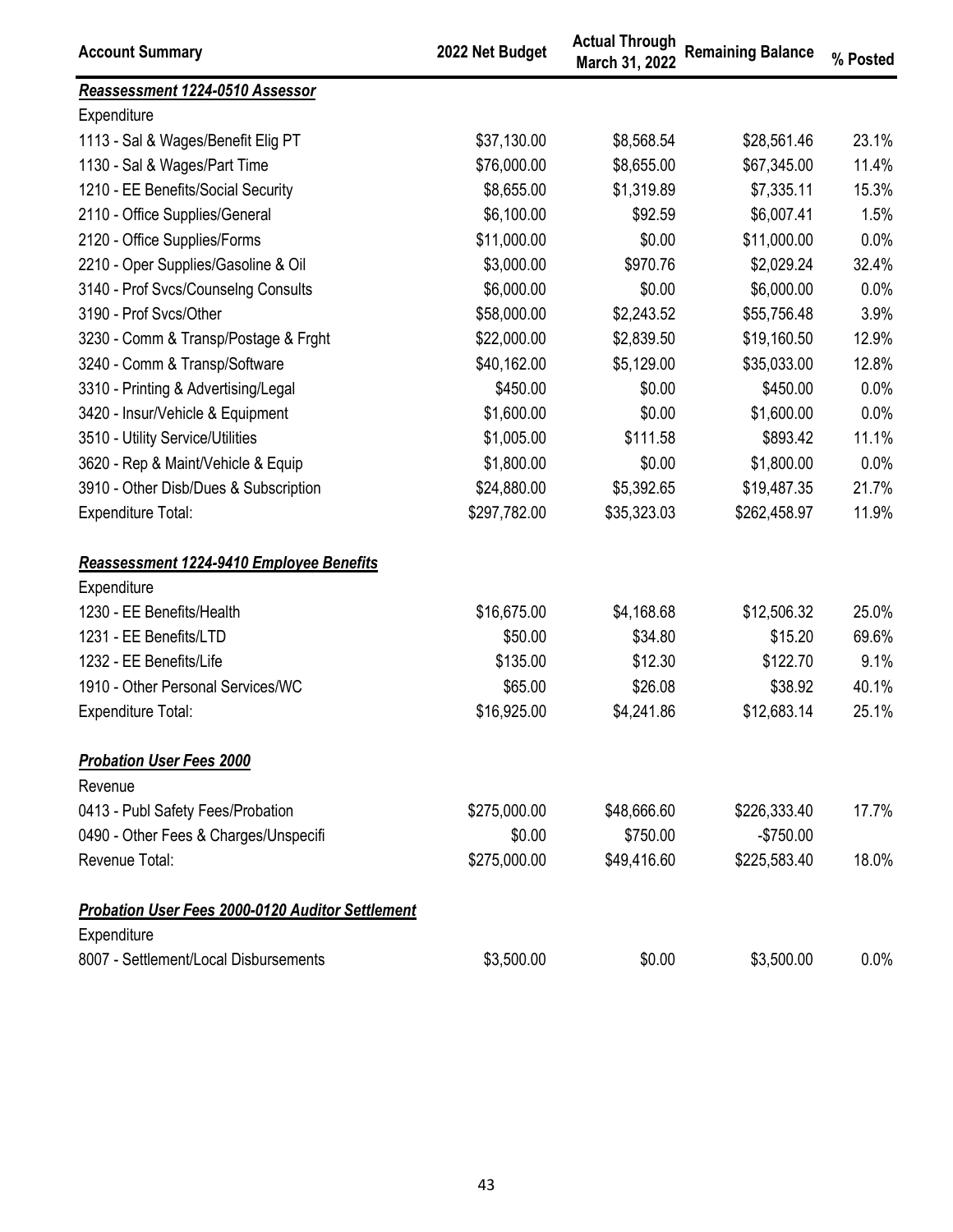| <b>Account Summary</b>                                      | 2022 Net Budget | <b>Actual Through</b><br>March 31, 2022 | <b>Remaining Balance</b> | % Posted |
|-------------------------------------------------------------|-----------------|-----------------------------------------|--------------------------|----------|
| <b>Probation User Fees 2000-6110 Probation</b>              |                 |                                         |                          |          |
| Expenditure                                                 |                 |                                         |                          |          |
| 1110 - Sal & Wages/Full Time                                | \$101,930.00    | \$23,522.28                             | \$78,407.72              | 23.1%    |
| 1130 - Sal & Wages/Part Time                                | \$40,000.00     | \$3,530.26                              | \$36,469.74              | 8.8%     |
| 1210 - EE Benefits/Social Security                          | \$10,858.00     | \$1,800.56                              | \$9,057.44               | 16.6%    |
| 1220 - EE Benefits/PERF Retirement                          | \$11,417.00     | \$2,634.48                              | \$8,782.52               | 23.1%    |
| 2110 - Office Supplies/General                              | \$30,000.00     | \$1,961.27                              | \$28,038.73              | 6.5%     |
| 2210 - Oper Supplies/Gasoline & Oil                         | \$2,500.00      | \$0.00                                  | \$2,500.00               | 0.0%     |
| 2220 - Oper Supplies/Inst'l or Med                          | \$6,500.00      | \$0.00                                  | \$6,500.00               | 0.0%     |
| 3145 - Prof Svcs/Hlth & Med Prof                            | \$6,500.00      | \$280.00                                | \$6,220.00               | 4.3%     |
| 3150 - Prof Svcs/Training                                   | \$3,000.00      | \$50.00                                 | \$2,950.00               | 1.7%     |
| 3190 - Prof Svcs/Other                                      | \$1,500.00      | \$124.12                                | \$1,375.88               | 8.3%     |
| 3210 - Comm & Transp/Travel/Training                        | \$18,000.00     | \$254.66                                | \$17,745.34              | 1.4%     |
| 3420 - Insur/Vehicle & Equipment                            | \$1,000.00      | \$0.00                                  | \$1,000.00               | 0.0%     |
| 3510 - Utility Service/Utilities                            | \$2,500.00      | \$418.75                                | \$2,081.25               | 16.8%    |
| 3620 - Rep & Maint/Vehicle & Equip                          | \$2,000.00      | \$0.00                                  | \$2,000.00               | 0.0%     |
| 3910 - Other Disb/Dues & Subscription                       | \$3,000.00      | \$1,624.00                              | \$1,376.00               | 54.1%    |
| Expenditure Total:                                          | \$240,705.00    | \$36,200.38                             | \$204,504.62             | 15.0%    |
| <b>Probation User Fees 2000-9410 Employee Benefits</b>      |                 |                                         |                          |          |
| Expenditure                                                 |                 |                                         |                          |          |
| 1230 - EE Benefits/Health                                   | \$33,075.00     | \$7,698.00                              | \$25,377.00              | 23.3%    |
| 1231 - EE Benefits/LTD                                      | \$378.00        | \$95.52                                 | \$282.48                 | 25.3%    |
| 1232 - EE Benefits/Life                                     | \$261.00        | \$54.72                                 | \$206.28                 | 21.0%    |
| 1910 - Other Personal Services/WC                           | \$3,100.00      | \$601.44                                | \$2,498.56               | 19.4%    |
| 1920 - Other Personal Services/Unempl                       | \$4,984.00      | \$0.00                                  | \$4,984.00               | 0.0%     |
| <b>Expenditure Total:</b>                                   | \$41,798.00     | \$8,449.68                              | \$33,348.32              | 20.2%    |
| <b>Alternate Dispute Resolution 2200</b>                    |                 |                                         |                          |          |
| Revenue                                                     |                 |                                         |                          |          |
| 0511 - Publ Safety Fines/County Court                       | \$15,000.00     | \$2,580.00                              | \$12,420.00              | 17.2%    |
| <b>Alternate Dispute Resolution 2200-7010 Circuit Court</b> |                 |                                         |                          |          |
| Expenditure                                                 |                 |                                         |                          |          |
| 3110 - Prof Svcs/Legal                                      | \$18,000.00     | \$3,681.50                              | \$14,318.50              | 20.5%    |
| <b>Prosecutor Drug Enforcement 2507</b>                     |                 |                                         |                          |          |
| Revenue                                                     |                 |                                         |                          |          |
| 0520 - Publ Safety Forfeitures/Drug                         | \$0.00          | \$7,066.24                              | $-$7,066.24$             |          |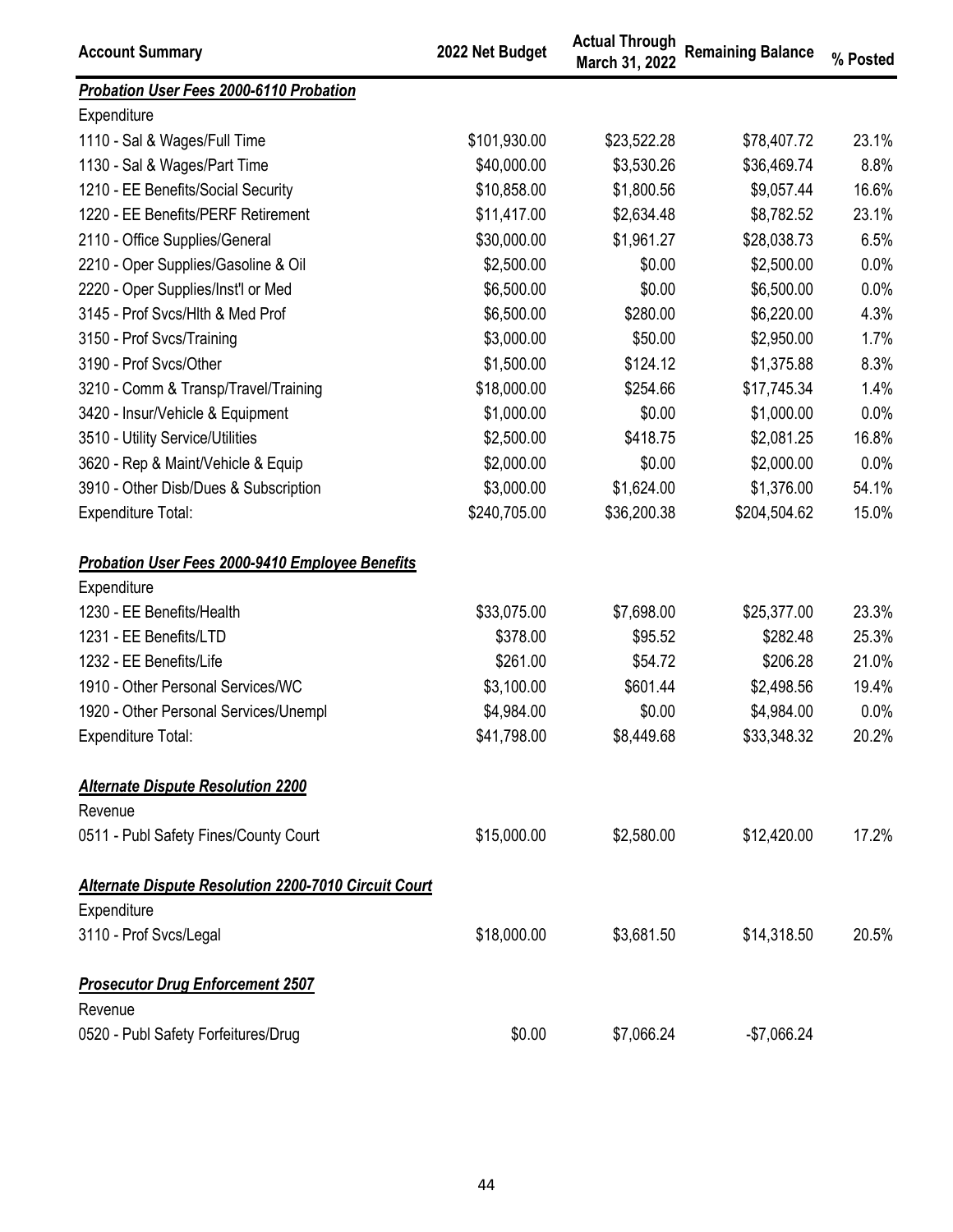| <b>Account Summary</b>                                         | 2022 Net Budget | <b>Actual Through</b><br>March 31, 2022 | <b>Remaining Balance</b> | % Posted |
|----------------------------------------------------------------|-----------------|-----------------------------------------|--------------------------|----------|
| <b>Prosecutor Drug Enforcement 2507-5910</b>                   |                 |                                         |                          |          |
| Expenditure                                                    |                 |                                         |                          |          |
| 1130 - Sal & Wages/Part Time                                   | \$20,000.00     | \$2,393.75                              | \$17,606.25              | 12.0%    |
| 1210 - EE Benefits/Social Security                             | \$1,530.00      | \$183.12                                | \$1,346.88               | 12.0%    |
| 3510 - Utility Service/Utilities                               | \$2,500.00      | \$500.95                                | \$1,999.05               | 20.0%    |
| Expenditure Total:                                             | \$24,030.00     | \$3,077.82                              | \$20,952.18              | 12.8%    |
| <b>Prosecutor Drug Enforcement 2507-9410 Employee Benefits</b> |                 |                                         |                          |          |
| Expenditure                                                    |                 |                                         |                          |          |
| 1910 - Other Personal Services/WC                              | \$0.00          | \$4.61                                  | $-$4.61$                 |          |
| <b>Hazmat 2546</b>                                             |                 |                                         |                          |          |
| Revenue                                                        |                 |                                         |                          |          |
| 0410 - Publ Safety Fees/Unspecified                            | \$0.00          | \$18,325.00                             | $-$18,325.00$            |          |
| Hazmat 2546-5210 Emergency Management                          |                 |                                         |                          |          |
| Revenue                                                        |                 |                                         |                          |          |
| 3190 - Prof Svcs/Other                                         | \$19,971.00     | \$11,057.38                             | \$8,913.62               | 55.4%    |
| <b>Pre-Trial Diversion 2560</b>                                |                 |                                         |                          |          |
| Revenue                                                        |                 |                                         |                          |          |
| 0417 - Publ Safety Fees/Prosecutor                             | \$190,000.00    | \$37,444.40                             | \$152,555.60             | 19.7%    |
| <b>Pre-Trial Diversion 2560-5910 Prosecutor</b>                |                 |                                         |                          |          |
| Expenditure                                                    |                 |                                         |                          |          |
| 1130 - Sal & Wages/Part Time                                   | \$25,000.00     | \$0.00                                  | \$25,000.00              | 0.0%     |
| 1150 - Sal & Wages/Overtime                                    | \$5,000.00      | \$842.18                                | \$4,157.82               | 16.8%    |
| 1210 - EE Benefits/Social Security                             | \$2,295.00      | \$60.59                                 | \$2,234.41               | 2.6%     |
| 1220 - EE Benefits/PERF Retirement                             | \$560.00        | \$94.31                                 | \$465.69                 | 16.8%    |
| 2110 - Office Supplies/General                                 | \$7,000.00      | \$2,162.72                              | \$4,837.28               | 30.9%    |
| 2210 - Oper Supplies/Gasoline & Oil                            | \$10,000.00     | \$5,999.35                              | \$4,000.65               | 60.0%    |
| 3165 - Prof Svcs/Transcriptionist                              | \$30,000.00     | \$3,104.50                              | \$26,895.50              | 10.3%    |
| 3190 - Prof Svcs/Other                                         | \$100,000.00    | \$18,526.08                             | \$81,473.92              | 18.5%    |
| 3210 - Comm & Transp/Travel/Training                           | \$12,000.00     | \$1,623.84                              | \$10,376.16              | 13.5%    |
| 3510 - Utility Service/Utilities                               | \$15,000.00     | \$3,111.87                              | \$11,888.13              | 20.7%    |
| 3620 - Rep & Maint/Vehicle & Equip                             | \$8,000.00      | \$1,170.45                              | \$6,829.55               | 14.6%    |
| 3910 - Other Disb/Dues & Subscription                          | \$8,000.00      | \$1,000.00                              | \$7,000.00               | 12.5%    |
| 4520 - Machinery & Equipment/Vehicle                           | \$30,000.00     | \$0.00                                  | \$30,000.00              | 0.0%     |
| Expenditure Total:                                             | \$252,855.00    | \$37,695.89                             | \$215,159.11             | 14.9%    |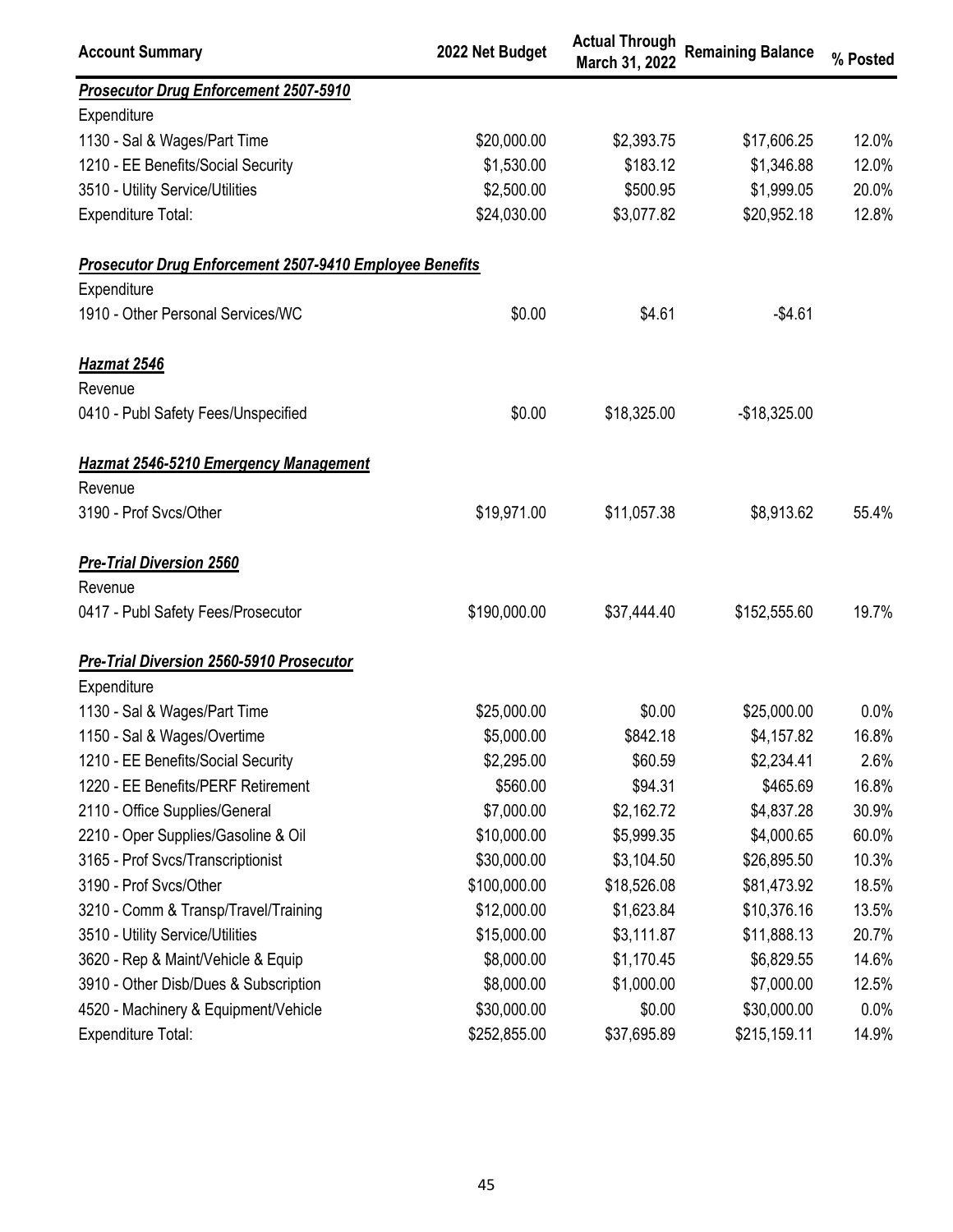| <b>Account Summary</b>                                  | 2022 Net Budget | <b>Actual Through</b><br>March 31, 2022 | <b>Remaining Balance</b> | % Posted |
|---------------------------------------------------------|-----------------|-----------------------------------------|--------------------------|----------|
| Pre-Trial Diversion 2560-9410 Employee Benefits         |                 |                                         |                          |          |
| Expenditure                                             |                 |                                         |                          |          |
| 1910 - Other Personal Services/WC                       | \$110.00        | \$16.48                                 | \$93.52                  | 15.0%    |
| <b>Infraction Diversion 2561</b>                        |                 |                                         |                          |          |
| Revenue                                                 |                 |                                         |                          |          |
| 0417 - Publ Safety Fees/Prosecutor                      | \$40,000.00     | \$7,053.00                              | \$32,947.00              | 17.6%    |
| <b>Infraction Diversion 2561-5910 Prosecutor</b>        |                 |                                         |                          |          |
| Expenditure                                             |                 |                                         |                          |          |
| 1110 - Sal & Wages/Full Time                            | \$46,662.00     | \$0.00                                  | \$46,662.00              | 0.0%     |
| 1130 - Sal & Wages/Part Time                            | \$20,000.00     | \$6,023.00                              | \$13,977.00              | 30.1%    |
| 1210 - EE Benefits/Social Security                      | \$5,100.00      | \$458.47                                | \$4,641.53               | 9.0%     |
| 1220 - EE Benefits/PERF Retirement                      | \$5,227.00      | \$0.00                                  | \$5,227.00               | 0.0%     |
| Expenditure Total:                                      | \$76,989.00     | \$6,481.47                              | \$70,507.53              | 8.4%     |
| <b>Infraction Diversion 2561-9410 Employee Benefits</b> |                 |                                         |                          |          |
| Expenditure                                             |                 |                                         |                          |          |
| 1910 - Other Personal Services/WC                       | \$110.00        | \$7.39                                  | \$102.61                 | 6.7%     |
| <b>Animal Control 2573</b>                              |                 |                                         |                          |          |
| Revenue                                                 |                 |                                         |                          |          |
| 0511 - Publ Safety Fines/County Court                   | \$0.00          | \$95.00                                 | $-$95.00$                |          |
| Animal Control 2573-5410 Sheriff                        |                 |                                         |                          |          |
| Expenditure                                             |                 |                                         |                          |          |
| 2990 - Other Supplies/Non-specified                     | \$22,220.00     | \$744.11                                | \$21,475.89              | 3.3%     |
| 3190 - Prof Svcs/Other                                  | \$22,219.00     | \$1,611.00                              | \$20,608.00              | 7.3%     |
| Expenditure Total:                                      | \$44,439.00     | \$2,355.11                              | \$42,083.89              | 5.3%     |
| False Alarm Fees 2574-5410 Sheriff                      |                 |                                         |                          |          |
| Expenditure                                             |                 |                                         |                          |          |
| 2990 - Other Supplies/Non-specified                     | \$12,466.00     | \$0.00                                  | \$12,466.00              | $0.0\%$  |
| 3190 - Prof Svcs/Other                                  | \$12,467.00     | \$0.00                                  | \$12,467.00              | $0.0\%$  |
| <b>Expenditure Total:</b>                               | \$24,933.00     | \$0.00                                  | \$24,933.00              | 0.0%     |
| <b>Sheriff Continuing Education 2575</b>                |                 |                                         |                          |          |
| Revenue                                                 |                 |                                         |                          |          |
| 0670 - Other Rcpts/Misc Sources                         | \$0.00          | \$1,200.00                              | $-$1,200.00$             |          |
| <b>Sheriff Continuing Education 2575-5410</b>           |                 |                                         |                          |          |
| Expenditure                                             |                 |                                         |                          |          |
| 3210 - Comm & Transp/Travel/Training                    | \$6,785.00      | \$0.00                                  | \$6,785.00               | $0.0\%$  |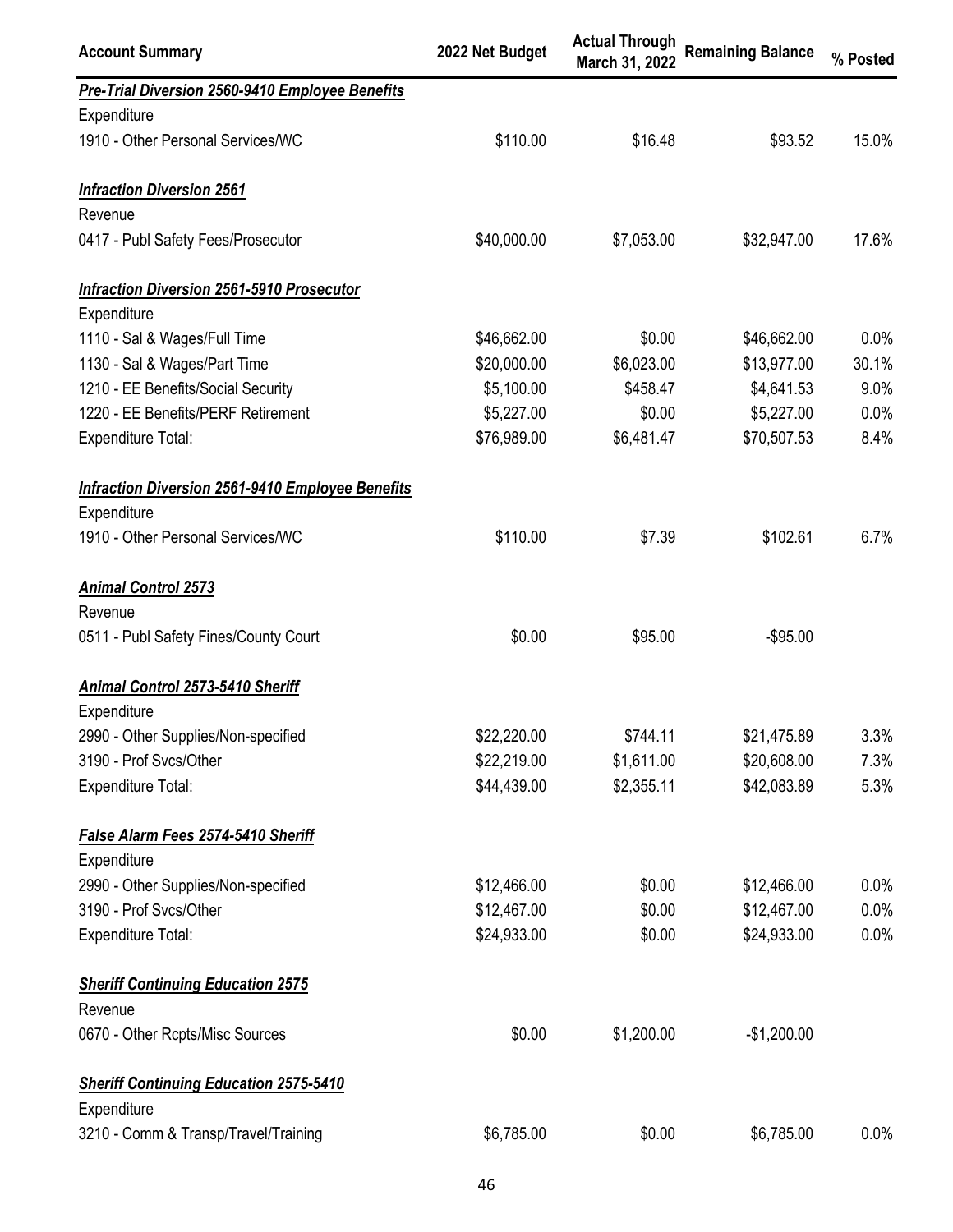| <b>Account Summary</b>                                        | 2022 Net Budget | <b>Actual Through</b><br>March 31, 2022 | <b>Remaining Balance</b> | % Posted |
|---------------------------------------------------------------|-----------------|-----------------------------------------|--------------------------|----------|
| <b>Law Enforcement Continuing Educaiton 2576</b>              |                 |                                         |                          |          |
| Revenue                                                       |                 |                                         |                          |          |
| 0410 - Publ Safety Fees/Unspecified                           | \$0.00          | \$5,151.34                              | $-$5,151.34$             |          |
| <b>Law Enforcement Continuing Educaiton 2576-5410 Sheriff</b> |                 |                                         |                          |          |
| Expenditure                                                   |                 |                                         |                          |          |
| 3190 - Prof Svcs/Other                                        | \$0.00          | \$3,753.03                              | $-$ \$3,753.03           |          |
| <b>Substance Abuse 2580</b>                                   |                 |                                         |                          |          |
| Revenue                                                       |                 |                                         |                          |          |
| 0415 - Publ Safety Fees/Court Service                         | \$180,000.00    | \$36,233.50                             | \$143,766.50             | 20.1%    |
| Substance Abuse 2580-5710 Court Services                      |                 |                                         |                          |          |
| Expenditure                                                   |                 |                                         |                          |          |
| 1110 - Sal & Wages/Full Time                                  | \$114,090.00    | \$26,328.48                             | \$87,761.52              | 23.1%    |
| 1130 - Sal & Wages/Part Time                                  | \$20,358.00     | \$0.00                                  | \$20,358.00              | 0.0%     |
| 1210 - EE Benefits/Social Security                            | \$10,286.00     | \$1,827.25                              | \$8,458.75               | 17.8%    |
| 1220 - EE Benefits/PERF Retirement                            | \$12,779.00     | \$2,948.76                              | \$9,830.24               | 23.1%    |
| 2110 - Office Supplies/General                                | \$3,000.00      | \$172.00                                | \$2,828.00               | 5.7%     |
| 3210 - Comm & Transp/Travel/Training                          | \$2,000.00      | \$0.00                                  | \$2,000.00               | 0.0%     |
| 3940 - Other Disb/General Refunds                             | \$0.00          | \$100.00                                | $-$100.00$               |          |
| Expenditure Total:                                            | \$162,513.00    | \$31,376.49                             | \$131,136.51             | 19.3%    |
| Substance Abuse 2580-9410 Employee Benefits                   |                 |                                         |                          |          |
| Expenditure                                                   |                 |                                         |                          |          |
| 1230 - EE Benefits/Health                                     | \$42,000.00     | \$9,858.48                              | \$32,141.52              | 23.5%    |
| 1231 - EE Benefits/LTD                                        | \$392.00        | \$106.92                                | \$285.08                 | 27.3%    |
| 1232 - EE Benefits/Life                                       | \$267.00        | \$54.72                                 | \$212.28                 | 20.5%    |
| 1910 - Other Personal Services/WC                             | \$200.00        | \$44.76                                 | \$155.24                 | 22.4%    |
| Expenditure Total:                                            | \$42,859.00     | \$10,064.88                             | \$32,794.12              | 23.5%    |
| <b>Violence in Community 2581</b>                             |                 |                                         |                          |          |
| Revenue                                                       |                 |                                         |                          |          |
| 0415 - Publ Safety Fees/Court Service                         | \$0.00          | \$160.55                                | $-$160.55$               |          |
| <b>Jury Pay 2584</b>                                          |                 |                                         |                          |          |
| Revenue                                                       |                 |                                         |                          |          |
| 0511 - Publ Safety Fines/County Court                         | \$20,400.00     | \$2,748.72                              | \$17,651.28              | 13.5%    |
| 0670 - Other Rcpts/Misc Sources                               | \$0.00          | \$680.00                                | $-$ \$680.00             |          |
| Revenue Total:                                                | \$20,400.00     | \$3,428.72                              | \$16,971.28              | 16.8%    |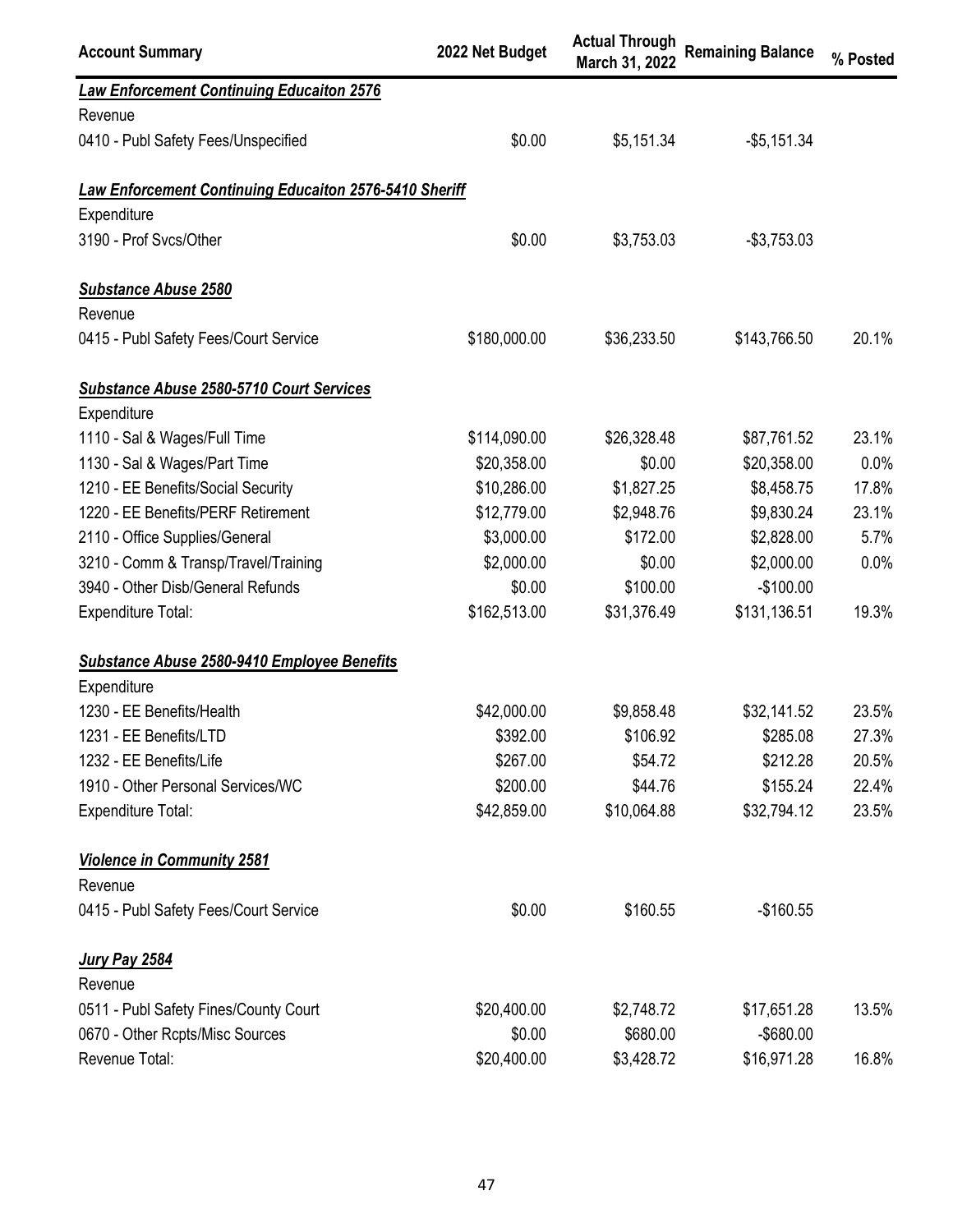| <b>Account Summary</b>                                      | 2022 Net Budget | <b>Actual Through</b><br>March 31, 2022 | <b>Remaining Balance</b> | % Posted |
|-------------------------------------------------------------|-----------------|-----------------------------------------|--------------------------|----------|
| Jury Pay 2584-7101 Superior Court 1                         |                 |                                         |                          |          |
| Expenditure                                                 |                 |                                         |                          |          |
| 3950 - Other Disb/Jury Expense                              | \$10,000.00     | \$4,795.00                              | \$5,205.00               | 48.0%    |
| Jury Pay 2584-7102 Superior Court 2                         |                 |                                         |                          |          |
| Expenditure                                                 |                 |                                         |                          |          |
| 3950 - Other Disb/Jury Expense                              | \$10,000.00     | \$3,290.00                              | \$6,710.00               | 32.9%    |
| Jury Pay 2584-7105 Superior Court 5                         |                 |                                         |                          |          |
| Expenditure                                                 |                 |                                         |                          |          |
| 3950 - Other Disb/Jury Expense                              | \$10,000.00     | \$2,025.00                              | \$7,975.00               | 20.3%    |
| Jury Pay 2584-7106 Superior Court 6                         |                 |                                         |                          |          |
| Expenditure                                                 |                 |                                         |                          |          |
| 3950 - Other Disb/Jury Expense                              | \$4,000.00      | \$405.00                                | \$3,595.00               | 10.1%    |
| <b>Family Counseling 2595-7102 Superior Court 2</b>         |                 |                                         |                          |          |
| Expenditure                                                 |                 |                                         |                          |          |
| 3140 - Prof Svcs/Counselng Consults                         | \$25,000.00     | \$2,276.00                              | \$22,724.00              | 9.1%     |
| <b>Juvenilt Alt Project Income 2596</b>                     |                 |                                         |                          |          |
| Revenue                                                     |                 |                                         |                          |          |
| 0420 - Hith & Wifr Fees/Unspecified                         | \$15,631.00     | \$2,565.00                              | \$13,066.00              | 16.4%    |
| Juvenile Alt Project Income 2596-5610 Juvenile Alternatives |                 |                                         |                          |          |
| Expenditure                                                 |                 |                                         |                          |          |
| 1110 - Sal & Wages/Full Time                                | \$7,181.16      | \$0.00                                  | \$7,181.16               | $0.0\%$  |
| 1210 - EE Benefits/Social Security                          | \$625.90        | \$0.00                                  | \$625.90                 | $0.0\%$  |
| 1220 - EE Benefits/PERF Retirement                          | \$805.12        | \$0.00                                  | \$805.12                 | 0.0%     |
| 2110 - Office Supplies/General                              | \$1,000.00      | \$0.00                                  | \$1,000.00               | 0.0%     |
| 2210 - Oper Supplies/Gasoline & Oil                         | \$1,470.00      | \$0.00                                  | \$1,470.00               | 0.0%     |
| 3430 - Insur/Liability                                      | \$503.00        | \$0.00                                  | \$503.00                 | 0.0%     |
| 3620 - Rep & Maint/Vehicle & Equip                          | \$1,485.00      | \$0.00                                  | \$1,485.00               | $0.0\%$  |
| <b>Expenditure Total:</b>                                   | \$13,070.18     | \$0.00                                  | \$13,070.18              | 0.0%     |
| Juvenilt Alt Project Income 2596-9410 Employee Benefits     |                 |                                         |                          |          |
| Expenditure                                                 |                 |                                         |                          |          |
| 1230 - EE Benefits/Health                                   | \$3,080.24      | \$0.00                                  | \$3,080.24               | $0.0\%$  |
| 1231 - EE Benefits/LTD                                      | \$27.32         | \$0.00                                  | \$27.32                  | $0.0\%$  |
| 1232 - EE Benefits/Life                                     | \$14.36         | \$0.00                                  | \$14.36                  | 0.0%     |
| 1910 - Other Personal Services/WC                           | \$79.42         | \$0.00                                  | \$79.42                  | $0.0\%$  |
| Expenditure Total:                                          | \$3,201.34      | \$0.00                                  | \$3,201.34               | 0.0%     |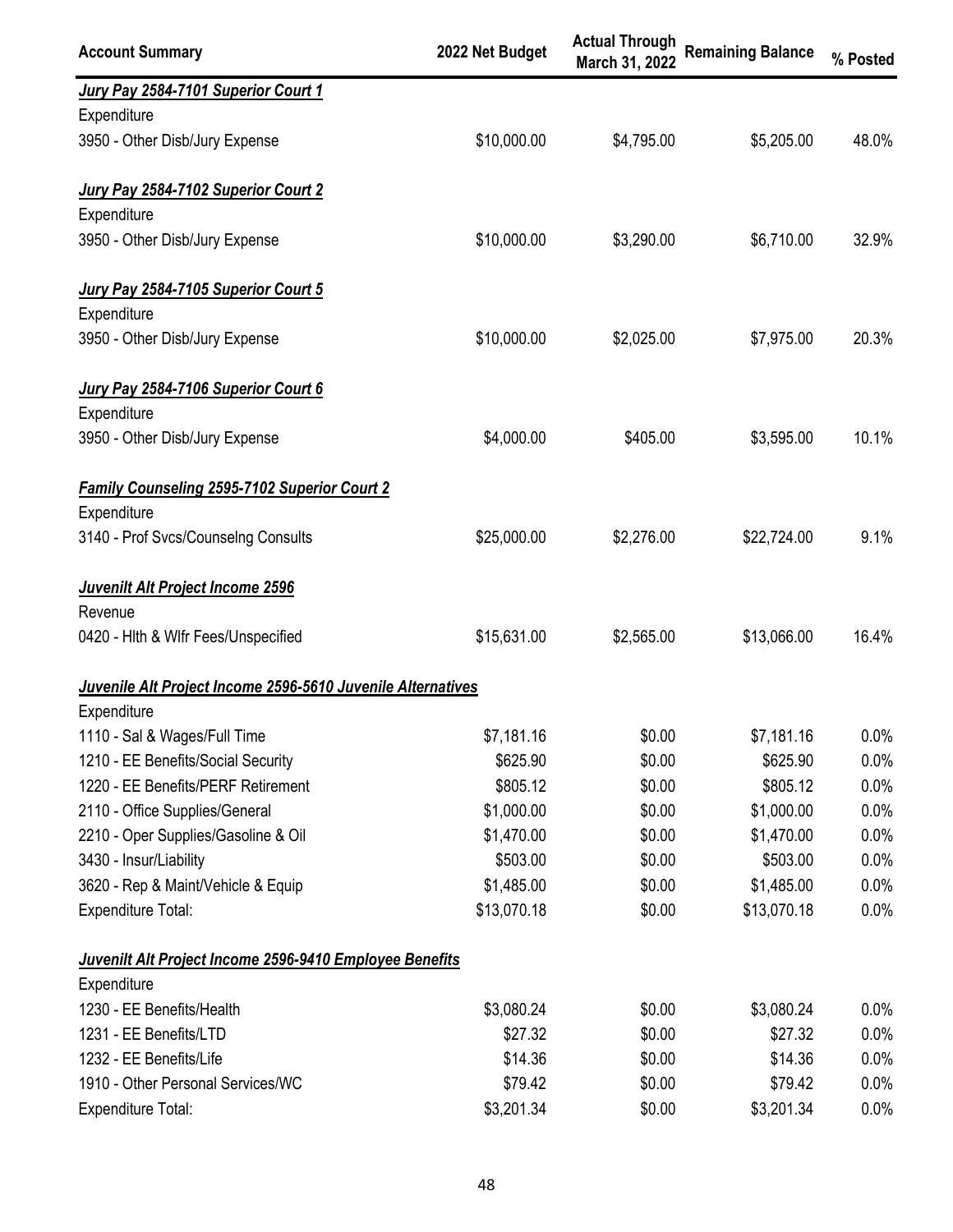| <b>Account Summary</b>                               | 2022 Net Budget | <b>Actual Through</b><br>March 31, 2022 | <b>Remaining Balance</b> | % Posted |
|------------------------------------------------------|-----------------|-----------------------------------------|--------------------------|----------|
| Drain Maintenance 2700                               |                 |                                         |                          |          |
| Revenue                                              |                 |                                         |                          |          |
| 0100 - Prop Taxes/Property                           | \$0.00          | \$42,997.15                             | $-$42,997.15$            |          |
| 0404 - Gen Govt Fees/Surveyor                        | \$0.00          | \$200.00                                | $-$200.00$               |          |
| 0660 - Other Rcpts/Investment Earning                | \$0.00          | \$2,750.54                              | $-$2,750.54$             |          |
| Revenue Total:                                       | \$0.00          | \$45,947.69                             | $-$45,947.69$            |          |
| Drain Maintenance 2700-0410 Surveyor                 |                 |                                         |                          |          |
| Expenditure                                          |                 |                                         |                          |          |
| 3190 - Prof Svcs/Other                               | \$0.00          | \$36,045.34                             | -\$36,045.34             |          |
| <b>Sheriff Sale Administration 4009</b>              |                 |                                         |                          |          |
| Revenue                                              |                 |                                         |                          |          |
| 0670 - Other Rcpts/Misc Sources                      | \$0.00          | \$2,440.00                              | $-$2,440.00$             |          |
| <b>Sheriff Sale Administration 4009-5410 Sheriff</b> |                 |                                         |                          |          |
| Expenditure                                          |                 |                                         |                          |          |
| 3190 - Prof Svcs/Other                               | \$0.00          | \$1,000.00                              | $-$1,000.00$             |          |
| K-9 Support 4012-5410 Sheriff                        |                 |                                         |                          |          |
| Expenditure                                          |                 |                                         |                          |          |
| 2990 - Other Supplies/Non-specified                  | \$1,299.00      | \$1,210.72                              | \$88.28                  | 93.2%    |
| 3190 - Prof Svcs/Other                               | \$1,299.00      | \$1,104.95                              | \$194.05                 | 85.1%    |
| Expenditure Total:                                   | \$2,598.00      | \$2,315.67                              | \$282.33                 | 89.1%    |
| <b>Recycling 4013</b>                                |                 |                                         |                          |          |
| Revenue                                              |                 |                                         |                          |          |
| 0420 - Hith & Wifr Fees/Unspecified                  | \$0.00          | \$2,103.10                              | $-$2,103.10$             |          |
| <b>Recycling 4013-1110 Commissioners</b>             |                 |                                         |                          |          |
| Expenditure                                          |                 |                                         |                          |          |
| 6100 - Interfund Transfers/Transfer O                | \$75,000.00     | \$0.00                                  | \$75,000.00              | 0.0%     |
| <b>Parking Garage Facility 4017</b>                  |                 |                                         |                          |          |
| Revenue                                              |                 |                                         |                          |          |
| 0493 - Other Fees & Charges/Parking                  | \$120,000.00    | \$30,764.50                             | \$89,235.50              | 25.6%    |
| 0660 - Other Rcpts/Investment Earning                | \$4,492.00      | \$1,129.08                              | \$3,362.92               | 25.1%    |
| Revenue Total:                                       | \$124,492.00    | \$31,893.58                             | \$92,598.42              | 25.6%    |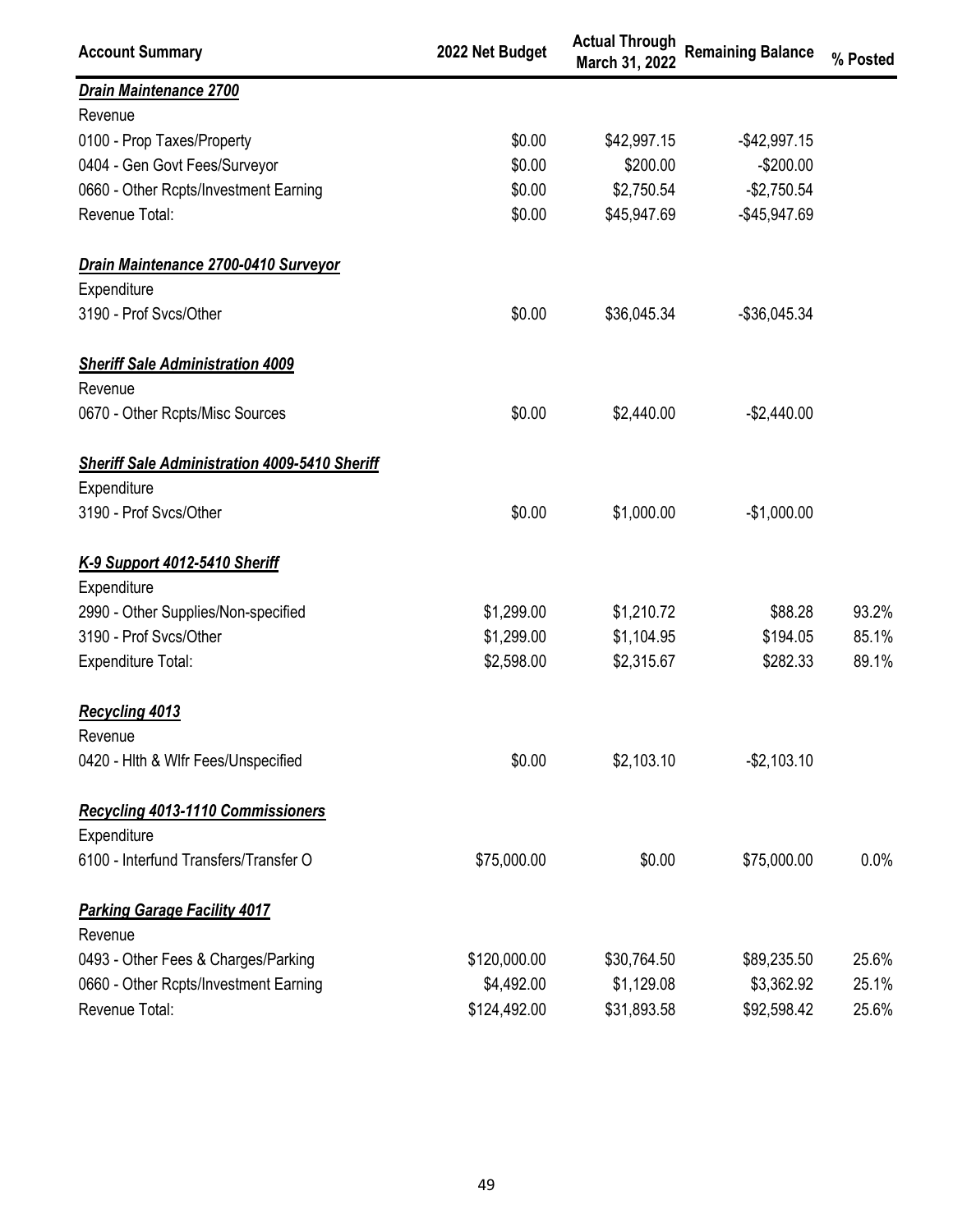| <b>Account Summary</b>                                       | 2022 Net Budget | <b>Actual Through</b><br>March 31, 2022 | <b>Remaining Balance</b> | % Posted |
|--------------------------------------------------------------|-----------------|-----------------------------------------|--------------------------|----------|
| <b>Parking Garage Facility 4017-1110 Commissioners</b>       |                 |                                         |                          |          |
| Expenditure                                                  |                 |                                         |                          |          |
| 1150 - Sal & Wages/Overtime                                  | \$1,800.00      | \$0.00                                  | \$1,800.00               | 0.0%     |
| 1210 - EE Benefits/Social Security                           | \$138.00        | \$0.00                                  | \$138.00                 | 0.0%     |
| 1220 - EE Benefits/PERF Retirement                           | \$202.00        | \$0.00                                  | \$202.00                 | 0.0%     |
| 3190 - Prof Svcs/Other                                       | \$75,250.00     | \$21,081.00                             | \$54,169.00              | 28.0%    |
| 3410 - Insur/Building & Property                             | \$8,720.00      | \$0.00                                  | \$8,720.00               | 0.0%     |
| 3430 - Insur/Liability                                       | \$2,300.00      | \$0.00                                  | \$2,300.00               | 0.0%     |
| 3510 - Utility Service/Utilities                             | \$15,000.00     | \$4,552.22                              | \$10,447.78              | 30.3%    |
| 3610 - Rep & Maint/Buildings & Proper                        | \$68,000.00     | \$67.50                                 | \$67,932.50              | 0.1%     |
| 3970 - Other Disb/Costs of Business                          | \$50,000.00     | \$0.00                                  | \$50,000.00              | 0.0%     |
| <b>Expenditure Total:</b>                                    | \$221,410.00    | \$25,700.72                             | \$195,709.28             | 11.6%    |
| <b>Fairgrounds Restoration Donation 4117-4510</b>            |                 |                                         |                          |          |
| Expenditure                                                  |                 |                                         |                          |          |
| 3190 - Prof Svcs/Other                                       | \$8,500.00      | \$0.00                                  | \$8,500.00               | 0.0%     |
| 4310 - Buildings/Municipal                                   | \$8,500.00      | \$0.00                                  | \$8,500.00               | 0.0%     |
| Expenditure Total:                                           | \$17,000.00     | \$0.00                                  | \$17,000.00              | 0.0%     |
| <b>Health Department Donation Fund 4118</b>                  |                 |                                         |                          |          |
| Revenue                                                      |                 |                                         |                          |          |
| 0672 - Other Rcpts/Donations & Gifts                         | \$0.00          | \$250.00                                | $-$250.00$               |          |
| <b>Health Department Donation Fund 4118-9010 Health Dept</b> |                 |                                         |                          |          |
| Expenditure                                                  |                 |                                         |                          |          |
| 3190 - Prof Svcs/Other                                       | \$11,400.00     | \$939.73                                | \$10,460.27              | 8.2%     |
| <b>CASA Donation 4121</b>                                    |                 |                                         |                          |          |
| Revenue                                                      |                 |                                         |                          |          |
| 0672 - Other Rcpts/Donations & Gifts                         | \$0.00          | \$370.45                                | $-$370.45$               |          |
| <b>Park Donation 4125</b>                                    |                 |                                         |                          |          |
| Revenue                                                      |                 |                                         |                          |          |
| 0672 - Other Rcpts/Donations & Gifts                         | \$0.00          | \$500.00                                | $-$500.00$               |          |
| Park Donation 4125-4310                                      |                 |                                         |                          |          |
| Expenditure                                                  |                 |                                         |                          |          |
| 2990 - Other Supplies/Non-specified                          | \$6,000.00      | \$115.72                                | \$5,884.28               | 1.9%     |
| 3190 - Prof Svcs/Other                                       | \$4,000.00      | \$845.00                                | \$3,155.00               | 21.1%    |
| 3940 - Other Disb/General Refunds                            | \$0.00          | \$0.00                                  | \$0.00                   |          |
| Expenditure Total:                                           | \$10,000.00     | \$960.72                                | \$9,039.28               | 9.6%     |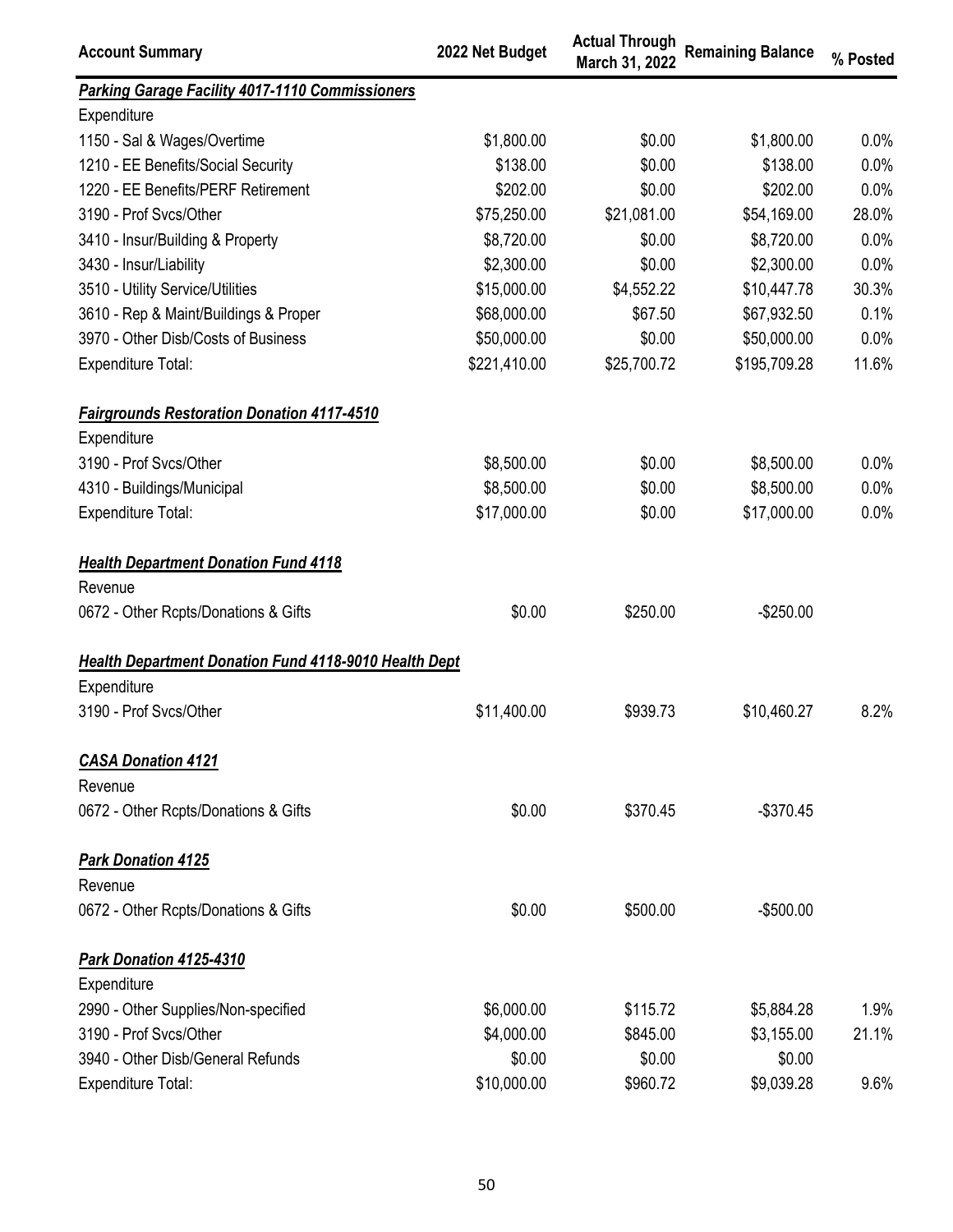| <b>Account Summary</b>                                    | 2022 Net Budget | <b>Actual Through</b><br>March 31, 2022 | <b>Remaining Balance</b> | % Posted |
|-----------------------------------------------------------|-----------------|-----------------------------------------|--------------------------|----------|
| <b>Naturalist Program Gift Fund 4126</b>                  |                 |                                         |                          |          |
| Revenue                                                   |                 |                                         |                          |          |
| 0660 - Other Rcpts/Investment Earning                     | \$0.00          | \$174.58                                | $-$174.58$               |          |
| <b>Sheriff Donation 4127</b>                              |                 |                                         |                          |          |
| Revenue                                                   |                 |                                         |                          |          |
| 0672 - Other Rcpts/Donations & Gifts                      | \$0.00          | \$10,000.00                             | $-$10,000.00$            |          |
| <b>Sheriff Donation 4127-5410</b>                         |                 |                                         |                          |          |
| Expenditure                                               |                 |                                         |                          |          |
| 2990 - Other Supplies/Non-specified                       | \$7,919.00      | \$0.00                                  | \$7,919.00               | 0.0%     |
| 3190 - Prof Svcs/Other                                    | \$1,000.00      | \$0.00                                  | \$1,000.00               | 0.0%     |
| 4530 - Machinery & Equipment/Safety                       | \$10,000.00     | \$0.00                                  | \$10,000.00              | 0.0%     |
| Expenditure Total:                                        | \$18,919.00     | \$0.00                                  | \$18,919.00              | 0.0%     |
| <b>Phase II Storm Water Donation 4128</b>                 |                 |                                         |                          |          |
| Revenue                                                   |                 |                                         |                          |          |
| 0672 - Other Rcpts/Donations & Gifts                      | \$5,000.00      | \$1,000.00                              | \$4,000.00               | 20.0%    |
| <b>Phase II Storm Water Donation 4128-0410 Surveyor</b>   |                 |                                         |                          |          |
| Expenditure                                               |                 |                                         |                          |          |
| 2990 - Other Supplies/Non-specified                       | \$12,000.00     | \$125.40                                | \$11,874.60              | 1.0%     |
| 3190 - Prof Svcs/Other                                    | \$10,000.00     | \$0.00                                  | \$10,000.00              | 0.0%     |
| Expenditure Total:                                        | \$22,000.00     | \$125.40                                | \$21,874.60              | 0.6%     |
| <b>Cary Home Donation 4130</b>                            |                 |                                         |                          |          |
| Revenue                                                   |                 |                                         |                          |          |
| 0672 - Other Rcpts/Donations & Gifts                      | \$8,000.00      | \$100.00                                | \$7,900.00               | 1.3%     |
| Cary Home Donation 4130-3610                              |                 |                                         |                          |          |
| Expenditure                                               |                 |                                         |                          |          |
| 3190 - Prof Svcs/Other                                    | \$10,195.00     | \$1,090.64                              | \$9,104.36               | 10.7%    |
| <b>Cary Home Donation 4130-3710 Juvenile Alternatives</b> |                 |                                         |                          |          |
| Expenditure                                               |                 |                                         |                          |          |
| 3190 - Prof Svcs/Other                                    | \$5,000.00      | \$1,058.11                              | \$3,941.89               | 21.2%    |
| <b>Law Enforcement Warrant Fund 4266</b>                  |                 |                                         |                          |          |
| Revenue                                                   |                 |                                         |                          |          |
| 0660 - Other Rcpts/Investment Earning                     | \$1,376.00      | \$241.65                                | \$1,134.35               | 17.6%    |
| 0670 - Other Rcpts/Misc Sources                           | \$0.00          | \$86.89                                 | $-$ \$86.89              |          |
| Revenue Total:                                            | \$1,376.00      | \$328.54                                | \$1,047.46               | 23.9%    |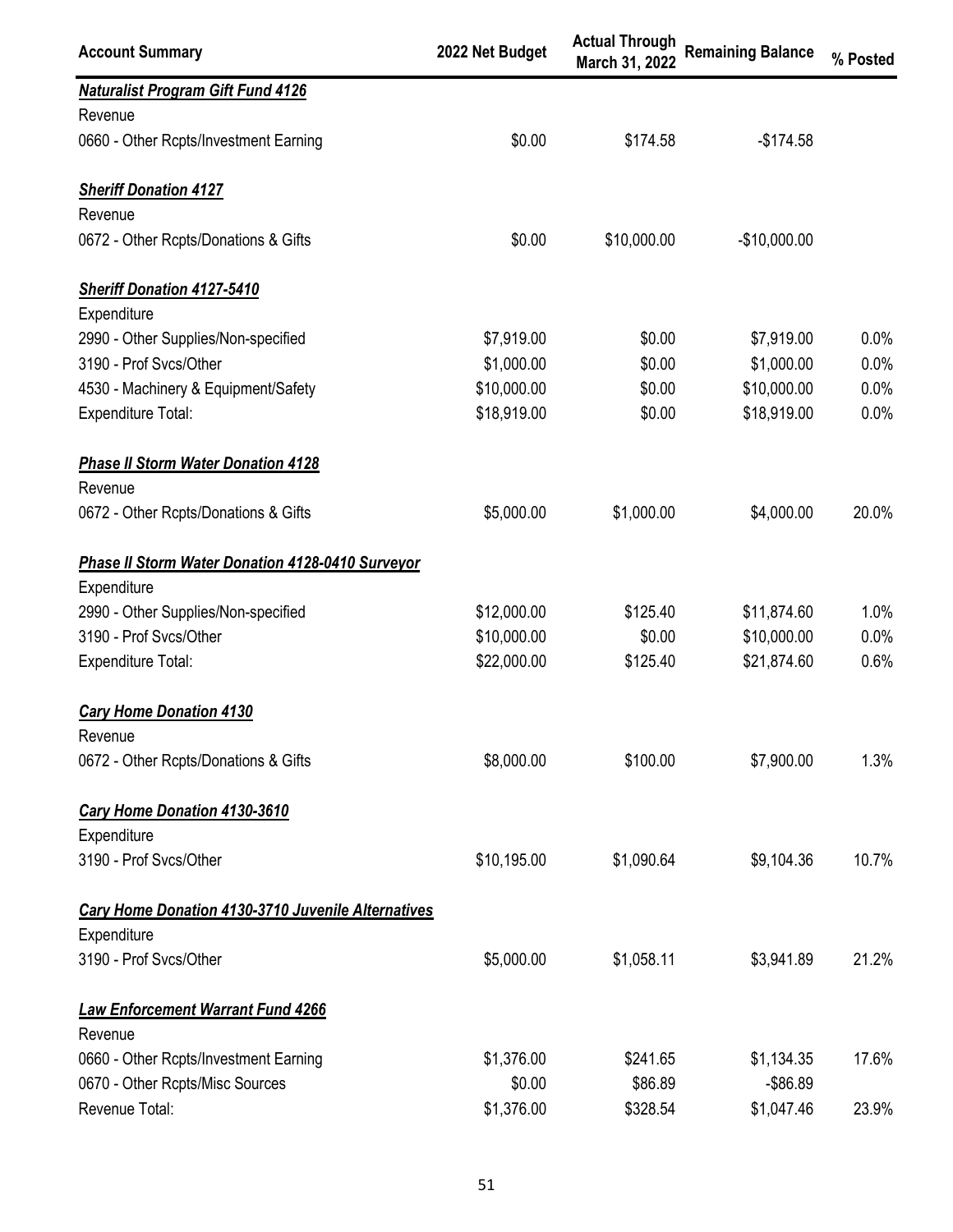| <b>Account Summary</b>                                                   | 2022 Net Budget | <b>Actual Through</b><br>March 31, 2022 | <b>Remaining Balance</b> | % Posted |
|--------------------------------------------------------------------------|-----------------|-----------------------------------------|--------------------------|----------|
| Law Enforcement Warrant Fund 4266-5910 Prosecutor                        |                 |                                         |                          |          |
| Expenditure                                                              |                 |                                         |                          |          |
| 1110 - Sal & Wages/Full Time                                             | \$138,393.00    | \$13,929.72                             | \$124,463.28             | 10.1%    |
| 1210 - EE Benefits/Social Security                                       | \$10,588.00     | \$1,038.96                              | \$9,549.04               | 9.8%     |
| 1220 - EE Benefits/PERF Retirement                                       | \$15,501.00     | \$1,560.12                              | \$13,940.88              | 10.1%    |
| 2140 - Office Supplies/Minor Equip                                       | \$5,000.00      | \$0.00                                  | \$5,000.00               | 0.0%     |
| 2990 - Other Supplies/Non-specified                                      | \$10,000.00     | \$5,123.88                              | \$4,876.12               | 51.2%    |
| 3190 - Prof Svcs/Other                                                   | \$1,000.00      | \$76.45                                 | \$923.55                 | 7.6%     |
| 3210 - Comm & Transp/Travel/Training                                     | \$4,000.00      | \$1,027.41                              | \$2,972.59               | 25.7%    |
| <b>Expenditure Total:</b>                                                | \$184,482.00    | \$22,756.54                             | \$161,725.46             | 12.3%    |
| <b>Law Enforcement Warrant Fund 4266-9410 Employee Benefits</b>          |                 |                                         |                          |          |
| Expenditure                                                              |                 |                                         |                          |          |
| 1230 - EE Benefits/Health                                                | \$33,740.00     | \$2,008.20                              | \$31,731.80              | 6.0%     |
| 1231 - EE Benefits/LTD                                                   | \$514.00        | \$187.80                                | \$326.20                 | 36.5%    |
| 1232 - EE Benefits/Life                                                  | \$230.00        | \$109.44                                | \$120.56                 | 47.6%    |
| 1910 - Other Personal Services/WC                                        | \$1,460.00      | \$381.95                                | \$1,078.05               | 26.2%    |
| Expenditure Total:                                                       | \$35,944.00     | \$2,687.39                              | \$33,256.61              | 7.5%     |
| <b>Law Enforcement Warrant II Fund 4267</b>                              |                 |                                         |                          |          |
| Revenue                                                                  |                 |                                         |                          |          |
| 0660 - Other Rcpts/Investment Earning                                    | \$0.00          | \$125.51                                | $-$125.51$               |          |
| <b>Southeast Industrial TIF 4505</b>                                     |                 |                                         |                          |          |
| Revenue                                                                  |                 |                                         |                          |          |
| 0660 - Other Rcpts/Investment Earning                                    | \$0.00          | \$11,898.74                             | $-$11,898.74$            |          |
| <b>BOT 4621</b>                                                          |                 |                                         |                          |          |
| Revenue                                                                  |                 |                                         |                          |          |
| 0100 - Prop Taxes/Property                                               | \$782,371.00    | \$0.00                                  | \$782,371.00             | $0.0\%$  |
| 0124 - Other Taxes/FIT                                                   | \$9,310.00      | \$0.00                                  | \$9,310.00               | 0.0%     |
| 0130 - Other Taxes/License Excise                                        | \$53,778.00     | \$0.00                                  | \$53,778.00              | 0.0%     |
| 0131 - Other Taxes/CVET                                                  | \$3,058.00      | \$0.00                                  | \$3,058.00               | 0.0%     |
| Revenue Total:                                                           | \$848,517.00    | \$0.00                                  | \$848,517.00             | 0.0%     |
| <b>BOT 4621-0110 Auditor</b>                                             |                 |                                         |                          |          |
| Expenditure                                                              |                 |                                         |                          |          |
| 3710 - Rentals & Leases/Bldgs & Prop                                     | \$652,986.00    | \$0.00                                  | \$652,986.00             | 0.0%     |
| <b>County Self Insurance (Employee Health Insurance) 4710</b><br>Revenue |                 |                                         |                          |          |
| 0490 - Other Fees & Charges/Unspecifi                                    | \$0.00          | \$2,878,134.75                          | $-$2,878,134.75$         |          |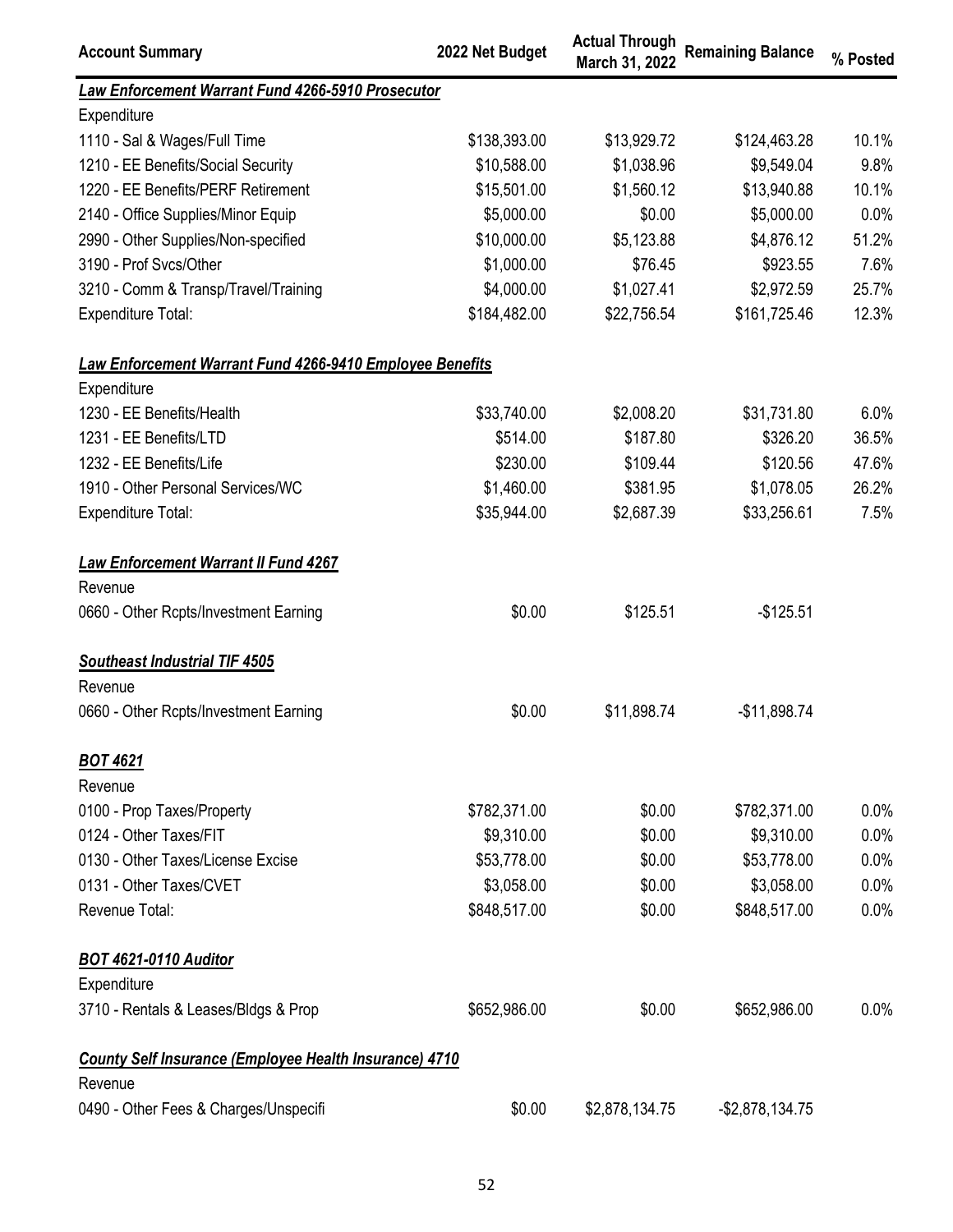| <b>Account Summary</b>                                                      | 2022 Net Budget | <b>Actual Through</b><br>March 31, 2022 | <b>Remaining Balance</b> | % Posted |
|-----------------------------------------------------------------------------|-----------------|-----------------------------------------|--------------------------|----------|
| County Self Insurance (Employee Health Insurance) 4710-1120 Human Resources |                 |                                         |                          |          |
| Expenditure                                                                 |                 |                                         |                          |          |
| 3190 - Prof Svcs/Other                                                      | \$0.00          | \$1,930,287.43                          | $-$1,930,287.43$         |          |
| 3970 - Other Disb/Costs of Business                                         | \$0.00          | \$30,237.06                             | -\$30,237.06             |          |
| <b>Expenditure Total:</b>                                                   | \$0.00          | \$1,960,524.49                          | -\$1,960,524.49          |          |
| <b>Public Officials Self Insurance Fund 4711</b>                            |                 |                                         |                          |          |
| Revenue                                                                     |                 |                                         |                          |          |
| 0660 - Other Rcpts/Investment Earning                                       | \$0.00          | \$479.12                                | $-$479.12$               |          |
| 0761 - Interfund Trnsfers/Transfer In                                       | \$0.00          | \$25,000.00                             | $-$25,000.00$            |          |
| Revenue Total:                                                              | \$0.00          | \$25,479.12                             | $-$25,479.12$            |          |
| <b>Commissioners Self Insurance Fund 4712</b>                               |                 |                                         |                          |          |
| Revenue                                                                     |                 |                                         |                          |          |
| 0660 - Other Rcpts/Investment Earning                                       | \$0.00          | \$934.11                                | $-$934.11$               |          |
| 0761 - Interfund Trnsfers/Transfer In                                       | \$0.00          | \$60,000.00                             | $-$60,000.00$            |          |
| Revenue Total:                                                              | \$0.00          | \$60,934.11                             | $-$60,934.11$            |          |
| <b>Commissioners Self Insurance Fund 4712-1120 Human Resources</b>          |                 |                                         |                          |          |
| Expenditure                                                                 |                 |                                         |                          |          |
| 3190 - Prof Svcs/Other                                                      | \$0.00          | \$11,494.50                             | $-$11,494.50$            |          |
| <b>Highway Self Insurance Fund 4713</b>                                     |                 |                                         |                          |          |
| Revenue                                                                     |                 |                                         |                          |          |
| 0660 - Other Rcpts/Investment Earning                                       | \$0.00          | \$397.98                                | $-$397.98$               |          |
| <b>Sheriff Self Insurance Fund 4714</b>                                     |                 |                                         |                          |          |
| Revenue                                                                     |                 |                                         |                          |          |
| 0660 - Other Rcpts/Investment Earning                                       | \$0.00          | \$425.82                                | $-$425.82$               |          |
| 0761 - Interfund Trnsfers/Transfer In                                       | \$0.00          | \$25,000.00                             | $-$25,000.00$            |          |
| Revenue Total:                                                              | \$0.00          | \$25,425.82                             | $-$25,425.82$            |          |
| <b>Inmate Medical 4715</b>                                                  |                 |                                         |                          |          |
| Revenue                                                                     |                 |                                         |                          |          |
| 0761 - Interfund Trnsfers/Transfer In                                       | \$0.00          | \$25,000.00                             | $-$25,000.00$            |          |
| <b>Flex Benefits 4716</b>                                                   |                 |                                         |                          |          |
| Revenue                                                                     |                 |                                         |                          |          |
| 0490 - Other Fees & Charges/Unspecifi                                       | \$0.00          | \$129,355.24                            | $-$129,355.24$           |          |
| 0660 - Other Rcpts/Investment Earning                                       | \$0.00          | \$186.73                                | $-$186.73$               |          |
| 0670 - Other Rcpts/Misc Sources                                             | \$0.00          | \$288.87                                | $-$288.87$               |          |
| Revenue Total:                                                              | \$0.00          | \$129,830.84                            | -\$129,830.84            |          |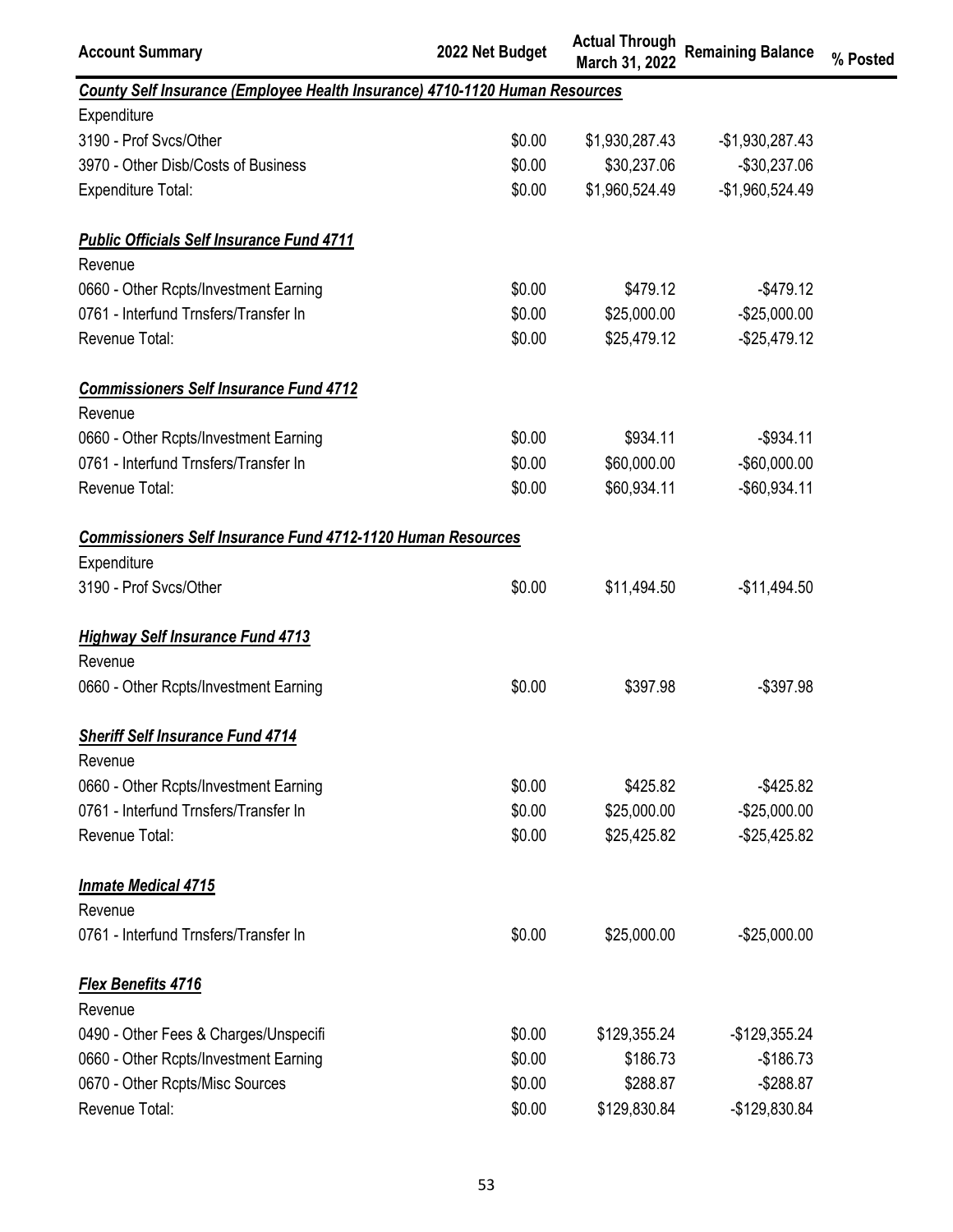| <b>Account Summary</b>                                | 2022 Net Budget | <b>Actual Through</b><br>March 31, 2022 | <b>Remaining Balance</b> | % Posted |
|-------------------------------------------------------|-----------------|-----------------------------------------|--------------------------|----------|
| Flex Benefits 4716-1120 Human Resources               |                 |                                         |                          |          |
| Expenditure                                           |                 |                                         |                          |          |
| 3190 - Prof Svcs/Other                                | \$0.00          | \$185,913.86                            | -\$185,913.86            |          |
| <b>Long Term Disability 4717</b>                      |                 |                                         |                          |          |
| Revenue                                               |                 |                                         |                          |          |
| 0490 - Other Fees & Charges/Unspecifi                 | \$0.00          | \$35,531.08                             | $-$35,531.08$            |          |
| <b>Long Term Disability 4717-1120 Human Resources</b> |                 |                                         |                          |          |
| Expenditure                                           |                 |                                         |                          |          |
| 3190 - Prof Svcs/Other                                | \$0.00          | \$36,369.60                             | -\$36,369.60             |          |
| <b>Workers Compensation 4718</b>                      |                 |                                         |                          |          |
| Revenue                                               |                 |                                         |                          |          |
| 0730 - Refunds Reimb or Redeposits                    | \$0.00          | \$139,935.15                            | $-$139,935.15$           |          |
| <b>Inmate Medical Copay 4719</b>                      |                 |                                         |                          |          |
| Revenue                                               |                 |                                         |                          |          |
| 0410 - Publ Safety Fees/Unspecified                   | \$0.00          | \$3,496.80                              | $-$3,496.80$             |          |
| <b>Highway Escrow 4804</b>                            |                 |                                         |                          |          |
| Revenue                                               |                 |                                         |                          |          |
| 0660 - Other Rcpts/Investment Earning                 | \$0.00          | \$72.69                                 | $-$72.69$                |          |
| <b>County Share Surtax 4805</b>                       |                 |                                         |                          |          |
| Revenue                                               |                 |                                         |                          |          |
| 0135 - Other Taxes/Surtax                             | \$1,200,000.00  | \$240,240.22                            | \$959,759.78             | 20.0%    |
| 0283 - Hwys & Strts/Federal                           | \$0.00          | \$246,879.02                            | -\$246,879.02            |          |
| 0293 - Hwys & Strts/State or Local                    | \$0.00          | \$114,765.00                            | $-$114,765.00$           |          |
| Revenue Total:                                        | \$1,200,000.00  | \$601,884.24                            | \$598,115.76             | 50.2%    |
| <b>County Share Surtax 4805-8261 Highway</b>          |                 |                                         |                          |          |
| Expenditure                                           |                 |                                         |                          |          |
| 2210 - Oper Supplies/Gasoline & Oil                   | \$372,395.00    | \$164,290.61                            | \$208,104.39             | 44.1%    |
| 3720 - Rentals & Leases/Heavy Mach                    | \$27,000.00     | \$0.00                                  | \$27,000.00              | $0.0\%$  |
| Expenditure Total:                                    | \$399,395.00    | \$164,290.61                            | \$235,104.39             | 41.1%    |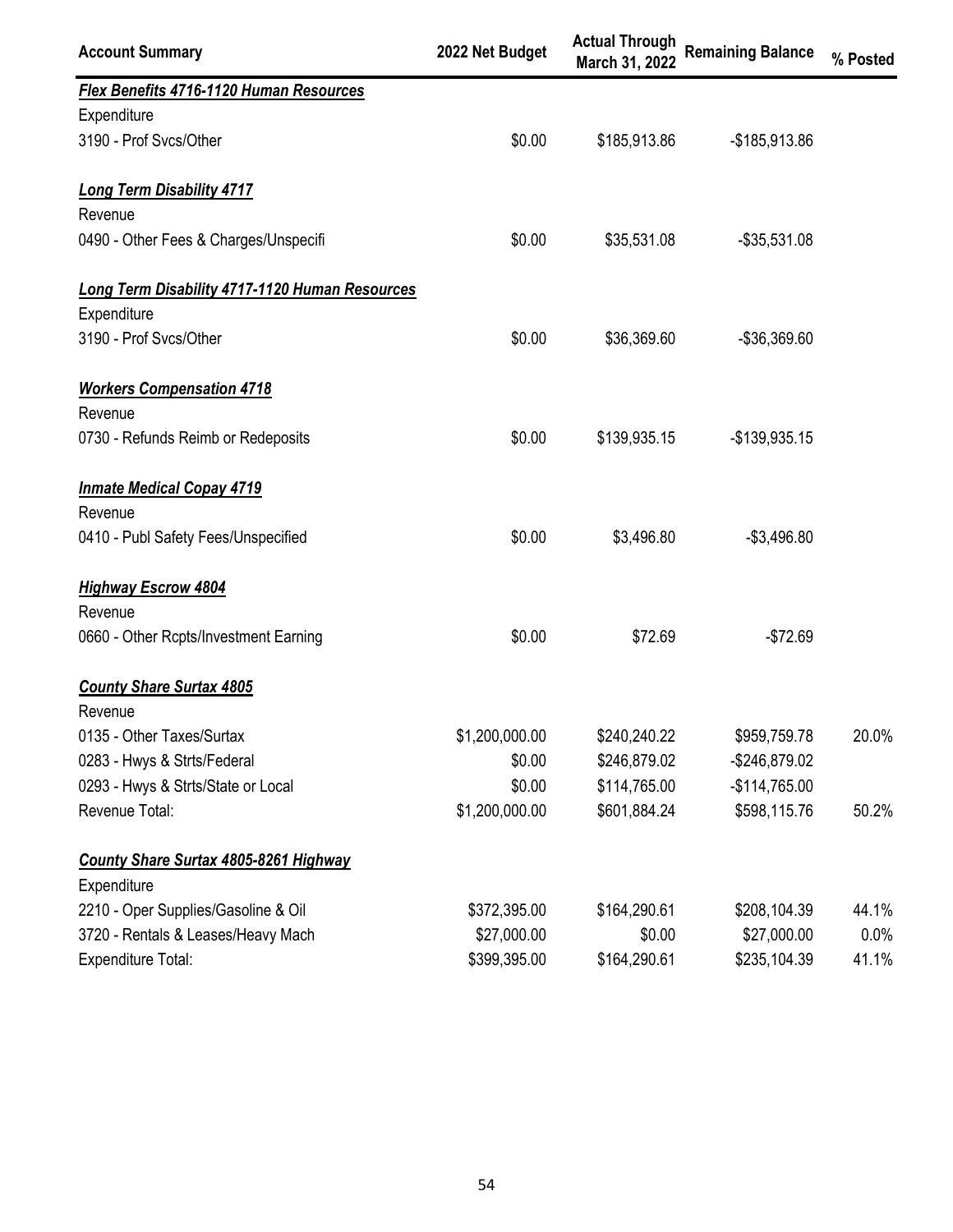| <b>Account Summary</b>                                           | 2022 Net Budget | <b>Actual Through</b><br>March 31, 2022 | <b>Remaining Balance</b> | % Posted |
|------------------------------------------------------------------|-----------------|-----------------------------------------|--------------------------|----------|
| <b>County Share Surtax 4805-8263 Highway</b>                     |                 |                                         |                          |          |
| Expenditure                                                      |                 |                                         |                          |          |
| 2220 - Oper Supplies/Inst'l or Med                               | \$36,868.00     | \$6,697.67                              | \$30,170.33              | 18.2%    |
| 3510 - Utility Service/Utilities                                 | \$53,445.00     | \$25,205.40                             | \$28,239.60              | 47.2%    |
| 3970 - Other Disb/Costs of Business                              | \$16,555.00     | \$0.00                                  | \$16,555.00              | 0.0%     |
| 4510 - Machinery & Equipment/General                             | \$200,000.00    | \$0.00                                  | \$200,000.00             | 0.0%     |
| Expenditure Total:                                               | \$306,868.00    | \$31,903.07                             | \$274,964.93             | 10.4%    |
| <b>County Share Wheel Tax 4806</b>                               |                 |                                         |                          |          |
| Revenue                                                          |                 |                                         |                          |          |
| 0134 - Other Taxes/Wheel Tax                                     | \$123,768.00    | \$36,454.81                             | \$87,313.19              | 29.5%    |
| <b>County Share Wheel Tax 4806-8261 Highway</b>                  |                 |                                         |                          |          |
| Expenditure                                                      |                 |                                         |                          |          |
| 3630 - Rep & Maint/Roads & Streets                               | \$100,000.00    | \$0.00                                  | \$100,000.00             | 0.0%     |
| <b>Fairgrounds Construction 2018 LIT 4818</b>                    |                 |                                         |                          |          |
| Revenue                                                          |                 |                                         |                          |          |
| 0660 - Other Rcpts/Investment Earning                            | \$0.00          | \$487.01                                | $-$487.01$               |          |
| <b>Fairgrounds Construction 2018 LIT 4818-1110 Commissioners</b> |                 |                                         |                          |          |
| Expenditure                                                      |                 |                                         |                          |          |
| 3190 - Prof Svcs/Other                                           | \$32,440.00     | \$0.00                                  | \$32,440.00              | 0.0%     |
| 4310 - Buildings/Municipal                                       | \$500,000.00    | \$82,019.71                             | \$417,980.29             | 16.4%    |
| Expenditure Total:                                               | \$532,440.00    | \$82,019.71                             | \$450,420.29             | 15.4%    |
| <b>Wabash River Hydrology 4833</b>                               |                 |                                         |                          |          |
| Revenue                                                          |                 |                                         |                          |          |
| 0660 - Other Rcpts/Investment Earning                            | \$0.00          | \$14.26                                 | $-$14.26$                |          |
| <b>Project Revolving Fund 4880</b>                               |                 |                                         |                          |          |
| Revenue                                                          |                 |                                         |                          |          |
| 0100 - Prop Taxes/Property                                       | \$4,260,000.00  | \$0.00                                  | \$4,260,000.00           | $0.0\%$  |
| 0660 - Other Rcpts/Investment Earning                            | \$12,889.00     | \$8,929.45                              | \$3,959.55               | 69.3%    |
| Revenue Total:                                                   | \$4,272,889.00  | \$8,929.45                              | \$4,263,959.55           | 0.2%     |
| <b>Project Revolving Fund 4880-8062 Highway</b>                  |                 |                                         |                          |          |
| Expenditure                                                      |                 |                                         |                          |          |
| 4210 - Infrastructure/Roads & Streets                            | \$1,060,000.00  | \$49,461.00                             | \$1,010,539.00           | 4.7%     |
| 4220 - Infrastructure/Bridges                                    | \$3,050,000.00  | \$233,062.80                            | \$2,816,937.20           | 7.6%     |
| Expenditure Total:                                               | \$4,110,000.00  | \$282,523.80                            | \$3,827,476.20           | 6.9%     |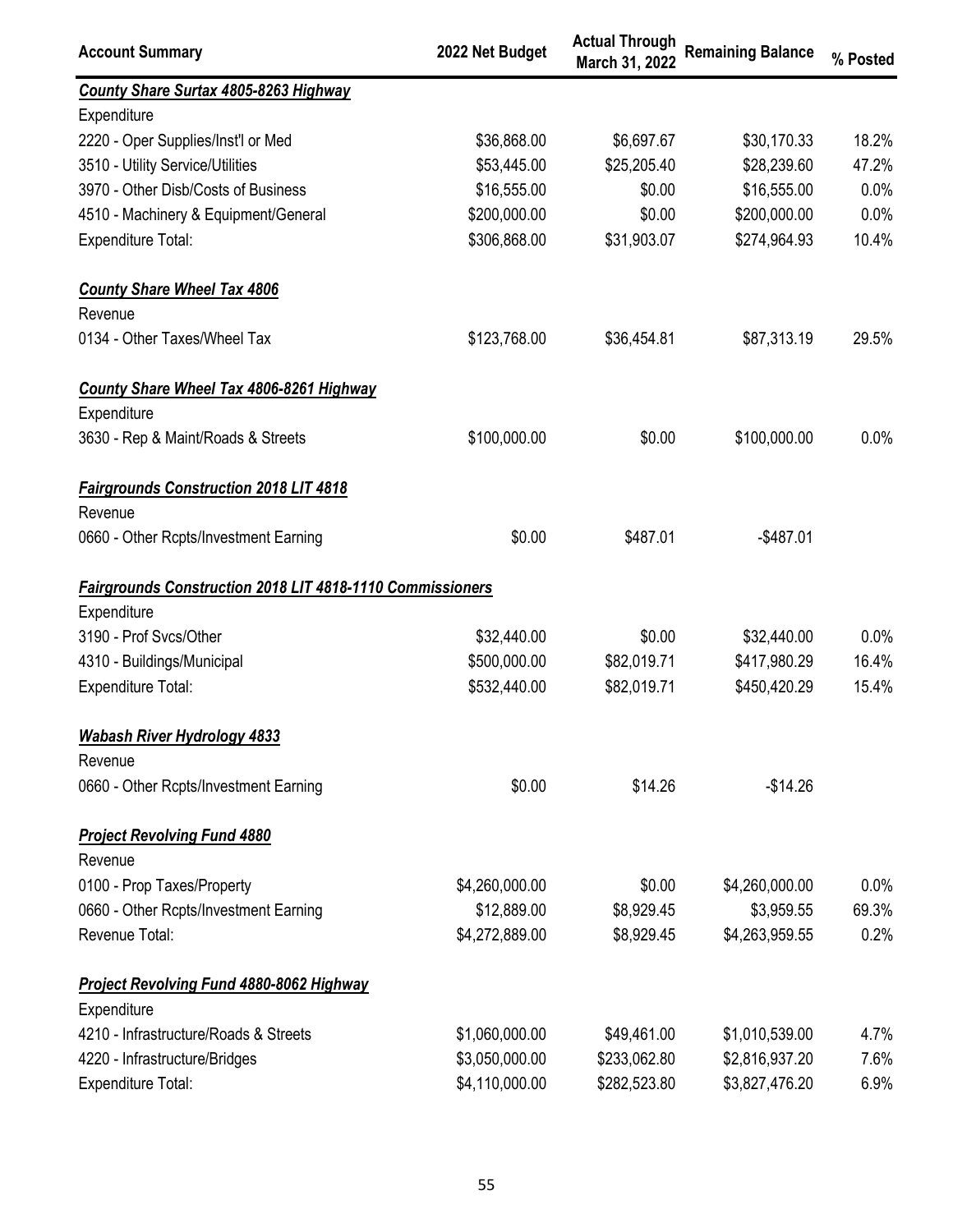| <b>Account Summary</b>                     | 2022 Net Budget | <b>Actual Through</b><br>March 31, 2022 | <b>Remaining Balance</b> | % Posted |
|--------------------------------------------|-----------------|-----------------------------------------|--------------------------|----------|
| <b>Highway Escrow (J&amp;C) 4881</b>       |                 |                                         |                          |          |
| Revenue                                    |                 |                                         |                          |          |
| 0660 - Other Rcpts/Investment Earning      | \$0.00          | \$0.38                                  | $-$0.38$                 |          |
| F-Lake Detention 4890                      |                 |                                         |                          |          |
| Revenue                                    |                 |                                         |                          |          |
| 0404 - Gen Govt Fees/Surveyor              | \$2,000.00      | \$0.00                                  | \$2,000.00               | $0.0\%$  |
| 0660 - Other Rcpts/Investment Earning      | \$1,952.00      | \$457.36                                | \$1,494.64               | 23.4%    |
| Revenue Total:                             | \$3,952.00      | \$457.36                                | \$3,494.64               | 11.6%    |
| <b>F-Lake Detention 4890-0410 Surveyor</b> |                 |                                         |                          |          |
| Expenditure                                |                 |                                         |                          |          |
| 3640 - Rep & Maint/Drainage Infrastr       | \$120,000.00    | \$0.00                                  | \$120,000.00             | $0.0\%$  |
| 4245 - Infrastructure/Detention Ponds      | \$115,000.00    | \$0.00                                  | \$115,000.00             | 0.0%     |
| <b>Expenditure Total:</b>                  | \$235,000.00    | \$0.00                                  | \$235,000.00             | 0.0%     |
| <b>Berlovitz Detention 4891</b>            |                 |                                         |                          |          |
| Revenue                                    |                 |                                         |                          |          |
| 0404 - Gen Govt Fees/Surveyor              | \$5,000.00      | \$0.00                                  | \$5,000.00               | $0.0\%$  |
| 0660 - Other Rcpts/Investment Earning      | \$12.00         | \$18.26                                 | $-$ \$6.26               | 152.2%   |
| Revenue Total:                             | \$5,012.00      | \$18.26                                 | \$4,993.74               | 0.4%     |
| <b>F-Lake Detention 4890-0410 Surveyor</b> |                 |                                         |                          |          |
| Expenditure                                |                 |                                         |                          |          |
| 3610 - Rep & Maint/Buildings & Proper      | \$1,000.00      | \$0.00                                  | \$1,000.00               | $0.0\%$  |
| 3640 - Rep & Maint/Drainage Infrastr       | \$2,000.00      | \$0.00                                  | \$2,000.00               | 0.0%     |
| 4245 - Infrastructure/Detention Ponds      | \$2,500.00      | \$0.00                                  | \$2,500.00               | $0.0\%$  |
| <b>Expenditure Total:</b>                  | \$5,500.00      | \$0.00                                  | \$5,500.00               | 0.0%     |
| <b>Great Lakes Ditch 4892</b>              |                 |                                         |                          |          |
| Revenue                                    |                 |                                         |                          |          |
| 0660 - Other Rcpts/Investment Earning      | \$2,037.00      | \$281.08                                | \$1,755.92               | 13.8%    |
| Revenue Total:                             | \$2,037.00      | \$281.08                                | \$1,755.92               | 13.8%    |
| <b>Ross Detention 4893</b>                 |                 |                                         |                          |          |
| Revenue                                    |                 |                                         |                          |          |
| 0404 - Gen Govt Fees/Surveyor              | \$2,000.00      | \$0.00                                  | \$2,000.00               | $0.0\%$  |
| 0660 - Other Rcpts/Investment Earning      | \$174.00        | \$38.72                                 | \$135.28                 | 22.3%    |
| Revenue Total:                             | \$2,174.00      | \$38.72                                 | \$2,135.28               | 1.8%     |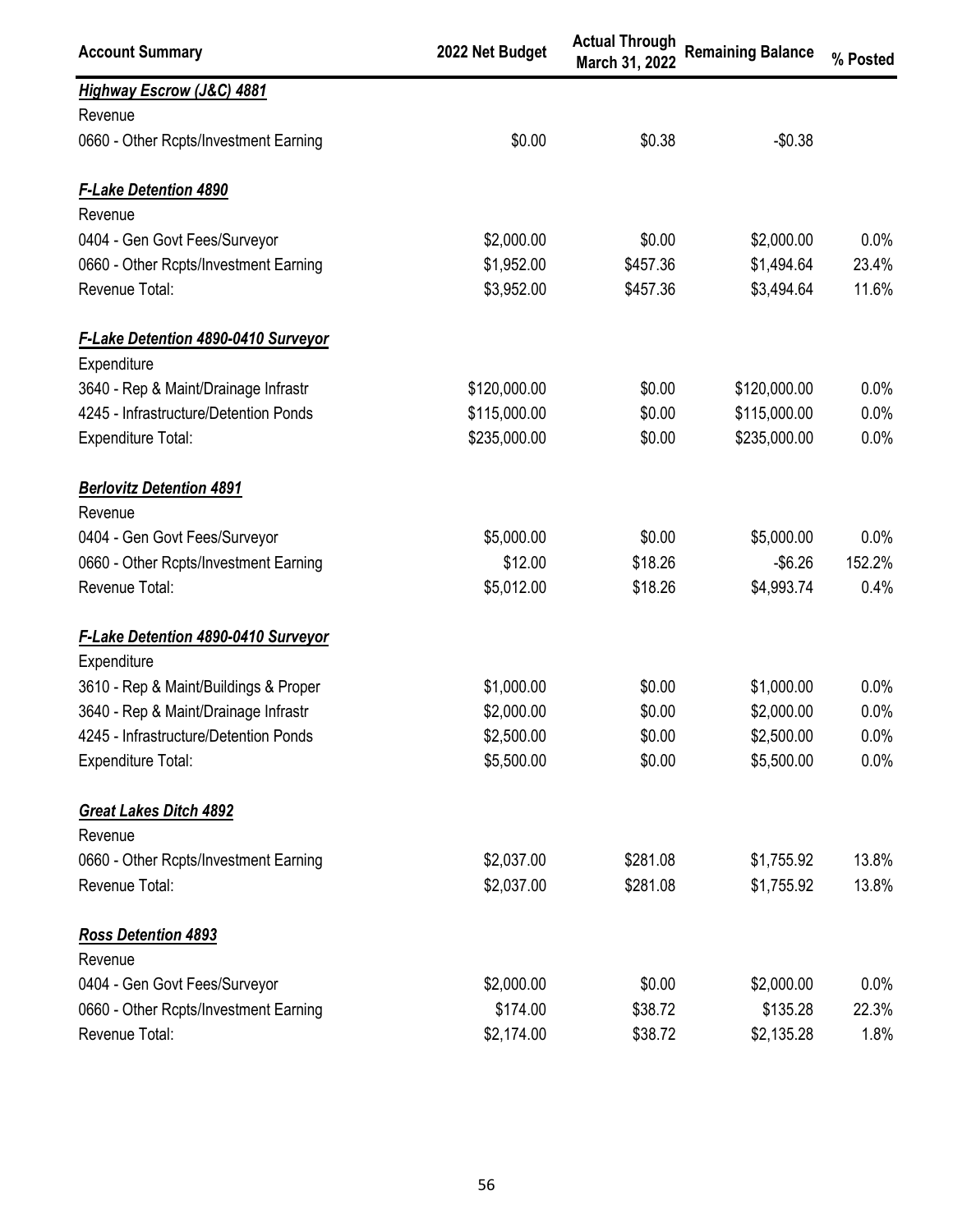| <b>Account Summary</b>                        | 2022 Net Budget | <b>Actual Through</b><br>March 31, 2022 | <b>Remaining Balance</b> | % Posted |
|-----------------------------------------------|-----------------|-----------------------------------------|--------------------------|----------|
| Great Lakes 4892-0410 Surveyor                |                 |                                         |                          |          |
| Expenditure                                   |                 |                                         |                          |          |
| 3640 - Rep & Maint/Drainage Infrastr          | \$6,000.00      | \$0.00                                  | \$6,000.00               | 0.0%     |
| 4245 - Infrastructure/Detention Ponds         | \$6,000.00      | \$0.00                                  | \$6,000.00               | 0.0%     |
| <b>Expenditure Total:</b>                     | \$12,000.00     | \$0.00                                  | \$12,000.00              | 0.0%     |
| <b>Phase II Stormwater 4897</b>               |                 |                                         |                          |          |
| Revenue                                       |                 |                                         |                          |          |
| 0302 - Gen Govt Permits/Plan & Zoning         | \$0.00          | \$2,850.00                              | $-$2,850.00$             |          |
| 0404 - Gen Govt Fees/Surveyor                 | \$30,000.00     | \$11,913.00                             | \$18,087.00              | 39.7%    |
| 0660 - Other Rcpts/Investment Earning         | \$3,964.00      | \$444.95                                | \$3,519.05               | 11.2%    |
| 0670 - Other Rcpts/Misc Sources               | \$60,000.00     | \$5,542.76                              | \$54,457.24              | 9.2%     |
| Revenue Total:                                | \$93,964.00     | \$20,750.71                             | \$73,213.29              | 22.1%    |
| <b>Phase II Stormwater 4897-0410 Surveyor</b> |                 |                                         |                          |          |
| Expenditure                                   |                 |                                         |                          |          |
| 1110 - Sal & Wages/Full Time                  | \$206,841.00    | \$47,307.92                             | \$159,533.08             | 22.9%    |
| 1111 - Sal & Wages/Elected Official           | \$26,326.00     | \$6,075.18                              | \$20,250.82              | 23.1%    |
| 1130 - Sal & Wages/Part Time                  | \$7,500.00      | \$0.00                                  | \$7,500.00               | 0.0%     |
| 1150 - Sal & Wages/Overtime                   | \$3,000.00      | \$0.00                                  | \$3,000.00               | 0.0%     |
| 1210 - EE Benefits/Social Security            | \$18,641.00     | \$3,952.58                              | \$14,688.42              | 21.2%    |
| 1220 - EE Benefits/PERF Retirement            | \$26,451.00     | \$5,992.52                              | \$20,458.48              | 22.7%    |
| 2110 - Office Supplies/General                | \$15,000.00     | \$847.79                                | \$14,152.21              | 5.7%     |
| 2120 - Office Supplies/Forms                  | \$5,000.00      | \$0.00                                  | \$5,000.00               | 0.0%     |
| 2130 - Office Supplies/Printing               | \$10,000.00     | \$1,750.00                              | \$8,250.00               | 17.5%    |
| 2140 - Office Supplies/Minor Equip            | \$8,000.00      | \$396.34                                | \$7,603.66               | 5.0%     |
| 2210 - Oper Supplies/Gasoline & Oil           | \$5,000.00      | \$0.00                                  | \$5,000.00               | $0.0\%$  |
| 2990 - Other Supplies/Non-specified           | \$20,000.00     | \$6,119.01                              | \$13,880.99              | 30.6%    |
| 3110 - Prof Svcs/Legal                        | \$20,000.00     | \$0.00                                  | \$20,000.00              | 0.0%     |
| 3120 - Prof Svcs/Engineer & Architect         | \$50,000.00     | \$0.00                                  | \$50,000.00              | 0.0%     |
| 3150 - Prof Svcs/Training                     | \$10,000.00     | \$250.00                                | \$9,750.00               | 2.5%     |
| 3190 - Prof Svcs/Other                        | \$325,000.00    | \$32,920.75                             | \$292,079.25             | 10.1%    |
| 3210 - Comm & Transp/Travel/Training          | \$15,000.00     | \$0.00                                  | \$15,000.00              | 0.0%     |
| 3230 - Comm & Transp/Postage & Frght          | \$2,500.00      | \$0.00                                  | \$2,500.00               | 0.0%     |
| 3240 - Comm & Transp/Software                 | \$10,000.00     | \$0.00                                  | \$10,000.00              | 0.0%     |
| 3310 - Printing & Advertising/Legal           | \$6,500.00      | \$0.00                                  | \$6,500.00               | 0.0%     |
| 3510 - Utility Service/Utilities              | \$3,000.00      | \$0.00                                  | \$3,000.00               | 0.0%     |
| 3620 - Rep & Maint/Vehicle & Equip            | \$3,000.00      | \$0.00                                  | \$3,000.00               | 0.0%     |
| 3910 - Other Disb/Dues & Subscription         | \$2,000.00      | \$0.00                                  | \$2,000.00               | 0.0%     |
| 4590 - Machinery & Equipment/Other            | \$3,000.00      | \$0.00                                  | \$3,000.00               | 0.0%     |
| <b>Expenditure Total:</b>                     | \$801,759.00    | \$105,612.09                            | \$696,146.91             | 13.2%    |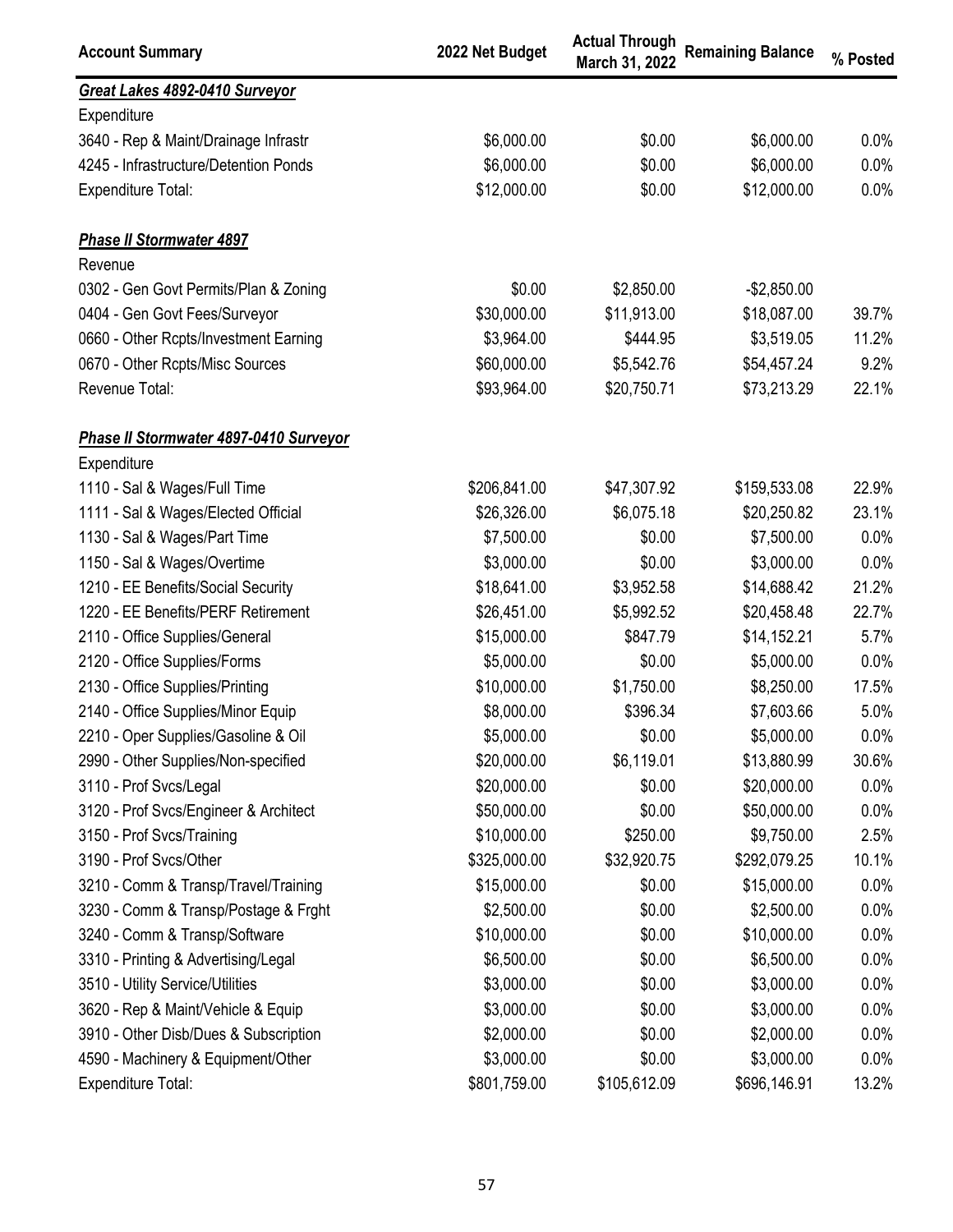| <b>Account Summary</b>                                   | 2022 Net Budget | <b>Actual Through</b><br>March 31, 2022 | <b>Remaining Balance</b> | % Posted |
|----------------------------------------------------------|-----------------|-----------------------------------------|--------------------------|----------|
| Phase II Stormwater 4897-9410 Employee Benefits          |                 |                                         |                          |          |
| Expenditure                                              |                 |                                         |                          |          |
| 1230 - EE Benefits/Health                                | \$67,899.00     | \$9,855.21                              | \$58,043.79              | 14.5%    |
| 1231 - EE Benefits/LTD                                   | \$1,127.00      | \$207.33                                | \$919.67                 | 18.4%    |
| 1232 - EE Benefits/Life                                  | \$634.00        | \$91.02                                 | \$542.98                 | 14.4%    |
| 1910 - Other Personal Services/WC                        | \$2,160.00      | \$715.74                                | \$1,444.26               | 33.1%    |
| <b>Expenditure Total:</b>                                | \$71,820.00     | \$10,869.30                             | \$60,950.70              | 15.1%    |
| <b>Innkeepers Tax (County Share) 4920</b>                |                 |                                         |                          |          |
| Revenue                                                  |                 |                                         |                          |          |
| 0125 - Other Taxes/Innkeepers                            | \$0.00          | \$179,050.08                            | -\$179,050.08            |          |
| <b>Innkeepers Tax (County Share) 4920-0210 Treasurer</b> |                 |                                         |                          |          |
| Expenditure                                              |                 |                                         |                          |          |
| 3920 - Other Disb/Grants & Cmnty Supp                    | \$0.00          | \$284,274.26                            | $-$284,274.26$           |          |
| <b>Innkeepers Tax (County Share) 4920-0210 Treasurer</b> |                 |                                         |                          |          |
| Expenditure                                              |                 |                                         |                          |          |
| 3190 - Prof Svcs/Other                                   | \$10,000.00     | \$0.00                                  | \$10,000.00              | 0.0%     |
| 6100 - Interfund Transfers/Transfer O                    | \$2,500.00      | \$0.00                                  | \$2,500.00               | 0.0%     |
| Expenditure Total:                                       | \$12,500.00     | \$0.00                                  | \$12,500.00              | 0.0%     |
| <b>TEMA Hazard Warning Fund 4940</b>                     |                 |                                         |                          |          |
| Revenue                                                  |                 |                                         |                          |          |
| 0761 - Interfund Trnsfers/Transfer In                    | \$0.00          | \$40,000.00                             | $-$40,000.00$            |          |
| TEMA Hazard Warning Fund 4940-5210 Emergency Management  |                 |                                         |                          |          |
| Expenditure                                              |                 |                                         |                          |          |
| 4530 - Machinery & Equipment/Safety                      | \$70,472.00     | \$0.00                                  | \$70,472.00              | $0.0\%$  |
| <b>Firearms Range Support 4956</b>                       |                 |                                         |                          |          |
| Revenue                                                  |                 |                                         |                          |          |
| 0761 - Interfund Trnsfers/Transfer In                    | \$0.00          | \$25,000.00                             | $-$25,000.00$            |          |
| <b>Card Rebate 4973</b>                                  |                 |                                         |                          |          |
| Revenue                                                  |                 |                                         |                          |          |
| 0730 - Refunds Reimb or Redeposits                       | \$0.00          | \$31.70                                 | $-$31.70$                |          |
| 0761 - Interfund Trnsfers/Transfer In                    | \$0.00          | \$196,963.10                            | $-$196,963.10$           |          |
| Revenue Total:                                           | \$0.00          | \$196,994.80                            | -\$196,994.80            |          |
| Card Rebate 4973-0210 Treasurer                          |                 |                                         |                          |          |
| Expenditure                                              |                 |                                         |                          |          |
| 3190 - Prof Svcs/Other                                   | \$0.00          | \$219,457.59                            | $-$ \$219,457.59         |          |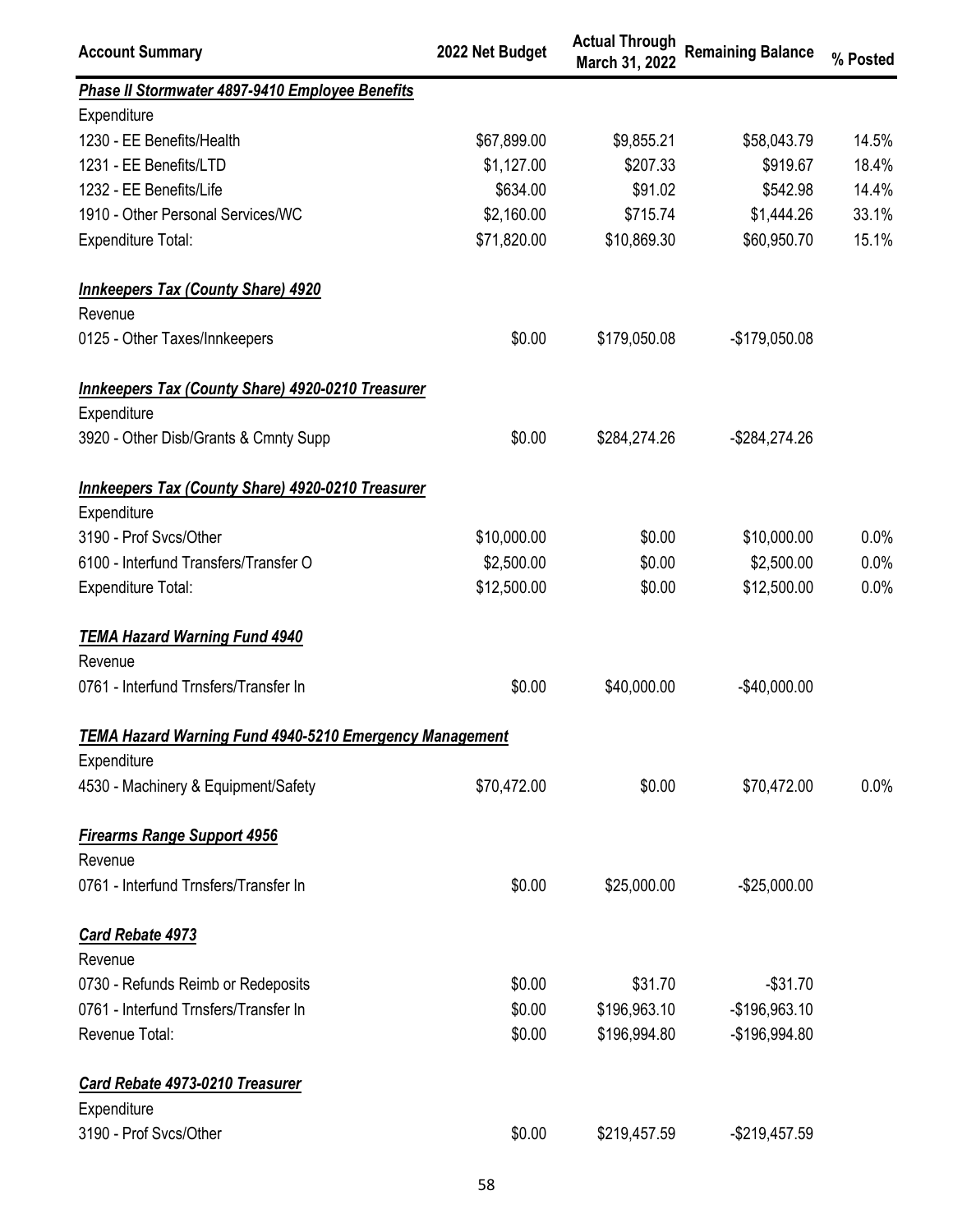| <b>Account Summary</b>                                 | 2022 Net Budget | <b>Actual Through</b><br>March 31, 2022 | <b>Remaining Balance</b> | % Posted |
|--------------------------------------------------------|-----------------|-----------------------------------------|--------------------------|----------|
| LIT Rainy Day 4986 Auditor                             |                 |                                         |                          |          |
| Revenue                                                |                 |                                         |                          |          |
| 6100 - Interfund Transfers/Transfer O                  | \$1,920,000.00  | \$480,000.00                            | \$1,440,000.00           | 25.0%    |
| <b>Francis Powers Trust 5950</b>                       |                 |                                         |                          |          |
| Revenue                                                |                 |                                         |                          |          |
| 0660 - Other Rcpts/Investment Earning                  | \$671.00        | \$1.54                                  | \$669.46                 | 0.2%     |
| <b>Battle Ground Fence 5980</b>                        |                 |                                         |                          |          |
| Revenue                                                |                 |                                         |                          |          |
| 0660 - Other Rcpts/Investment Earning                  | \$81.00         | \$17.26                                 | \$63.74                  | 21.3%    |
| Battle Ground Fence 5980-4310 Parks & Recreation       |                 |                                         |                          |          |
| Expenditure                                            |                 |                                         |                          |          |
| 3190 - Prof Svcs/Other                                 | \$10,000.00     | \$0.00                                  | \$10,000.00              | 0.0%     |
| <b>Park Tax Collections 5984</b>                       |                 |                                         |                          |          |
| Revenue                                                |                 |                                         |                          |          |
| 0125 - Other Taxes/Innkeepers                          | \$0.00          | \$145.00                                | $-$145.00$               |          |
| <b>Park Tax Collections 5984-4310 Parks Department</b> |                 |                                         |                          |          |
| Expenditure                                            |                 |                                         |                          |          |
| 3190 - Prof Svcs/Other                                 | \$0.00          | \$123.10                                | $-$123.10$               |          |
| Settlement 6000                                        |                 |                                         |                          |          |
| Revenue                                                |                 |                                         |                          |          |
| 0807 - Settlement/Local Certified Col                  | \$0.00          | \$68.00                                 | $-$ \$68.00              |          |
| 0808 - Settlement/Treasurer Other Col                  | \$0.00          | \$184.53                                | $-$184.53$               |          |
| Revenue Total:                                         | \$0.00          | \$252.53                                | $-$252.53$               |          |
| Settlement 6000-0210 Treasurer                         |                 |                                         |                          |          |
| Expenditure                                            |                 |                                         |                          |          |
| 8008 - Settlement/Treasurer Other Dis                  | \$0.00          | \$184.53                                | $-$184.53$               |          |
| <b>Wheel Tax 6021 (Clearing Fund)</b>                  |                 |                                         |                          |          |
| Revenue                                                |                 |                                         |                          |          |
| 0806 - Settlement/State Certified Col                  | \$0.00          | \$114,583.41                            | $-$114,583.41$           |          |
| <b>Wheel Tax 6021-0120 Auditor Settlement</b>          |                 |                                         |                          |          |
| Expenditure                                            |                 |                                         |                          |          |
| 8006 - Settlement/State Disbursements                  | \$0.00          | \$78,467.34                             | $-$78,467.34$            |          |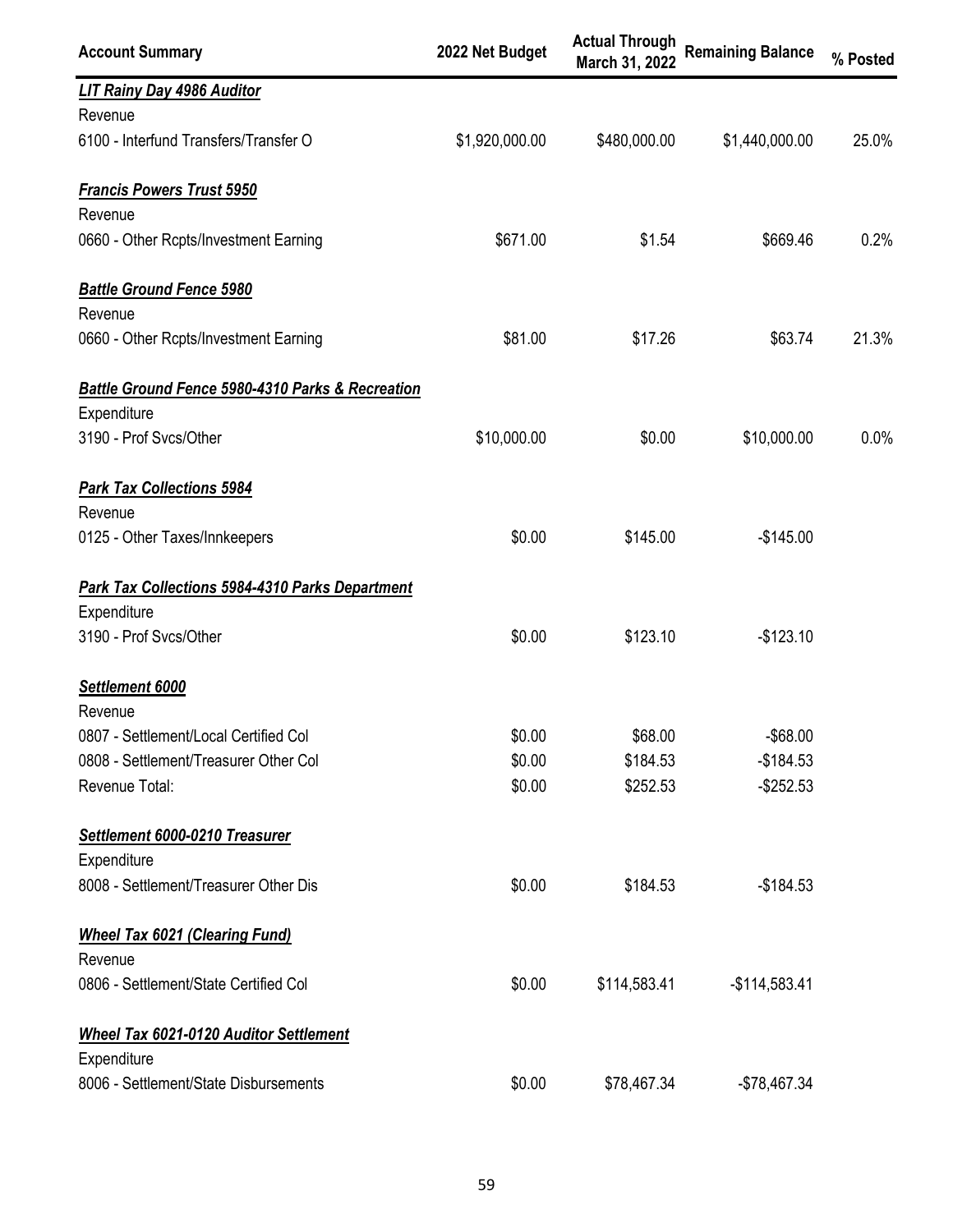| <b>Account Summary</b>                                  | 2022 Net Budget | <b>Actual Through</b><br>March 31, 2022 | <b>Remaining Balance</b> | % Posted |
|---------------------------------------------------------|-----------------|-----------------------------------------|--------------------------|----------|
| <b>Sur Tax 6022 (Clearing Fund)</b>                     |                 |                                         |                          |          |
| Revenue                                                 |                 |                                         |                          |          |
| 0806 - Settlement/State Certified Col                   | \$0.00          | \$661,957.90                            | -\$661,957.90            |          |
| Sur Tax 6022-0120 Audior Settlement                     |                 |                                         |                          |          |
| Expenditure                                             |                 |                                         |                          |          |
| 8006 - Settlement/State Disbursements                   | \$0.00          | \$517,106.45                            | $-$517,106.45$           |          |
| <b>CVET 6023 (Clearing Fund)</b>                        |                 |                                         |                          |          |
| Revenue                                                 |                 |                                         |                          |          |
| 0802 - Settlement/Income                                | \$0.00          | \$1,605,467.76                          | -\$1,605,467.76          |          |
| <b>State Fines &amp; Forfeitures 7101</b>               |                 |                                         |                          |          |
| Revenue                                                 |                 |                                         |                          |          |
| 0807 - Settlement/Local Certified Col                   | \$0.00          | \$4,965.26                              | $-$4,965.26$             |          |
| <b>Infraction Judgments 7102</b>                        |                 |                                         |                          |          |
| Expenditure                                             |                 |                                         |                          |          |
| 0807 - Settlement/Local Certified Col                   | \$0.00          | \$32,194.06                             | $-$ \$32,194.06          |          |
| <b>Special Death Benefits 7104</b>                      |                 |                                         |                          |          |
| Revenue                                                 |                 |                                         |                          |          |
| 0807 - Settlement/Local Certified Col                   | \$0.00          | \$3,240.00                              | $-$3,240.00$             |          |
| <b>Conorner's Continuing Education 7106</b>             |                 |                                         |                          |          |
| Revenue                                                 |                 |                                         |                          |          |
| 0807 - Settlement/Local Certified Col                   | \$0.00          | \$8,223.75                              | $-$ \$8,223.75           |          |
| <b>Mortgage Recording Fee 7108</b>                      |                 |                                         |                          |          |
| Revenue                                                 |                 |                                         |                          |          |
| 0807 - Settlement/Local Certified Col                   | \$0.00          | \$4,332.50                              | $-$4,332.50$             |          |
| <b>Education Plate Fee 7301</b>                         |                 |                                         |                          |          |
| Revenue                                                 |                 |                                         |                          |          |
| 0806 - Settlement/State Certified Col                   | \$0.00          | \$393.75                                | $-$393.75$               |          |
| <b>Education Plate Fee 7301-0120 Auditor Settlement</b> |                 |                                         |                          |          |
| Expenditure                                             |                 |                                         |                          |          |
| 8006 - Settlement/State Disbursements                   | \$0.00          | \$393.75                                | $-$393.75$               |          |
| <b>Innkeepers Tax Collections 7304</b>                  |                 |                                         |                          |          |
| Revenue                                                 |                 |                                         |                          |          |
| 0807 - Settlement/Local Certified Col                   | \$0.00          | \$644,885.41                            | $-$ \$644,885.41         |          |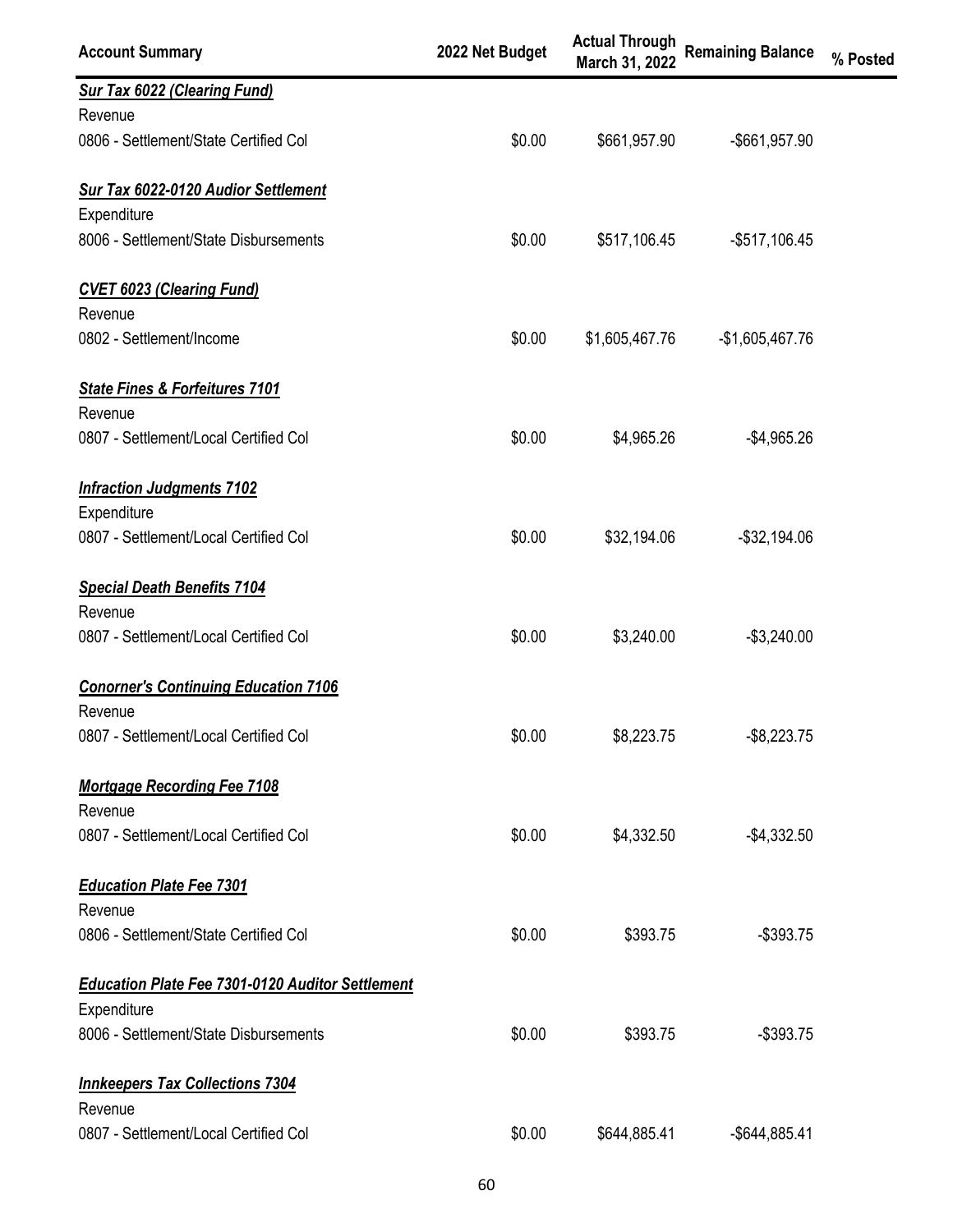| <b>Account Summary</b>                                         | 2022 Net Budget | <b>Actual Through</b><br>March 31, 2022 | <b>Remaining Balance</b> | % Posted |
|----------------------------------------------------------------|-----------------|-----------------------------------------|--------------------------|----------|
| <b>Innkeepers Tax Collections 7304-0120 Auditor Settlement</b> |                 |                                         |                          |          |
| Expenditure                                                    |                 |                                         |                          |          |
| 8007 - Settlement/Local Disbursements                          | \$0.00          | \$837,150.24                            | -\$837,150.24            |          |
| <b>LIT Certified Shares (Clearing Account) 7330</b>            |                 |                                         |                          |          |
| Revenue                                                        |                 |                                         |                          |          |
| 0802 - Settlement/Income                                       | \$0.00          | \$6,359,290.50                          | $-$ \$6,359,290.50       |          |
| <b>LIT Certified Shares 7330-0120 Auditor Settlement</b>       |                 |                                         |                          |          |
| Expenditure                                                    |                 |                                         |                          |          |
| 8002 - Settlement/Income                                       | \$0.00          | \$6,359,290.50                          | $-$ \$6,359,290.50       |          |
| <b>LIT Public Safety (Clearing Fund) 7331</b>                  |                 |                                         |                          |          |
| Revenue                                                        |                 |                                         |                          |          |
| 0802 - Settlement/Income                                       | \$0.00          | \$2,048,080.74                          | $-$2,048,080.74$         |          |
| <b>LIT Public Safety 7331-0120 Auditor Settlement</b>          |                 |                                         |                          |          |
| Expenditure                                                    |                 |                                         |                          |          |
| 8002 - Settlement/Income                                       | \$0.00          | \$2,048,080.74                          | $-$2,048,080.74$         |          |
| <b>LIT Economic Development (Clearing Fund) 7332</b>           |                 |                                         |                          |          |
| Revenue                                                        |                 |                                         |                          |          |
| 0802 - Settlement/Income                                       | \$0.00          | \$4,551,290.25                          | $-$4,551,290.25$         |          |
| <b>LIT Economic Development 7332-0120 Auditor Settlement</b>   |                 |                                         |                          |          |
| Expenditure                                                    |                 |                                         |                          |          |
| 8002 - Settlement/Income                                       | \$0.00          | \$4,551,290.25                          | $-$4,551,290.25$         |          |
| <b>ICAC Task Force 8198</b>                                    |                 |                                         |                          |          |
| Revenue                                                        |                 |                                         |                          |          |
| 0281 - Publ Safety/Federal                                     | \$10,964.16     | \$0.00                                  | \$10,964.16              | 0.0%     |
| ICAC Task Force 8198-5910 Prosecutor                           |                 |                                         |                          |          |
| Expenditure                                                    |                 |                                         |                          |          |
| 2140 - Office Supplies/Minor Equip                             | \$10,964.16     | \$0.00                                  | \$10,964.16              | 0.0%     |
| <b>Cops Hiring Program 8209</b>                                |                 |                                         |                          |          |
| Revenue                                                        |                 |                                         |                          |          |
| 0281 - Publ Safety/Federal                                     | \$190,000.00    | \$0.00                                  | \$190,000.00             | 0.0%     |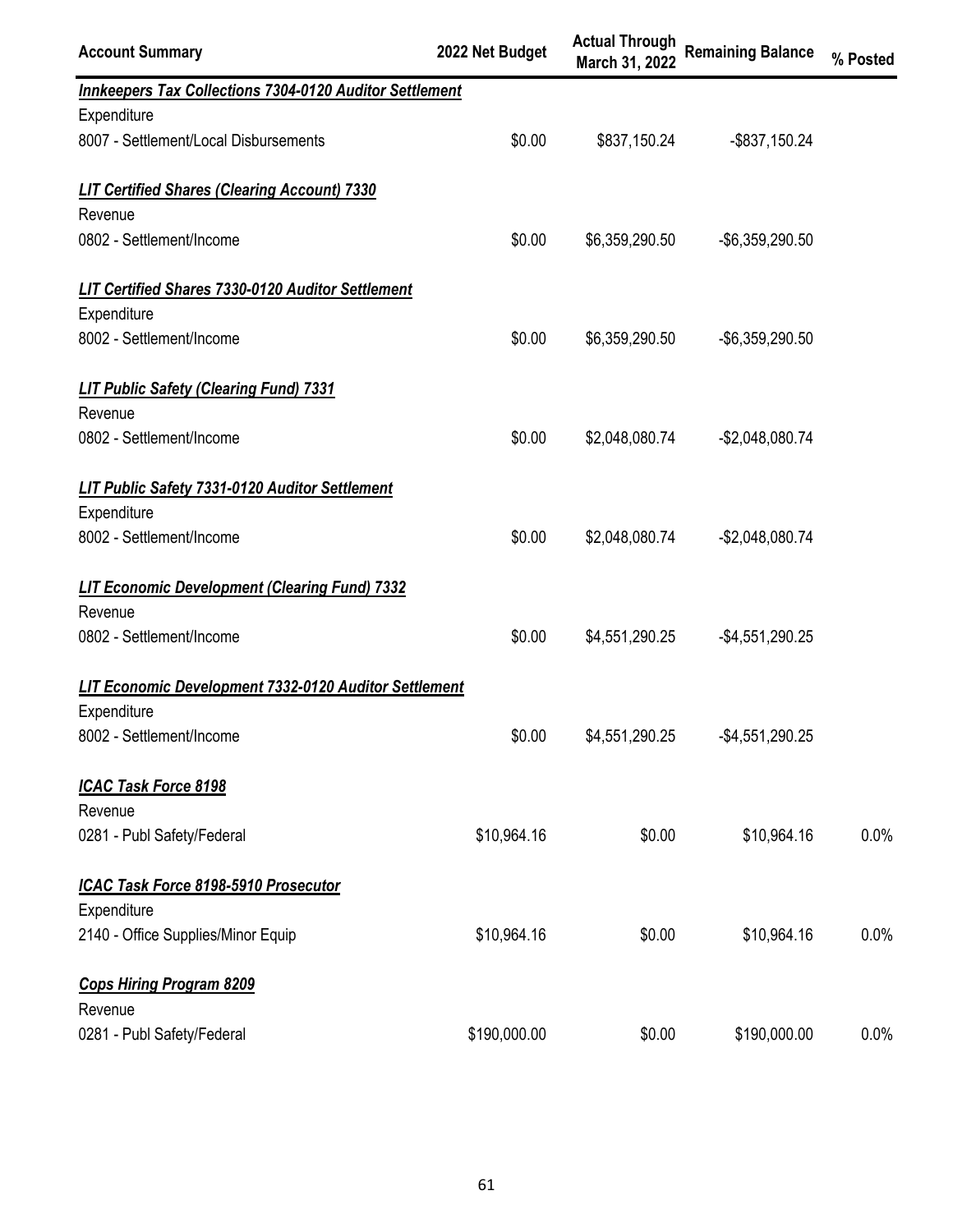| <b>Account Summary</b>                                  | 2022 Net Budget | <b>Actual Through</b><br>March 31, 2022 | <b>Remaining Balance</b> | % Posted |
|---------------------------------------------------------|-----------------|-----------------------------------------|--------------------------|----------|
| Cops Hiring Program 8209-5410 Sheriff                   |                 |                                         |                          |          |
| Expenditure                                             |                 |                                         |                          |          |
| 1115 - Sal & Wages/Merit Deputies                       | \$72,039.10     | \$10,655.28                             | \$61,383.82              | 14.8%    |
| 1210 - EE Benefits/Social Security                      | \$6,053.29      | \$707.02                                | \$5,346.27               | 11.7%    |
| 1221 - EE Benefits/Sheriff Retirement                   | \$49,004.00     | \$0.00                                  | \$49,004.00              | 0.0%     |
| <b>Expenditure Total:</b>                               | \$127,096.39    | \$11,362.30                             | \$115,734.09             | 8.9%     |
| Cops Hiring Program 8209-9410 Employee Health Insurance |                 |                                         |                          |          |
| Expenditure                                             |                 |                                         |                          |          |
| 1230 - EE Benefits/Health                               | \$36,852.12     | \$3,968.04                              | \$32,884.08              | 10.8%    |
| 1231 - EE Benefits/LTD                                  | \$272.40        | \$43.32                                 | \$229.08                 | 15.9%    |
| 1232 - EE Benefits/Life                                 | \$336.24        | \$19.08                                 | \$317.16                 | 5.7%     |
| 1910 - Other Personal Services/WC                       | \$1,380.00      | \$252.87                                | \$1,127.13               | 18.3%    |
| <b>Expenditure Total:</b>                               | \$38,840.76     | \$4,283.31                              | \$34,557.45              | 11.0%    |
| <b>Prosecutor EAPIP 8520</b>                            |                 |                                         |                          |          |
| Revenue                                                 |                 |                                         |                          |          |
| 0281 - Publ Safety/Federal                              | \$15,040.00     | \$0.00                                  | \$15,040.00              | 0.0%     |
| Prosecutor EAPIP 8520-5910                              |                 |                                         |                          |          |
| Expenditure                                             |                 |                                         |                          |          |
| 1110 - Sal & Wages/Full Time                            | \$11,375.00     | \$10,875.00                             | \$500.00                 | 95.6%    |
| 1130 - Sal & Wages/Part Time                            | \$1,212.00      | \$0.00                                  | \$1,212.00               | 0.0%     |
| 1210 - EE Benefits/Social Security                      | \$979.00        | \$816.57                                | \$162.43                 | 83.4%    |
| 1220 - EE Benefits/PERF Retirement                      | \$1,274.00      | \$1,218.00                              | \$56.00                  | 95.6%    |
| Expenditure Total:                                      | \$14,840.00     | \$12,909.57                             | \$1,930.43               | 87.0%    |
| Prosecutor EAPIP 8520-9410 Employee Benefits            |                 |                                         |                          |          |
| Expenditure                                             |                 |                                         |                          |          |
| 1910 - Other Personal Services/WC                       | \$200.00        | \$201.90                                | $-$1.90$                 | 101.0%   |
| <b>Prosecutor ICJI HTCU 8271</b>                        |                 |                                         |                          |          |
| Revenue                                                 |                 |                                         |                          |          |
| 0281 - Publ Safety/Federal                              | \$0.00          | \$9,559.33                              | $-$9,559.33$             |          |
| <b>Prosecutor ICJI HTCU 8271-5910</b>                   |                 |                                         |                          |          |
| Expenditure                                             |                 |                                         |                          |          |
| 3210 - Comm & Transp/Travel/Training                    | \$0.00          | \$1,342.65                              | $-$1,342.65$             |          |
| <b>Prosecutor ICJI VOCA 8272</b>                        |                 |                                         |                          |          |
| Revenue                                                 |                 |                                         |                          |          |
| 0281 - Publ Safety/Federal                              | \$431,988.42    | \$136,491.08                            | \$295,497.34             | 31.6%    |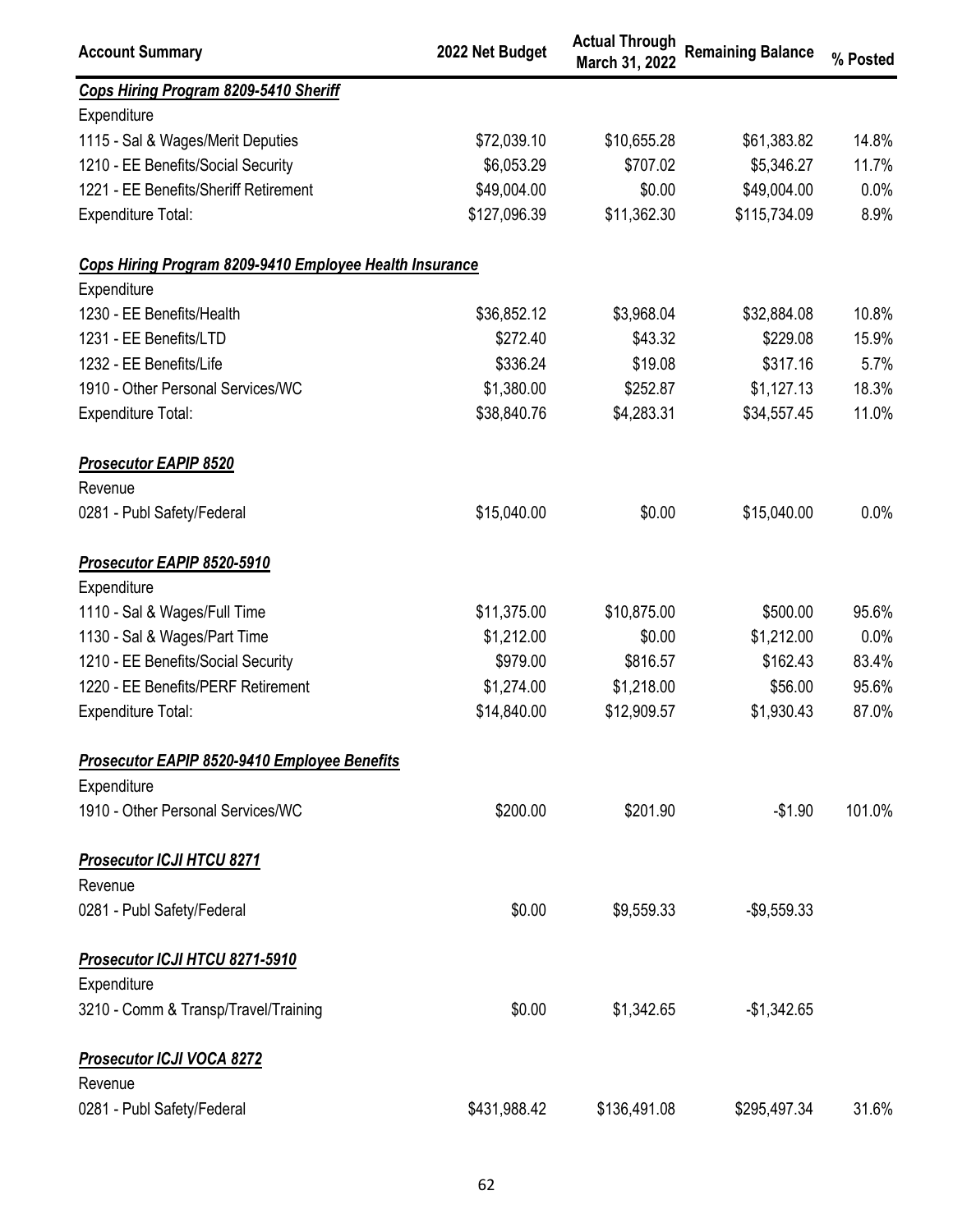| <b>Account Summary</b>                           | 2022 Net Budget | <b>Actual Through</b><br>March 31, 2022 | <b>Remaining Balance</b> | % Posted |
|--------------------------------------------------|-----------------|-----------------------------------------|--------------------------|----------|
| Prosecutor ICJI VOCA 8272-5910 Prosecutor        |                 |                                         |                          |          |
| Expenditure                                      |                 |                                         |                          |          |
| 1110 - Sal & Wages/Full Time                     | \$119,618.63    | \$32,304.42                             | \$87,314.21              | 27.0%    |
| 1130 - Sal & Wages/Part Time                     | \$31,477.50     | \$3,965.25                              | \$27,512.25              | 12.6%    |
| 1210 - EE Benefits/Social Security               | \$12,381.60     | \$2,624.49                              | \$9,757.11               | 21.2%    |
| 1220 - EE Benefits/PERF Retirement               | \$13,840.11     | \$3,618.18                              | \$10,221.93              | 26.1%    |
| 2140 - Office Supplies/Minor Equip               | \$7,000.00      | \$0.00                                  | \$7,000.00               | 0.0%     |
| 3140 - Prof Svcs/Counselng Consults              | \$36,535.00     | \$15,490.00                             | \$21,045.00              | 42.4%    |
| Expenditure Total:                               | \$220,852.84    | \$58,002.34                             | \$162,850.50             | 26.3%    |
| Prosecutor ICJI VOCA 8272-9410 Employee Benefits |                 |                                         |                          |          |
| Expenditure                                      |                 |                                         |                          |          |
| 1230 - EE Benefits/Health                        | \$74,293.14     | \$9,948.54                              | \$64,344.60              | 13.4%    |
| 1920 - Other Personal Services/Unempl            | \$1,725.00      | \$0.00                                  | \$1,725.00               | 0.0%     |
| Expenditure Total:                               | \$76,018.14     | \$9,948.54                              | \$66,069.60              | 13.1%    |
| <b>PSN-N 8273</b>                                |                 |                                         |                          |          |
| Revenue                                          |                 |                                         |                          |          |
| 0281 - Publ Safety/Federal                       | \$60,385.00     | \$0.00                                  | \$60,385.00              | 0.0%     |
| PSN-N 8273-5910 Prosecutor                       |                 |                                         |                          |          |
| Expenditure                                      |                 |                                         |                          |          |
| 3190 - Prof Svcs/Other                           | \$60,385.00     | \$2,708.33                              | \$57,676.67              | 4.5%     |
| <b>Community Corrections COSSAP 8276</b>         |                 |                                         |                          |          |
| Revenue                                          |                 |                                         |                          |          |
| 0282 - Hith & Wifr/Federal                       | \$395,301.00    | \$0.00                                  | \$395,301.00             | $0.0\%$  |
| <b>Community Corrections COSSAP 8276-5510</b>    |                 |                                         |                          |          |
| Expenditure                                      |                 |                                         |                          |          |
| 1110 - Sal & Wages/Full Time                     | \$211,305.00    | \$0.00                                  | \$211,305.00             | 0.0%     |
| 1210 - EE Benefits/Social Security               | \$16,165.00     | \$0.00                                  | \$16,165.00              | 0.0%     |
| 1220 - EE Benefits/PERF Retirement               | \$23,666.00     | \$0.00                                  | \$23,666.00              | 0.0%     |
| 2110 - Office Supplies/General                   | \$7,946.00      | \$0.00                                  | \$7,946.00               | 0.0%     |
| 3140 - Prof Svcs/Counselng Consults              | \$77,192.00     | \$0.00                                  | \$77,192.00              | 0.0%     |
| 3210 - Comm & Transp/Travel/Training             | \$2,272.00      | \$0.00                                  | \$2,272.00               | 0.0%     |
| Expenditure Total:                               | \$338,546.00    | \$0.00                                  | \$338,546.00             | 0.0%     |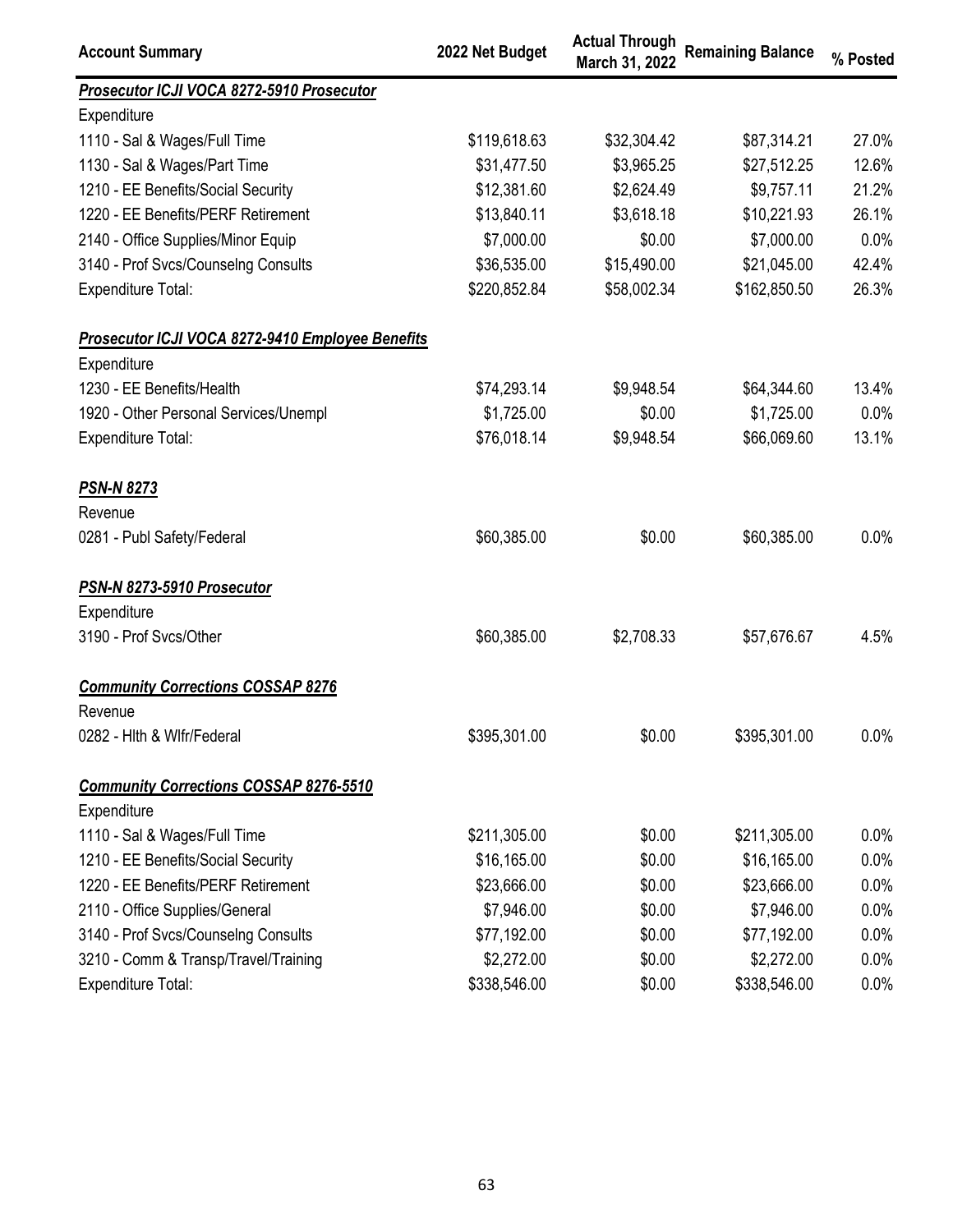| <b>Account Summary</b>                                          | 2022 Net Budget | <b>Actual Through</b><br>March 31, 2022 | <b>Remaining Balance</b> | % Posted |
|-----------------------------------------------------------------|-----------------|-----------------------------------------|--------------------------|----------|
| <b>Community Corrections COSSAP 8276-9410 Employee Benefits</b> |                 |                                         |                          |          |
| Expenditure                                                     |                 |                                         |                          |          |
| 1230 - EE Benefits/Health                                       | \$53,294.00     | \$0.00                                  | \$53,294.00              | $0.0\%$  |
| 1231 - EE Benefits/LTD                                          | \$792.00        | \$0.00                                  | \$792.00                 | 0.0%     |
| 1232 - EE Benefits/Life                                         | \$438.00        | \$0.00                                  | \$438.00                 | 0.0%     |
| 1910 - Other Personal Services/WC                               | \$2,231.00      | \$0.00                                  | \$2,231.00               | 0.0%     |
| <b>Expenditure Total:</b>                                       | \$56,755.00     | \$0.00                                  | \$56,755.00              | 0.0%     |
| <b>PREA 8331</b>                                                |                 |                                         |                          |          |
| Revenue                                                         |                 |                                         |                          |          |
| 0281 - Publ Safety/Federal                                      | \$500,000.00    | \$111,993.00                            | \$388,007.00             | 22.4%    |
| <b>PREA 8331-5510 Community Corrections</b>                     |                 |                                         |                          |          |
| Expenditure                                                     |                 |                                         |                          |          |
| 1110 - Sal & Wages/Full Time                                    | \$62,919.67     | \$18,203.68                             | \$44,715.99              | 28.9%    |
| 1210 - EE Benefits/Social Security                              | \$5,162.43      | \$1,307.26                              | \$3,855.17               | 25.3%    |
| 1220 - EE Benefits/PERF Retirement                              | \$7,099.89      | \$2,038.72                              | \$5,061.17               | 28.7%    |
| 2990 - Other Supplies/Non-specified                             | \$7,764.93      | \$0.00                                  | \$7,764.93               | 0.0%     |
| 3190 - Prof Svcs/Other                                          | \$31,046.00     | \$0.00                                  | \$31,046.00              | 0.0%     |
| 3210 - Comm & Transp/Travel/Training                            | \$4,631.00      | \$0.00                                  | \$4,631.00               | 0.0%     |
| <b>Expenditure Total:</b>                                       | \$118,623.92    | \$21,549.66                             | \$97,074.26              | 18.2%    |
| PREA 8331-9410 Employee Benefits                                |                 |                                         |                          |          |
| Expenditure                                                     |                 |                                         |                          |          |
| 1230 - EE Benefits/Health                                       | \$16,744.45     | \$4,076.82                              | \$12,667.63              | 24.3%    |
| 1231 - EE Benefits/LTD                                          | \$238.53        | \$74.41                                 | \$164.12                 | 31.2%    |
| 1232 - EE Benefits/Life                                         | \$88.68         | \$38.52                                 | \$50.16                  | 43.4%    |
| 1910 - Other Personal Services/WC                               | \$2,311.00      | \$432.08                                | \$1,878.92               | 18.7%    |
| <b>Expenditure Total:</b>                                       | \$19,382.66     | \$4,621.83                              | \$14,760.83              | 23.8%    |
| <b>Traffic/Area Plan 8401</b>                                   |                 |                                         |                          |          |
| Revenue                                                         |                 |                                         |                          |          |
| 0280 - Gen Govt/Federal                                         | \$0.00          | \$19,156.90                             | $-$19,156.90$            |          |
| Traffic/Area Plan 8401-2510                                     |                 |                                         |                          |          |
| Expenditure                                                     |                 |                                         |                          |          |
| 3190 - Prof Svcs/Other                                          | \$0.00          | \$4,101.00                              | $-$4,101.00$             |          |
| <b>EMPG Competitive 8413</b>                                    |                 |                                         |                          |          |
| Revenue                                                         |                 |                                         |                          |          |
| 0281 - Publ Safety/Federal                                      | \$40,000.00     | \$0.00                                  | \$40,000.00              | $0.0\%$  |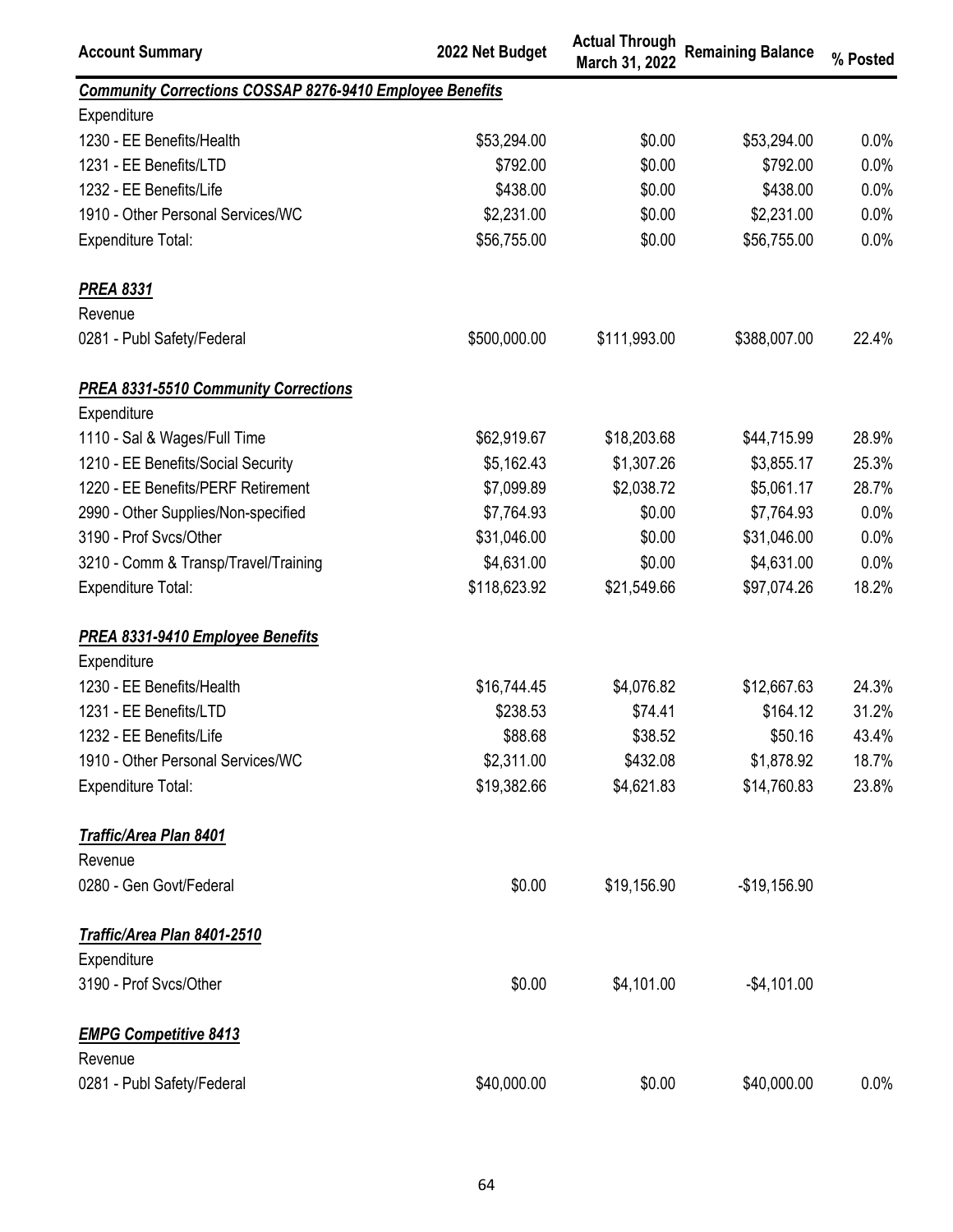| <b>Account Summary</b>                                  | 2022 Net Budget | <b>Actual Through</b><br>March 31, 2022 | <b>Remaining Balance</b> | % Posted |
|---------------------------------------------------------|-----------------|-----------------------------------------|--------------------------|----------|
| <b>EMPG Competitive 8413-5210 Emergency Management</b>  |                 |                                         |                          |          |
| Expenditure                                             |                 |                                         |                          |          |
| 4530 - Machinery & Equipment/Safety                     | \$40,000.00     | \$0.00                                  | \$40,000.00              | 0.0%     |
| <b>TEMA LEPC HMEP 8431</b>                              |                 |                                         |                          |          |
| Revenue                                                 |                 |                                         |                          |          |
| 0281 - Publ Safety/Federal                              | \$15,000.00     | \$0.00                                  | \$15,000.00              | 0.0%     |
| <b>TEMA LEPC HMEP 8431-5210 Emergency Management</b>    |                 |                                         |                          |          |
| Expenditure                                             |                 |                                         |                          |          |
| 3210 - Comm & Transp/Travel/Training                    | \$15,000.00     | \$0.00                                  | \$15,000.00              | 0.0%     |
| Pre-Disaster Program 8448                               |                 |                                         |                          |          |
| Revenue                                                 |                 |                                         |                          |          |
| 0282 - Hith & Wifr/Federal                              | \$14,457.00     | \$0.00                                  | \$14,457.00              | 0.0%     |
| Pre-Disaster Program 8448-1110 Commissioners            |                 |                                         |                          |          |
| Expenditure                                             |                 |                                         |                          |          |
| 3190 - Prof Svcs/Other                                  | \$9,457.00      | \$0.00                                  | \$9,457.00               | 0.0%     |
| <b>STD Prevention Grant 8463</b>                        |                 |                                         |                          |          |
| Revenue                                                 |                 |                                         |                          |          |
| 0282 - Hith & Wifr/Federal                              | \$95,141.32     | \$5,645.50                              | \$89,495.82              | 5.9%     |
| STD Prevention Grant 8463-9010 Health Dept              |                 |                                         |                          |          |
| Expenditure                                             |                 |                                         |                          |          |
| 1110 - Sal & Wages/Full Time                            | \$18,409.17     | \$10,356.29                             | \$8,052.88               | 56.3%    |
| 1130 - Sal & Wages/Part Time                            | \$14,693.50     | \$0.00                                  | \$14,693.50              | $0.0\%$  |
| 1210 - EE Benefits/Social Security                      | \$2,732.65      | \$750.18                                | \$1,982.47               | 27.5%    |
| 1220 - EE Benefits/PERF Retirement                      | \$2,061.28      | \$1,159.90                              | \$901.38                 | 56.3%    |
| 2110 - Office Supplies/General                          | \$860.12        | \$0.00                                  | \$860.12                 | $0.0\%$  |
| 2220 - Oper Supplies/Inst'l or Med                      | \$3,274.59      | \$889.99                                | \$2,384.60               | 27.2%    |
| 3190 - Prof Svcs/Other                                  | \$15,055.60     | \$10,042.29                             | \$5,013.31               | 66.7%    |
| 3210 - Comm & Transp/Travel/Training                    | \$500.00        | \$15.58                                 | \$484.42                 | 3.1%     |
| <b>Expenditure Total:</b>                               | \$57,586.91     | \$23,214.23                             | \$34,372.68              | 40.3%    |
| <b>STD Prevention Grant 8463-9410 Employee Benefits</b> |                 |                                         |                          |          |
| Expenditure                                             |                 |                                         |                          |          |
| 1230 - EE Benefits/Health                               | \$8,710.10      | \$2,008.20                              | \$6,701.90               | 23.1%    |
| 1231 - EE Benefits/LTD                                  | \$71.12         | \$43.02                                 | \$28.10                  | 60.5%    |
| 1232 - EE Benefits/Life                                 | \$45.16         | \$27.36                                 | \$17.80                  | 60.6%    |
| 1910 - Other Personal Services/WC                       | \$100.00        | \$26.88                                 | \$73.12                  | 26.9%    |
| Expenditure Total:                                      | \$8,926.38      | \$2,105.46                              | \$6,820.92               | 23.6%    |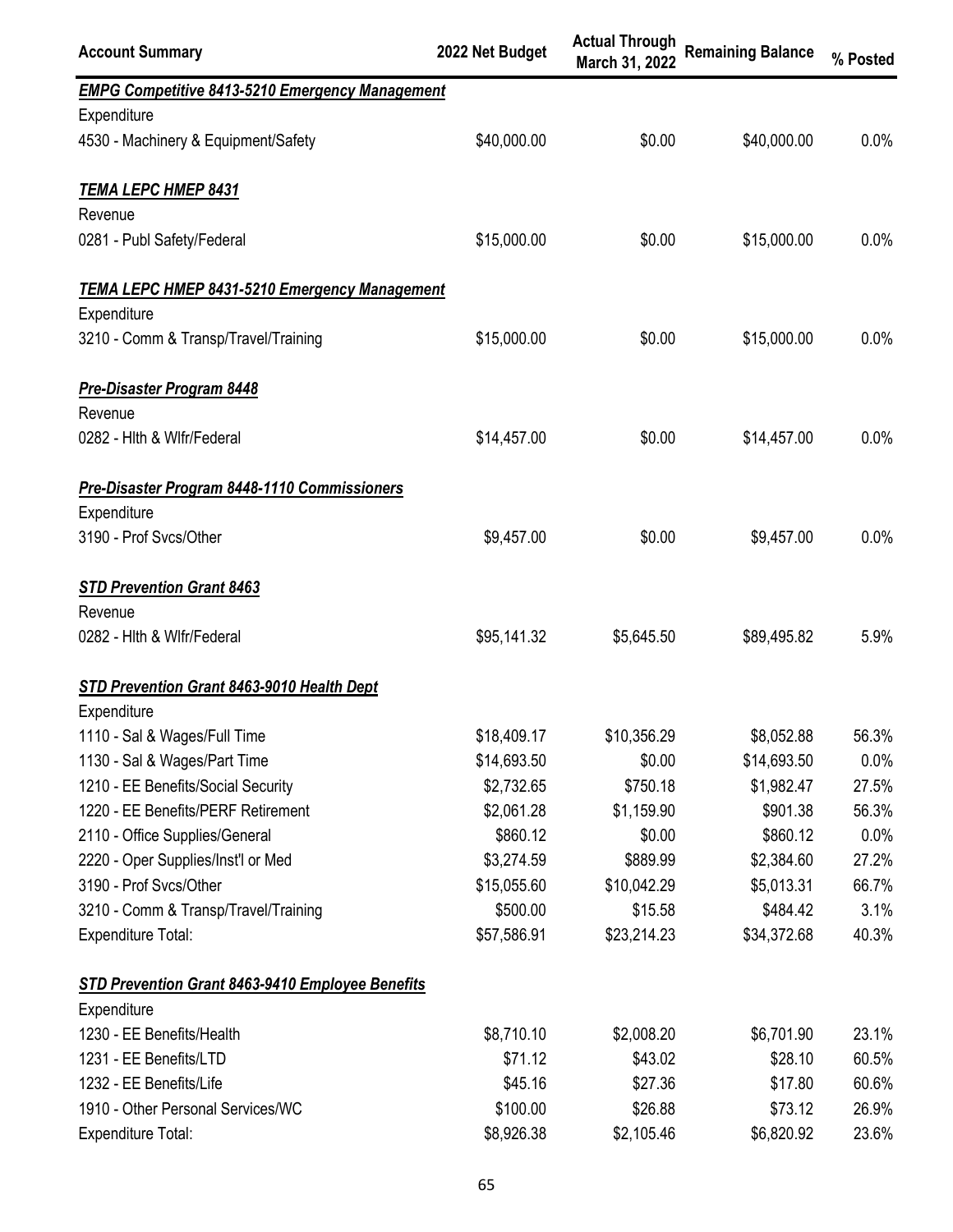| <b>Account Summary</b>                                            | 2022 Net Budget | <b>Actual Through</b><br>March 31, 2022 | <b>Remaining Balance</b> | % Posted |
|-------------------------------------------------------------------|-----------------|-----------------------------------------|--------------------------|----------|
| <b>Immunization Grant 8464</b>                                    |                 |                                         |                          |          |
| Revenue                                                           |                 |                                         |                          |          |
| 0282 - Hith & Wifr/Federal                                        | \$55,990.62     | \$9,355.60                              | \$46,635.02              | 16.7%    |
| Immunization Grant 8464-9010 Health Dept                          |                 |                                         |                          |          |
| Expenditure                                                       |                 |                                         |                          |          |
| 1130 - Sal & Wages/Part Time                                      | \$13,017.00     | \$4,123.00                              | \$8,894.00               | 31.7%    |
| 1210 - EE Benefits/Social Security                                | \$1,006.97      | \$315.41                                | \$691.56                 | 31.3%    |
| 2110 - Office Supplies/General                                    | \$120.14        | \$120.05                                | \$0.09                   | 99.9%    |
| 2220 - Oper Supplies/Inst'l or Med                                | \$6,059.89      | \$471.49                                | \$5,588.40               | 7.8%     |
| 3190 - Prof Svcs/Other                                            | \$23,515.92     | \$6,113.47                              | \$17,402.45              | 26.0%    |
| 3210 - Comm & Transp/Travel/Training                              | \$1,200.00      | \$600.00                                | \$600.00                 | 50.0%    |
| <b>Expenditure Total:</b>                                         | \$44,919.92     | \$11,743.42                             | \$33,176.50              | 26.1%    |
| <b>Immunization Grant 8464-9010 Health Dept Employee Benefits</b> |                 |                                         |                          |          |
| Expenditure                                                       |                 |                                         |                          |          |
| 1910 - Other Personal Services/WC                                 | \$150.00        | \$10.84                                 | \$139.16                 | 7.2%     |
| <b>Immunization COVID Vaccine 8465-9010 Health Dept</b>           |                 |                                         |                          |          |
| Expenditure                                                       |                 |                                         |                          |          |
| 3190 - Prof Svcs/Other                                            | \$7,028.00      | \$0.00                                  | \$7,028.00               | 0.0%     |
| <b>HPP &amp; PHEP Base Grant 8476</b>                             |                 |                                         |                          |          |
| Revenue                                                           |                 |                                         |                          |          |
| 0282 - Hith & Wifr/Federal                                        | \$25,000.00     | \$313.30                                | \$24,686.70              | 1.3%     |
| <b>HPP &amp; PHEP Base Grant 8476-9010 Health Department</b>      |                 |                                         |                          |          |
| Expenditure                                                       |                 |                                         |                          |          |
| 2220 - Oper Supplies/Inst'l or Med                                | \$10,000.00     | \$125.86                                | \$9,874.14               | 1.3%     |
| 3190 - Prof Svcs/Other                                            | \$13,822.86     | \$0.00                                  | \$13,822.86              | $0.0\%$  |
| 3510 - Utility Service/Utilities                                  | \$188.56        | \$187.44                                | \$1.12                   | 99.4%    |
| <b>Expenditure Total:</b>                                         | \$24,011.42     | \$313.30                                | \$23,698.12              | 1.3%     |
| <b>HIV Prevention Health Program 8482</b>                         |                 |                                         |                          |          |
| Revenue                                                           |                 |                                         |                          |          |
| 0282 - Hith & Wifr/Federal                                        | \$145,785.76    | \$25,054.18                             | \$120,731.58             | 17.2%    |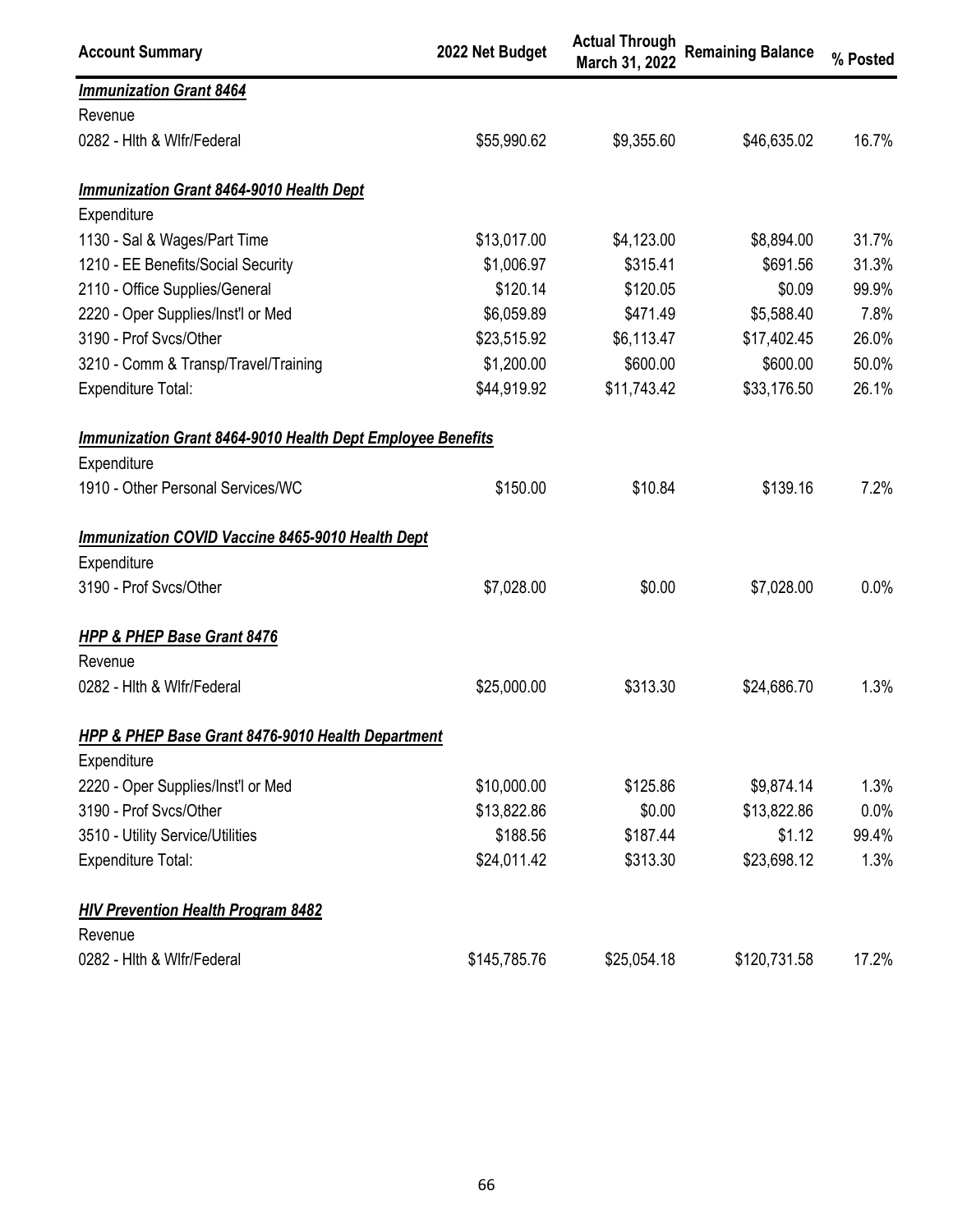| <b>Account Summary</b>                                           | 2022 Net Budget | <b>Actual Through</b><br>March 31, 2022 | <b>Remaining Balance</b> | % Posted |
|------------------------------------------------------------------|-----------------|-----------------------------------------|--------------------------|----------|
| HIV Prevention Health Program 8482-9010 Health Dept              |                 |                                         |                          |          |
| Expenditure                                                      |                 |                                         |                          |          |
| 1110 - Sal & Wages/Full Time                                     | \$43,502.00     | \$9,925.17                              | \$33,576.83              | 22.8%    |
| 1130 - Sal & Wages/Part Time                                     | \$24,128.00     | \$4,721.50                              | \$19,406.50              | 19.6%    |
| 1210 - EE Benefits/Social Security                               | \$5,174.00      | \$1,063.36                              | \$4,110.64               | 20.6%    |
| 1220 - EE Benefits/PERF Retirement                               | \$4,873.00      | \$1,111.60                              | \$3,761.40               | 22.8%    |
| 2110 - Office Supplies/General                                   | \$464.00        | \$0.00                                  | \$464.00                 | 0.0%     |
| 2220 - Oper Supplies/Inst'l or Med                               | \$1,500.00      | \$0.00                                  | \$1,500.00               | 0.0%     |
| Expenditure Total:                                               | \$79,641.00     | \$16,821.63                             | \$62,819.37              | 21.1%    |
| <b>HIV Prevention Health Program 8482-9410 Employee Benefits</b> |                 |                                         |                          |          |
| Expenditure                                                      |                 |                                         |                          |          |
| 1230 - EE Benefits/Health                                        | \$15,000.00     | \$3,771.66                              | \$11,228.34              | 25.1%    |
| 1231 - EE Benefits/LTD                                           | \$163.00        | \$40.14                                 | \$122.86                 | 24.6%    |
| 1232 - EE Benefits/Life                                          | \$109.00        | \$27.36                                 | \$81.64                  | 25.1%    |
| 1910 - Other Personal Services/WC                                | \$87.00         | \$29.14                                 | \$57.86                  | 33.5%    |
| Expenditure Total:                                               | \$15,359.00     | \$3,868.30                              | \$11,490.70              | 25.2%    |
| COVID-19 Op Vaccine 8488                                         |                 |                                         |                          |          |
| Revenue                                                          |                 |                                         |                          |          |
| 0282 - Hith & Wifr/Federal                                       | \$374,499.92    | \$38,302.82                             | \$336,197.10             | 10.2%    |
| COVID-19 Op Vaccine 8488-9010 Health Department                  |                 |                                         |                          |          |
| Expenditure                                                      |                 |                                         |                          |          |
| 1110 - Sal & Wages/Full Time                                     | \$29,146.00     | \$12,672.89                             | \$16,473.11              | 43.5%    |
| 1130 - Sal & Wages/Part Time                                     | \$70,350.50     | \$21,497.50                             | \$48,853.00              | 30.6%    |
| 1150 - Sal & Wages/Overtime                                      | \$32,482.09     | \$9,871.83                              | \$22,610.26              | 30.4%    |
| 1210 - EE Benefits/Social Security                               | \$6,459.24      | \$3,317.95                              | \$3,141.29               | 51.4%    |
| 1220 - EE Benefits/PERF Retirement                               | \$3,056.83      | \$1,905.24                              | \$1,151.59               | 62.3%    |
| 2110 - Office Supplies/General                                   | \$8,641.51      | \$520.33                                | \$8,121.18               | 6.0%     |
| 2220 - Oper Supplies/Inst'l or Med                               | \$42,682.33     | \$25,577.65                             | \$17,104.68              | 59.9%    |
| 2340 - Rep & Maint/Minor Equipment                               | \$22,000.00     | \$0.00                                  | \$22,000.00              | 0.0%     |
| 3170 - Prof Svcs/Translator                                      | \$600.00        | \$0.00                                  | \$600.00                 | $0.0\%$  |
| 3190 - Prof Svcs/Other                                           | \$97,450.53     | \$12,085.49                             | \$85,365.04              | 12.4%    |
| 3210 - Comm & Transp/Travel/Training                             | \$4,751.51      | \$0.00                                  | \$4,751.51               | 0.0%     |
| <b>Expenditure Total:</b>                                        | \$317,620.54    | \$87,448.88                             | \$230,171.66             | 27.5%    |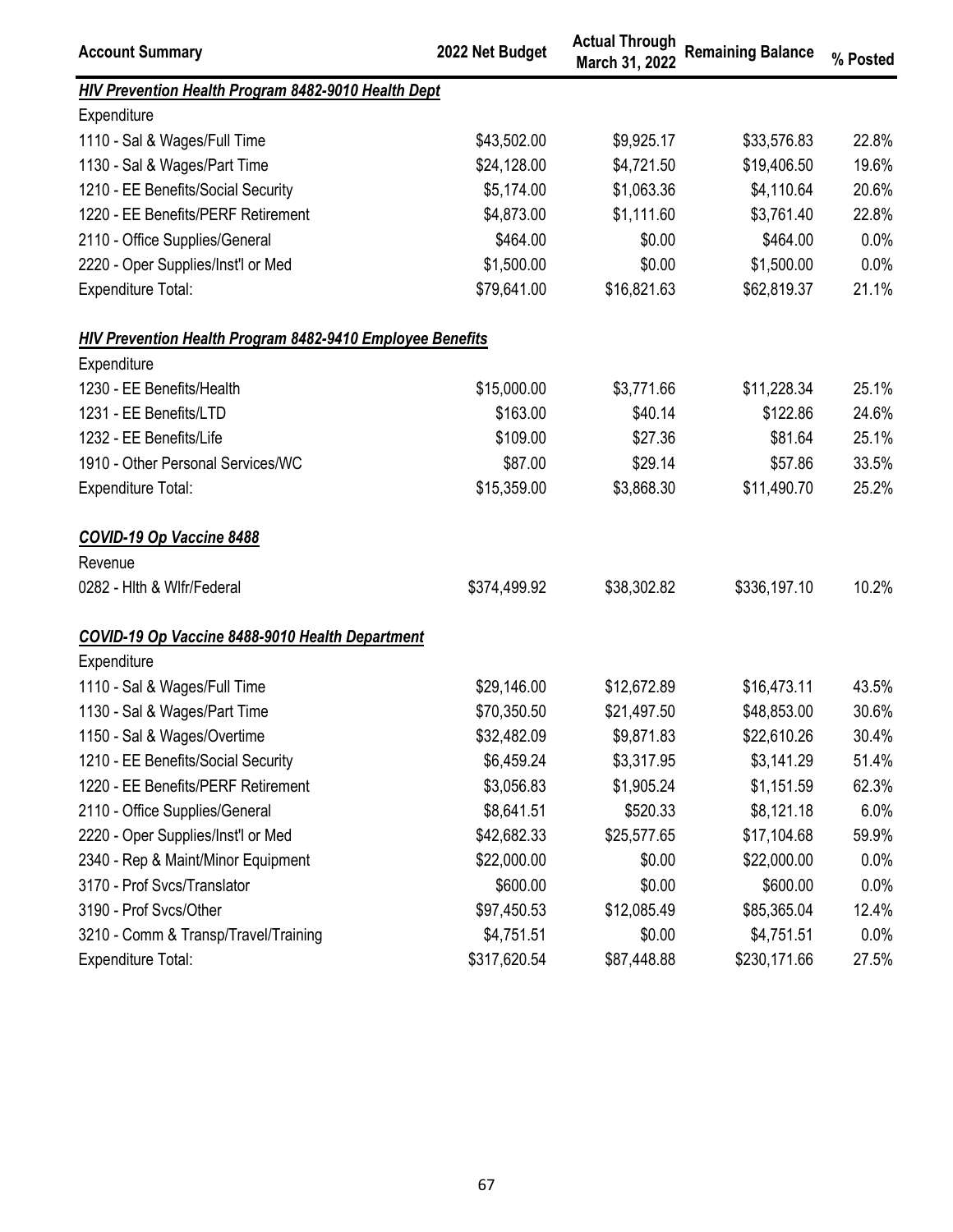| <b>Account Summary</b>                           | 2022 Net Budget | <b>Actual Through</b><br>March 31, 2022 | <b>Remaining Balance</b> | % Posted |
|--------------------------------------------------|-----------------|-----------------------------------------|--------------------------|----------|
| COVID-19 Op Vaccine 8488-9410 Employee Insurance |                 |                                         |                          |          |
| Expenditure                                      |                 |                                         |                          |          |
| 1230 - EE Benefits/Health                        | \$22,759.00     | \$1,896.60                              | \$20,862.40              | 8.3%     |
| 1231 - EE Benefits/LTD                           | \$168.00        | \$22.88                                 | \$145.12                 | 13.6%    |
| 1232 - EE Benefits/Life                          | \$109.00        | \$9.12                                  | \$99.88                  | 8.4%     |
| 1910 - Other Personal Services/WC                | \$250.00        | \$183.59                                | \$66.41                  | 73.4%    |
| Expenditure Total:                               | \$23,286.00     | \$2,112.19                              | \$21,173.81              | 9.1%     |
| <b>CASA ICJI VOCA 8507</b>                       |                 |                                         |                          |          |
| Revenue                                          |                 |                                         |                          |          |
| 0282 - Hith & Wifr/Federal                       | \$286,643.11    | \$97,217.02                             | \$189,426.09             | 33.9%    |
| <b>CASA ICJI VOCA 8507-7310</b>                  |                 |                                         |                          |          |
| Expenditure                                      |                 |                                         |                          |          |
| 1110 - Sal & Wages/Full Time                     | \$180,058.03    | \$37,261.80                             | \$142,796.23             | 20.7%    |
| 1210 - EE Benefits/Social Security               | \$2,226.52      | \$2,670.70                              | $-$444.18$               | 119.9%   |
| 1220 - EE Benefits/PERF Retirement               | \$12,585.06     | \$4,173.36                              | \$8,411.70               | 33.2%    |
| Expenditure Total:                               | \$194,869.61    | \$44,105.86                             | \$150,763.75             | 22.6%    |
| Superior Court 3 NCIFCJ 8637-7203                |                 |                                         |                          |          |
| Expenditure                                      |                 |                                         |                          |          |
| 3210 - Comm & Transp/Travel/Training             | \$0.00          | \$1,980.18                              | $-$1,980.18$             |          |
| JPAR Grant 8653                                  |                 |                                         |                          |          |
| Revenue                                          |                 |                                         |                          |          |
| 0282 - Hith & Wifr/Federal                       | \$60,000.00     | \$0.00                                  | \$60,000.00              | 0.0%     |
| JPAR Grant 8653-5510 Community Corrections       |                 |                                         |                          |          |
| Expenditure                                      |                 |                                         |                          |          |
| 2990 - Other Supplies/Non-specified              | \$6,599.93      | \$259.22                                | \$6,340.71               | 3.9%     |
| 3140 - Prof Svcs/Counselng Consults              | \$47,760.00     | \$0.00                                  | \$47,760.00              | 0.0%     |
| 3145 - Prof Svcs/Hlth & Med Prof                 | \$10,000.00     | \$0.00                                  | \$10,000.00              | 0.0%     |
| 3190 - Prof Svcs/Other                           | \$2,420.50      | \$0.00                                  | \$2,420.50               | 0.0%     |
| 3210 - Comm & Transp/Travel/Training             | \$3,433.29      | \$75.00                                 | \$3,358.29               | 2.2%     |
| Expenditure Total:                               | \$70,213.72     | \$334.22                                | \$69,879.50              | 0.5%     |
| <b>Comprehensive Opioid Abuse Program 8665</b>   |                 |                                         |                          |          |
| Revenue<br>0282 - Hith & Wifr/Federal            | \$4,598.06      | \$0.00                                  | \$4,598.06               | 0.0%     |
|                                                  |                 |                                         |                          |          |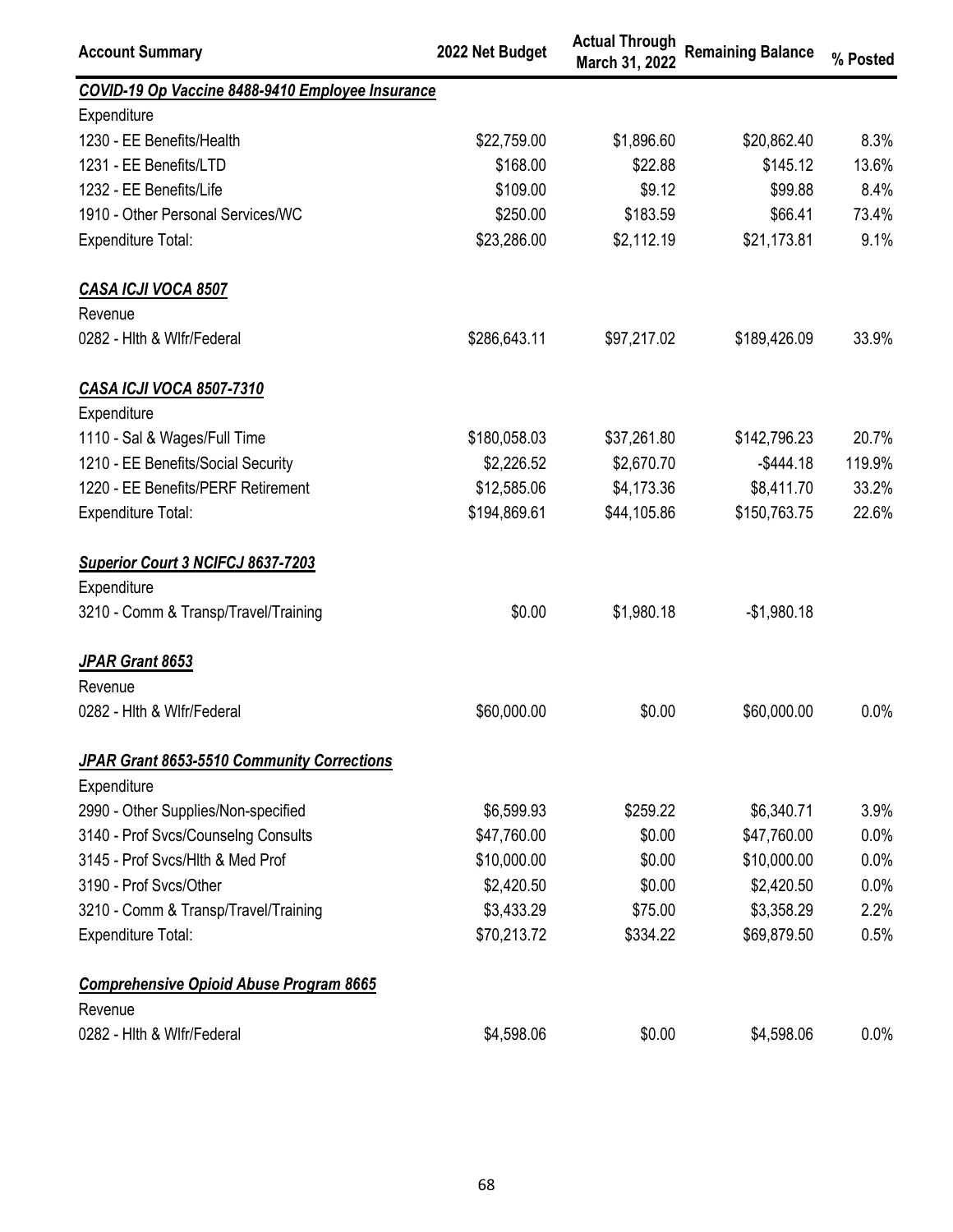| <b>Account Summary</b>                                                               | 2022 Net Budget | <b>Actual Through</b><br>March 31, 2022 | <b>Remaining Balance</b> | % Posted |
|--------------------------------------------------------------------------------------|-----------------|-----------------------------------------|--------------------------|----------|
| <b>Comprehensive Opioid Abuse Program 8665-5510 Community Corrections</b>            |                 |                                         |                          |          |
| Expenditure                                                                          |                 |                                         |                          |          |
| 1110 - Sal & Wages/Full Time                                                         | \$65,266.61     | \$26,327.10                             | \$38,939.51              | 40.3%    |
| 1210 - EE Benefits/Social Security                                                   | \$5,764.89      | \$1,937.59                              | \$3,827.30               | 33.6%    |
| 1220 - EE Benefits/PERF Retirement                                                   | \$7,310.04      | \$2,948.64                              | \$4,361.40               | 40.3%    |
| 2110 - Office Supplies/General                                                       | \$0.88          | \$0.00                                  | \$0.88                   | 0.0%     |
| 2140 - Office Supplies/Minor Equip                                                   | \$4,419.36      | \$3,045.60                              | \$1,373.76               | 68.9%    |
| 2990 - Other Supplies/Non-specified                                                  | \$26.14         | \$0.00                                  | \$26.14                  | 0.0%     |
| 3145 - Prof Svcs/Hlth & Med Prof                                                     | \$16,891.39     | \$985.00                                | \$15,906.39              | 5.8%     |
| 3150 - Prof Svcs/Training                                                            | \$396.30        | \$0.00                                  | \$396.30                 | 0.0%     |
| 3190 - Prof Svcs/Other                                                               | \$31,140.00     | \$482.22                                | \$30,657.78              | 1.5%     |
| 3210 - Comm & Transp/Travel/Training                                                 | \$12,215.68     | \$0.00                                  | \$12,215.68              | 0.0%     |
| 3320 - Printing & Advertising/Duplica                                                | \$9,082.00      | \$0.00                                  | \$9,082.00               | 0.0%     |
| Expenditure Total:                                                                   | \$152,513.29    | \$35,726.15                             | \$116,787.14             | 23.4%    |
| <b>Comprehensive Opioid Abuse Program 8665-9410 Employee Benefits</b><br>Expenditure |                 |                                         |                          |          |
| 1230 - EE Benefits/Health                                                            | \$87,017.44     | \$5,779.86                              | \$81,237.58              | 6.6%     |
| 1231 - EE Benefits/LTD                                                               | \$176.08        | \$106.92                                | \$69.16                  | 60.7%    |
| 1232 - EE Benefits/Life                                                              | \$225.96        | \$54.72                                 | \$171.24                 | 24.2%    |
| 1910 - Other Personal Services/WC                                                    | \$1,627.00      | \$624.84                                | \$1,002.16               | 38.4%    |
| Expenditure Total:                                                                   | \$89,046.48     | \$6,566.34                              | \$82,480.14              | 7.4%     |
| <b>Area IV AACAP 8668</b><br>Revenue                                                 |                 |                                         |                          |          |
| 0282 - Hith & Wifr/Federal                                                           | \$310,050.00    | \$14,978.00                             | \$295,072.00             | 4.8%     |
| <b>Area IV AACAP 8668-1110 Commissioners</b><br>Expenditure                          |                 |                                         |                          |          |
| 2990 - Other Supplies/Non-specified                                                  | \$33,005.00     | \$4,000.00                              | \$29,005.00              | 12.1%    |
| 3190 - Prof Svcs/Other                                                               | \$277,045.00    | \$10,978.00                             | \$266,067.00             | 4.0%     |
| Expenditure Total:                                                                   | \$310,050.00    | \$14,978.00                             | \$295,072.00             | 4.8%     |
| D-4 Emergency Deployment 8726-9910 Outside Agency<br>Expenditure                     |                 |                                         |                          |          |
| 2290 - Oper Supplies/Other                                                           | \$10,941.00     | \$0.00                                  | \$10,941.00              | 0.0%     |
| 3210 - Comm & Transp/Travel/Training                                                 | \$6,033.00      | \$0.00                                  | \$6,033.00               | 0.0%     |
| 3620 - Rep & Maint/Vehicle & Equip                                                   | \$7,124.00      | \$3,000.00                              | \$4,124.00               | 42.1%    |
| Expenditure Total:                                                                   | \$24,098.00     | \$3,000.00                              | \$21,098.00              | 12.4%    |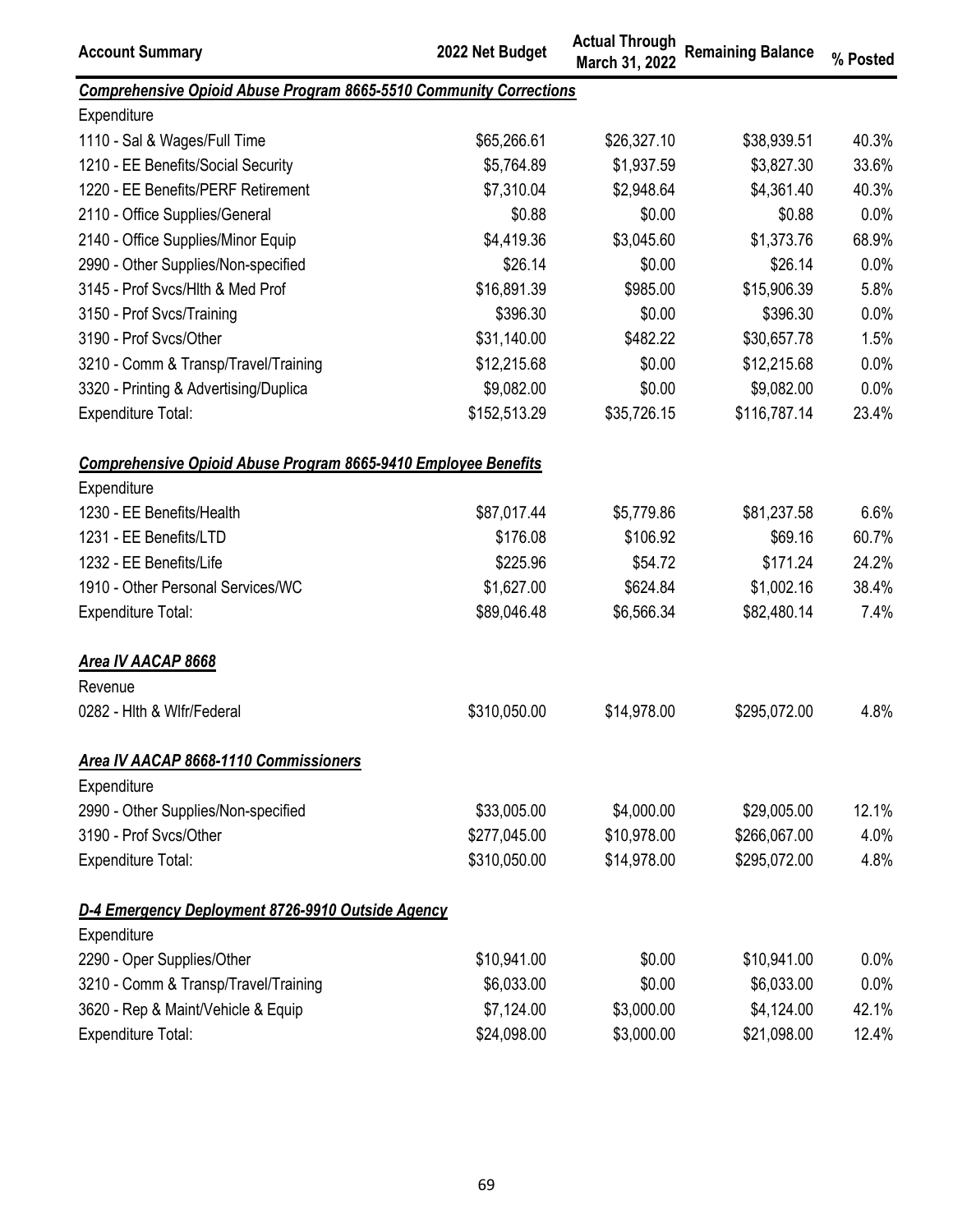| <b>Account Summary</b>                 | 2022 Net Budget | <b>Actual Through</b><br>March 31, 2022 | <b>Remaining Balance</b> | % Posted |
|----------------------------------------|-----------------|-----------------------------------------|--------------------------|----------|
| <b>WIC 8880</b>                        |                 |                                         |                          |          |
| Revenue                                |                 |                                         |                          |          |
| 0282 - Hith & Wifr/Federal             | \$1,195,727.00  | \$335,070.80                            | \$860,656.20             | 28.0%    |
| 0670 - Other Rcpts/Misc Sources        | \$0.00          | \$6.46                                  | $-$6.46$                 |          |
| Revenue Total:                         | \$1,195,727.00  | \$335,077.26                            | \$860,649.74             | 28.0%    |
| WIC 8880-9210                          |                 |                                         |                          |          |
| Expenditure                            |                 |                                         |                          |          |
| 1110 - Sal & Wages/Full Time           | \$558,777.88    | \$162,691.20                            | \$396,086.68             | 29.1%    |
| 1130 - Sal & Wages/Part Time           | \$37,293.48     | \$7,647.63                              | \$29,645.85              | 20.5%    |
| 1210 - EE Benefits/Social Security     | \$46,170.68     | \$12,223.20                             | \$33,947.48              | 26.5%    |
| 1220 - EE Benefits/PERF Retirement     | \$62,565.29     | \$18,238.20                             | \$44,327.09              | 29.2%    |
| 2110 - Office Supplies/General         | \$4,726.71      | \$762.41                                | \$3,964.30               | 16.1%    |
| 2220 - Oper Supplies/Inst'l or Med     | \$8,397.48      | \$482.56                                | \$7,914.92               | 5.7%     |
| 2270 - Oper Supplies/Educational Mtls  | \$4,450.00      | \$0.00                                  | \$4,450.00               | 0.0%     |
| 2290 - Oper Supplies/Other             | \$712.75        | \$0.00                                  | \$712.75                 | 0.0%     |
| 3190 - Prof Svcs/Other                 | \$8,792.54      | \$5,204.76                              | \$3,587.78               | 59.2%    |
| 3210 - Comm & Transp/Travel/Training   | \$7,852.40      | \$170.16                                | \$7,682.24               | 2.2%     |
| 3220 - Comm & Transp/Communications    | \$2,484.96      | \$502.00                                | \$1,982.96               | 20.2%    |
| 3510 - Utility Service/Utilities       | \$5,754.80      | \$3,165.47                              | \$2,589.33               | 55.0%    |
| 3710 - Rentals & Leases/Bldgs & Prop   | \$41,124.92     | \$13,693.08                             | \$27,431.84              | 33.3%    |
| Expenditure Total:                     | \$789,103.89    | \$224,780.67                            | \$564,323.22             | 28.5%    |
| <b>WIC 8880-9410 Employee Benefits</b> |                 |                                         |                          |          |
| Expenditure                            |                 |                                         |                          |          |
| 1230 - EE Benefits/Health              | \$152,259.25    | \$44,602.26                             | \$107,656.99             | 29.3%    |
| 1231 - EE Benefits/LTD                 | \$2,154.08      | \$660.72                                | \$1,493.36               | 30.7%    |
| 1232 - EE Benefits/Life                | \$1,229.84      | \$355.68                                | \$874.16                 | 28.9%    |
| 1910 - Other Personal Services/WC      | \$7,532.00      | \$290.52                                | \$7,241.48               | 3.9%     |
| <b>Expenditure Total:</b>              | \$163,175.17    | \$45,909.18                             | \$117,265.99             | 28.1%    |
| <b>WIC Peer Counselor 8882</b>         |                 |                                         |                          |          |
| Revenue                                |                 |                                         |                          |          |
| 0282 - Hith & Wifr/Federal             | \$40,693.00     | \$10,531.66                             | \$30,161.34              | 25.9%    |
| WIC Peer Counselor 8882-9210           |                 |                                         |                          |          |
| Expenditure                            |                 |                                         |                          |          |
| 1130 - Sal & Wages/Part Time           | \$24,909.99     | \$9,986.46                              | \$14,923.53              | 40.1%    |
| 1210 - EE Benefits/Social Security     | \$1,905.42      | \$763.96                                | \$1,141.46               | 40.1%    |
| 3210 - Comm & Transp/Travel/Training   | \$900.00        | \$0.00                                  | \$900.00                 | $0.0\%$  |
| 3510 - Utility Service/Utilities       | \$1,487.70      | \$470.22                                | \$1,017.48               | 31.6%    |
| Expenditure Total:                     | \$29,203.11     | \$11,220.64                             | \$17,982.47              | 38.4%    |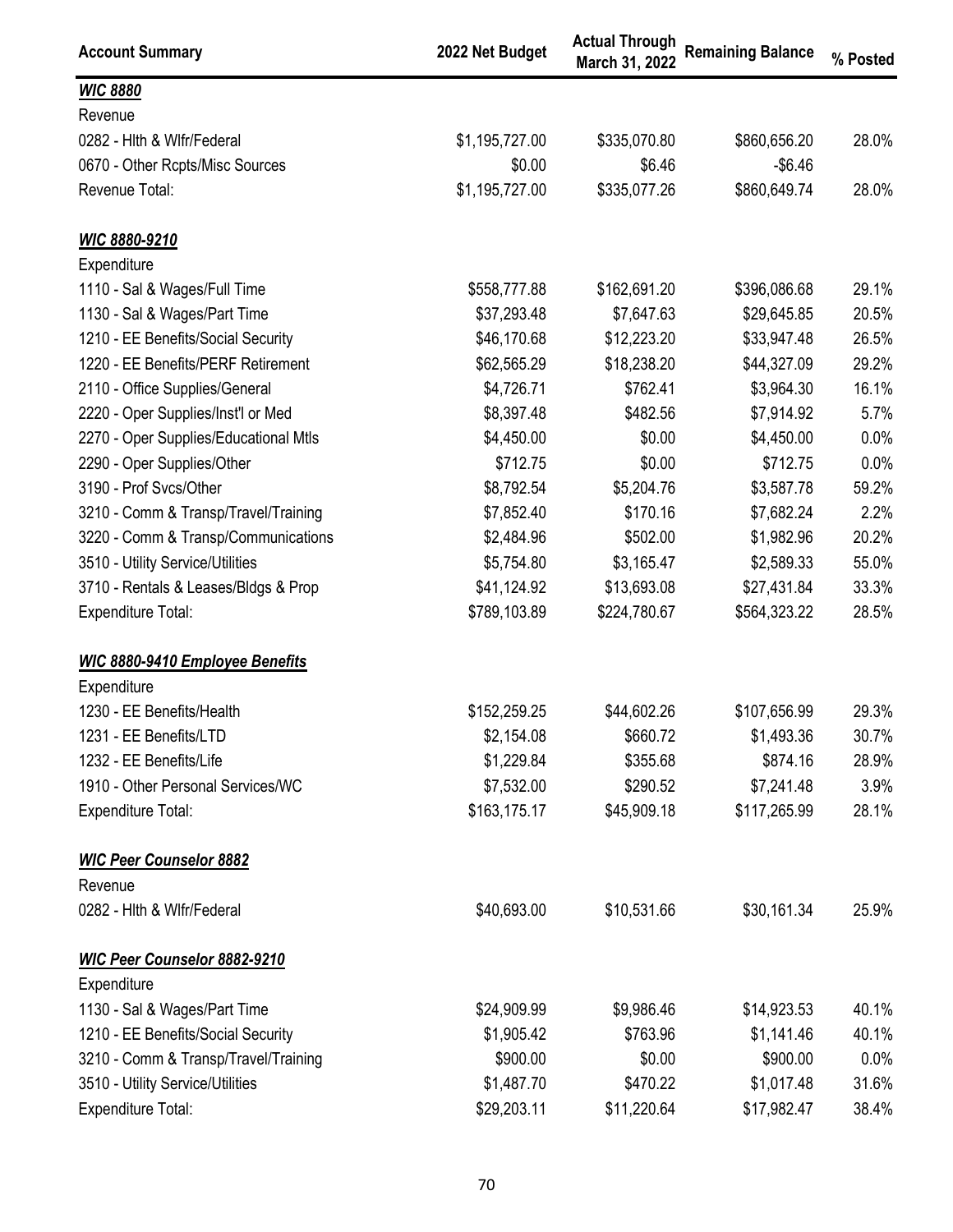| <b>Account Summary</b>                                  | 2022 Net Budget | <b>Actual Through</b><br>March 31, 2022 | <b>Remaining Balance</b> | % Posted |
|---------------------------------------------------------|-----------------|-----------------------------------------|--------------------------|----------|
| <b>WIC Peer Counselor 8882-9410 Employee Benefits</b>   |                 |                                         |                          |          |
| Expenditure                                             |                 |                                         |                          |          |
| 1910 - Other Personal Services/WC                       | \$348.00        | \$16.15                                 | \$331.85                 | 4.6%     |
| 95.563 Title IV-D Incentive 8895                        |                 |                                         |                          |          |
| Revenue                                                 |                 |                                         |                          |          |
| 0282 - Hith & Wifr/Federal                              | \$0.00          | \$11,216.00                             | $-$11,216.00$            |          |
| 0660 - Other Rcpts/Investment Earning                   | \$0.00          | \$87.51                                 | $-$ \$87.51              |          |
| Revenue Total:                                          | \$0.00          | \$11,303.51                             | $-$11,303.51$            |          |
| 95.563 Title IV-D Incentive 8895-5920 Prosecutor IV-D   |                 |                                         |                          |          |
| Expenditure                                             |                 |                                         |                          |          |
| 1130 - Sal & Wages/Part Time                            | \$19,980.00     | \$5,057.00                              | \$14,923.00              | 25.3%    |
| 1210 - EE Benefits/Social Security                      | \$1,530.00      | \$385.52                                | \$1,144.48               | 25.2%    |
| 2110 - Office Supplies/General                          | \$3,000.00      | \$451.12                                | \$2,548.88               | 15.0%    |
| <b>Expenditure Total:</b>                               | \$24,510.00     | \$5,893.64                              | \$18,616.36              | 24.0%    |
| 95.563 Title IV-D Incentive 8895-6520 IV-D Magistrate   |                 |                                         |                          |          |
| Expenditure                                             |                 |                                         |                          |          |
| 3190 - Prof Svcs/Other                                  | \$25,000.00     | \$6,226.46                              | \$18,773.54              | 24.9%    |
| 95.563 Title IV-D Incentive 8895-9410 Employee Benefits |                 |                                         |                          |          |
| Expenditure                                             |                 |                                         |                          |          |
| 1910 - Other Personal Services/WC                       | \$20.00         | \$7.58                                  | \$12.42                  | 37.9%    |
| 95.563 Prosecutor IV-D Incentive 8897                   |                 |                                         |                          |          |
| Revenue                                                 |                 |                                         |                          |          |
| 0282 - Hith & Wifr/Federal                              | \$150,000.00    | \$16,874.00                             | \$133,126.00             | 11.2%    |
| 0660 - Other Rcpts/Investment Earning                   | \$0.00          | \$184.59                                | $-$184.59$               |          |
| 0670 - Other Rcpts/Misc Sources                         | \$0.00          | \$25.00                                 | $-$25.00$                |          |
| Revenue Total:                                          | \$150,000.00    | \$17,083.59                             | \$132,916.41             | 11.4%    |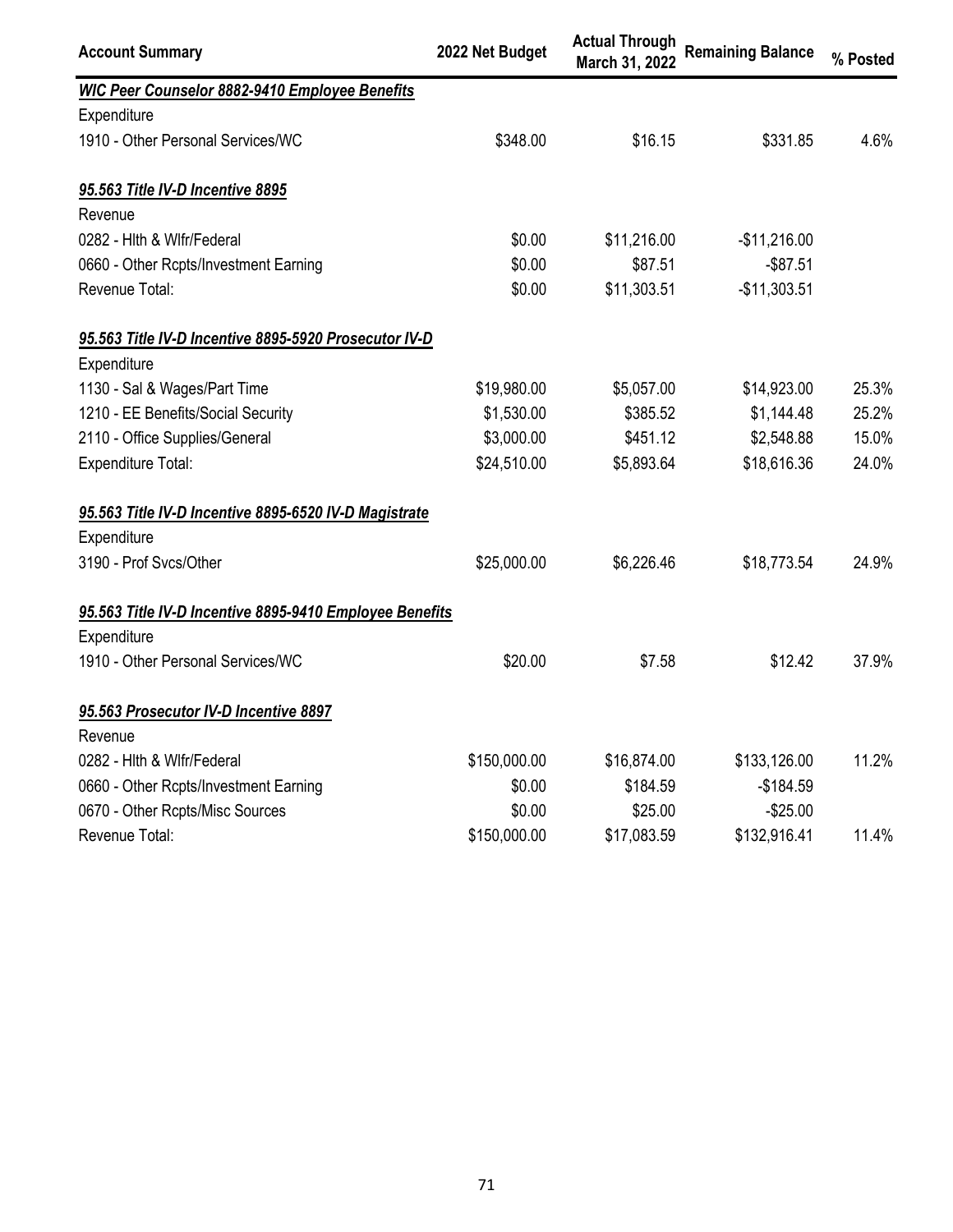| <b>Account Summary</b>                                       | 2022 Net Budget | <b>Actual Through</b><br>March 31, 2022 | <b>Remaining Balance</b> | % Posted |
|--------------------------------------------------------------|-----------------|-----------------------------------------|--------------------------|----------|
| 95.563 Prosecutor IV-D Incentive 8897-5920                   |                 |                                         |                          |          |
| Expenditure                                                  |                 |                                         |                          |          |
| 1110 - Sal & Wages/Full Time                                 | \$43,710.00     | \$1,629.15                              | \$42,080.85              | 3.7%     |
| 1130 - Sal & Wages/Part Time                                 | \$25,000.00     | \$4,963.50                              | \$20,036.50              | 19.9%    |
| 1150 - Sal & Wages/Overtime                                  | \$6,000.00      | \$2,555.83                              | \$3,444.17               | 42.6%    |
| 1210 - EE Benefits/Social Security                           | \$5,716.00      | \$671.41                                | \$5,044.59               | 11.7%    |
| 1220 - EE Benefits/PERF Retirement                           | \$5,568.00      | \$468.70                                | \$5,099.30               | 8.4%     |
| 2110 - Office Supplies/General                               | \$2,787.00      | \$705.10                                | \$2,081.90               | 25.3%    |
| 2140 - Office Supplies/Minor Equip                           | \$213.00        | \$212.99                                | \$0.01                   | 100.0%   |
| 3190 - Prof Svcs/Other                                       | \$3,500.00      | \$1,161.71                              | \$2,338.29               | 33.2%    |
| 3210 - Comm & Transp/Travel/Training                         | \$5,000.00      | \$0.00                                  | \$5,000.00               | 0.0%     |
| 4510 - Machinery & Equipment/General                         | \$11,000.00     | \$0.00                                  | \$11,000.00              | 0.0%     |
| Expenditure Total:                                           | \$108,494.00    | \$12,368.39                             | \$96,125.61              | 11.4%    |
| 95.563 Prosecutor IV-D Incentive 8897-9410 Employee Benefits |                 |                                         |                          |          |
| Expenditure                                                  |                 |                                         |                          |          |
| 1230 - EE Benefits/Health                                    | \$9,087.00      | \$948.30                                | \$8,138.70               | 10.4%    |
| 1231 - EE Benefits/LTD                                       | \$145.00        | \$6.62                                  | \$138.38                 | 4.6%     |
| 1232 - EE Benefits/Life                                      | \$110.00        | \$4.56                                  | \$105.44                 | 4.1%     |
| 1910 - Other Personal Services/WC                            | \$100.00        | \$11.96                                 | \$88.04                  | 12.0%    |
| Expenditure Total:                                           | \$9,442.00      | \$971.44                                | \$8,470.56               | 10.3%    |
| 93.563 Clerk IV-D Incentive 8899                             |                 |                                         |                          |          |
| Revenue                                                      |                 |                                         |                          |          |
| 0282 - Hith & Wifr/Federal                                   | \$58,000.00     | \$11,216.00                             | \$46,784.00              | 19.3%    |
| 0660 - Other Rcpts/Investment Earning                        | \$1,000.00      | \$184.81                                | \$815.19                 | 18.5%    |
| Revenue Total:                                               | \$59,000.00     | \$11,400.81                             | \$47,599.19              | 19.3%    |
| 93.563 Clerk IV-D Incentive 8899-5810 Clerk                  |                 |                                         |                          |          |
| Expenditure                                                  |                 |                                         |                          |          |
| 1110 - Sal & Wages/Full Time                                 | \$23,207.00     | \$5,355.36                              | \$17,851.64              | 23.1%    |
| 1210 - EE Benefits/Social Security                           | \$1,776.00      | \$363.81                                | \$1,412.19               | 20.5%    |
| 1220 - EE Benefits/PERF Retirement                           | \$2,600.00      | \$599.82                                | \$2,000.18               | 23.1%    |
| 2110 - Office Supplies/General                               | \$300.00        | \$0.00                                  | \$300.00                 | 0.0%     |
| 3190 - Prof Svcs/Other                                       | \$14,000.00     | \$2,550.00                              | \$11,450.00              | 18.2%    |
| 3210 - Comm & Transp/Travel/Training                         | \$200.00        | \$0.00                                  | \$200.00                 | 0.0%     |
| 4590 - Machinery & Equipment/Other                           | \$500.00        | \$0.00                                  | \$500.00                 | 0.0%     |
| Expenditure Total:                                           | \$42,583.00     | \$8,868.99                              | \$33,714.01              | 20.8%    |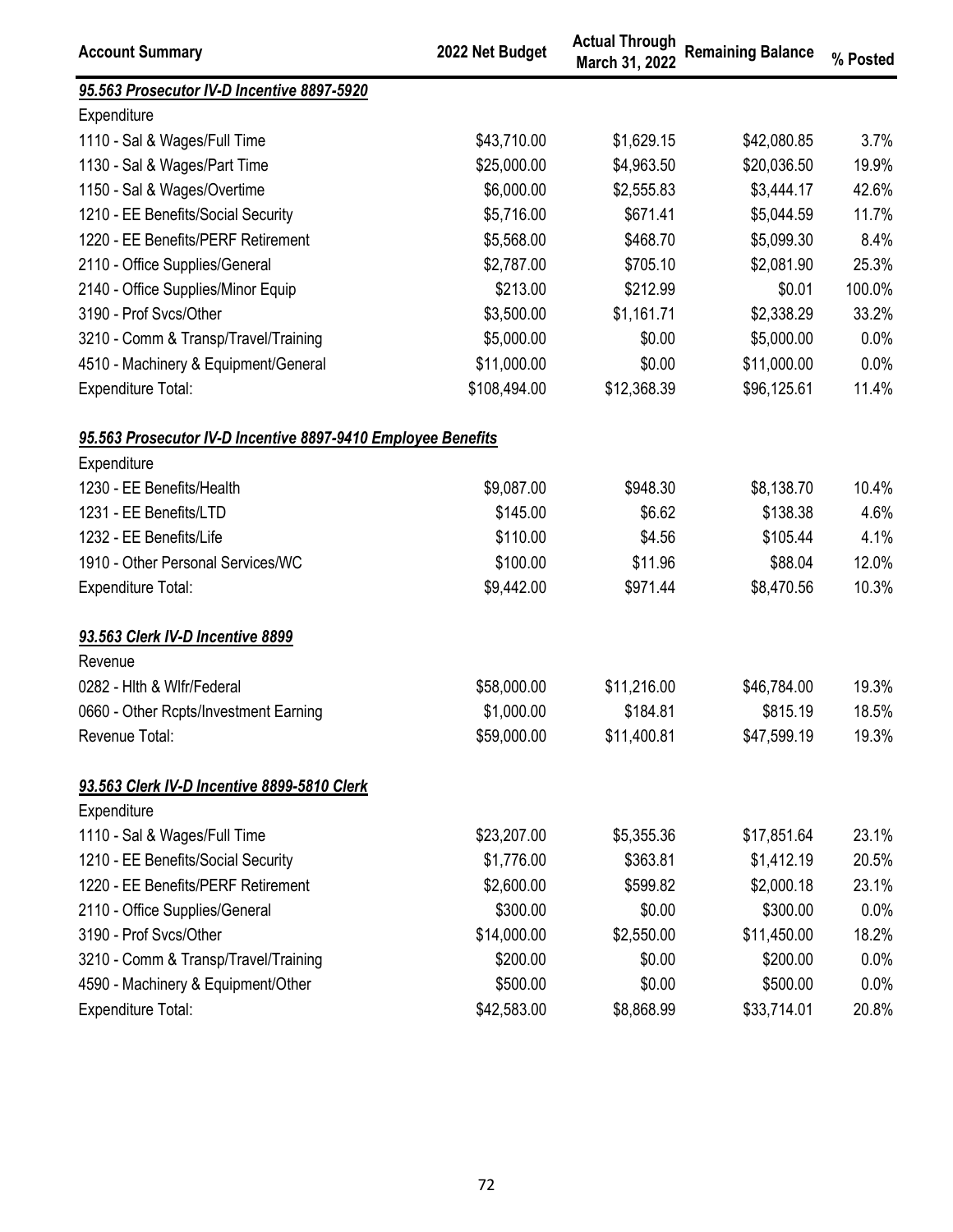| <b>Account Summary</b>                                  | 2022 Net Budget | <b>Actual Through</b><br>March 31, 2022 | <b>Remaining Balance</b> | % Posted |
|---------------------------------------------------------|-----------------|-----------------------------------------|--------------------------|----------|
| 93.563 Clerk IV-D Incentive 8899-9410 Employee Benefits |                 |                                         |                          |          |
| Expenditure                                             |                 |                                         |                          |          |
| 1230 - EE Benefits/Health                               | \$4,200.00      | \$2,084.34                              | \$2,115.66               | 49.6%    |
| 1231 - EE Benefits/LTD                                  | \$50.00         | \$21.78                                 | \$28.22                  | 43.6%    |
| 1232 - EE Benefits/Life                                 | \$30.00         | \$13.68                                 | \$16.32                  | 45.6%    |
| 1910 - Other Personal Services/WC                       | \$50.00         | \$9.12                                  | \$40.88                  | 18.2%    |
| <b>Expenditure Total:</b>                               | \$4,330.00      | \$2,128.92                              | \$2,201.08               | 49.2%    |
| <b>FTA/5311 CARES Act 8903</b>                          |                 |                                         |                          |          |
| Revenue                                                 |                 |                                         |                          |          |
| 0288 - COVID-19 CARES Act                               | \$55,034.00     | \$24,868.00                             | \$30,166.00              | 45.2%    |
| FTA/5311 CARES Act 8903-1110 Commissioners              |                 |                                         |                          |          |
| Expenditure                                             |                 |                                         |                          |          |
| 2990 - Other Supplies/Non-specified                     | \$8,953.00      | \$7,343.00                              | \$1,610.00               | 82.0%    |
| 3190 - Prof Svcs/Other                                  | \$17,525.00     | \$17,525.00                             | \$0.00                   | 100.0%   |
| <b>Expenditure Total:</b>                               | \$26,478.00     | \$24,868.00                             | \$1,610.00               | 93.9%    |
| COVID-19 Vaccine 8905-9010 Health Department            |                 |                                         |                          |          |
| Expenditure                                             |                 |                                         |                          |          |
| 6100 - Interfund Transfers/Transfer Out                 | \$0.00          | \$3,974.17                              | $-$3,974.17$             |          |
| <b>CASAs for Kids 9107</b>                              |                 |                                         |                          |          |
| Revenue                                                 |                 |                                         |                          |          |
| 0292 - Hith & Wifr/State or Local                       | \$54,430.00     | \$28,000.00                             | \$26,430.00              | 51.4%    |
| <b>CASAs for Kids 9107-7310</b>                         |                 |                                         |                          |          |
| Expenditure                                             |                 |                                         |                          |          |
| 1113 - Sal & Wages/Benefit Elig PT                      | \$44,504.49     | \$9,917.94                              | \$34,586.55              | 22.3%    |
| 1210 - EE Benefits/Social Security                      | \$3,411.75      | \$733.47                                | \$2,678.28               | 21.5%    |
| 2210 - Oper Supplies/Gasoline & Oil                     | \$922.07        | \$0.00                                  | \$922.07                 | 0.0%     |
| 3150 - Prof Svcs/Training                               | \$416.22        | \$0.00                                  | \$416.22                 | 0.0%     |
| 3240 - Comm & Transp/Software                           | \$472.00        | \$0.00                                  | \$472.00                 | 0.0%     |
| 3620 - Rep & Maint/Vehicle & Equip                      | \$2.89          | \$0.00                                  | \$2.89                   | 0.0%     |
| Expenditure Total:                                      | \$49,729.42     | \$10,651.41                             | \$39,078.01              | 21.4%    |
| <b>CASAs for Kids 9107-9410 Employee Benefits</b>       |                 |                                         |                          |          |
| Expenditure                                             |                 |                                         |                          |          |
| 1230 - EE Benefits/Health                               | \$9,914.50      | \$2,008.20                              | \$7,906.30               | 20.3%    |
| 1231 - EE Benefits/LTD                                  | \$163.49        | \$40.32                                 | \$123.17                 | 24.7%    |
| 1232 - EE Benefits/Life                                 | \$204.28        | \$17.76                                 | \$186.52                 | 8.7%     |
| 1910 - Other Personal Services/WC                       | \$718.00        | \$16.86                                 | \$701.14                 | 2.3%     |
| Expenditure Total:                                      | \$11,000.27     | \$2,083.14                              | \$8,917.13               | 18.9%    |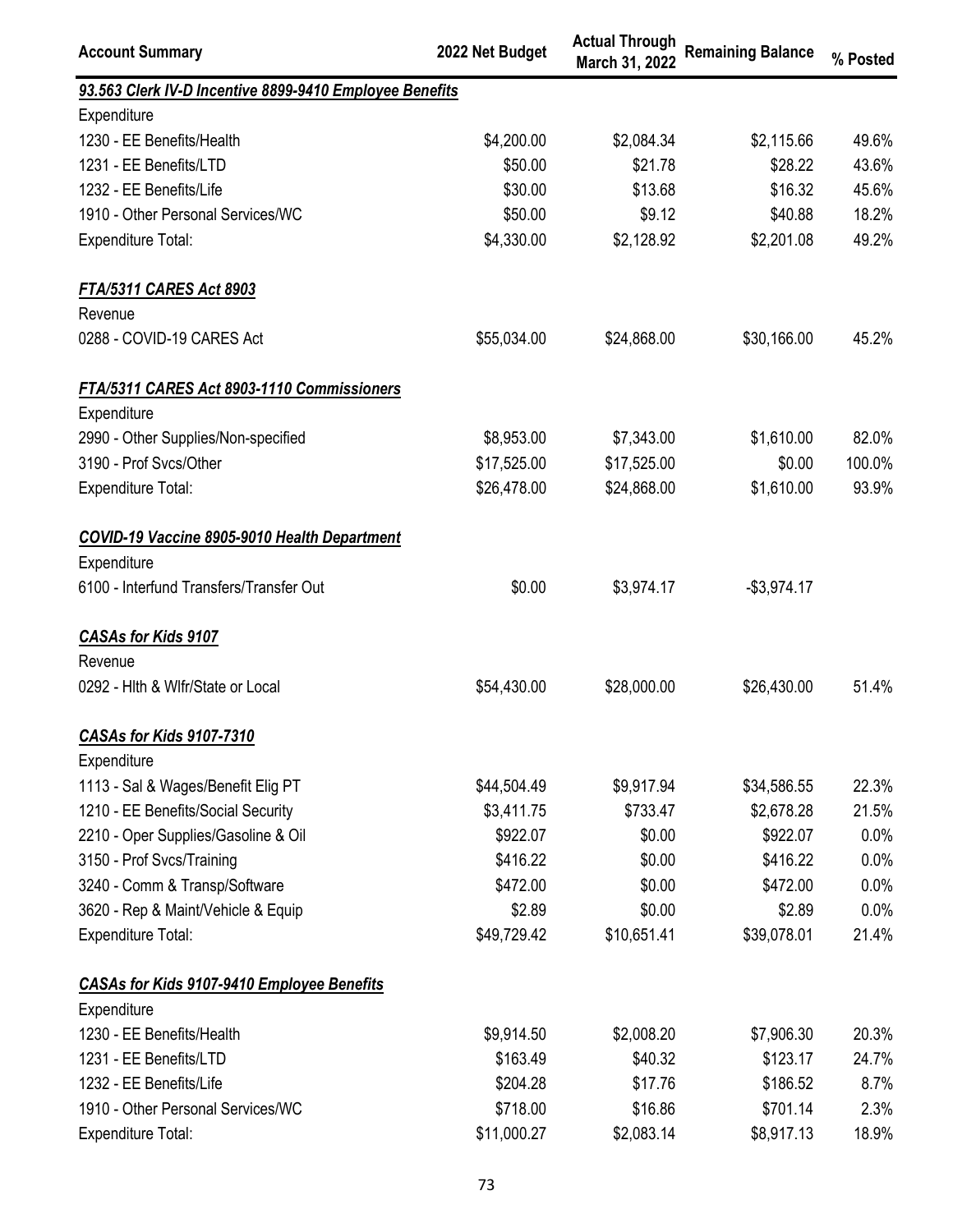| <b>Account Summary</b>                                | 2022 Net Budget | <b>Actual Through</b><br>March 31, 2022 | <b>Remaining Balance</b> | % Posted |
|-------------------------------------------------------|-----------------|-----------------------------------------|--------------------------|----------|
| <b>Community Crossing 9108</b>                        |                 |                                         |                          |          |
| Revenue                                               |                 |                                         |                          |          |
| 0293 - Hwys & Strts/State or Local                    | \$513,948.00    | \$398,988.20                            | \$114,959.80             | 77.6%    |
| <b>Community Crossing 9108-8261 Highway</b>           |                 |                                         |                          |          |
| Expenditure                                           |                 |                                         |                          |          |
| 4220 - Infrastructure/Bridges                         | \$381,937.94    | \$8,807.92                              | \$373,130.02             | 2.3%     |
| 4240 - Infrastructure/Culverts & Drai                 | \$308,714.00    | \$83,229.92                             | \$225,484.08             | 27.0%    |
| <b>Expenditure Total:</b>                             | \$690,651.94    | \$92,037.84                             | \$598,614.10             | 13.3%    |
| Juv Case Assessment Triage 9114-7310 Superior Court 3 |                 |                                         |                          |          |
| Expenditure                                           |                 |                                         |                          |          |
| 1110 - Sal & Wages/Full Time                          | \$7,619.27      | \$0.00                                  | \$7,619.27               | $0.0\%$  |
| 1130 - Sal & Wages/Part Time                          | \$32,476.50     | \$5,885.25                              | \$26,591.25              | 18.1%    |
| 1210 - EE Benefits/Social Security                    | \$3,078.99      | \$450.23                                | \$2,628.76               | 14.6%    |
| 1220 - EE Benefits/PERF Retirement                    | \$857.72        | \$0.00                                  | \$857.72                 | 0.0%     |
| 2110 - Office Supplies/General                        | \$40.13         | \$0.00                                  | \$40.13                  | 0.0%     |
| 2140 - Office Supplies/Minor Equip                    | \$1,596.60      | \$0.00                                  | \$1,596.60               | 0.0%     |
| 3150 - Prof Svcs/Training                             | \$500.00        | \$0.00                                  | \$500.00                 | 0.0%     |
| 3210 - Comm & Transp/Travel/Training                  | \$184.62        | \$0.00                                  | \$184.62                 | 0.0%     |
| <b>Expenditure Total:</b>                             | \$46,353.83     | \$6,335.48                              | \$40,018.35              | 13.7%    |
| <b>WIC/FIMR 9168</b>                                  |                 |                                         |                          |          |
| Revenue<br>0292 - Hith & Wifr/State or Local          | \$111,632.08    | \$14,636.45                             | \$96,995.63              | 13.1%    |
| <b>WIC/FIMR 9168-9010 Health Department</b>           |                 |                                         |                          |          |
| Expenditure                                           |                 |                                         |                          |          |
| 1110 - Sal & Wages/Full Time                          | \$37,144.01     | \$13,933.74                             | \$23,210.27              | 37.5%    |
| 1210 - EE Benefits/Social Security                    | \$3,496.73      | \$1,014.01                              | \$2,482.72               | 29.0%    |
| 1220 - EE Benefits/PERF Retirement                    | \$5,397.71      | \$1,560.57                              | \$3,837.14               | 28.9%    |
| 2110 - Office Supplies/General                        | \$9,605.12      | \$0.00                                  | \$9,605.12               | 0.0%     |
| 3190 - Prof Svcs/Other                                | \$11,519.20     | \$500.00                                | \$11,019.20              | 4.3%     |
| 3210 - Comm & Transp/Travel/Training                  | \$4,664.01      | \$0.00                                  | \$4,664.01               | 0.0%     |
| 4590 - Machinery & Equipment/Other                    | \$14,097.00     | \$0.00                                  | \$14,097.00              | 0.0%     |
| <b>Expenditure Total:</b>                             | \$85,923.78     | \$17,008.32                             | \$68,915.46              | 19.8%    |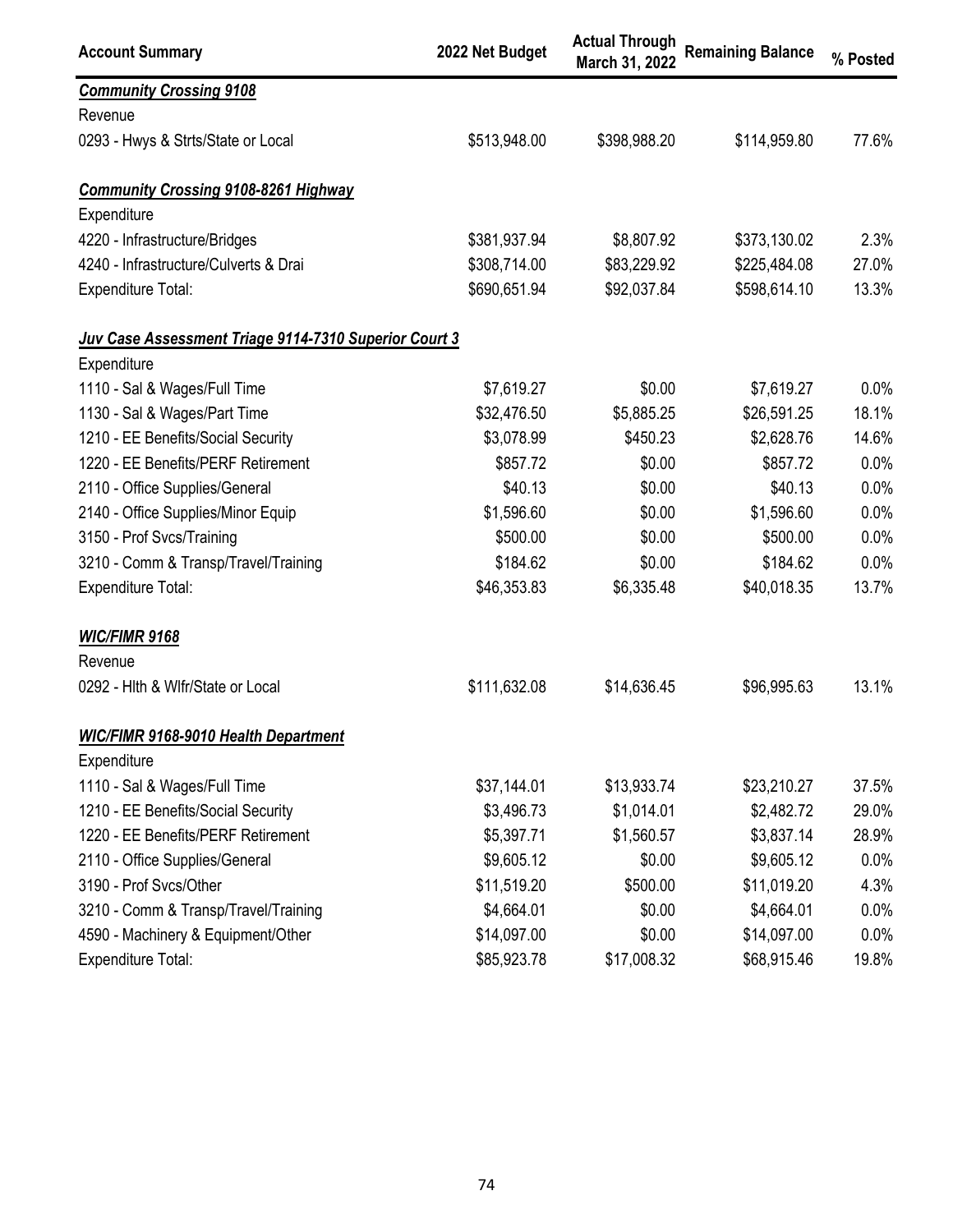| <b>Account Summary</b>                                    | 2022 Net Budget | <b>Actual Through</b><br>March 31, 2022 | <b>Remaining Balance</b> | % Posted |
|-----------------------------------------------------------|-----------------|-----------------------------------------|--------------------------|----------|
| WIC/FIMR 9168-9410 Employee Benefits                      |                 |                                         |                          |          |
| Expenditure                                               |                 |                                         |                          |          |
| 1230 - EE Benefits/Health                                 | \$15,285.13     | \$4,168.68                              | \$11,116.45              | 27.3%    |
| 1231 - EE Benefits/LTD                                    | \$199.84        | \$56.58                                 | \$143.26                 | 28.3%    |
| 1232 - EE Benefits/Life                                   | \$106.36        | \$27.36                                 | \$79.00                  | 25.7%    |
| 1910 - Other Personal Services/Workers Comp               | \$772.00        | \$35.94                                 | \$736.06                 | 4.7%     |
| Expenditure Total:                                        | \$16,363.33     | \$4,288.56                              | \$12,074.77              | 26.2%    |
| Vaccine Reimbursement 9170-9010 Health Department         |                 |                                         |                          |          |
| Expenditure                                               |                 |                                         |                          |          |
| 3190 - Prof Svcs/Other                                    | \$287,981.00    | \$0.00                                  | \$287,981.00             | 0.0%     |
| <b>Syringe Services-THFGI 9171</b>                        |                 |                                         |                          |          |
| Revenue                                                   |                 |                                         |                          |          |
| 0292 - Hith & Wifr/State or Local                         | \$21,000.00     | \$0.00                                  | \$21,000.00              | 0.0%     |
| 0671 - Other Rcpts/Grants from NonGov                     | \$0.00          | \$11,000.00                             | $-$11,000.00$            |          |
| Revenue Total:                                            | \$21,000.00     | \$11,000.00                             | \$10,000.00              | 52.4%    |
| <b>Syringe Services-THFGI 9171-9010 Health Department</b> |                 |                                         |                          |          |
| Expenditure                                               |                 |                                         |                          |          |
| 2220 - Oper Supplies/Inst'l or Med                        | \$13,432.73     | \$3,108.35                              | \$10,324.38              | 23.1%    |
| <b>IN Cares Echo 9172</b>                                 |                 |                                         |                          |          |
| Revenue                                                   |                 |                                         |                          |          |
| 0292 - Hith & Wifr/State or Local                         | \$75,000.00     | \$1,868.80                              | \$73,131.20              | 2.5%     |
| <b>IN Cares Echo 9172-9010 Health Department</b>          |                 |                                         |                          |          |
| Expenditure                                               |                 |                                         |                          |          |
| 1130 - Sal & Wages/Part Time                              | \$22,057.00     | \$2,964.50                              | \$19,092.50              | 13.4%    |
| 1210 - EE Benefits/Social Security                        | \$1,688.78      | \$226.79                                | \$1,461.99               | 13.4%    |
| 2110 - Office Supplies/General                            | \$4,000.00      | \$0.00                                  | \$4,000.00               | 0.0%     |
| 2120 - Office Supplies/Forms                              | \$2,500.00      | \$0.00                                  | \$2,500.00               | 0.0%     |
| 2220 - Oper Supplies/Inst'l or Med                        | \$3,900.00      | \$0.00                                  | \$3,900.00               | 0.0%     |
| 3150 - Prof Svcs/Training                                 | \$3,800.00      | \$0.00                                  | \$3,800.00               | 0.0%     |
| 3190 - Prof Svcs/Other                                    | \$35,800.00     | \$0.00                                  | \$35,800.00              | 0.0%     |
| Expenditure Total:                                        | \$73,745.78     | \$3,191.29                              | \$70,554.49              | 4.3%     |
| <b>IN Cares Echo 9172-9410 Employee Benefits</b>          |                 |                                         |                          |          |
| Expenditure                                               |                 |                                         |                          |          |
| 1910 - Other Personal Services/WC                         | \$252.00        | \$7.77                                  | \$244.23                 | 3.1%     |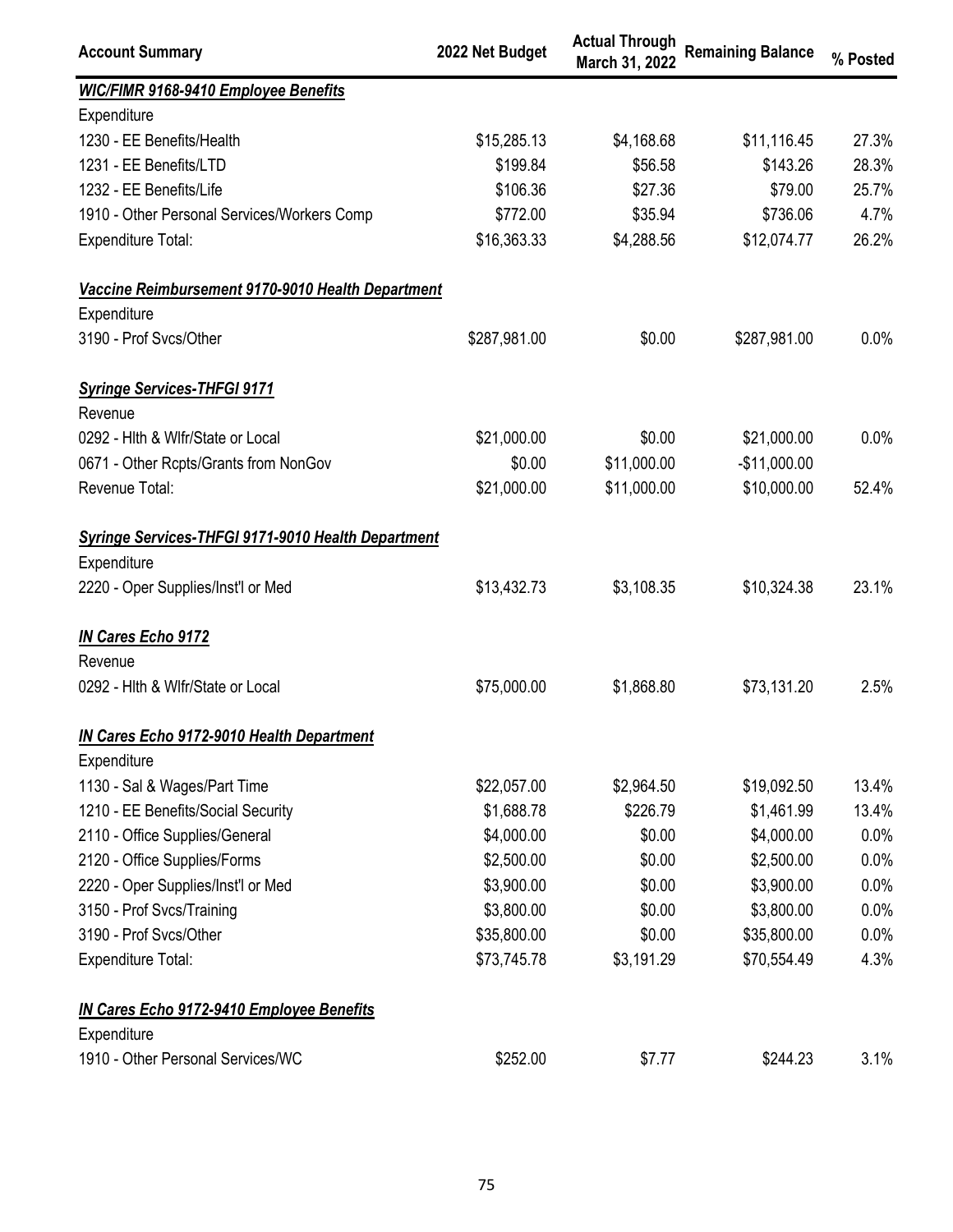| <b>Account Summary</b>                                            | 2022 Net Budget | <b>Actual Through</b><br>March 31, 2022 | <b>Remaining Balance</b> | % Posted |
|-------------------------------------------------------------------|-----------------|-----------------------------------------|--------------------------|----------|
| <b>Gateway to Hope Counseling 9178</b>                            |                 |                                         |                          |          |
| Revenue                                                           |                 |                                         |                          |          |
| 0671 - Other Rcpts/Grants from NonGov                             | \$28,363.00     | \$0.00                                  | \$28,363.00              | 0.0%     |
| <b>Gateway to Hope Counseling 9178-5510 Community Corrections</b> |                 |                                         |                          |          |
| Expenditure                                                       |                 |                                         |                          |          |
| 3145 - Prof Svcs/Hlth & Med Prof                                  | \$5.00          | \$0.00                                  | \$5.00                   | 0.0%     |
| Gateway to Hope Counseling 9178-9010 Health Dept                  |                 |                                         |                          |          |
| Expenditure                                                       |                 |                                         |                          |          |
| 3145 - Prof Svcs/Hlth & Med Prof                                  | \$10,442.72     | \$3,780.00                              | \$6,662.72               | 36.2%    |
| <b>Juvenile Truancy Mediation 9203</b>                            |                 |                                         |                          |          |
| Revenue                                                           |                 |                                         |                          |          |
| 0670 - Other Rcpts/Misc Sources                                   | \$1,847.00      | \$0.00                                  | \$1,847.00               | 0.0%     |
| Juvenile Truancy Mediation 9203-5610                              |                 |                                         |                          |          |
| Expenditure                                                       |                 |                                         |                          |          |
| 1110 - Sal & Wages/Full Time                                      | \$9,758.72      | \$3,099.36                              | \$6,659.36               | 31.8%    |
| 1210 - EE Benefits/Social Security                                | \$907.45        | \$212.29                                | \$695.16                 | 23.4%    |
| 1220 - EE Benefits/PERF Retirement                                | \$1,497.64      | \$347.97                                | \$1,149.67               | 23.2%    |
| <b>Expenditure Total:</b>                                         | \$12,163.81     | \$3,659.62                              | \$8,504.19               | 30.1%    |
| <b>Juvenile Truancy Mediation 9203-9410 Employee Benefits</b>     |                 |                                         |                          |          |
| Expenditure                                                       |                 |                                         |                          |          |
| 1230 - EE Benefits/Health                                         | \$5,282.53      | \$942.96                                | \$4,339.57               | 17.9%    |
| 1231 - EE Benefits/LTD                                            | \$40.82         | \$12.60                                 | \$28.22                  | 30.9%    |
| 1232 - EE Benefits/Life                                           | \$20.86         | \$6.84                                  | \$14.02                  | 32.8%    |
| 1910 - Other Personal Services/WC                                 | \$172.87        | \$96.71                                 | \$76.16                  | 55.9%    |
| <b>Expenditure Total:</b>                                         | \$5,517.08      | \$1,059.11                              | \$4,457.97               | 19.2%    |
| Juvenile Alternatives Safe Place Grant 9211                       |                 |                                         |                          |          |
| Revenue                                                           |                 |                                         |                          |          |
| 0292 - Hith & Wifr/State or Local                                 | \$6,808.49      | \$0.00                                  | \$6,808.49               | $0.0\%$  |
| Juvenile Alternatives Safe Place Grant 9211-5610                  |                 |                                         |                          |          |
| Expenditure                                                       |                 |                                         |                          |          |
| 3190 - Prof Svcs/Other                                            | \$6,680.00      | \$75.07                                 | \$6,604.93               | 1.1%     |
| 3510 - Utility Service/Utilities                                  | \$182.03        | \$0.00                                  | \$182.03                 | $0.0\%$  |
| Expenditure Total:                                                | \$6,862.03      | \$75.07                                 | \$6,786.96               | 1.1%     |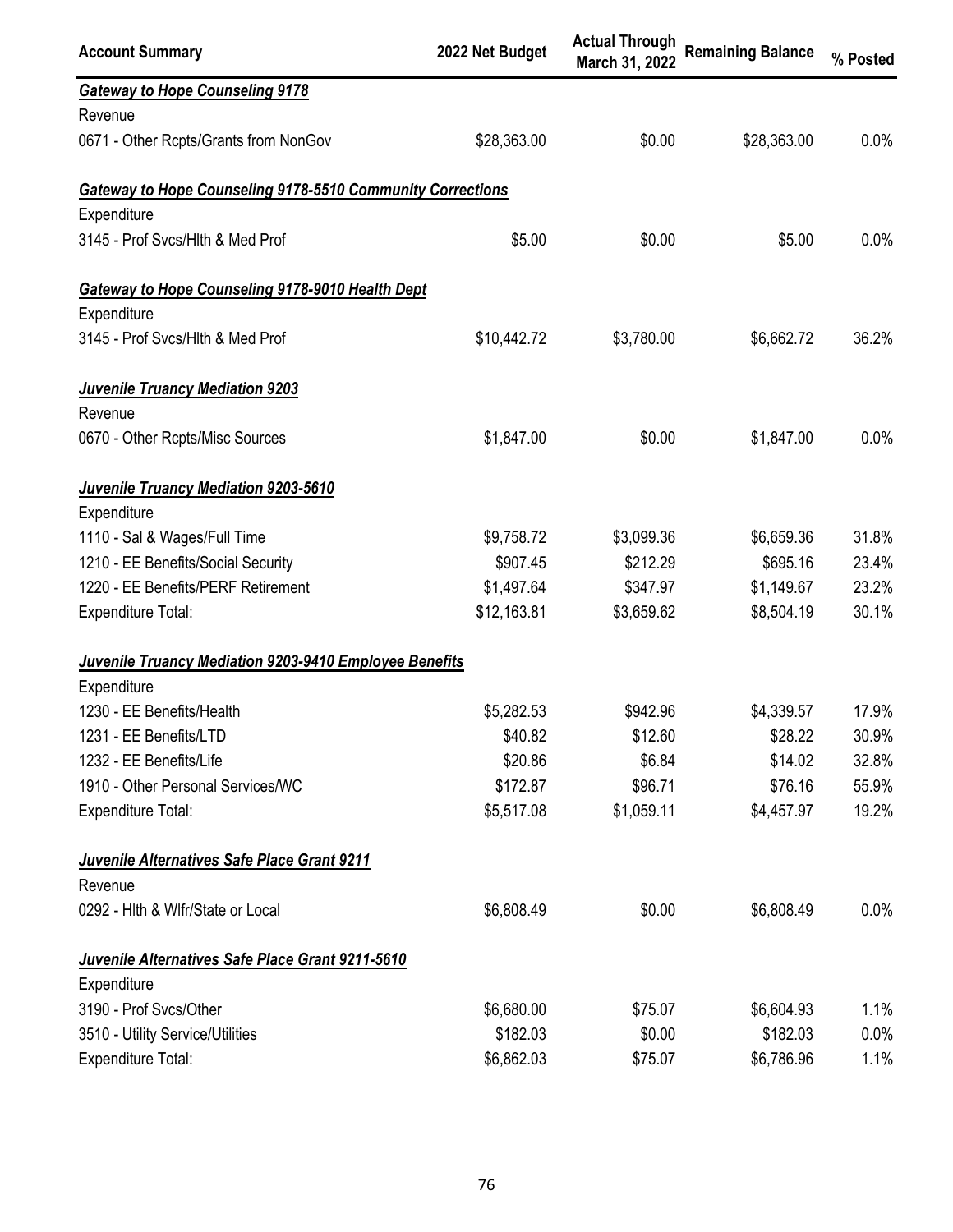| <b>Account Summary</b>                                 | 2022 Net Budget | <b>Actual Through</b><br>March 31, 2022 | <b>Remaining Balance</b> | % Posted |
|--------------------------------------------------------|-----------------|-----------------------------------------|--------------------------|----------|
| Juvenile Alternatives DOC JDAI 9213-5610               |                 |                                         |                          |          |
| Expenditure                                            |                 |                                         |                          |          |
| 3190 - Prof Svcs/Other                                 | \$0.00          | \$0.01                                  | $-$0.01$                 |          |
| JDAI Performance Una 9214                              |                 |                                         |                          |          |
| Revenue                                                |                 |                                         |                          |          |
| 0291 - Publ Safety/State or Local                      | \$55,311.00     | \$55,311.94                             | $-$0.94$                 | 100.0%   |
| JDAI Performance Una 9214-5610 Juvenile Alternatives   |                 |                                         |                          |          |
| Expenditure                                            |                 |                                         |                          |          |
| 2270 - Oper Supplies/Educational Mtls                  | \$24,000.00     | \$0.00                                  | \$24,000.00              | $0.0\%$  |
| 2290 - Oper Supplies/Other                             | \$18,811.00     | \$12,311.94                             | \$6,499.06               | 65.5%    |
| 3190 - Prof Svcs/Other                                 | \$2,500.00      | \$0.00                                  | \$2,500.00               | 0.0%     |
| 3210 - Comm & Transp/Travel/Training                   | \$10,000.00     | \$0.00                                  | \$10,000.00              | 0.0%     |
| <b>Expenditure Total:</b>                              | \$55,311.00     | \$12,311.94                             | \$42,999.06              | 22.3%    |
| Juvenile Alternatives DOC JDAI 9215                    |                 |                                         |                          |          |
| Revenue                                                |                 |                                         |                          |          |
| 0291 - Publ Safety/State or Local                      | \$30,000.00     | \$15,000.00                             | \$15,000.00              | 50.0%    |
| 0670 - Other Rcpts/Misc Sources                        | \$0.00          | \$194.00                                | $-$194.00$               |          |
| Revenue Total:                                         | \$30,000.00     | \$15,194.00                             | \$14,806.00              | 50.6%    |
| Juvenile Alternatives DOC JDAI 9215-5610               |                 |                                         |                          |          |
| Expenditure                                            |                 |                                         |                          |          |
| 2110 - Office Supplies/General                         | \$632.10        | \$0.00                                  | \$632.10                 | $0.0\%$  |
| 2250 - Oper Supplies/Food                              | \$3,180.47      | \$1,597.06                              | \$1,583.41               | 50.2%    |
| 2990 - Other Supplies/Non-specified                    | \$5,157.63      | \$0.00                                  | \$5,157.63               | 0.0%     |
| 3190 - Prof Svcs/Other                                 | \$38,562.19     | \$7,060.00                              | \$31,502.19              | 18.3%    |
| 3210 - Comm & Transp/Travel/Training                   | \$4,903.81      | \$250.00                                | \$4,653.81               | 5.1%     |
| 4590 - Machinery & Equipment/Other                     | \$2,500.00      | \$0.00                                  | \$2,500.00               | $0.0\%$  |
| <b>Expenditure Total:</b>                              | \$54,936.20     | \$8,907.06                              | \$46,029.14              | 16.2%    |
| <b>Community Corrections DOC Adult Grant 9218-5510</b> |                 |                                         |                          |          |
| Expenditure                                            |                 |                                         |                          |          |
| 2990 - Other Supplies/Non-specified                    | \$0.00          | \$35.61                                 | $-$35.61$                |          |
| CC DOC Adult 9219                                      |                 |                                         |                          |          |
| Revenue                                                |                 |                                         |                          |          |
| 0291 - Publ Safety/State or Local                      | \$459,090.00    | \$367,220.90                            | \$91,869.10              | 80.0%    |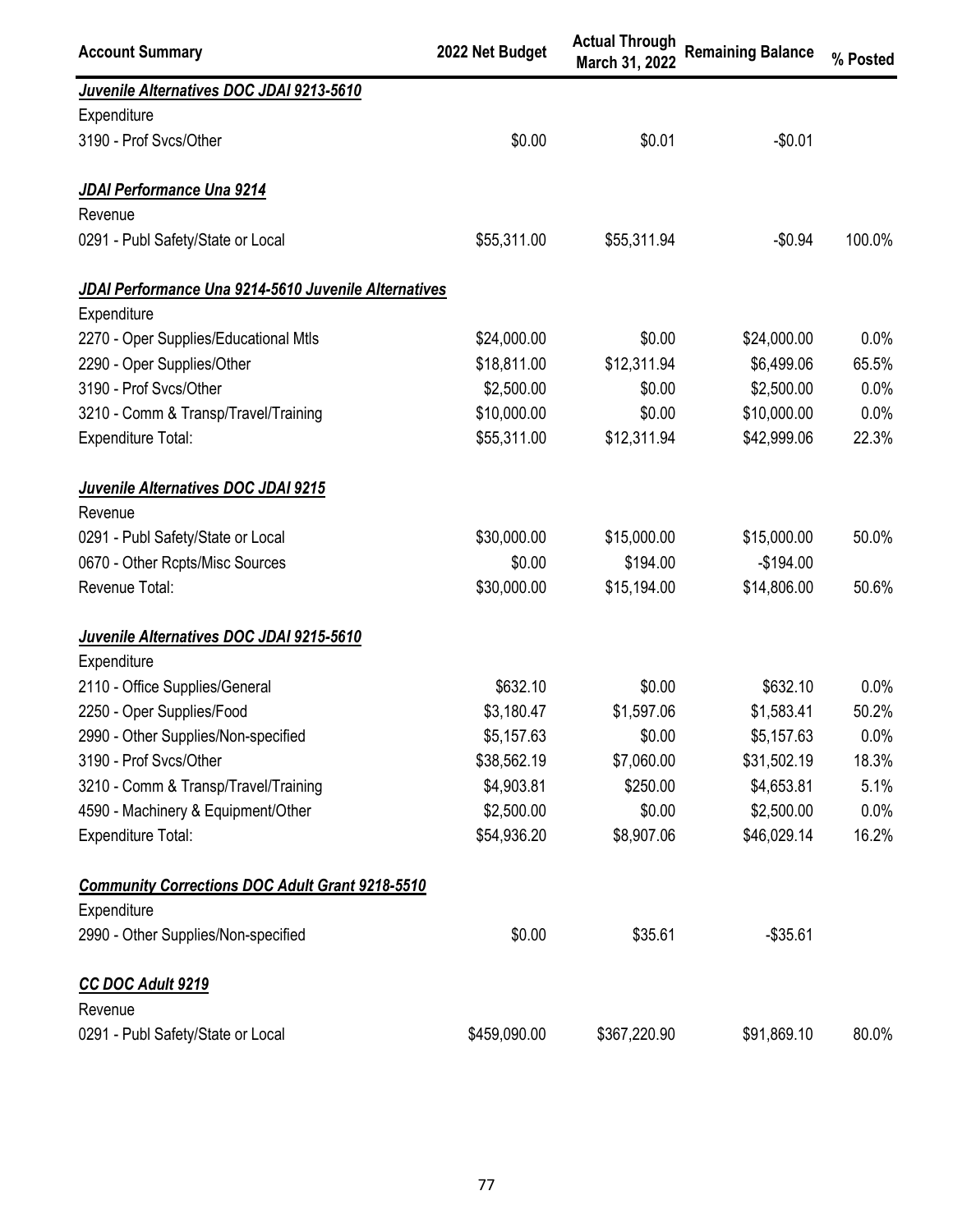| <b>Account Summary</b>                           | 2022 Net Budget | <b>Actual Through</b><br>March 31, 2022 | <b>Remaining Balance</b> | % Posted |
|--------------------------------------------------|-----------------|-----------------------------------------|--------------------------|----------|
| CC DOC Adult 9219-5510 Community Corrections     |                 |                                         |                          |          |
| Expenditure                                      |                 |                                         |                          |          |
| 1110 - Sal & Wages/Full Time                     | \$736,993.35    | \$151,189.12                            | \$585,804.23             | 20.5%    |
| 1112 - Sal & Wages/Chief Dep & Appt              | \$36,513.34     | \$0.00                                  | \$36,513.34              | 0.0%     |
| 1210 - EE Benefits/Social Security               | \$62,467.77     | \$10,978.40                             | \$51,489.37              | 17.6%    |
| 1220 - EE Benefits/PERF Retirement               | \$86,894.82     | \$16,933.46                             | \$69,961.36              | 19.5%    |
| 2990 - Other Supplies/Non-specified              | \$5,014.18      | \$4,590.70                              | \$423.48                 | 91.6%    |
| 3190 - Prof Svcs/Other                           | \$266,502.00    | \$8,214.39                              | \$258,287.61             | 3.1%     |
| Expenditure Total:                               | \$1,194,385.46  | \$191,906.07                            | \$1,002,479.39           | 16.1%    |
| CC DOC Adult 9219-9410 Employee Benefits         |                 |                                         |                          |          |
| Expenditure                                      |                 |                                         |                          |          |
| 1230 - EE Benefits/Health                        | \$277,979.61    | \$40,079.72                             | \$237,899.89             | 14.4%    |
| 1231 - EE Benefits/LTD                           | \$2,917.49      | \$595.44                                | \$2,322.05               | 20.4%    |
| 1232 - EE Benefits/Life                          | \$4,192.40      | \$383.04                                | \$3,809.36               | 9.1%     |
| 1910 - Other Personal Services/WC                | \$13,067.00     | \$3,614.12                              | \$9,452.88               | 27.7%    |
| Expenditure Total:                               | \$298,156.50    | \$44,672.32                             | \$253,484.18             | 15.0%    |
| <b>Arconic Foundation WOW 9241-0410 Surveyor</b> |                 |                                         |                          |          |
| Expenditure                                      |                 |                                         |                          |          |
| 2140 - Office Supplies/Minor Equip               | \$0.73          | \$0.00                                  | \$0.73                   | 0.0%     |
| 2250 - Oper Supplies/Food                        | \$0.83          | \$0.00                                  | \$0.83                   | 0.0%     |
| 3190 - Prof Svcs/Other                           | \$7.75          | \$0.00                                  | \$7.75                   | 0.0%     |
| Expenditure Total:                               | \$9.31          | \$0.00                                  | \$9.31                   | 0.0%     |
| <b>Walmart Community Grant 9245</b>              |                 |                                         |                          |          |
| Revenue<br>0671 - Other Rcpts/Grants from NonGov | \$7,800.00      | \$0.00                                  | \$7,800.00               | 0.0%     |
|                                                  |                 |                                         |                          |          |
| <b>Walmart Community Grant 9245-5410 Sheriff</b> |                 |                                         |                          |          |
| Expenditure                                      |                 |                                         |                          |          |
| 2990 - Other Supplies/Non-specified              | \$3,900.00      | \$0.00                                  | \$3,900.00               | 0.0%     |
| 3190 - Prof Svcs/Other                           | \$3,900.00      | \$0.00                                  | \$3,900.00               | 0.0%     |
| Expenditure Total:                               | \$7,800.00      | \$0.00                                  | \$7,800.00               | 0.0%     |
| <b>IFSSA Adult Protective Services 9252</b>      |                 |                                         |                          |          |
| Revenue                                          |                 |                                         |                          |          |
| 0292 - Hith & Wifr/State or Local                | \$277,498.07    | \$52,754.14                             | \$224,743.93             | 19.0%    |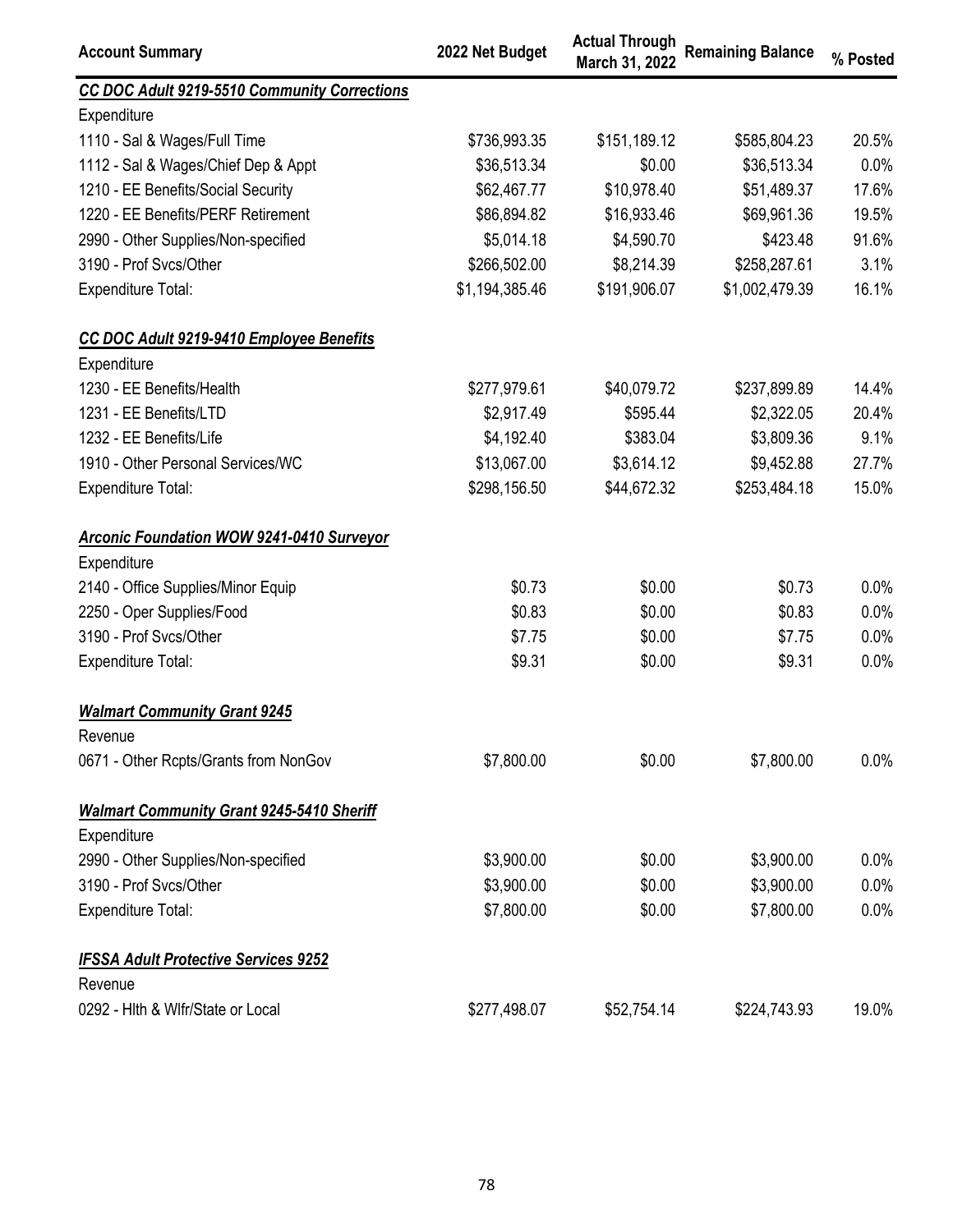| <b>Account Summary</b>                                             | 2022 Net Budget | <b>Actual Through</b><br>March 31, 2022 | <b>Remaining Balance</b> | % Posted |
|--------------------------------------------------------------------|-----------------|-----------------------------------------|--------------------------|----------|
| <b>IFSSA Adult Protective Services 9252-5910 Prosecutor</b>        |                 |                                         |                          |          |
| Expenditure                                                        |                 |                                         |                          |          |
| 1110 - Sal & Wages/Full Time                                       | \$116,398.16    | \$53,791.68                             | \$62,606.48              | 46.2%    |
| 1130 - Sal & Wages/Part Time                                       | \$25,107.00     | \$1,149.50                              | \$23,957.50              | 4.6%     |
| 1210 - EE Benefits/Social Security                                 | \$11,089.91     | \$4,049.41                              | \$7,040.50               | 36.5%    |
| 1220 - EE Benefits/PERF Retirement                                 | \$13,036.58     | \$6,024.66                              | \$7,011.92               | 46.2%    |
| 2110 - Office Supplies/General                                     | \$420.33        | \$28.92                                 | \$391.41                 | 6.9%     |
| 2140 - Office Supplies/Minor Equip                                 | \$500.00        | \$0.00                                  | \$500.00                 | 0.0%     |
| 2210 - Oper Supplies/Gasoline & Oil                                | \$2,935.58      | \$0.00                                  | \$2,935.58               | 0.0%     |
| 3180 - Prof Svcs/Institutional Care                                | \$12,660.51     | \$2,513.73                              | \$10,146.78              | 19.9%    |
| 3190 - Prof Svcs/Other                                             | \$445.00        | \$0.00                                  | \$445.00                 | 0.0%     |
| 3210 - Comm & Transp/Travel/Training                               | \$2,000.00      | \$0.00                                  | \$2,000.00               | 0.0%     |
| 3510 - Utility Service/Utilities                                   | \$5,231.05      | \$700.75                                | \$4,530.30               | 13.4%    |
| 3620 - Rep & Maint/Vehicle & Equip                                 | \$1,260.00      | \$0.00                                  | \$1,260.00               | 0.0%     |
| 3710 - Rentals & Leases/Bldgs & Prop                               | \$2,000.00      | \$0.00                                  | \$2,000.00               | 0.0%     |
| Expenditure Total:                                                 | \$193,084.12    | \$68,258.65                             | \$124,825.47             | 35.4%    |
| <b>IFSSA Adult Protective Services 9252-9410 Employee Benefits</b> |                 |                                         |                          |          |
| Expenditure                                                        |                 |                                         |                          |          |
| 1230 - EE Benefits/Health                                          | \$30,972.54     | \$10,193.28                             | \$20,779.26              | 32.9%    |
| 1231 - EE Benefits/LTD                                             | \$453.56        | \$218.46                                | \$235.10                 | 48.2%    |
| 1232 - EE Benefits/Life                                            | \$233.71        | \$109.44                                | \$124.27                 | 46.8%    |
| Expenditure Total:                                                 | \$31,659.81     | \$10,521.18                             | \$21,138.63              | 33.2%    |
| <b>Prosecutor IPAC/HTCU 9271</b>                                   |                 |                                         |                          |          |
| Revenue                                                            |                 |                                         |                          |          |
| 0671 - Other Rcpts/Grants from NonGov                              | \$235,159.00    | \$231,832.00                            | \$3,327.00               | 98.6%    |
| Prosecutor IPAC/HTCU 9271-5910                                     |                 |                                         |                          |          |
| Expenditure                                                        |                 |                                         |                          |          |
| 2990 - Other Supplies/Non-specified                                | \$22,237.00     | \$5,511.95                              | \$16,725.05              | 24.8%    |
| 3210 - Comm & Transp/Travel/Training                               | \$27,579.00     | \$0.00                                  | \$27,579.00              | 0.0%     |
| 3620 - Rep & Maint/Vehicle & Equip                                 | \$200.00        | \$177.00                                | \$23.00                  | 88.5%    |
| 4510 - Machinery & Equipment/General                               | \$155,143.00    | \$129,447.15                            | \$25,695.85              | 83.4%    |
| 4520 - Machinery & Equipment/Vehicle                               | \$30,000.00     | \$29,392.25                             | \$607.75                 | 98.0%    |
| <b>Expenditure Total:</b>                                          | \$235,159.00    | \$164,528.35                            | \$70,630.65              | 70.0%    |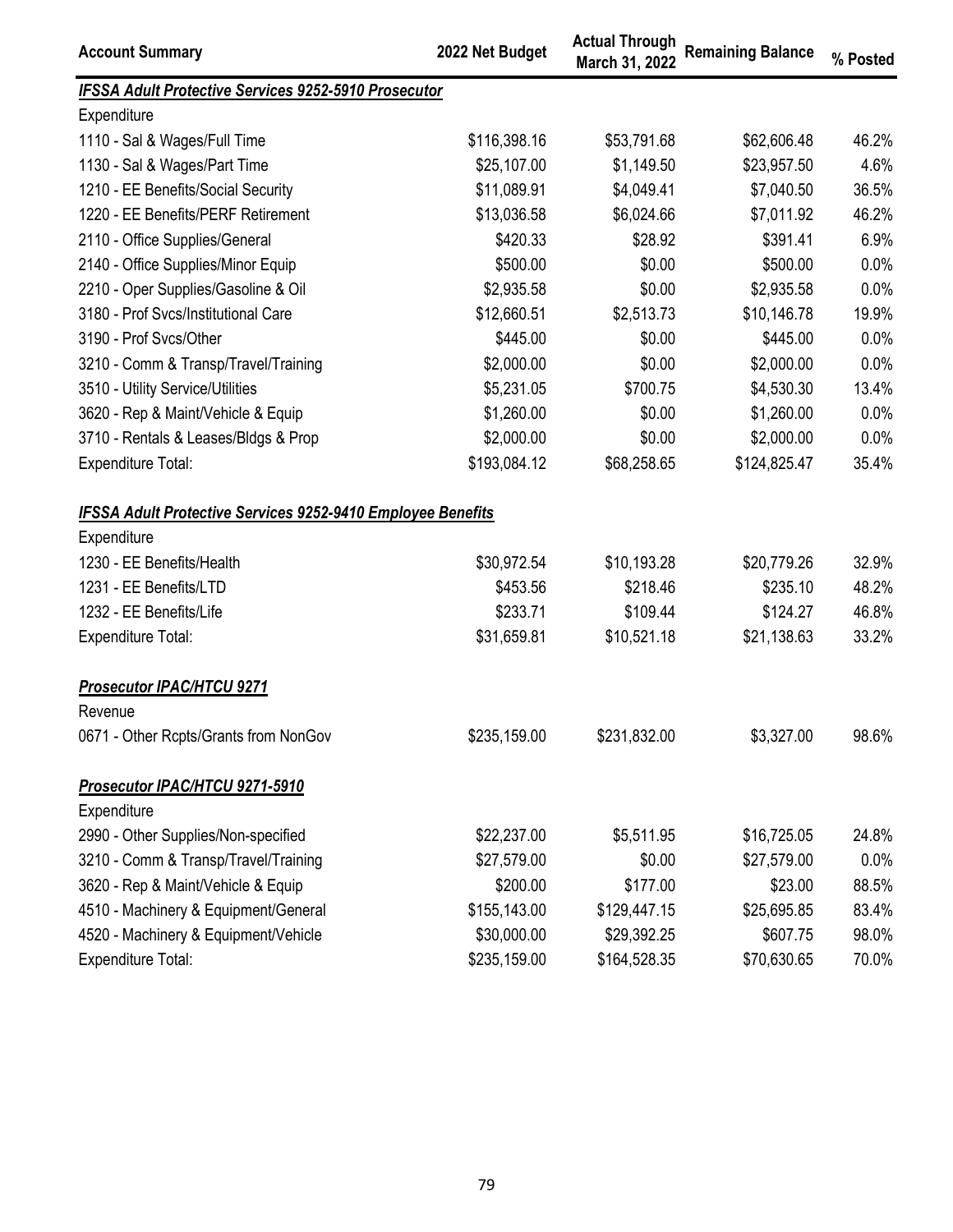| <b>Account Summary</b>                                 | 2022 Net Budget | <b>Actual Through</b><br>March 31, 2022 | <b>Remaining Balance</b> | % Posted |
|--------------------------------------------------------|-----------------|-----------------------------------------|--------------------------|----------|
| DOC Probation Grant 9512-6110 Probation                |                 |                                         |                          |          |
| Expenditure                                            |                 |                                         |                          |          |
| 1110 - Sal & Wages/Full Time                           | \$3.85          | \$0.00                                  | \$3.85                   | 0.0%     |
| 1210 - EE Benefits/Social Security                     | \$316.52        | \$0.00                                  | \$316.52                 | 0.0%     |
| 1220 - EE Benefits/PERF Retirement                     | \$0.79          | \$0.00                                  | \$0.79                   | 0.0%     |
| 3190 - Prof Svcs/Other                                 | \$6,250.00      | \$2,500.00                              | \$3,750.00               | 40.0%    |
| Expenditure Total:                                     | \$6,571.16      | \$2,500.00                              | \$4,071.16               | 38.0%    |
| <b>DOC Probation Grant 9512-9410 Employee Benefits</b> |                 |                                         |                          |          |
| Expenditure                                            |                 |                                         |                          |          |
| 1231 - EE Benefits/LTD                                 | \$123.71        | \$0.00                                  | \$123.71                 | 0.0%     |
| 1232 - EE Benefits/Life                                | \$108.56        | \$0.00                                  | \$108.56                 | 0.0%     |
| 1910 - Other Personal Services/WC                      | \$796.00        | \$0.00                                  | \$796.00                 | 0.0%     |
| Expenditure Total:                                     | \$1,028.27      | \$0.00                                  | \$1,028.27               | 0.0%     |
| <b>DOC Probation 9513</b>                              |                 |                                         |                          |          |
| Revenue                                                |                 |                                         |                          |          |
| 0291 - Publ Safety/State or Local                      | \$229,228.00    | \$27,591.47                             | \$201,636.53             | 12.0%    |
| DOC Probation 9513-6110 Probation                      |                 |                                         |                          |          |
| Expenditure                                            |                 |                                         |                          |          |
| 1110 - Sal & Wages/Full Time                           | \$101,498.00    | \$10,530.42                             | \$90,967.58              | 10.4%    |
| 1210 - EE Benefits/Social Security                     | \$8,068.80      | \$726.47                                | \$7,342.33               | 9.0%     |
| 1220 - EE Benefits/PERF Retirement                     | \$11,443.97     | \$1,179.41                              | \$10,264.56              | 10.3%    |
| 3190 - Prof Svcs/Other                                 | \$60,000.00     | \$5,000.00                              | \$55,000.00              | 8.3%     |
| Expenditure Total:                                     | \$181,010.77    | \$17,436.30                             | \$163,574.47             | 9.6%     |
| <b>DOC Probation 9513-9410 Employee Benefits</b>       |                 |                                         |                          |          |
| Expenditure                                            |                 |                                         |                          |          |
| 1230 - EE Benefits/Health                              | \$51,578.20     | \$5,689.80                              | \$45,888.40              | 11.0%    |
| 1231 - EE Benefits/LTD                                 | \$419.22        | \$43.02                                 | \$376.20                 | 10.3%    |
| 1232 - EE Benefits/Life                                | \$255.04        | \$27.36                                 | \$227.68                 | 10.7%    |
| 1910 - Other Personal Services/WC                      | \$1,806.00      | \$250.27                                | \$1,555.73               | 13.9%    |
| Expenditure Total:                                     | \$54,058.46     | \$6,010.45                              | \$48,048.01              | 11.1%    |
| <b>CASA Capacity Building Grant 9532</b>               |                 |                                         |                          |          |
| Revenue                                                |                 |                                         |                          |          |
| 0292 - Hith & Wifr/State or Local                      | \$0.00          | \$10,000.00                             | $-$10,000.00$            |          |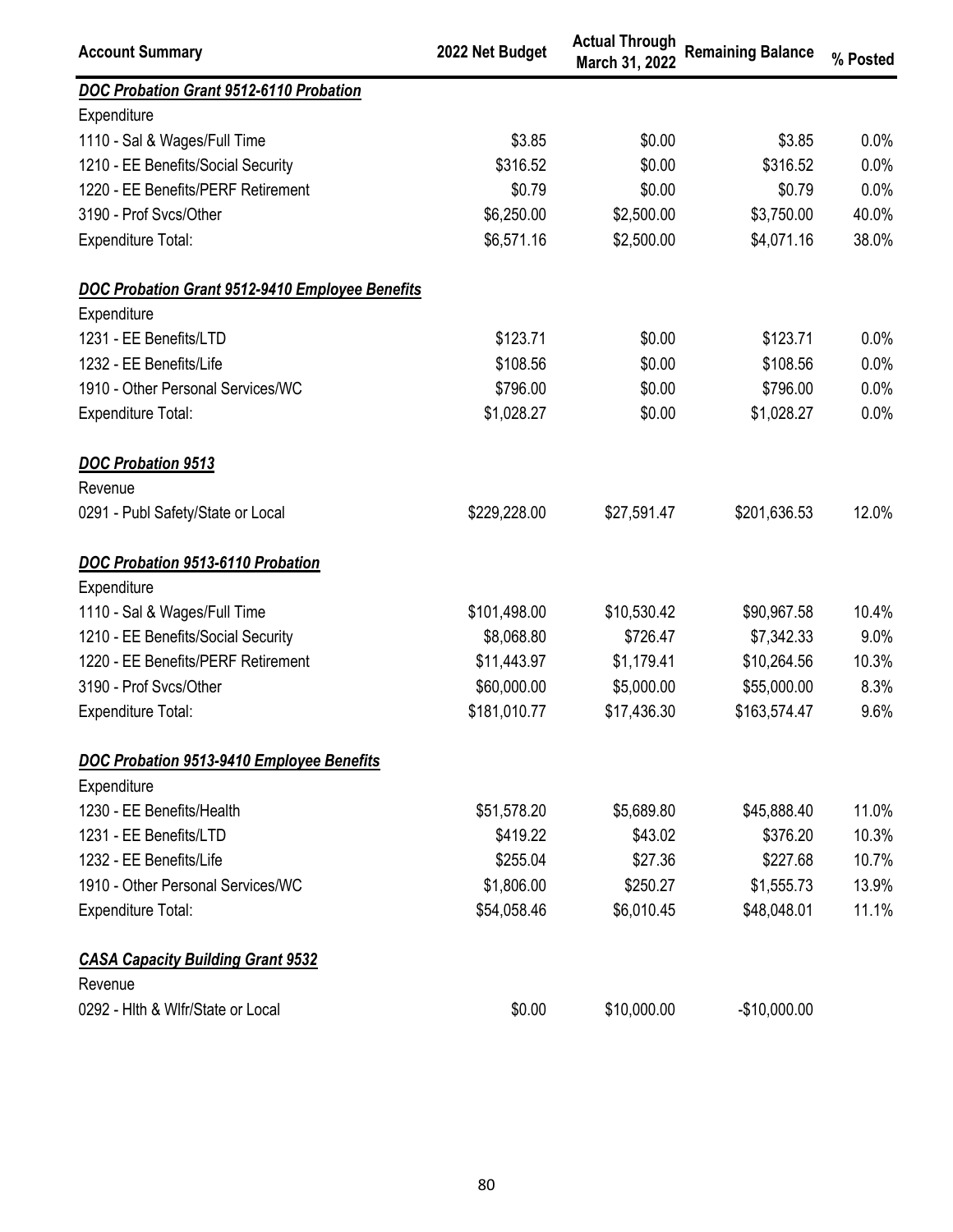| <b>Account Summary</b>                         | 2022 Net Budget | <b>Actual Through</b><br>March 31, 2022 | <b>Remaining Balance</b> | % Posted |
|------------------------------------------------|-----------------|-----------------------------------------|--------------------------|----------|
| <b>CASA Capacity Building Grant 9532-7310</b>  |                 |                                         |                          |          |
| Expenditure                                    |                 |                                         |                          |          |
| 2260 - Oper Supplies/Signage                   | \$1,000.20      | \$1,000.00                              | \$0.20                   | 100.0%   |
| 2270 - Oper Supplies/Educational Mtls          | \$913.00        | \$0.00                                  | \$913.00                 | 0.0%     |
| 3210 - Comm & Transp/Travel/Training           | \$9,678.69      | \$182.79                                | \$9,495.90               | 1.9%     |
| 3220 - Comm & Transp/Communications            | \$2,660.00      | \$1,500.00                              | \$1,160.00               | 56.4%    |
| <b>Expenditure Total:</b>                      | \$14,251.89     | \$2,682.79                              | \$11,569.10              | 18.8%    |
| <b>Veterans Treatment 9535</b>                 |                 |                                         |                          |          |
| Revenue                                        |                 |                                         |                          |          |
| 0292 - Hith & Wifr/State or Local              | \$9,800.00      | \$8,982.00                              | \$818.00                 | 91.7%    |
| Veterans Treatment 9535-7010 Circuit Court     |                 |                                         |                          |          |
| Expenditure                                    |                 |                                         |                          |          |
| 2250 - Oper Supplies/Food                      | \$531.18        | \$119.12                                | \$412.06                 | 22.4%    |
| 2270 - Oper Supplies/Educational Mtls          | \$2,465.57      | \$0.00                                  | \$2,465.57               | 0.0%     |
| 3140 - Prof Svcs/Counselng Consults            | \$12,000.00     | \$0.00                                  | \$12,000.00              | 0.0%     |
| 3190 - Prof Svcs/Other                         | \$8,470.76      | \$1,384.33                              | \$7,086.43               | 16.3%    |
| 3210 - Comm & Transp/Travel/Training           | \$5,000.00      | \$0.00                                  | \$5,000.00               | 0.0%     |
| Expenditure Total:                             | \$28,467.51     | \$1,503.45                              | \$26,964.06              | 5.3%     |
| <b>Court Interpreter 9549</b>                  |                 |                                         |                          |          |
| Revenue                                        |                 |                                         |                          |          |
| 0292 - Hith & Wifr/State or Local              | \$1,193.75      | \$520.00                                | \$673.75                 | 43.6%    |
| Court Interpreter 9549-7106 Superior Court 6   |                 |                                         |                          |          |
| Expenditure                                    |                 |                                         |                          |          |
| 3170 - Prof Svcs/Translator                    | \$718.00        | \$520.00                                | \$198.00                 | 72.4%    |
| Tags VASIA Grant 9631                          |                 |                                         |                          |          |
| Revenue                                        |                 |                                         |                          |          |
| 0292 - Hith & Wifr/State or Local              | \$75,000.00     | \$37,500.00                             | \$37,500.00              | 50.0%    |
| Tags VASIA Grant 9631-7010 Circuit Court       |                 |                                         |                          |          |
| Expenditure                                    |                 |                                         |                          |          |
| 3190 - Prof Svcs/Other                         | \$75,000.00     | \$0.00                                  | \$75,000.00              | $0.0\%$  |
| Juvenile Alternatives Bonus 19 9642<br>Revenue |                 |                                         |                          |          |
| 0291 - Publ Safety/State or Local              | \$25,000.00     | \$25,000.00                             | \$0.00                   | 100.0%   |
|                                                |                 |                                         |                          |          |